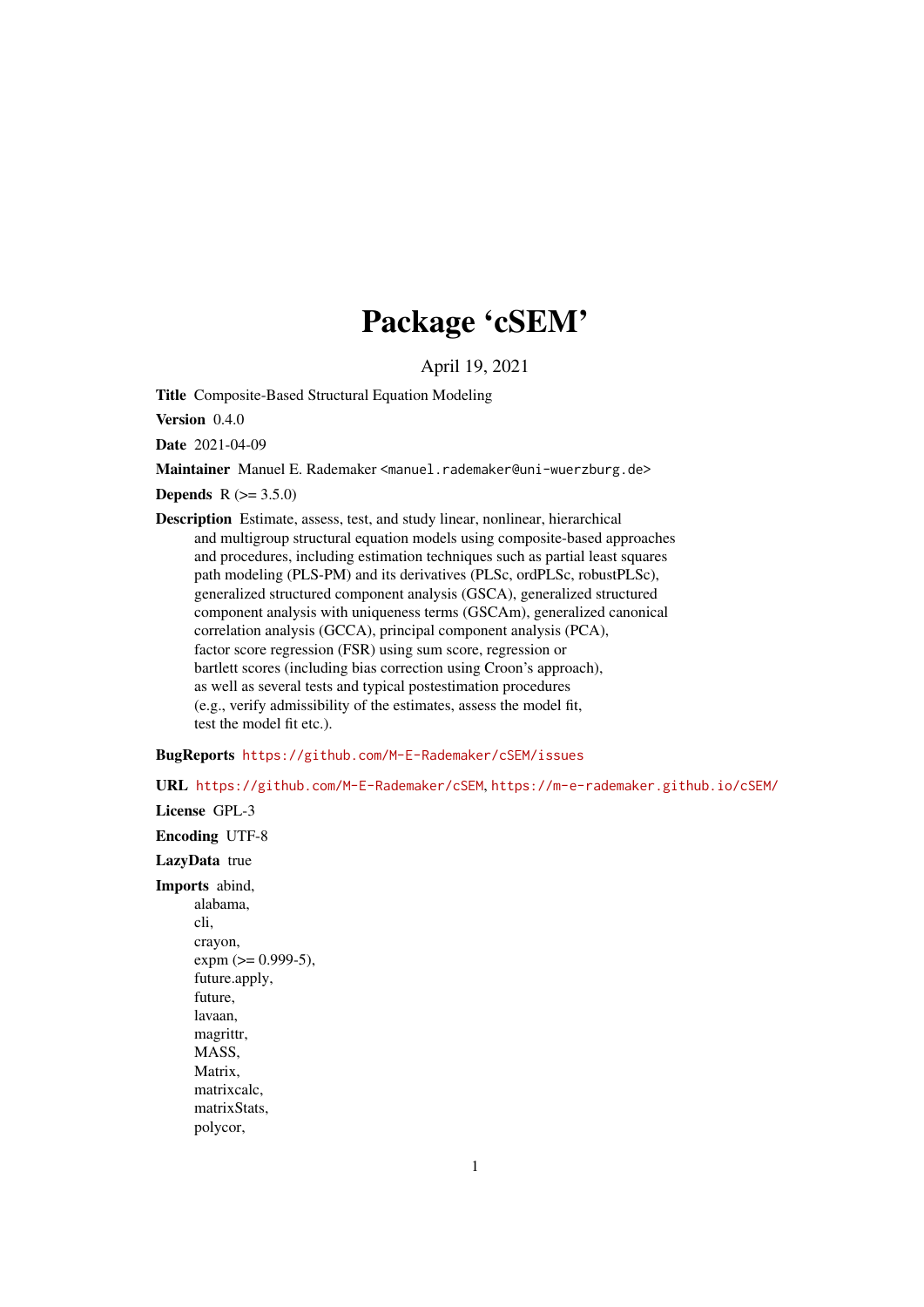```
progressr,
psych,
purrr,
Rdpack,
rlang,
stats,
symmoments,
utils,
lifecycle
```
RdMacros Rdpack, lifecycle

RoxygenNote 7.1.1

**Roxygen** list(markdown = TRUE, roclets =  $c('r d'', '' \name{s})$  namespace", ''collate''))

Suggests dplyr,

tidyr, knitr, nnls, prettydoc, plotly, rmarkdown, rootSolve, listviewer, testthat, ggplot2, openxlsx

VignetteBuilder knitr

# R topics documented:

| 3                                                                                                                    |
|----------------------------------------------------------------------------------------------------------------------|
| $\overline{\mathcal{A}}$                                                                                             |
| $\overline{\mathcal{A}}$                                                                                             |
| 9                                                                                                                    |
| 10                                                                                                                   |
| 11                                                                                                                   |
| 12                                                                                                                   |
| 12                                                                                                                   |
| calculateGoF<br>13                                                                                                   |
| 14                                                                                                                   |
| -16                                                                                                                  |
| 17                                                                                                                   |
| -18                                                                                                                  |
| -19                                                                                                                  |
| 21                                                                                                                   |
| 22                                                                                                                   |
| 22                                                                                                                   |
| 24                                                                                                                   |
| 25                                                                                                                   |
| 36                                                                                                                   |
| 37<br>distance measures $\ldots \ldots \ldots \ldots \ldots \ldots \ldots \ldots \ldots \ldots \ldots \ldots \ldots$ |
| 38                                                                                                                   |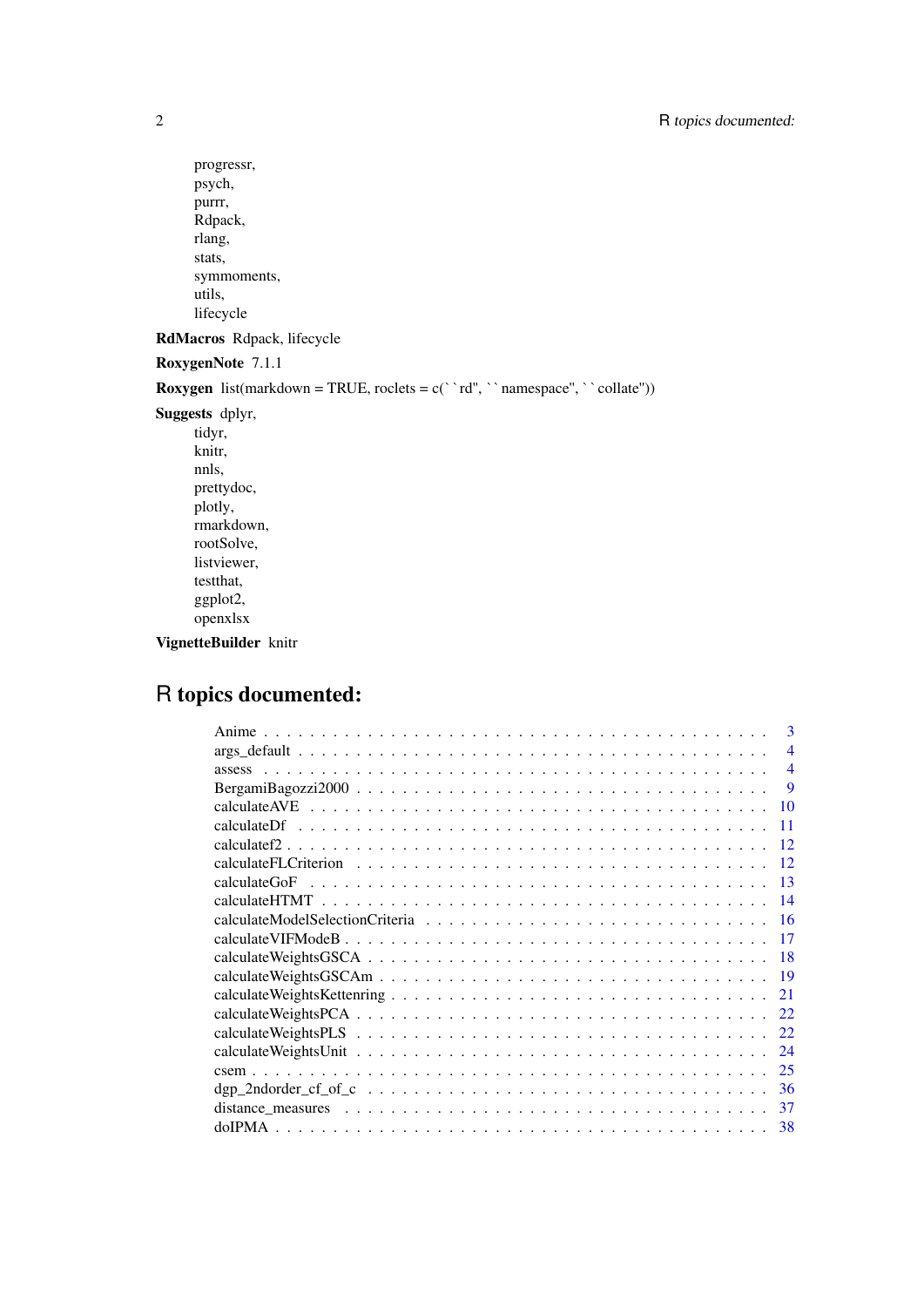<span id="page-2-0"></span>

|                                                                                                           | 40 |
|-----------------------------------------------------------------------------------------------------------|----|
|                                                                                                           | 41 |
|                                                                                                           | 42 |
|                                                                                                           | 43 |
|                                                                                                           | 45 |
|                                                                                                           | 45 |
|                                                                                                           | 48 |
|                                                                                                           | 50 |
|                                                                                                           | 51 |
|                                                                                                           | 53 |
|                                                                                                           | 54 |
|                                                                                                           | 55 |
|                                                                                                           | 56 |
|                                                                                                           | 59 |
|                                                                                                           | 61 |
|                                                                                                           | 65 |
|                                                                                                           | 69 |
|                                                                                                           | 71 |
|                                                                                                           | 72 |
| $Sigma\_Summers\_composites \ldots \ldots \ldots \ldots \ldots \ldots \ldots \ldots \ldots \ldots \ldots$ | 73 |
|                                                                                                           | 74 |
|                                                                                                           | 75 |
|                                                                                                           | 77 |
|                                                                                                           | 78 |
|                                                                                                           | 80 |
|                                                                                                           | 86 |
|                                                                                                           | 88 |
|                                                                                                           | 91 |
|                                                                                                           | 92 |
|                                                                                                           | 94 |
|                                                                                                           |    |

#### **Index [96](#page-95-0)**

Anime *Data: Anime*

# Description

A data frame with 183 observations and 13 variables.

# Usage

Anime

# Format

An object of class data.frame with 183 rows and 13 columns.

# Details

The data set for the example on [github.com/ISS-Analytics/pls-predict](https://github.com/ISS-Analytics/pls-predict) with irrelevant variables removed.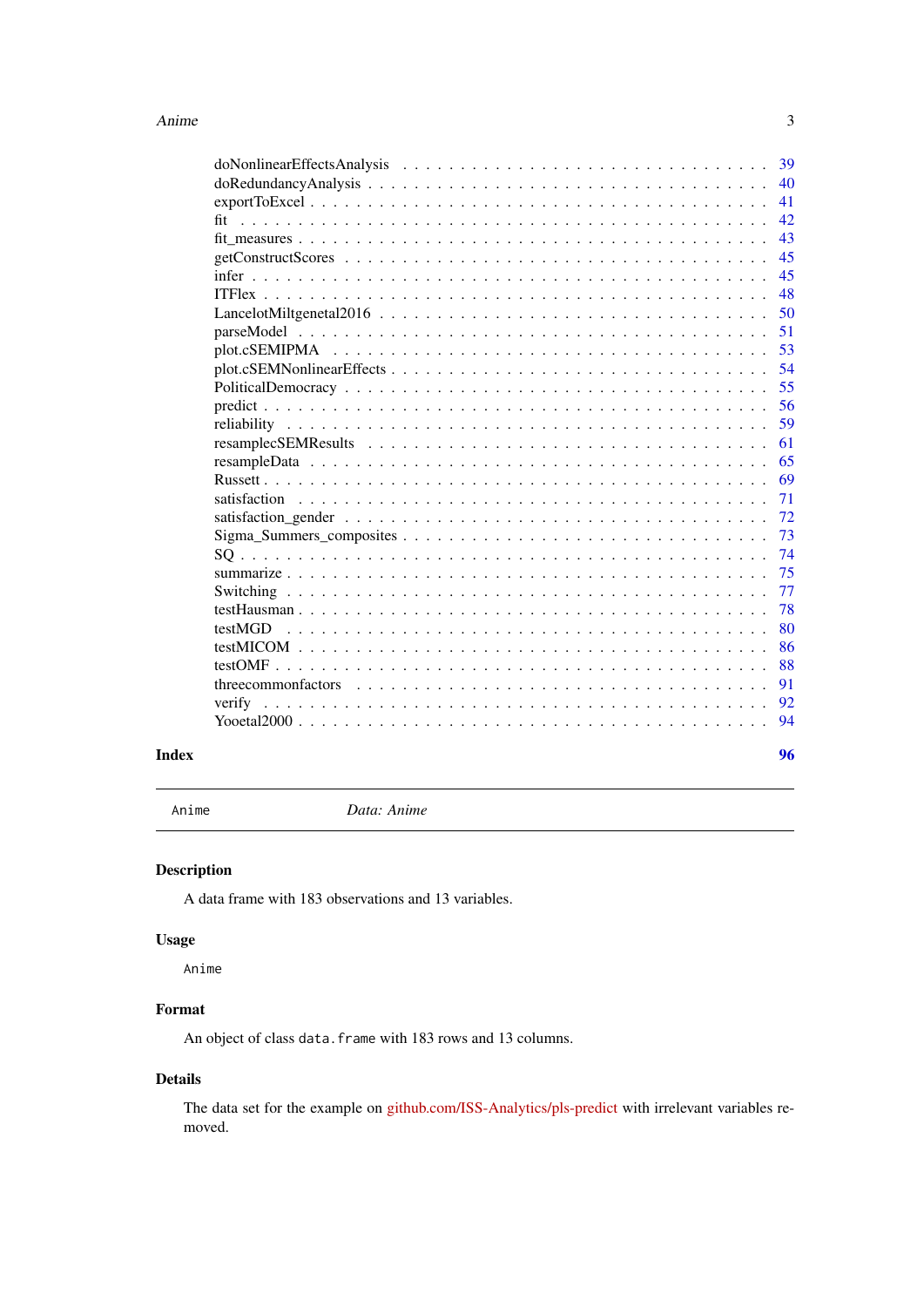# <span id="page-3-0"></span>Source

Original source: [github.com/ISS-Analytics/pls-predict](https://github.com/ISS-Analytics/pls-predict)

#### <span id="page-3-2"></span>args\_default *Show argument defaults or candidates*

# Description

Show all arguments used by package functions including default or candidate values. For argument descriptions see: [csem\\_arguments.](#page-0-0)

# Usage

args\_default(.choices = FALSE)

# Arguments

.choices Logical. Should candidate values for the arguments be returned? Defaults to FALSE.

#### Details

By default args\_default()returns a list of default values by argument name. If the list of accepted candidate values is required instead, use .choices = TRUE.

## Value

A named list of argument names and defaults or accepted candidates.

# See Also

[handleArgs\(\)](#page-0-0), [csem\\_arguments,](#page-0-0) [csem\(\)](#page-24-1), [foreman\(\)](#page-0-0)

<span id="page-3-1"></span>assess *Assess model*

# Description

[Maturing]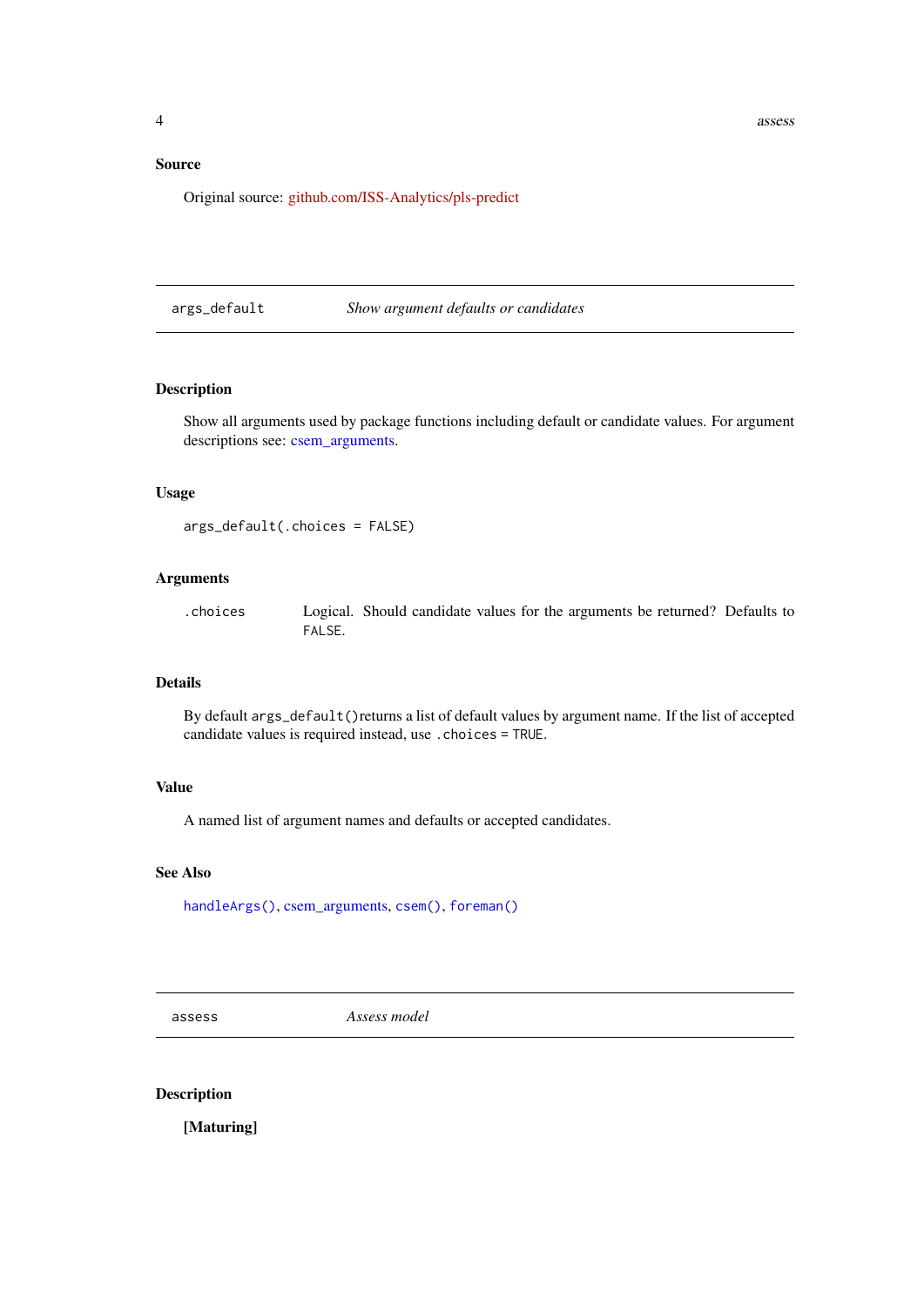assess 5

# Usage

```
assess(
  . \text{object} = NULL,
  .quality_criterion = c("all", "aic", "aicc", "aicu", "bic", "fpe", "gm", "hq",
                            "hqc", "mallows_cp", "ave",
                            "rho_C", "rho_C_mm", "rho_C_weighted",
                            "rho_C_weighted_mm", "dg", "dl", "dml", "df",
                   "effects", "f2", "fl_criterion", "chi_square", "chi_square_df",
                            "cfi", "cn", "gfi", "ifi", "nfi", "nnfi",
                            "reliability",
                            "rmsea", "rms_theta", "srmr",
                            "gof", "htmt", "r2", "r2_adj",
                            "rho_T", "rho_T_weighted", "vif",
                            "vifmodeB"),
  .only_common_factors = TRUE,
\lambda
```
# Arguments

| .object              | An R object of class cSEMResults resulting from a call to csem().                                                                                                                                                                                                         |
|----------------------|---------------------------------------------------------------------------------------------------------------------------------------------------------------------------------------------------------------------------------------------------------------------------|
| .quality_criterion   |                                                                                                                                                                                                                                                                           |
|                      | Character string. A single character string or a vector of character strings nam-<br>ing the quality criterion to compute. See the Details section for a list of possible<br>candidates. Defaults to "all" in which case all possible quality criteria are com-<br>puted. |
| .only_common_factors |                                                                                                                                                                                                                                                                           |
|                      | Logical. Should only concepts modeled as common factors be included when<br>calculating one of the following quality critera: AVE, the Fornell-Larcker crite-<br>rion, HTMT, and all reliability estimates. Defaults to TRUE.                                             |
| .                    | Further arguments passed to functions called by assess(). See args_assess_dotdotdot<br>for a complete list of available arguments.                                                                                                                                        |

# Details

Assess a model using common quality criteria. See the [Postestimation: Assessing a model](https://m-e-rademaker.github.io/cSEM/articles/Using-assess.html) article on the [cSEM website](https://m-e-rademaker.github.io/cSEM/index.html) for details.

The function is essentially a wrapper around a number of internal functions that perform an "assessment task" (called a **quality criterion** in **cSEM** parlance) like computing reliability estimates, the effect size (Cohen's  $f^{\wedge}2$ ), the heterotrait-monotrait ratio of correlations (HTMT) etc.

By default every possible quality criterion is calculated (.quality\_criterion = "all"). If only a subset of quality criteria are needed a single character string or a vector of character strings naming the criteria to be computed may be supplied to [assess\(\)](#page-3-1) via the .quality\_criterion argument. Currently, the following quality criteria are implemented (in alphabetical order):

Average variance extracted (AVE); "ave" An estimate of the amount of variation in the indicators that is due to the underlying latent variable. Practically, it is calculated as the ratio of the (indicator) true score variances (i.e., the sum of the squared loadings) relative to the sum of the total indicator variances. The AVE is inherently tied to the common factor model. It is therefore unclear how to meaningfully interpret AVE results for constructs modeled as composites. It is possible to report the AVE for constructs modeled as composites by setting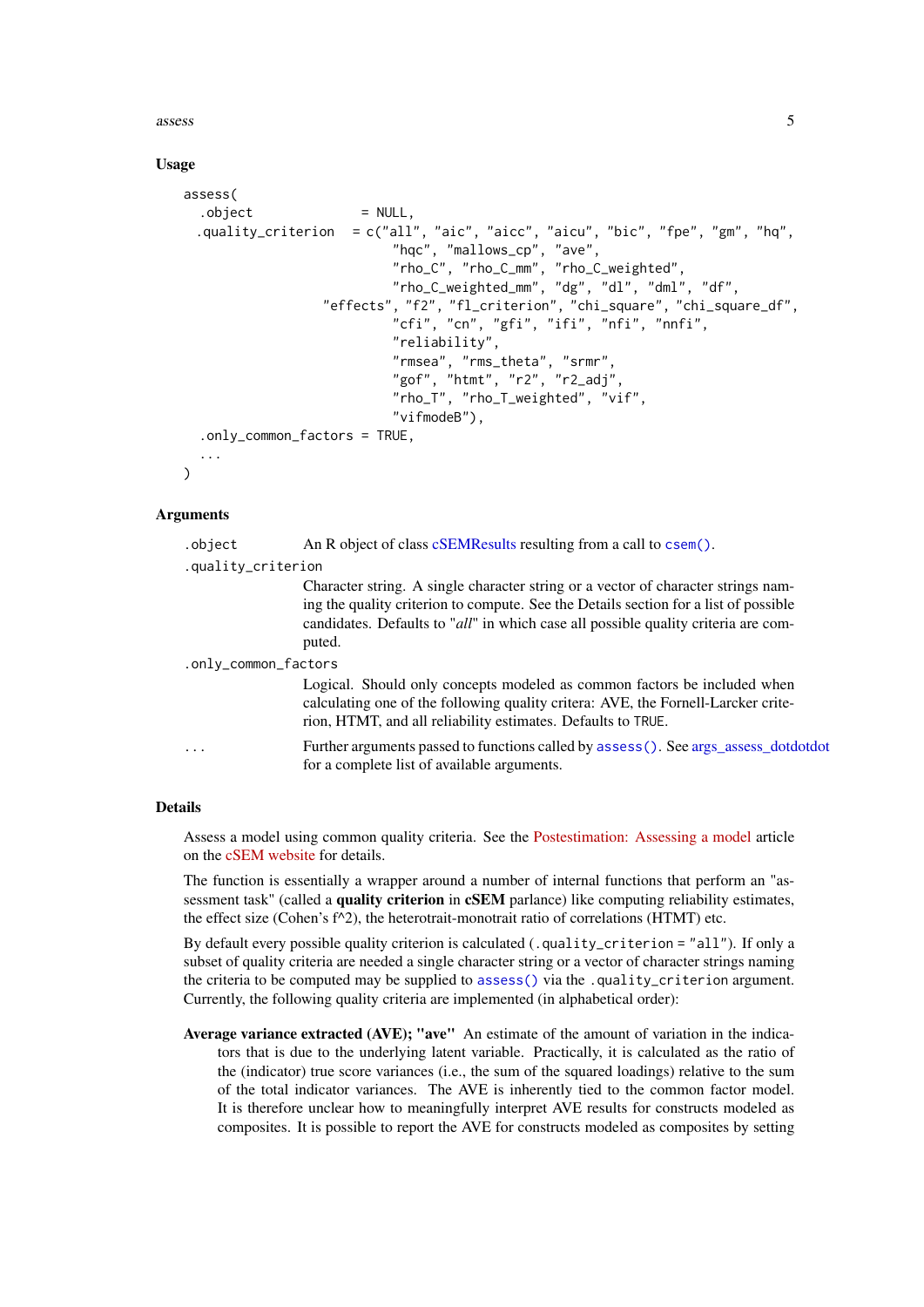.only\_common\_factors = FALSE, however, result should be interpreted with caution as they may not have a conceptual meaning. Calculation is done by [calculateAVE\(\)](#page-9-1).

- Congeneric reliability; "rho\_C", "rho\_C\_mm", "rho\_C\_weighted", "rho\_C\_weighted\_mm" An estimate of the reliability assuming a congeneric measurement model (i.e., loadings are allowed to differ) and a test score (proxy) based on unit weights. There are four different versions implemented. See the [Methods and Formulae](https://m-e-rademaker.github.io/cSEM/articles/Using-assess.html#methods) section of the [Postestimation: Assessing](https://m-e-rademaker.github.io/cSEM/articles/Using-assess.html) [a model](https://m-e-rademaker.github.io/cSEM/articles/Using-assess.html) article on the [cSEM website](https://m-e-rademaker.github.io/cSEM/index.html) for details. Alternative but synonemmous names for "rho\_C" are: composite reliability, construct reliablity, reliability coefficient, Joereskog's rho, coefficient omega, or Dillon-Goldstein's rho. For "rho\_C\_weighted": (Dijkstra-Henselers) rhoA. rho\_C\_mm and rho\_C\_weighted\_mm have no corresponding names. The former uses unit weights scaled by  $(w'Sw)^{\wedge}(-1/2)$  and the latter weights scaled by  $(w'Sigma_h)$ -hat w) $^{\wedge}$ (-1/2) where Sigma\_hat is the model-implied indicator correlation matrix. The Congeneric reliability is inherently tied to the common factor model. It is therefore unclear how to meaningfully interpret congeneric reliability estimates for constructs modeled as composites. It is possible to report the congeneric reliability for constructs modeled as composites by setting .only\_common\_factors = FALSE, however, result should be interpreted with caution as they may not have a conceptual meaning. Calculation is done by [calculateRhoC\(\)](#page-58-1).
- Distance measures; "dg", "dl", "dml" Measures of the distance between the model-implied and the empirical indicator correlation matrix. Currently, the geodesic distance ("dg"), the squared Euclidian distance ("dl") and the the maximum likelihood-based distance function are implemented ("dml"). Calculation is done by [calculateDL\(\)](#page-36-1), [calculateDG\(\)](#page-36-1), and [calculateDML\(\)](#page-36-1).

Degrees of freedom, "df" Returns the degrees of freedom. Calculation is done by [calculateDf\(\)](#page-10-1).

- Effects; "effects" Total and indirect effect estimates. Additionally, the variance accounted for (VAF) is computed. The VAF is defined as the ratio of a variables indirect effect to its total effect. Calculation is done by [calculateEffects\(\)](#page-0-0).
- Effect size; "f2" An index of the effect size of an independent variable in a structural regression equation. This measure is commonly known as Cohen's f^2. The effect size of the k'th independent variable in this case is definied as the ratio (R2\_included - R2\_excluded)/(1 -  $R2$  included), where R2 included and R2 excluded are the R squares of the original structural model regression equation (R2\_included) and the alternative specification with the k'th variable dropped (R2\_excluded). Calculation is done by [calculatef2\(\)](#page-11-1).
- Fit indices; "chi\_square", "chi\_square\_df", "cfi", "cn", "gfi", "ifi", "nfi", "nnfi", "rmsea", "rms\_theta", "srmi Several absolute and incremental fit indices. Note that their suitability for models containing constructs modeled as composites is still an open research question. Also note that fit indices are not tests in a hypothesis testing sense and decisions based on common one-size-fits-all cutoffs proposed in the literature suffer from serious statistical drawbacks. Calculation is done by [calculateChiSquare\(\)](#page-42-1), [calculateChiSquareDf\(\)](#page-42-1), [calculateCFI\(\)](#page-42-1), [calculateGFI\(\)](#page-42-1), [calculateIFI\(\)](#page-42-1), [calculateNFI\(\)](#page-42-1), [calculateNNFI\(\)](#page-42-1), [calculateRMSEA\(\)](#page-42-1), [calculateRMSTheta\(\)](#page-42-1) and [calculateSRMR\(\)](#page-42-1).
- Fornell-Larcker criterion; "fl\_criterion" A rule suggested by Fornell and Larcker (1981) to assess discriminant validity. The Fornell-Larcker criterion is a decision rule based on a comparison between the squared construct correlations and the average variance extracted. FL returns a matrix with the squared construct correlations on the off-diagonal and the AVE's on the main diagonal. Calculation is done by calculateFLCriterion().
- Goodness of Fit (GoF); "gof" The GoF is defined as the square root of the mean of the R squares of the structural model times the mean of the variances in the indicators that are explained by their related constructs (i.e., the average over all lambda $^2$ <sub>k</sub>). For the latter, only constructs modeled as common factors are considered as they explain their indicator variance in contrast to a composite where indicators actually build the construct. Note that, contrary to what the name suggests, the GoF is not a measure of model fit in a Chi-square fit test sense. Calculation is done by [calculateGoF\(\)](#page-12-1).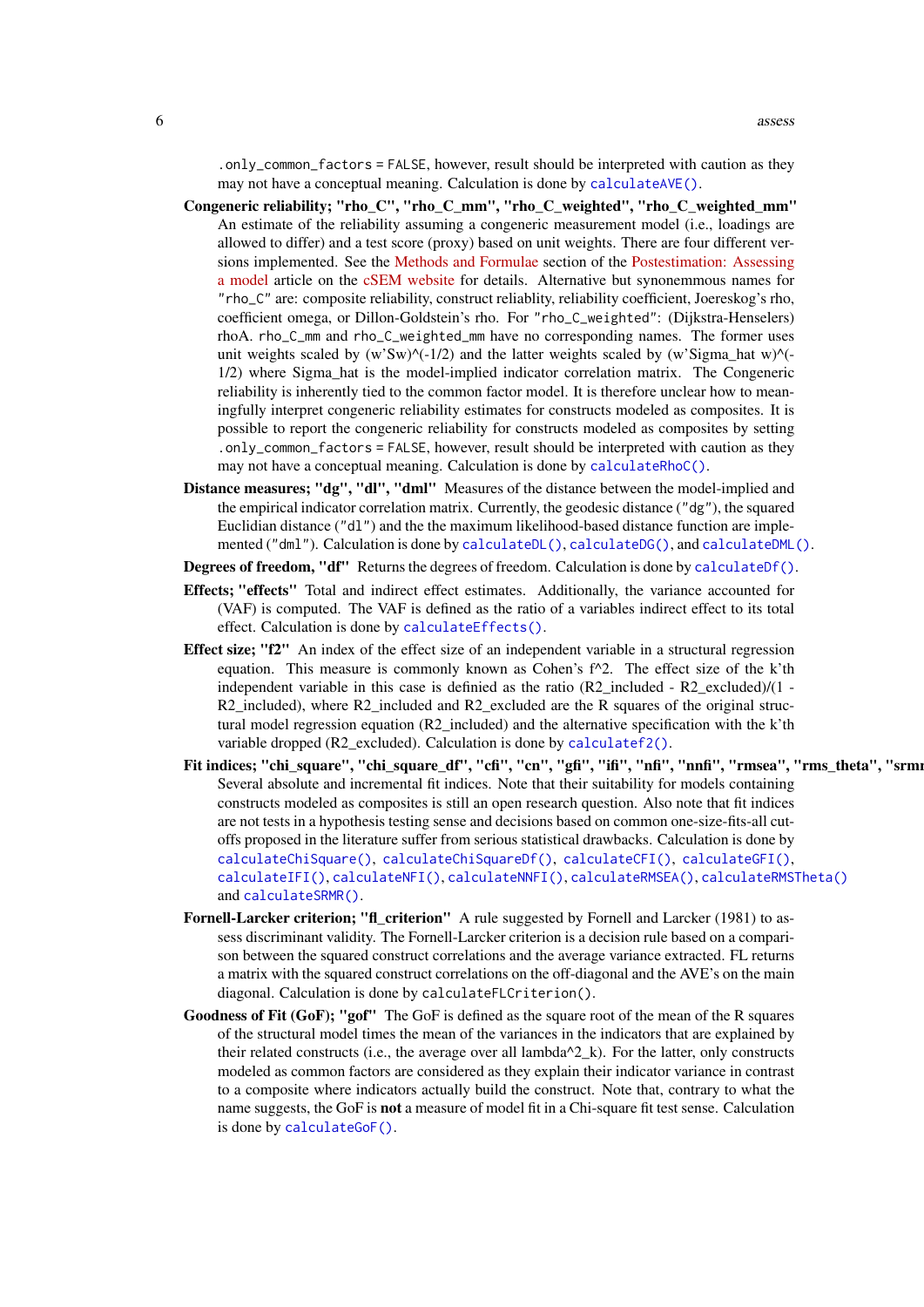- Heterotrait-monotrait ratio of correlations (HTMT); "htmt" An estimate of the correlation between latent variables. The HTMT is used to assess convergent and/or discriminant validity of a construct. The HTMT is inherently tied to the common factor model. If the model contains less than two constructs modeled as common factors and .only\_common\_factors = TRUE, NA is returned. It is possible to report the HTMT for constructs modeled as composites by setting .only\_common\_factors = FALSE, however, result should be interpreted with caution as they may not have a conceptual meaning. Calculation is done by [calculateHTMT\(\)](#page-13-1).
- Model selection criteria: "aic", "aicc", "aicu", "bic", "fpe", "gm", "hq", "hqc", "mallows\_cp" Several model selection criteria as suggested by Sharma et al. (2019) in the context of PLS. See: [calculateModelSelectionCriteria\(\)](#page-15-1) for details.
- Reliability: "reliability" As described in the [Methods and Formulae](https://m-e-rademaker.github.io/cSEM/articles/Using-assess.html#methods) section of the [Postestima](https://m-e-rademaker.github.io/cSEM/articles/Using-assess.html)[tion: Assessing a model](https://m-e-rademaker.github.io/cSEM/articles/Using-assess.html) article on the [cSEM website](https://m-e-rademaker.github.io/cSEM/index.html) there are many different estimators for the (internal consistency) reliability. Choosing .quality\_criterion = "reliability" computes the three most common measures, namely: "Cronbachs alpha" (identical to "rho\_T"), "Jöreskogs rho" (identical to "rho\_C\_mm"), and "Dijkstra-Henselers rho A" (identical to "rho\_C\_weighted\_mm"). Reliability is inherently tied to the common factor model. It is therefore unclear how to meaningfully interpret reliability estimates for constructs modeled as composites. It is possible to report the three common reliability estimates for constructs modeled as composites by setting .only\_common\_factors = FALSE, however, result should be interpreted with caution as they may not have a conceptual meaning.
- R square and R square adjusted; "r2", "r2\_adj" The R square and the adjusted R square for each structural regression equation. Calculated when running [csem\(\)](#page-24-1).
- Tau-equivalent reliability; "rho\_T" An estimate of the reliability assuming a tau-equivalent measurement model (i.e. a measurement model with equal loadings) and a test score (proxy) based on unit weights. Tau-equivalent reliability is the preferred name for reliability estimates that assume a tau-equivalent measurement model such as Cronbach's alpha. The tau-equivalent reliability (Cronbach's alpha) is inherently tied to the common factor model. It is therefore unclear how to meaningfully interpret tau-equivalent reliability estimates for constructs modeled as composites. It is possible to report tau-equivalent reliability estimates for constructs modeled as composites by setting .only\_common\_factors = FALSE, however, result should be interpreted with caution as they may not have a conceptual meaning. Calculation is done by [calculateRhoT\(\)](#page-58-1).
- Variance inflation factors (VIF); "vif" An index for the amount of (multi-) collinearity between independent variables of a regression equation. Computed for each structural equation. Practically, VIF\_k is defined as the ratio of 1 over  $(1 - R2_k)$  where R2\_k is the R squared from a regression of the k'th independent variable on all remaining independent variables. Calculated when running [csem\(\)](#page-24-1).
- Variance inflation factors for PLS-PM mode B (VIF-ModeB); "vifmodeB" An index for the amount of (multi-) collinearity between independent variables (indicators) in mode B regression equations. Computed only if .object was obtained using .weight\_approach = "PLS-PM" and at least one mode was mode B. Practically, VIF-ModeB\_k is defined as the ratio of 1 over (1 - R2 k) where R2 k is the R squared from a regression of the k'th indicator of block j on all remaining indicators of the same block. Calculation is done by [calculateVIFModeB\(\)](#page-16-1).

For details on the most important quality criteria see the [Methods and Formulae](https://m-e-rademaker.github.io/cSEM/articles/Using-assess.html#methods) section of the [Postestimation: Assessing a model](https://m-e-rademaker.github.io/cSEM/articles/Using-assess.html) article on the on the [cSEM website.](https://m-e-rademaker.github.io/cSEM/index.html)

Some of the quality criteria are inherently tied to the classical common factor model and therefore only meaningfully interpreted within a common factor model (see the [Postestimation: Assessing a](https://m-e-rademaker.github.io/cSEM/articles/Using-assess.html) [model](https://m-e-rademaker.github.io/cSEM/articles/Using-assess.html) article for details). It is possible to force computation of all quality criteria for constructs modeled as composites by setting .only\_common\_factors = FALSE, however, we explicitly warn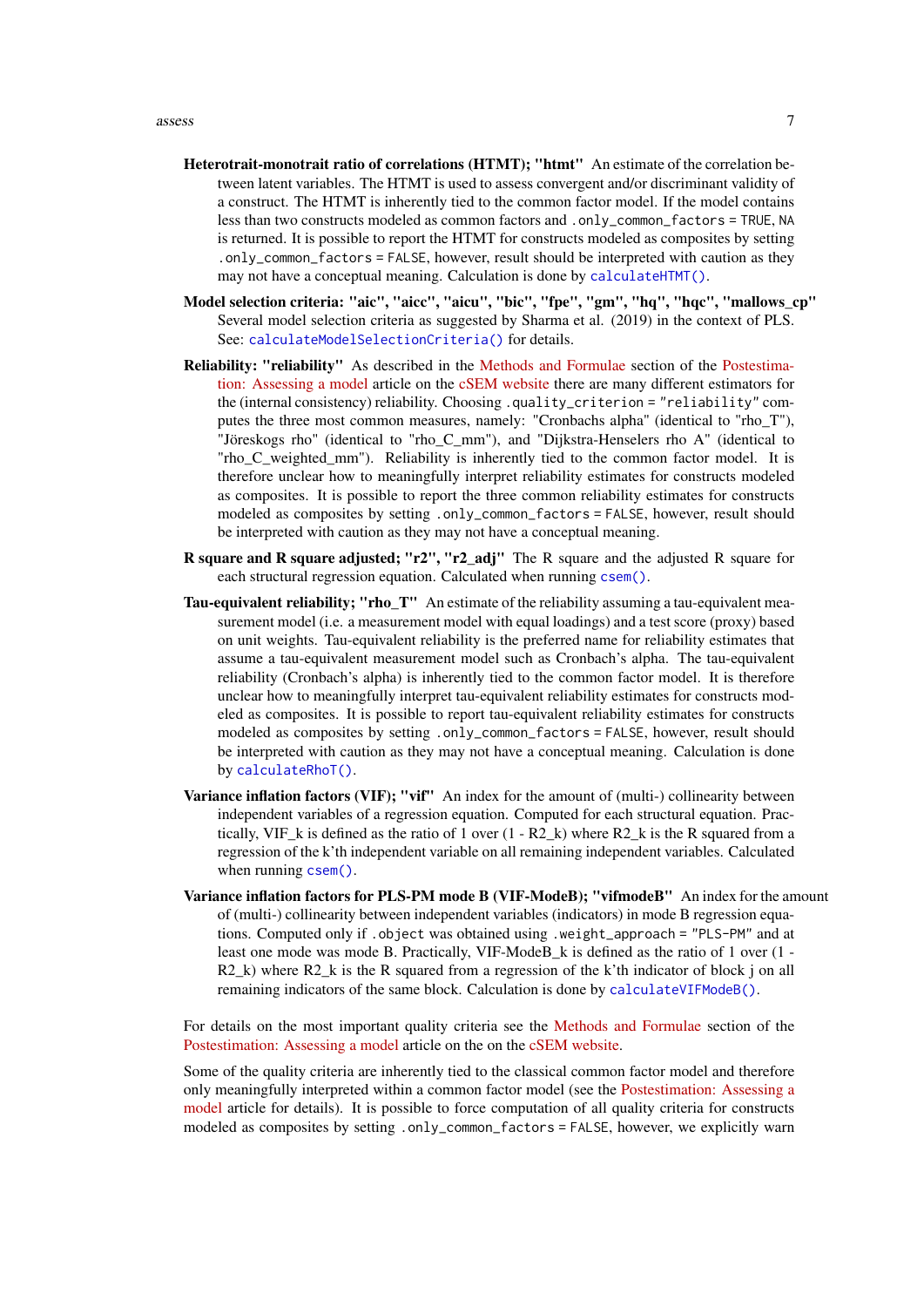to interpret quality criteria in analogy to the common factor model in this case, as the interpretation often does not carry over to composite models.

Resampling: To resample a given quality criterion supply the name of the function that calculates the desired quality criterion to [csem\(\)](#page-24-1)'s .user funs argument. See [resamplecSEMResults\(\)](#page-60-1) for details.

#### Value

A named list of quality criteria. Note that if only a single quality criteria is computed the return value is still a list!

#### See Also

[csem\(\)](#page-24-1), [resamplecSEMResults\(\)](#page-60-1), [exportToExcel\(\)](#page-40-1)

#### Examples

```
# ===========================================================================
# Using the three common factors dataset
# ===========================================================================
model <- "
# Structural model
eta2 ~ eta1
eta3 ~ eta1 + eta2
# Each concept is measured by 3 indicators, i.e., modeled as latent variable
eta1 = \times y11 + y12 + y13
eta2 = -y21 + y22 + y23eta3 = -y31 + y32 + y33"
res <- csem(threecommonfactors, model)
a <- assess(res) # computes all quality criteria (.quality_criterion = "all")
a
## The return value is a named list. Type for example:
a$HTMT
# You may also just compute a subset of the quality criteria
assess(res, .quality_criterion = c("ave", "rho_C", "htmt"))
## Resampling ---------------------------------------------------------------
# To resample a given quality criterion use csem()'s .user_funs argument
# Note: The output of the quality criterion needs to be a vector or a matrix.
# Matrices will be vectorized columnwise.
res <- csem(threecommonfactors, model,
            .resample_method = "bootstrap",
            .R = 40,.user_funs = cSEM:::calculateHTMT
)
## Look at the resamples
res$Estimates$Estimates_resample$Estimates1$User_fun$Resampled[1:4, ]
## Use infer() to compute e.g., the 95% percentile confidence interval
res_infer <- infer(res, .quantity = "CI_percentile")
```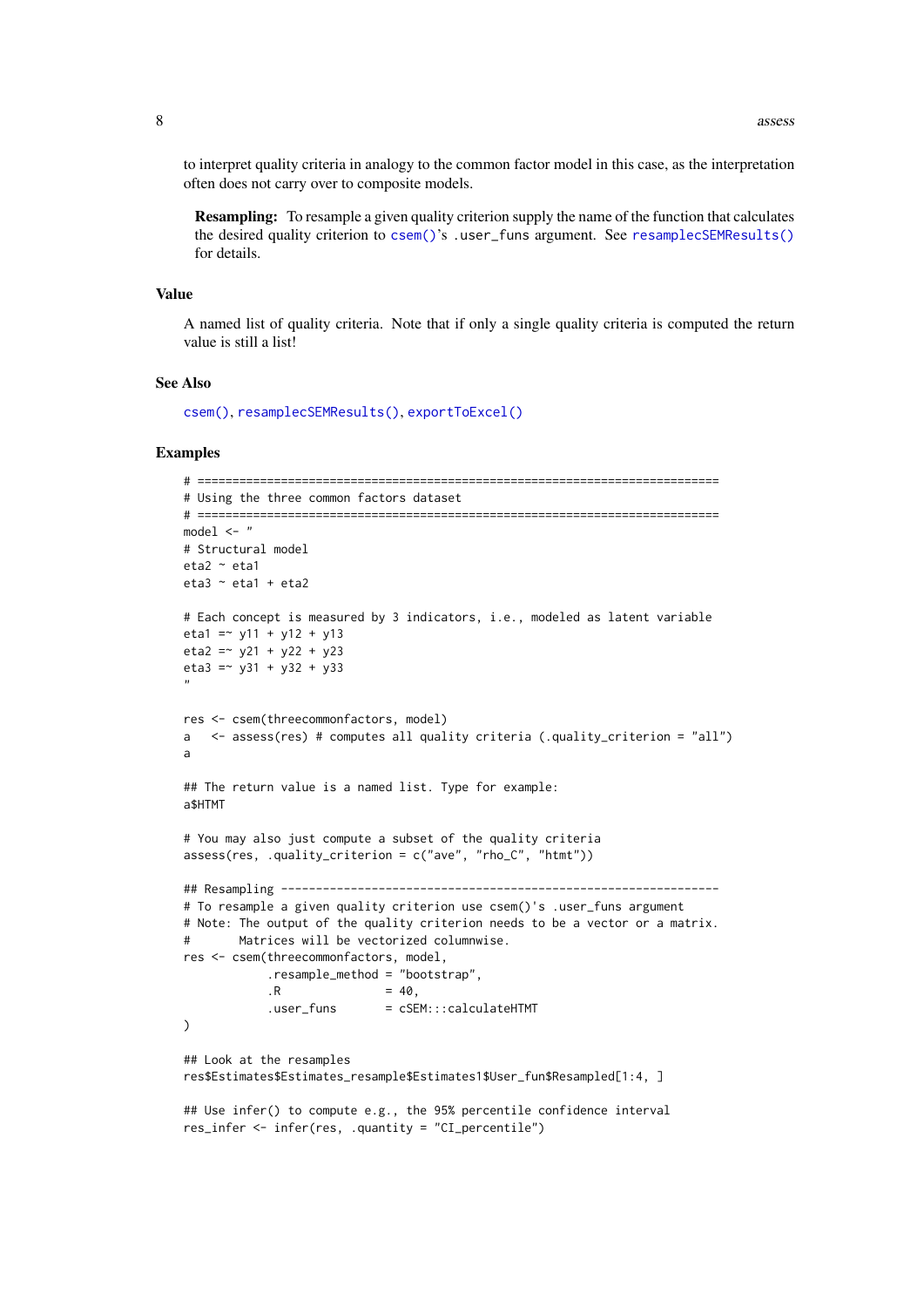```
## The results are saved under the name "User fun"
res_infer$User_fun
## Several quality criteria can be resampled simultaneously
res <- csem(threecommonfactors, model,
           .resample_method = "bootstrap",
           R = 40.
           .user_funs = list(
             "HTMT" = cSEM:::calculateHTMT,
             "SRMR" = cSEM:::calculateSRMR,
             "RMS_theta" = cSEM:::calculateRMSTheta
           ),
           .tolerance = 1e-04
)
res$Estimates$Estimates_resample$Estimates1$HTMT$Resampled[1:4, ]
res$Estimates$Estimates_resample$Estimates1$RMS_theta$Resampled[1:4]
```
BergamiBagozzi2000 *Data: BergamiBagozzi2000*

#### Description

A data frame containing 22 variables with 305 observations.

#### Usage

BergamiBagozzi2000

#### Format

An object of class data. frame with 305 rows and 22 columns.

## Details

The dataset contains 22 variables and originates from a larger survey among South Korean employees conducted and reported by Bergami and Bagozzi (2000). It is also used in Hwang and Takane (2014) and Henseler (2020) for demonstration purposes, see the corresponding tutorial.

# Source

Survey among South Korean employees conducted and reported by Bergami and Bagozzi (2000).

# References

Bergami M, Bagozzi RP (2000). "Self-categorization, affective commitment and group self-esteem as distinct aspects of social identity in the organization." *British Journal of Social Psychology*, 39(4), 555–577. doi: [10.1348/014466600164633,](https://doi.org/10.1348/014466600164633) <https://doi.org/10.1348/014466600164633>.

Henseler J (2020). *Composite-Based Structural Equation Modeling: An Introduction to Partial Least Squares & Co. Using ADANCO*. Guilford Press.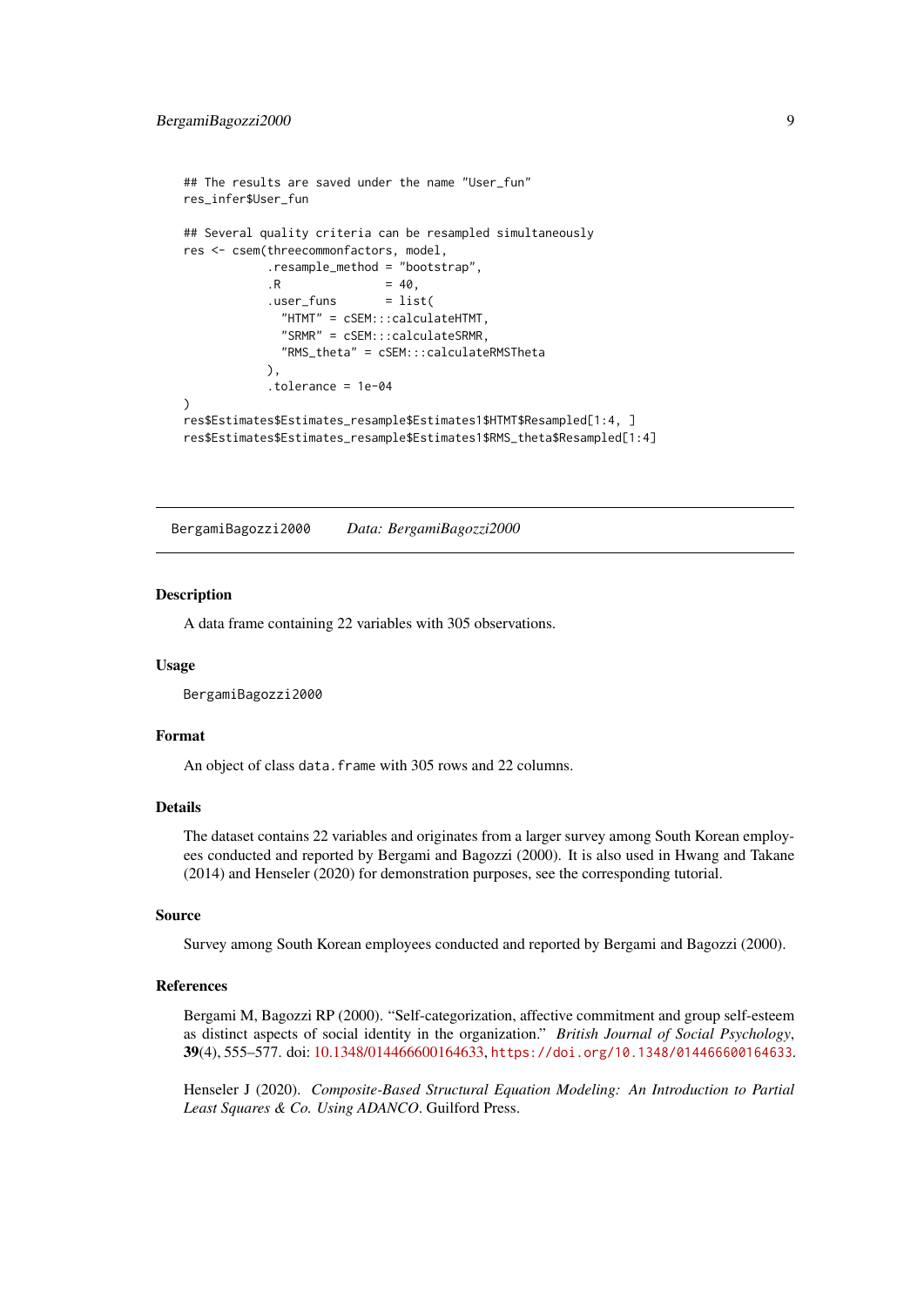<span id="page-9-0"></span>Hwang H, Takane Y (2014). *Generalized Structured Component Analysis: A Component-Based Approach to Structural Equation Modeling*, Chapman & Hall/CRC Statistics in the Social and Behavioral Sciences. Chapman and Hall/CRC.

## Examples

```
#============================================================================
# Example is taken from Henseler (2020)
#============================================================================
model_Bergami_Bagozzi="
# Measurement models
OrgPres =~ cei1 + cei2 + cei3 + cei4 + cei5 + cei6 + cei7 + cei8
OrgIden = ~ ma1 + ma2 + ma3 + ma4 + ma5 + ma6
AffLove =\sim orgcmt1 + orgcmt2 + orgcmt3 + orgcmt7
AffJoy =\sim orgcmt5 + orgcmt8
Gender <~ gender
# Structural model
OrgIden ~ OrgPres
AffLove ~ OrgPres + OrgIden + Gender
AffJoy ~ OrgPres + OrgIden + Gender
"
out <- csem(.data = BergamiBagozzi2000, .model = model_Bergami_Bagozzi,
            .PLS_weight_scheme_inner = 'factorial',
            .tolerance = 1e-06
)
```
<span id="page-9-1"></span>

# Description

Calculate the average variance extracted (AVE) as proposed by Fornell and Larcker (1981). For details see the [cSEM website](https://m-e-rademaker.github.io/cSEM/articles/Using-assess.html#ave)

#### Usage

```
calculateAVE(
 .object = NULL,
 .only_common_factors = TRUE
\lambda
```
# Arguments

.object An R object of class [cSEMResults](#page-0-0) resulting from a call to [csem\(\)](#page-24-1).

.only\_common\_factors

Logical. Should only concepts modeled as common factors be included when calculating one of the following quality critera: AVE, the Fornell-Larcker criterion, HTMT, and all reliability estimates. Defaults to TRUE.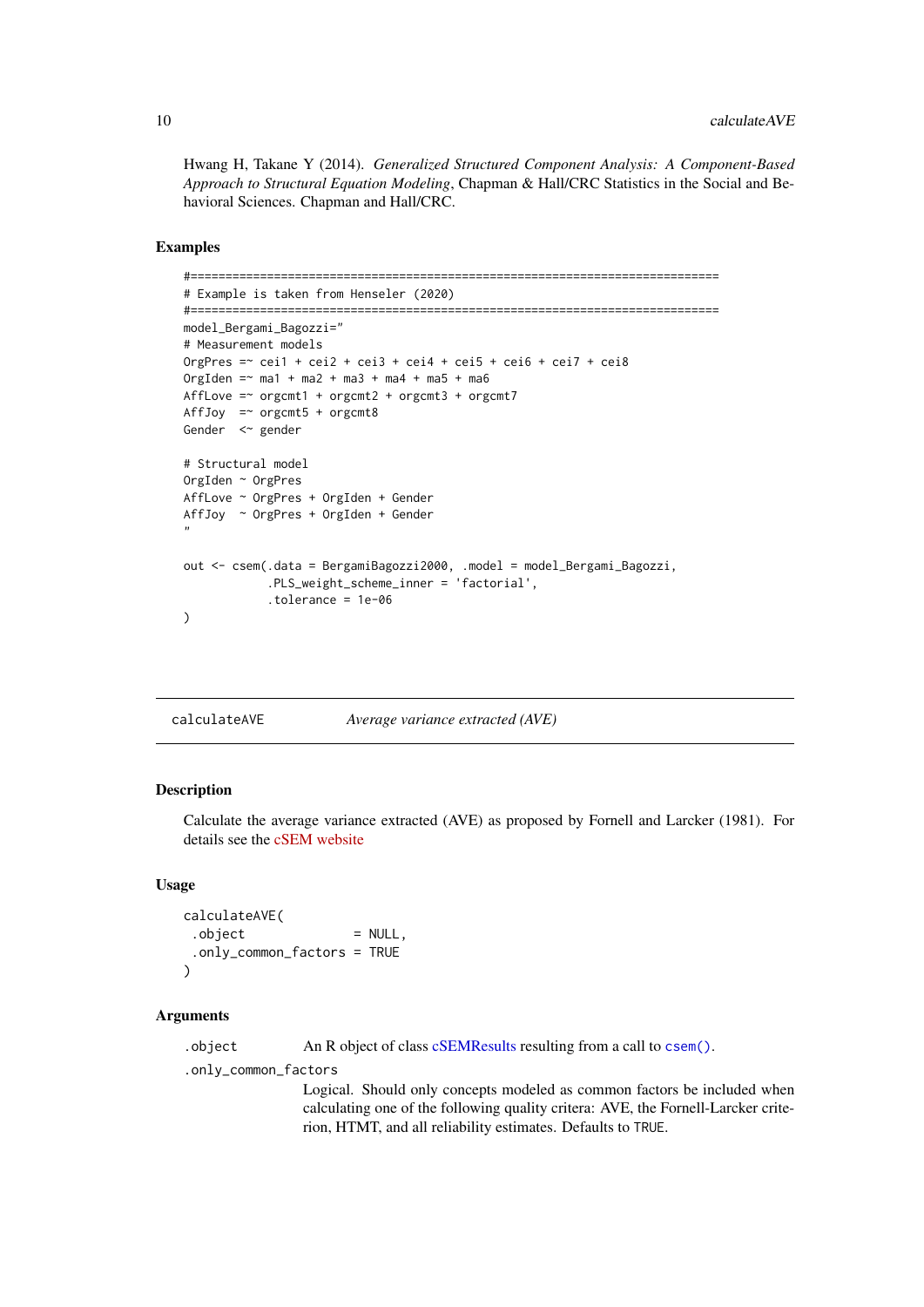#### <span id="page-10-0"></span>calculateDf 11

#### Details

The AVE is inherently tied to the common factor model. It is therefore unclear how to meaningfully interpret the AVE in the context of a composite model. It is possible, however, to force computation of the AVE for constructs modeled as composites by setting .only\_common\_factors = FALSE.

# Value

A named vector of numeric values (the AVEs). If .object is a list of cSEMResults objects, a list of AVEs is returned.

## References

Fornell C, Larcker DF (1981). "Evaluating structural equation models with unobservable variables and measurement error." *Journal of Marketing Research*, XVIII, 39–50.

#### See Also

[assess\(\)](#page-3-1), [cSEMResults](#page-0-0)

<span id="page-10-1"></span>calculateDf *Degrees of freedom*

# Description

Calculate the degrees of freedom for a given model from a [cSEMResults](#page-0-0) object.

# Usage

```
calculateDf(
  .object = NULL,
  .null_model = FALSE,
  ...
 \lambda
```
#### Arguments

| .object                 | An R object of class cSEMResults resulting from a call to csem().                              |
|-------------------------|------------------------------------------------------------------------------------------------|
| .null_model             | Logical. Should the degrees of freedom for the null model be computed? De-<br>faults to FALSE. |
| $\cdot$ $\cdot$ $\cdot$ | Ignored.                                                                                       |

#### Details

Although, composite-based estimators always retrieve parameters of the postulated models via the estimation of a composite model, the computation of the degrees of freedom depends on the postulated model.

See: [cSEM website](https://m-e-rademaker.github.io/cSEM/articles/Using-assess.html) for details on how the degrees of freedom are calculated.

To compute the degrees of freedom of the null model use .null\_model = TRUE. The degrees of freedom of the null model are identical to the number of non-redundant off-diagonal elements of the empirical indicator correlation matrix. This implicitly assumes a null model with model-implied indicator correlation matrix equal to the identity matrix.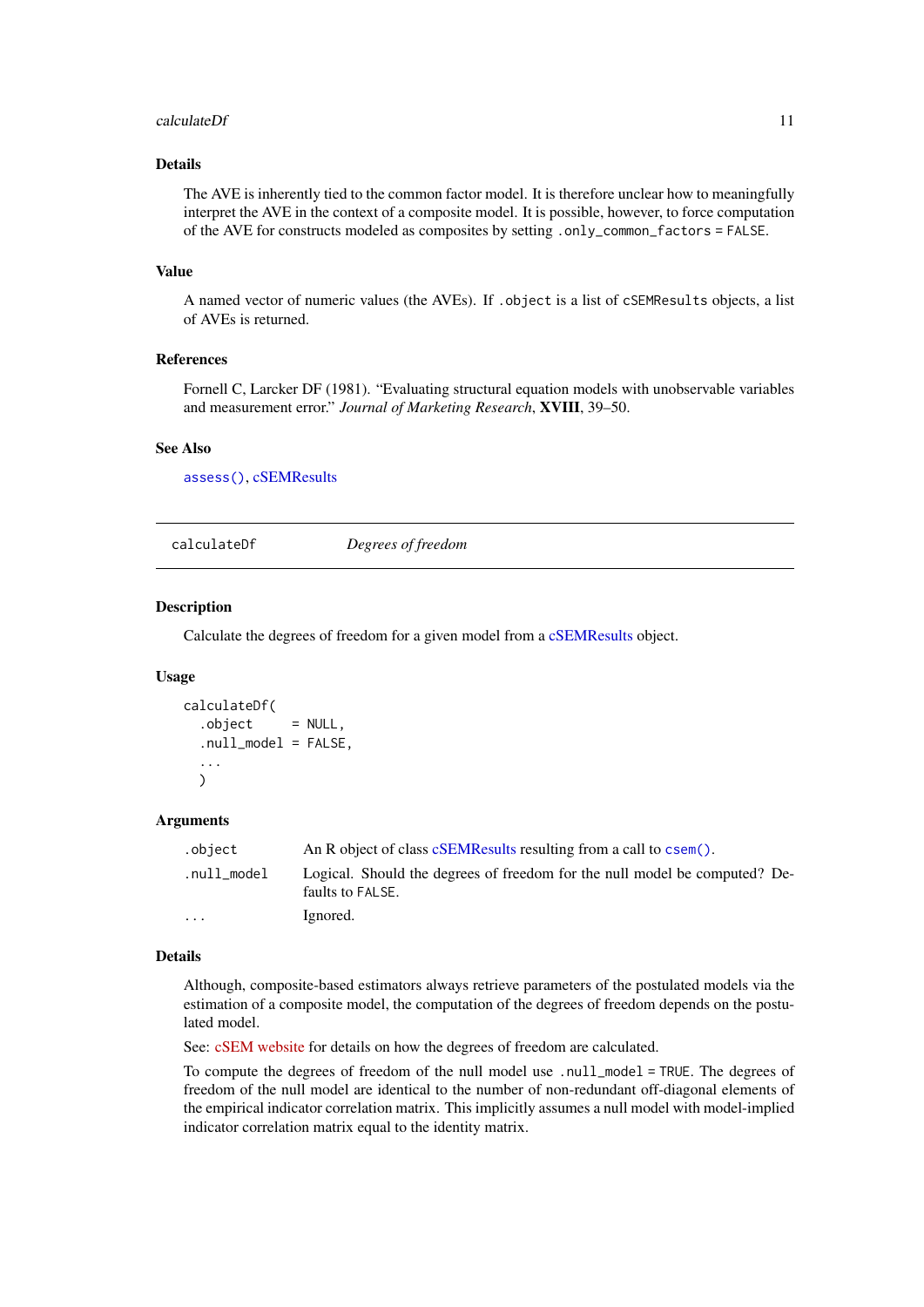# Value

A single numeric value.

# See Also

[assess\(\)](#page-3-1), [cSEMResults](#page-0-0)

<span id="page-11-1"></span>calculatef2 *Calculate Cohens f^2*

# Description

Calculate the effect size for regression analysis (Cohen 1992) known as Cohen's f^2.

#### Usage

calculatef2(.object = NULL)

# Arguments

.object An R object of class [cSEMResults](#page-0-0) resulting from a call to [csem\(\)](#page-24-1).

# Value

A matrix with as many rows as there are structural equations. The number of columns is equal to the total number of right-hand side variables of these equations.

# References

Cohen J (1992). "A power primer." *Psychological Bulletin*, 112(1), 155–159.

# See Also

[assess\(\)](#page-3-1), [csem,](#page-24-1) [cSEMResults](#page-0-0)

calculateFLCriterion *Fornell-Larcker criterion*

# Description

Computes the Fornell-Larcker matrix.

#### Usage

```
calculateFLCriterion(
  . \text{object} = NULL,
  .only_common_factors = TRUE,
  ...
  \lambda
```
<span id="page-11-0"></span>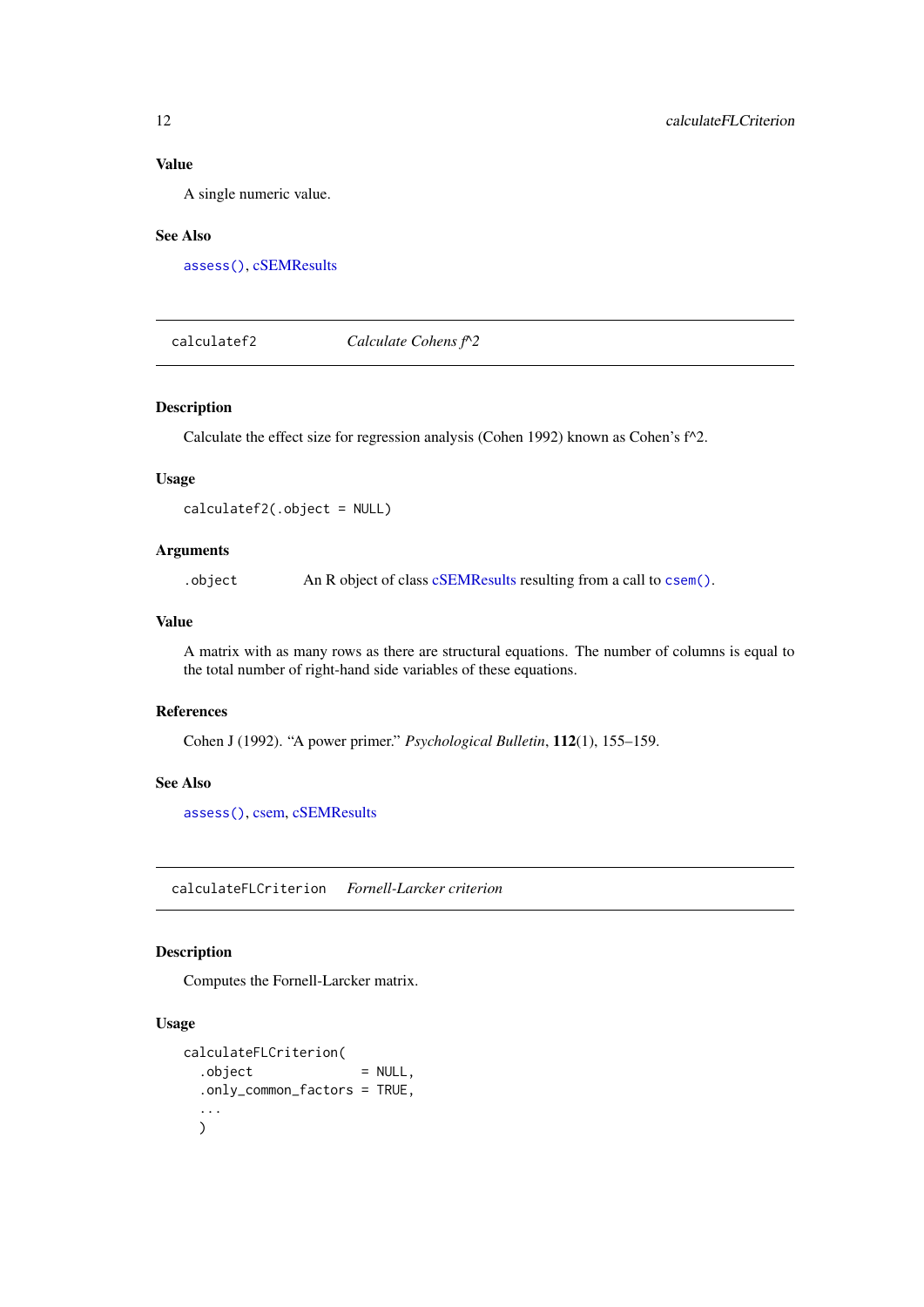#### <span id="page-12-0"></span>calculateGoF 13

## Arguments

| .object              | An R object of class cSEMResults resulting from a call to csem().                                                                                                                                                             |
|----------------------|-------------------------------------------------------------------------------------------------------------------------------------------------------------------------------------------------------------------------------|
| .only_common_factors |                                                                                                                                                                                                                               |
|                      | Logical. Should only concepts modeled as common factors be included when<br>calculating one of the following quality critera: AVE, the Fornell-Larcker crite-<br>rion, HTMT, and all reliability estimates. Defaults to TRUE. |
| $\ddots$ .           | Ignored.                                                                                                                                                                                                                      |
|                      |                                                                                                                                                                                                                               |

#### Details

The Fornell-Larcker criterion (FL criterion) is a rule suggested by Fornell and Larcker (1981) to assess discriminant validity. The Fornell-Larcker criterion is a decision rule based on a comparison between the squared construct correlations and the average variance extracted (AVE).

The FL criterion is inherently tied to the common factor model. It is therefore unclear how to meaningfully interpret the FL criterion in the context of a model that contains constructs modeled as composites.

# Value

A matrix with the squared construct correlations on the off-diagonal and the AVE's on the main diagonal.

# References

Fornell C, Larcker DF (1981). "Evaluating structural equation models with unobservable variables and measurement error." *Journal of Marketing Research*, XVIII, 39–50.

#### See Also

[assess\(\)](#page-3-1), [cSEMResults](#page-0-0)

<span id="page-12-1"></span>calculateGoF *Goodness of Fit (GoF)*

# Description

Calculate the Goodness of Fit (GoF) proposed by Tenenhaus et al. (2004). Note that, contrary to what the name suggests, the GoF is not a measure of model fit in the sense of SEM. See e.g. Henseler and Sarstedt (2012) for a discussion.

# Usage

calculateGoF(  $.$ object  $=$  NULL  $\lambda$ 

# Arguments

.object An R object of class [cSEMResults](#page-0-0) resulting from a call to [csem\(\)](#page-24-1).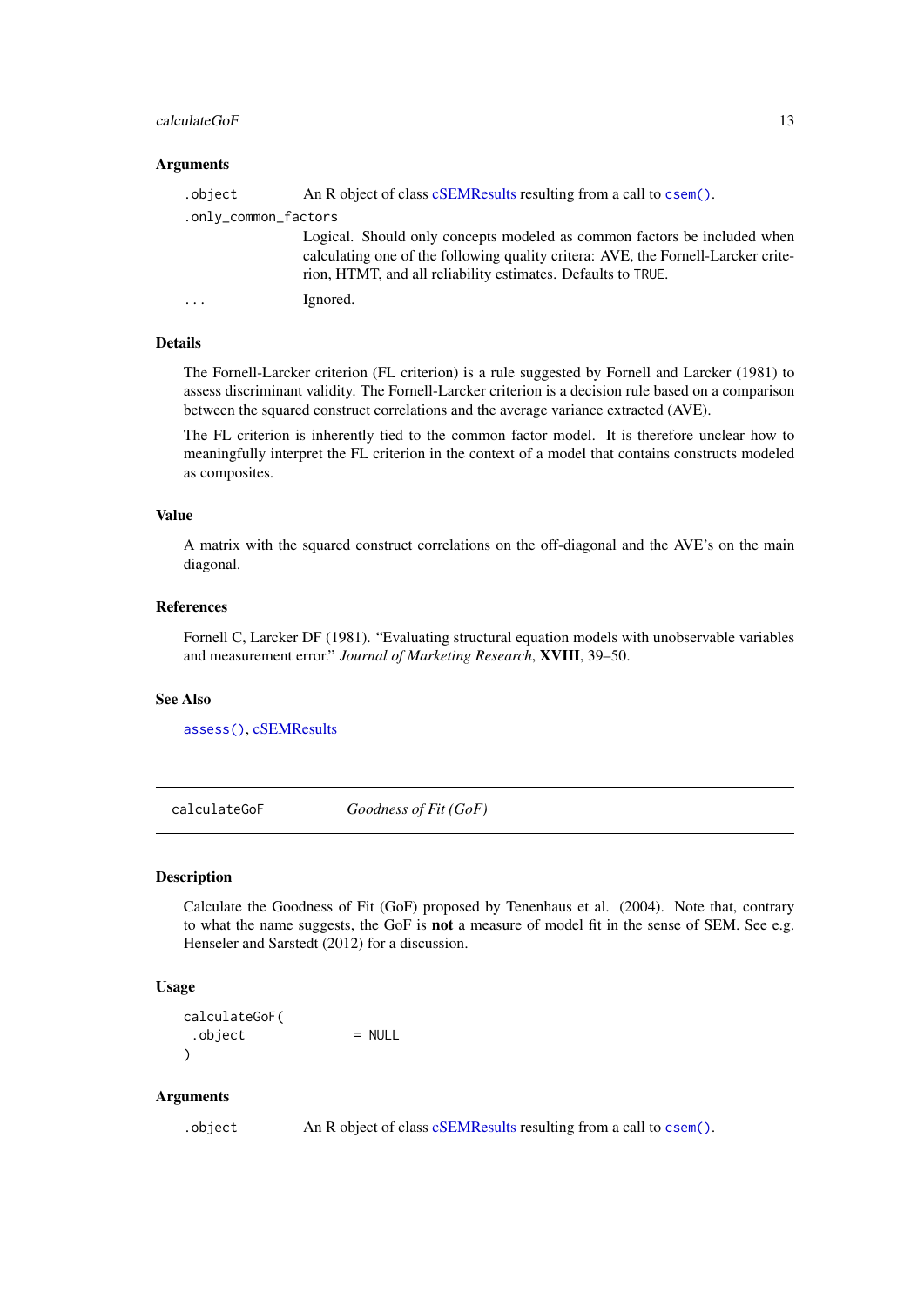#### <span id="page-13-0"></span>Details

The GoF is inherently tied to the common factor model. It is therefore unclear how to meaningfully interpret the GoF in the context of a model that contains constructs modeled as composites.

# Value

A single numeric value.

#### References

Henseler J, Sarstedt M (2012). "Goodness-of-fit Indices for Partial Least Squares Path Modeling." *Computational Statistics*, 28(2), 565–580. doi: [10.1007/s0018001203171,](https://doi.org/10.1007/s00180-012-0317-1) [https://doi.org/10.](https://doi.org/10.1007/s00180-012-0317-1) [1007/s00180-012-0317-1](https://doi.org/10.1007/s00180-012-0317-1).

Tenenhaus M, Amanto S, Vinzi VE (2004). "A Global Goodness-of-Fit Index for PLS Structural Equation Modelling." In *Proceedings of the XLII SIS Scientific Meeting*, 739–742.

# See Also

[assess\(\)](#page-3-1), [cSEMResults](#page-0-0)

<span id="page-13-1"></span>calculateHTMT *HTMT*

#### Description

Computes either the heterotrait-monotrait ratio of correlations (HTMT) based on Henseler et al. (2015) or its advancement HTMT2. While the HTMT is a consistent estimator for the construct correlation in case of tau-equivalent measurement models, the HTMT2 is a consistent estimator for congeneric measurement models. In general, they are used to assess discriminant validity.

#### Usage

```
calculateHTMT(
 . \text{object} = NULL,
 .type_htmt = c('htmt', 'htmt2'),.absolute = TRUE,
 \Boxalpha = 0.05,
 .ci = c("CI_percentile", "CI_standard_z", "CI_standard_t",
                      "CI_basic", "CI_bc", "CI_bca", "CI_t_interval"),
 .handle_inadmissibles = c("drop", "ignore", "replace"),
 \text{inference} = FALSE,
 .only_common_factors = TRUE,
 \,.R = 499,. \, \text{seed} = NULL,
 ...
\lambda
```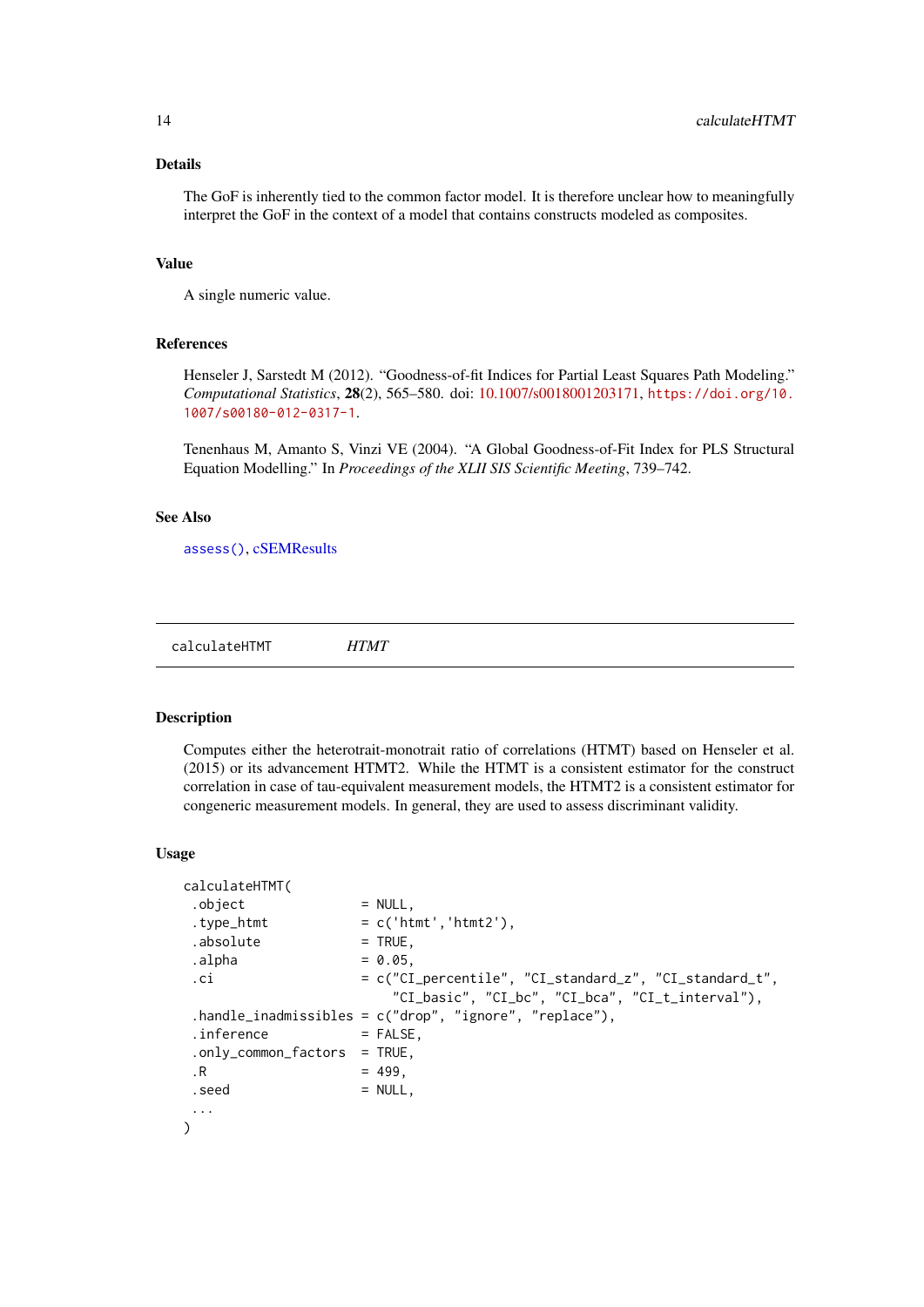#### Arguments

| .object               | An R object of class cSEMResults resulting from a call to csem().                                                                                                                                                                                                                                                                                                                                                                                                                                                                                                                                                                                                              |  |
|-----------------------|--------------------------------------------------------------------------------------------------------------------------------------------------------------------------------------------------------------------------------------------------------------------------------------------------------------------------------------------------------------------------------------------------------------------------------------------------------------------------------------------------------------------------------------------------------------------------------------------------------------------------------------------------------------------------------|--|
| .type_htmt            | Character string indicating the type of HTMT that should be calculated, i.e., the<br>original HTMT ("htmt") or the HTMT2 ("htmt2"). Defaults to "htmt"                                                                                                                                                                                                                                                                                                                                                                                                                                                                                                                         |  |
| .absolute             | Logical. Should the absolute HTMT values be returned? Defaults to TRUE.                                                                                                                                                                                                                                                                                                                                                                                                                                                                                                                                                                                                        |  |
| .alpha                | A numeric value giving the significance level. Defaults to 0.05.                                                                                                                                                                                                                                                                                                                                                                                                                                                                                                                                                                                                               |  |
| .ci                   | A character strings naming the type of confidence interval to use to compute<br>the 1-alpha% quantile of the bootstrap HTMT values. For possible choices see<br>infer(). Ignored if . inference = FALSE. Defaults to "CI_percentile".                                                                                                                                                                                                                                                                                                                                                                                                                                          |  |
| .handle_inadmissibles |                                                                                                                                                                                                                                                                                                                                                                                                                                                                                                                                                                                                                                                                                |  |
|                       | Character string. How should inadmissible results be treated? One of "drop",<br>"ignore", or "replace". If "drop", all replications/resamples yielding an inadmis-<br>sible result will be dropped (i.e. the number of results returned will potentially<br>be less than .R). For " <i>ignore</i> " all results are returned even if all or some of the<br>replications yielded inadmissible results (i.e. number of results returned is equal<br>to .R). For "replace" resampling continues until there are exactly .R admissi-<br>ble solutions. Depending on the frequency of inadmissible solutions this may<br>significantly increase computing time. Defaults to "drop". |  |
| .inference            | Logical. Should critical values be computed? Defaults to FALSE.                                                                                                                                                                                                                                                                                                                                                                                                                                                                                                                                                                                                                |  |
| .only_common_factors  |                                                                                                                                                                                                                                                                                                                                                                                                                                                                                                                                                                                                                                                                                |  |
|                       | Logical. Should only concepts modeled as common factors be included when<br>calculating one of the following quality critera: AVE, the Fornell-Larcker crite-<br>rion, HTMT, and all reliability estimates. Defaults to TRUE.                                                                                                                                                                                                                                                                                                                                                                                                                                                  |  |
| $\cdot$ R             | Integer. The number of bootstrap replications. Defaults to 499.                                                                                                                                                                                                                                                                                                                                                                                                                                                                                                                                                                                                                |  |
| .seed                 | Integer or NULL. The random seed to use. Defaults to NULL in which case an<br>arbitrary seed is chosen. Note that the scope of the seed is limited to the body of<br>the function it is used in. Hence, the global seed will not be altered!                                                                                                                                                                                                                                                                                                                                                                                                                                   |  |
| $\ddots$              | Ignored.                                                                                                                                                                                                                                                                                                                                                                                                                                                                                                                                                                                                                                                                       |  |
|                       |                                                                                                                                                                                                                                                                                                                                                                                                                                                                                                                                                                                                                                                                                |  |

# Details

Computation of the HTMT assumes that all intra-block and inter-block correlations between indicators are either all-positive or all-negative. A warning is given if this is not the case. If all intra-block or inter-block correlations are negative the absolute HTMT values are returned (. absolute = TRUE).

To obtain the 1-alpha%-quantile of the bootstrap distribution for each HTMT value set .inference = TRUE. To choose the type of confidence interval to use to compute the 1-alpha%-quantile, use .ci. To control the bootstrap process, arguments .handle\_inadmissibles, .R and . seed are available.

Since the HTMT is defined with respect to a classical true score measurement model only concepts modeled as common factors are considered by default. For concepts modeled as composites the HTMT may be computed by setting .only\_common\_factors = FALSE, however, it is unclear how to interpret values in this case.

# Value

A lower tringular matrix of HTMT values. If .inference = TRUE the upper tringular part is the 1-.alpha%-quantile of the HTMT's bootstrap distribution.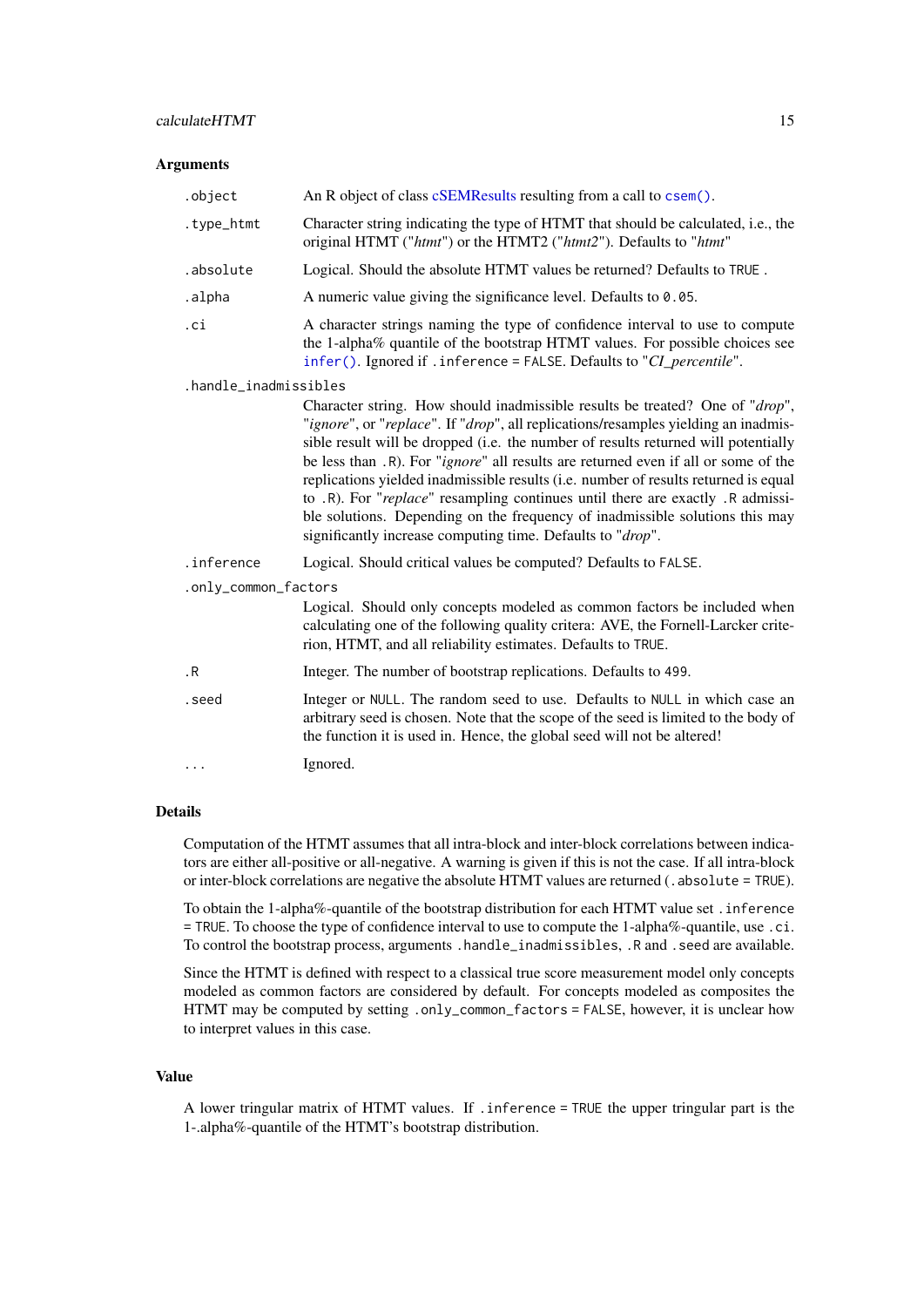#### <span id="page-15-0"></span>References

Henseler J, Ringle CM, Sarstedt M (2015). "A New Criterion for Assessing Discriminant Validity in Variance-based Structural Equation Modeling." *Journal of the Academy of Marketing Science*, 43(1), 115–135. doi: [10.1007/s1174701404038,](https://doi.org/10.1007/s11747-014-0403-8) <https://doi.org/10.1007/s11747-014-0403-8>.

#### See Also

[assess\(\)](#page-3-1), [csem,](#page-24-1) [cSEMResults](#page-0-0)

<span id="page-15-1"></span>calculateModelSelectionCriteria *Model selection criteria*

## Description

Calculate several information or model selection criteria (MSC) such as the Akaike information criterion (AIC), the Bayesian information criterion (BIC) or the Hannan-Quinn criterion (HQ).

## Usage

```
calculateModelSelectionCriteria(
  .object = NULL,
  .ms_criterion = c("all", "aic", "aicc", "aicu", "bic", "fpe", "gm", "hq",
                      "hqc", "mallows_cp"),
  by_equation = TRUE,
  .only_structural = TRUE
  )
```
# Arguments

| .object          | An R object of class cSEMResults resulting from a call to csem().                                                                                          |  |
|------------------|------------------------------------------------------------------------------------------------------------------------------------------------------------|--|
| .ms_criterion    | Character string. Either a single character string or a vector of character strings<br>naming the model selection criterion to compute. Defaults to "all". |  |
| .by_equation     | Should the criteria be computed for each structural model equation separately?<br>Defaults to TRUE.                                                        |  |
| .only_structural |                                                                                                                                                            |  |
|                  | Should the the log-likelihood be based on the structural model? Ignored if<br>$by$ equation == TRUE. Defaults to TRUE.                                     |  |

#### Details

By default, all criteria are calculated (.ms\_criterion == "all"). To compute only a subset of the criteria a vector of criteria may be given.

If .by\_equation == TRUE (the default), the criteria are computed for each structural equation of the model separately, as suggested by Sharma et al. (2019) in the context of PLS. The relevant formula can be found in Table B1 of the appendix of Sharma et al. (2019).

If .by\_equation == FALSE the AIC, the BIC and the HQ for whole model are calculated. All other criteria are currently ignored in this case! The relevant formulae are (see, e.g., (Akaike 1974), Schwarz (1978), Hannan and Quinn (1979)):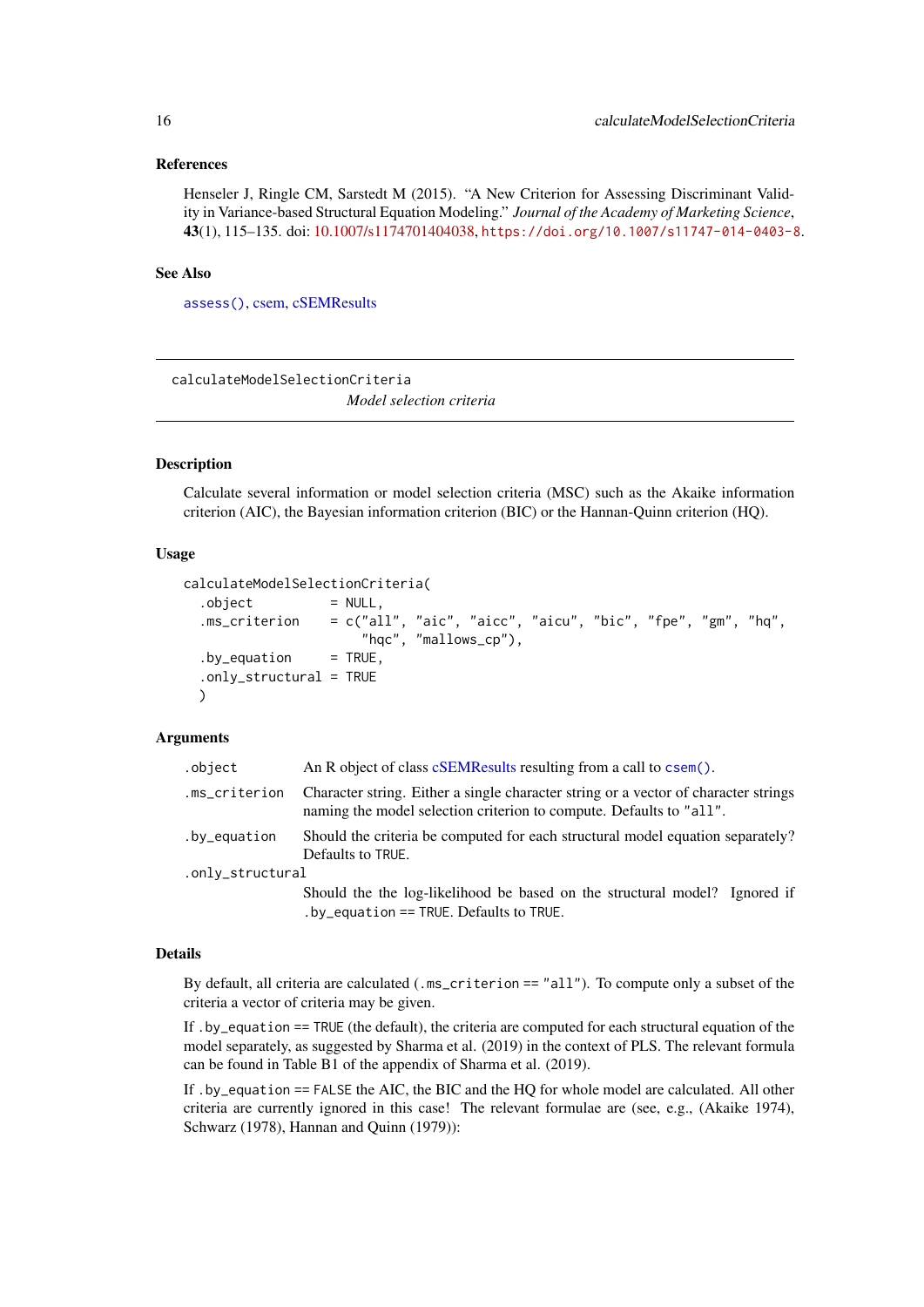$$
AIC = -2 * log(L) + 2 * k
$$

$$
BIC = -2 * log(L) + k * ln(n)
$$

$$
HQ = -2 * log(L) + 2 * k * ln(ln(n))
$$

<span id="page-16-0"></span>where  $log(L)$  is the log likelihood function of the multivariate normal distribution of the observable variables, k the (total) number of estimated parameters, and n the sample size.

If .only\_structural == TRUE,  $log(L)$  is based on the structural model only. The argument is ignored if .by\_equation == TRUE.

#### Value

If .by\_equation == TRUE a named list of model selection criteria.

#### References

Akaike H (1974). "A New Look at the Statistical Model Identification." *IEEE Transactions on Automatic Control*, 19(6), 716–723.

Hannan EJ, Quinn BG (1979). "The Determination of the order of an autoregression." *Journal of the Royal Statistical Society: Series B (Methodological)*, 41(2), 190–195.

Schwarz G (1978). "Estimating the Dimension of a Model." *The Annals of Statistics*, 6(2), 461– 464. doi: [10.1214/aos/1176344136,](https://doi.org/10.1214/aos/1176344136) <https://doi.org/10.1214/aos/1176344136>.

Sharma P, Sarstedt M, Shmueli G, Kim KH, Thiele KO (2019). "PLS-Based Model Selection: The Role of Alternative Explanations in Information Systems Research." *Journal of the Association for Information Systems*, 20(4).

# See Also

[assess\(\)](#page-3-1), [cSEMResults](#page-0-0)

<span id="page-16-1"></span>calculateVIFModeB *Calculate variance inflation factors (VIF) for weights obtained by PLS Mode B*

# Description

Calculate the variance inflation factor (VIF) for weights obtained by PLS-PM's Mode B.

## Usage

```
calculateVIFModeB(.object = NULL)
```
# Arguments

.object An R object of class [cSEMResults](#page-0-0) resulting from a call to [csem\(\)](#page-24-1).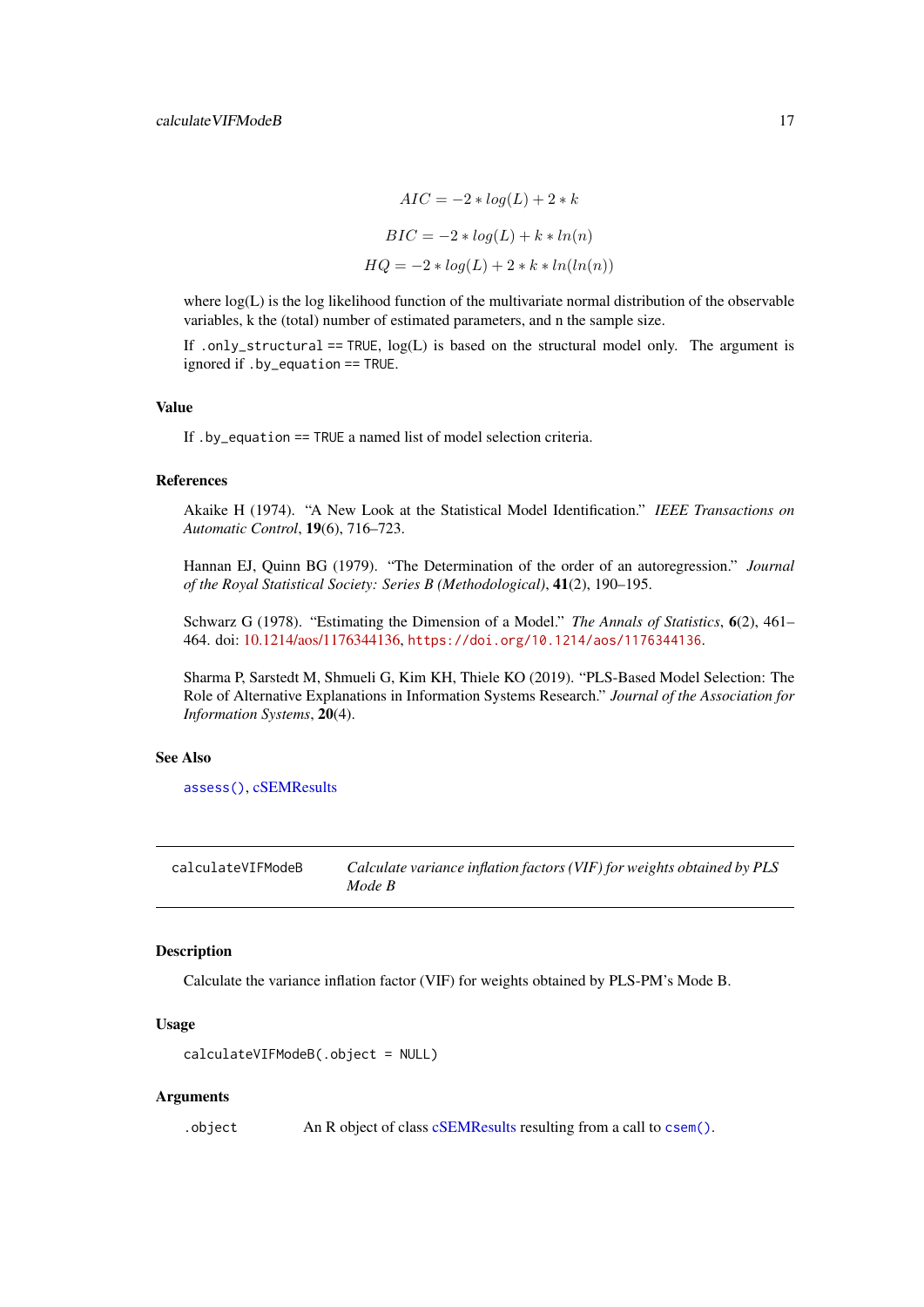#### Details

Weight estimates obtained by Mode B can suffer from multicollinearity. VIF values are commonly used to assess the severity of multicollinearity.

The function is only applicable to objects of class cSEMResults\_default. For other object classes use [assess\(\)](#page-3-1).

# Value

A named list of vectors containing the VIF values. Each list name is the name of a construct whose weights were obtained by Mode B. The vectors contain the VIF values obtained from a regression of each explanatory variable of a given construct on the remaining explanatory variables of that construct.

If the weighting approach is not "PLS-PM" or for none of the constructs Mode B is used, the function silently returns NA.

# References

There are no references for Rd macro \insertAllCites on this help page.

# See Also

[assess\(\)](#page-3-1), [cSEMResults](#page-0-0)

<span id="page-17-1"></span>calculateWeightsGSCA *Calculate composite weights using GSCA*

# Description

Calculate composite weights using generalized structure component analysis (GSCA). The first version of this approach was presented in Hwang and Takane (2004). Since then, several advancements have been proposed. The latest version of GSCA can been found in Hwang and Takane (2014). This is the version cSEMs implementation is based on.

# Usage

calculateWeightsGSCA(  $\overline{X}$  = args\_default()\$.X,  $.$  S  $.$   $\qquad \qquad$  =  $\arg s \det (\del x)$ . S, .csem\_model = args\_default()\$.csem\_model, .conv\_criterion = args\_default()\$.conv\_criterion,  $\text{iter\_max}$  = args\_default()\$.iter\_max, .starting\_values = args\_default()\$.starting\_values, .tolerance = args\_default()\$.tolerance )

<span id="page-17-0"></span>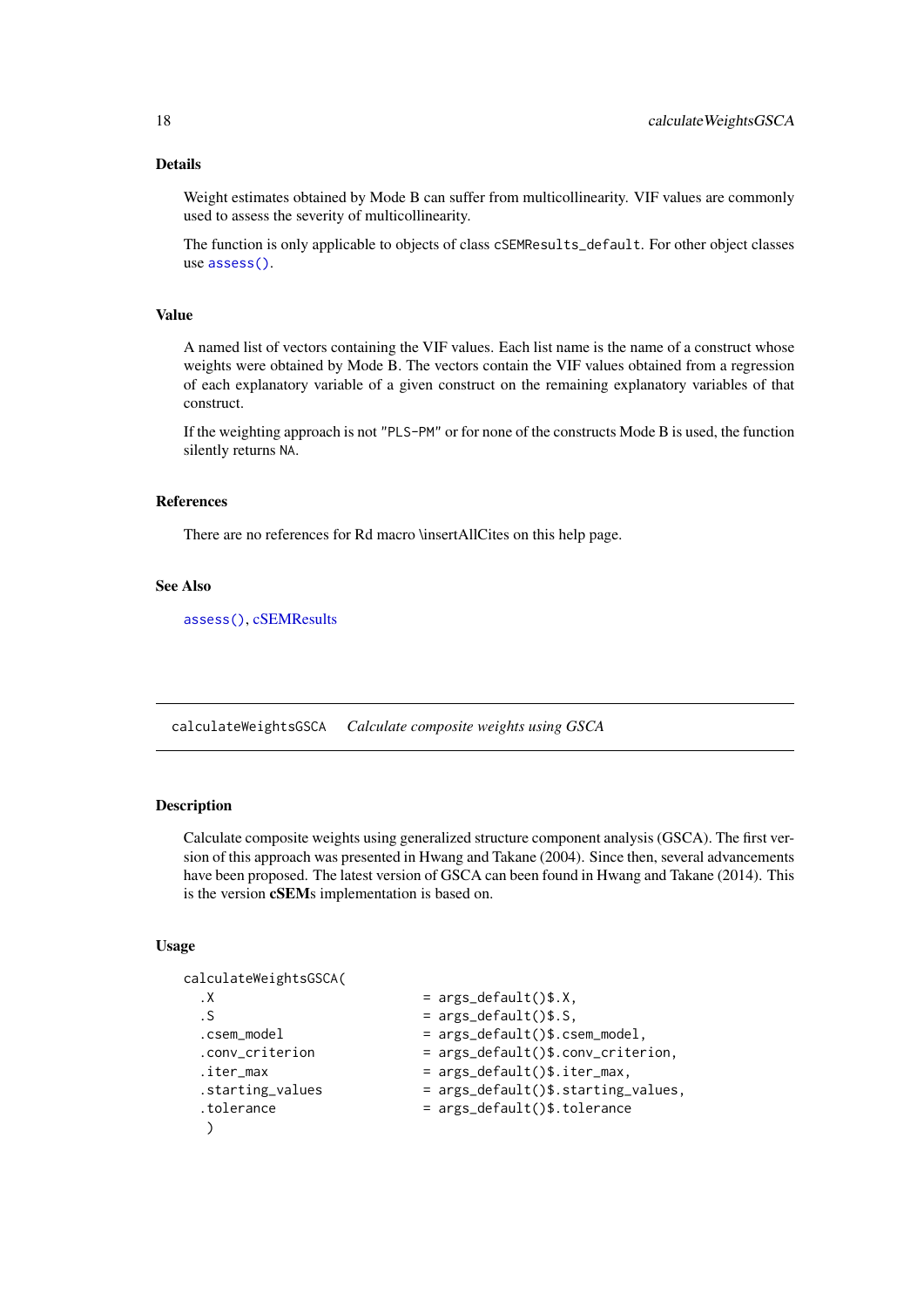# <span id="page-18-0"></span>Arguments

| $\cdot$ X        | A matrix of processed data (scaled, cleaned and ordered).                                                                                                                                                                                                                                |
|------------------|------------------------------------------------------------------------------------------------------------------------------------------------------------------------------------------------------------------------------------------------------------------------------------------|
| $\cdot$ S        | The $(K \times K)$ empirical indicator correlation matrix.                                                                                                                                                                                                                               |
| .csem_model      | A (possibly incomplete) cSEMModel-list.                                                                                                                                                                                                                                                  |
| .conv_criterion  |                                                                                                                                                                                                                                                                                          |
|                  | Character string. The criterion to use for the convergence check. One of:<br>"diff_absolute", "diff_squared", or "diff_relative". Defaults to "diff_absolute".                                                                                                                           |
| .iter_max        | Integer. The maximum number of iterations allowed. If $iter_max = 1$ and<br>.approach_weights = "PLS-PM" one-step weights are returned. If the algo-<br>rithm exceeds the specified number, weights of iteration step . iter_max -1 will<br>be returned with a warning. Defaults to 100. |
| .starting_values |                                                                                                                                                                                                                                                                                          |
|                  | A named list of vectors where the list names are the construct names whose<br>indicator weights the user wishes to set. The vectors must be named vectors<br>of "indicator_name" = value pairs, where value is the (scaled or unscaled)<br>starting weight. Defaults to NULL.            |
| .tolerance       | Double. The tolerance criterion for convergence. Defaults to 1e-05.                                                                                                                                                                                                                      |

#### Value

A named list. J stands for the number of constructs and K for the number of indicators.

\$W A (J x K) matrix of estimated weights.

\$E NULL

\$Modes A named vector of Modes used for the outer estimation, for GSCA the mode is automatically set to "gsca".

\$Conv\_status The convergence status. TRUE if the algorithm has converged and FALSE otherwise.

\$Iterations The number of iterations required.

#### References

Hwang H, Takane Y (2004). "Generalized Structured Component Analysis." *Psychometrika*, 69(1), 81–99.

Hwang H, Takane Y (2014). *Generalized Structured Component Analysis: A Component-Based Approach to Structural Equation Modeling*, Chapman & Hall/CRC Statistics in the Social and Behavioral Sciences. Chapman and Hall/CRC.

<span id="page-18-1"></span>calculateWeightsGSCAm *Calculate weights using GSCAm*

# Description

Calculate composite weights using generalized structured component analysis with uniqueness terms (GSCAm) proposed by Hwang et al. (2017).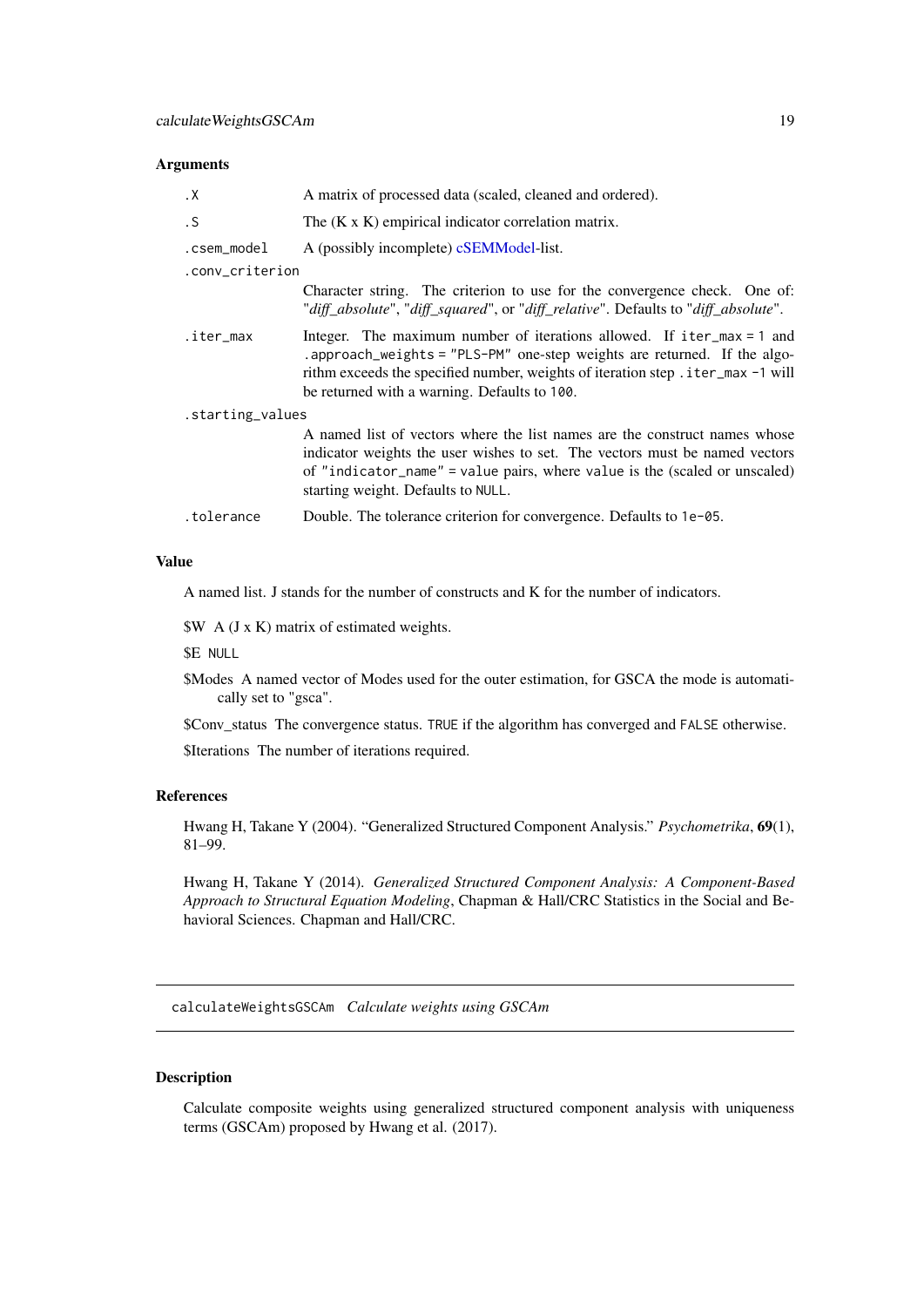# Usage

```
calculateWeightsGSCAm(
 \mathsf{X} = args_default()$.X,
 .csem_model = args_default()$.csem_model,
 .conv_criterion = args_default()$.conv_criterion,
 \text{iter\_max} = args_default()$.iter_max,
 .starting_values = args_default()$.starting_values,
 .tolerance = args_default()$.tolerance
  \lambda
```
# Arguments

| $\cdot$ X        | A matrix of processed data (scaled, cleaned and ordered).                                                                                                                                                                                                                     |
|------------------|-------------------------------------------------------------------------------------------------------------------------------------------------------------------------------------------------------------------------------------------------------------------------------|
| .csem_model      | A (possibly incomplete) cSEMModel-list.                                                                                                                                                                                                                                       |
| .conv_criterion  |                                                                                                                                                                                                                                                                               |
|                  | Character string. The criterion to use for the convergence check. One of:<br>"diff_absolute", "diff_squared", or "diff_relative". Defaults to "diff_absolute".                                                                                                                |
| .iter_max        | Integer. The maximum number of iterations allowed. If $iter_max = 1$ and<br>.approach_weights = "PLS-PM" one-step weights are returned. If the algo-<br>rithm exceeds the specified number, weights of iteration step . iter_max -1 will                                      |
|                  | be returned with a warning. Defaults to 100.                                                                                                                                                                                                                                  |
| .starting_values |                                                                                                                                                                                                                                                                               |
|                  | A named list of vectors where the list names are the construct names whose<br>indicator weights the user wishes to set. The vectors must be named vectors<br>of "indicator_name" = value pairs, where value is the (scaled or unscaled)<br>starting weight. Defaults to NULL. |
| .tolerance       | Double. The tolerance criterion for convergence. Defaults to 1e-05.                                                                                                                                                                                                           |

# Details

If there are only constructs modeled as common factors calling [csem\(\)](#page-24-1) with .appraoch\_weights = "GSCA" will automatically call [calculateWeightsGSCAm\(\)](#page-18-1) unless .disattenuate = FALSE. GSCAm currently only works for pure common factor models. The reason is that the implementation in cSEM is based on (the appendix) of Hwang et al. (2017). Following the appendix, GSCAm fails if there is at least one construct modeled as a composite because calculating weight estimates with GSCAm leads to a product involving the measurement matrix. This matrix does not have full rank if a construct modeled as a composite is present. The reason is that the measurement matrix has a zero row for every construct which is a pure composite (i.e. all related loadings are zero) and, therefore, leads to a non-invertible matrix when multiplying it with its transposed.

#### Value

A list with the elements

\$W A (J x K) matrix of estimated weights.

\$C The (J x K) matrix of estimated loadings.

\$B The (J x J) matrix of estimated path coefficients.

\$E NULL

\$Modes A named vector of Modes used for the outer estimation, for GSCA the mode is automatically set to 'gsca'.

\$Conv\_status The convergence status. TRUE if the algorithm has converged and FALSE otherwise. \$Iterations The number of iterations required.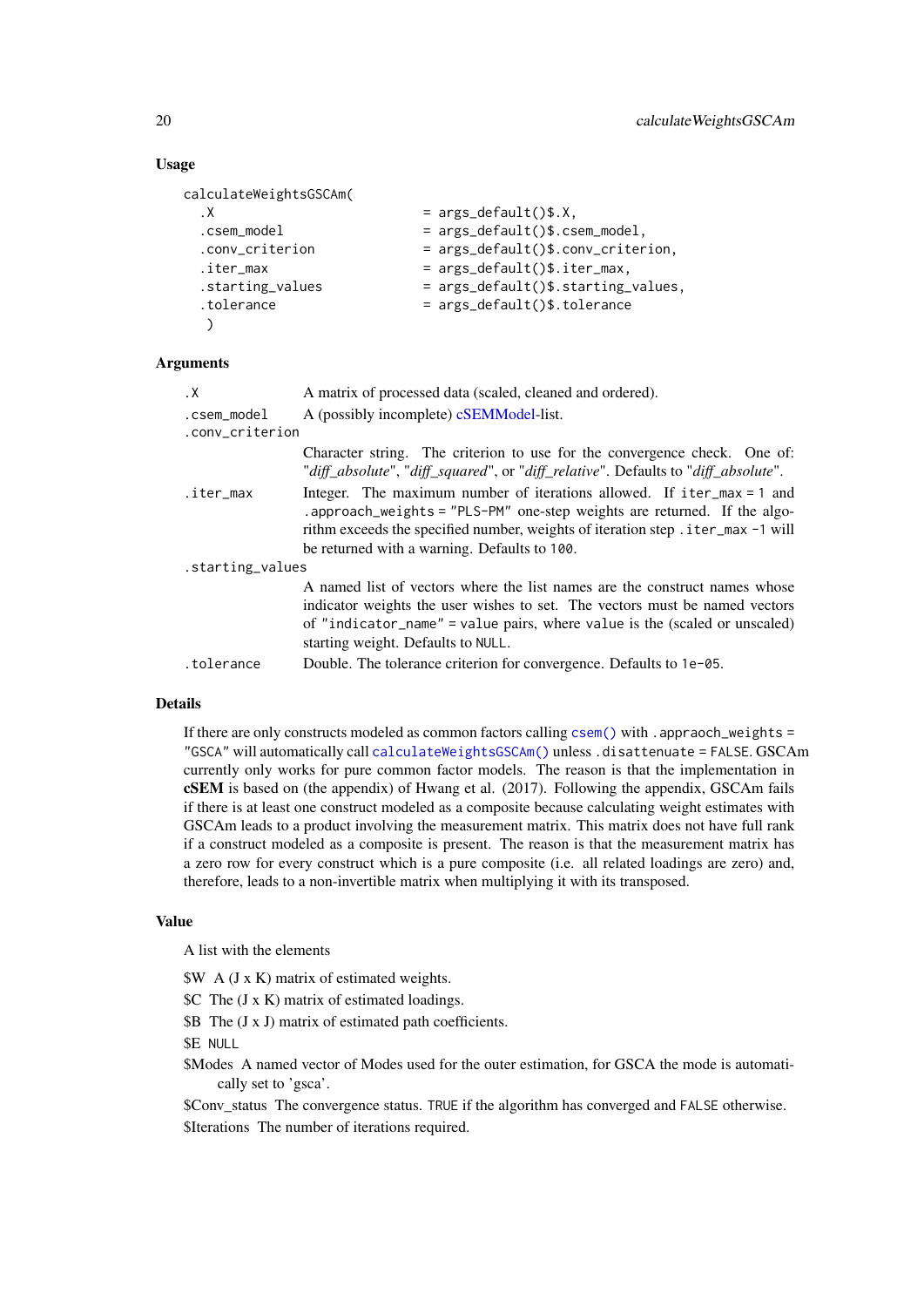#### <span id="page-20-0"></span>References

Hwang H, Takane Y, Jung K (2017). "Generalized structured component analysis with uniqueness terms for accommodating measurement error." *Frontiers in Psychology*, 8(2137), 1–12.

calculateWeightsKettenring

*Calculate composite weights using GCCA*

#### Description

Calculates composite weights according to one of the the five criteria "*SUMCORR*", "*MAXVAR*", "*SSQCORR*", "*MINVAR*", and "*GENVAR*" suggested by Kettenring (1971).

# Usage

```
calculateWeightsKettenring(
  .S = \text{args\_default}()$.S,
  csem_model = args_default()$.csem_model,
  .approach_gcca = args_default()$.approach_gcca
 )
```
## Arguments

| $\cdot$ S   | The $(K \times K)$ empirical indicator correlation matrix.                                                                                                                 |
|-------------|----------------------------------------------------------------------------------------------------------------------------------------------------------------------------|
| .csem_model | A (possibly incomplete) cSEMModel-list.                                                                                                                                    |
|             | . approach_gcca Character string. The Kettenring approach to use for GCCA. One of "SUM-<br>CORR", "MAXVAR", "SSOCORR", "MINVAR" or "GENVAR". Defaults to "SUM-<br>$CORR$ " |

# Value

A named list. J stands for the number of constructs and K for the number of indicators.

\$W A (J x K) matrix of estimated weights.

\$E NULL

- \$Modes The GCCA mode used for the estimation.
- \$Conv\_status The convergence status. TRUE if the algorithm has converged and FALSE otherwise. For .approach\_gcca = "MINVAR" or .approach\_gcca = "MAXVAR" the convergence status is NULL since both are closed-form estimators.
- \$Iterations The number of iterations required. 0 for .approach\_gcca = "MINVAR" or .approach\_gcca = "MAXVAR"

#### References

Kettenring JR (1971). "Canonical Analysis of Several Sets of Variables." *Biometrika*, 58(3), 433– 451.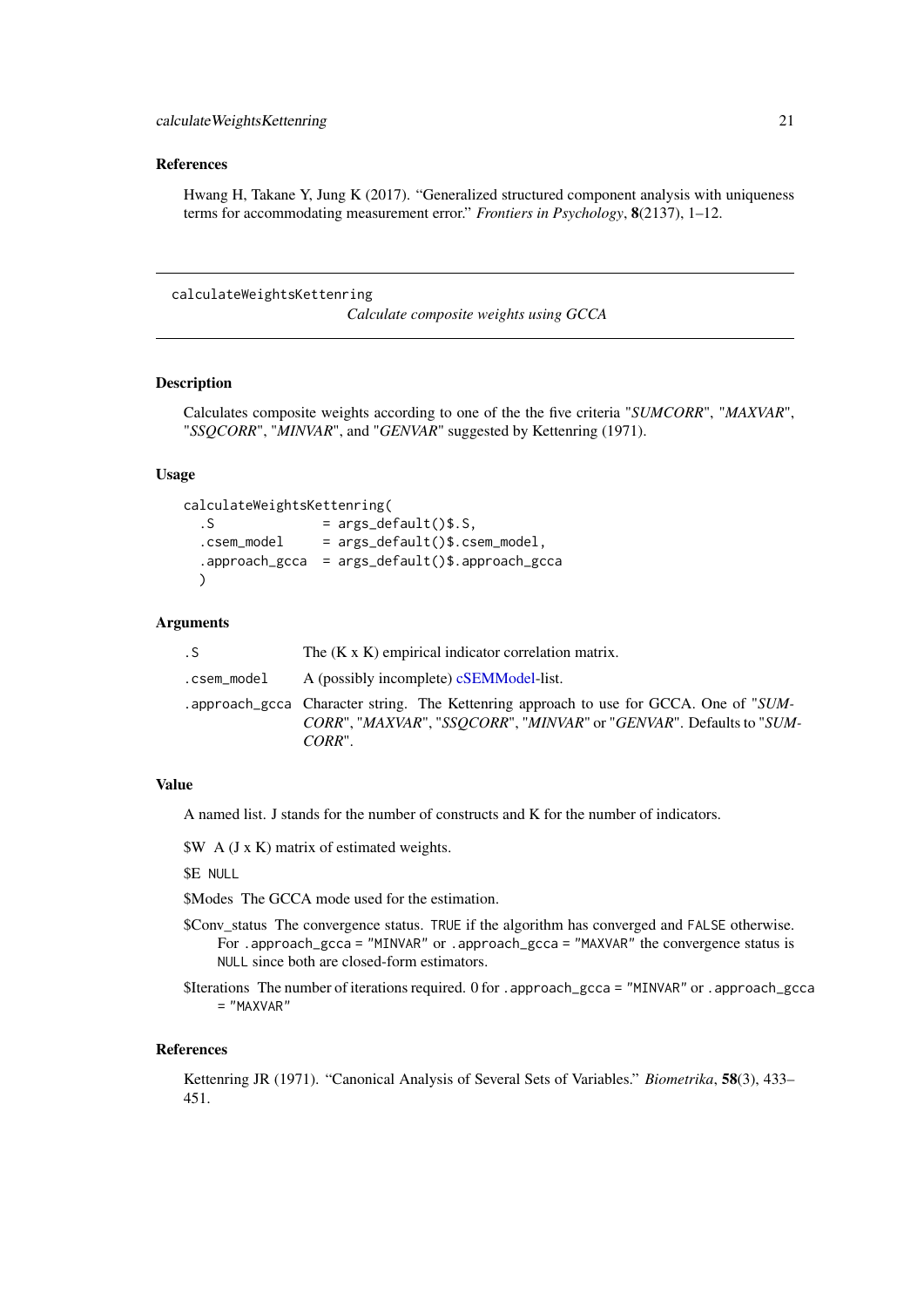<span id="page-21-0"></span>calculateWeightsPCA *Calculate composite weights using principal component analysis (PCA)*

#### Description

Calculate weights for each block by extracting the first principal component of the indicator correlation matrix  $S_{ij}$  for each blocks, i.e., weights are the simply the first eigenvector of  $S_{ij}$ .

#### Usage

```
calculateWeightsPCA(
. S = args\_default()$.S,
 csem_model = args_default()$.csem_model
 )
```
# Arguments

| . S         | The $(K \times K)$ empirical indicator correlation matrix. |
|-------------|------------------------------------------------------------|
| .csem_model | A (possibly incomplete) cSEMModel-list.                    |

# Value

A named list. J stands for the number of constructs and K for the number of indicators.

\$W A (J x K) matrix of estimated weights. \$E NULL \$Modes The mode used. Always "PCA". \$Conv\_status NULL as there are no iterations \$Iterations 0 as there are no iterations

<span id="page-21-1"></span>calculateWeightsPLS *Calculate composite weights using PLS-PM*

#### Description

Calculate composite weights using the partial least squares path modeling (PLS-PM) algorithm (Wold 1975).

# Usage

```
calculateWeightsPLS(
 data = args\_default()$.data,
 . S = \arg s \cdot \text{default}()$.S,
 .csem_model = args_default()$.csem_model,
 .conv_criterion = args_default()$.conv_criterion,
 iter_{max} = args_{default}()$.iter_max,
 .PLS_ignore_structural_model = args_default()$.PLS_ignore_structural_model,
```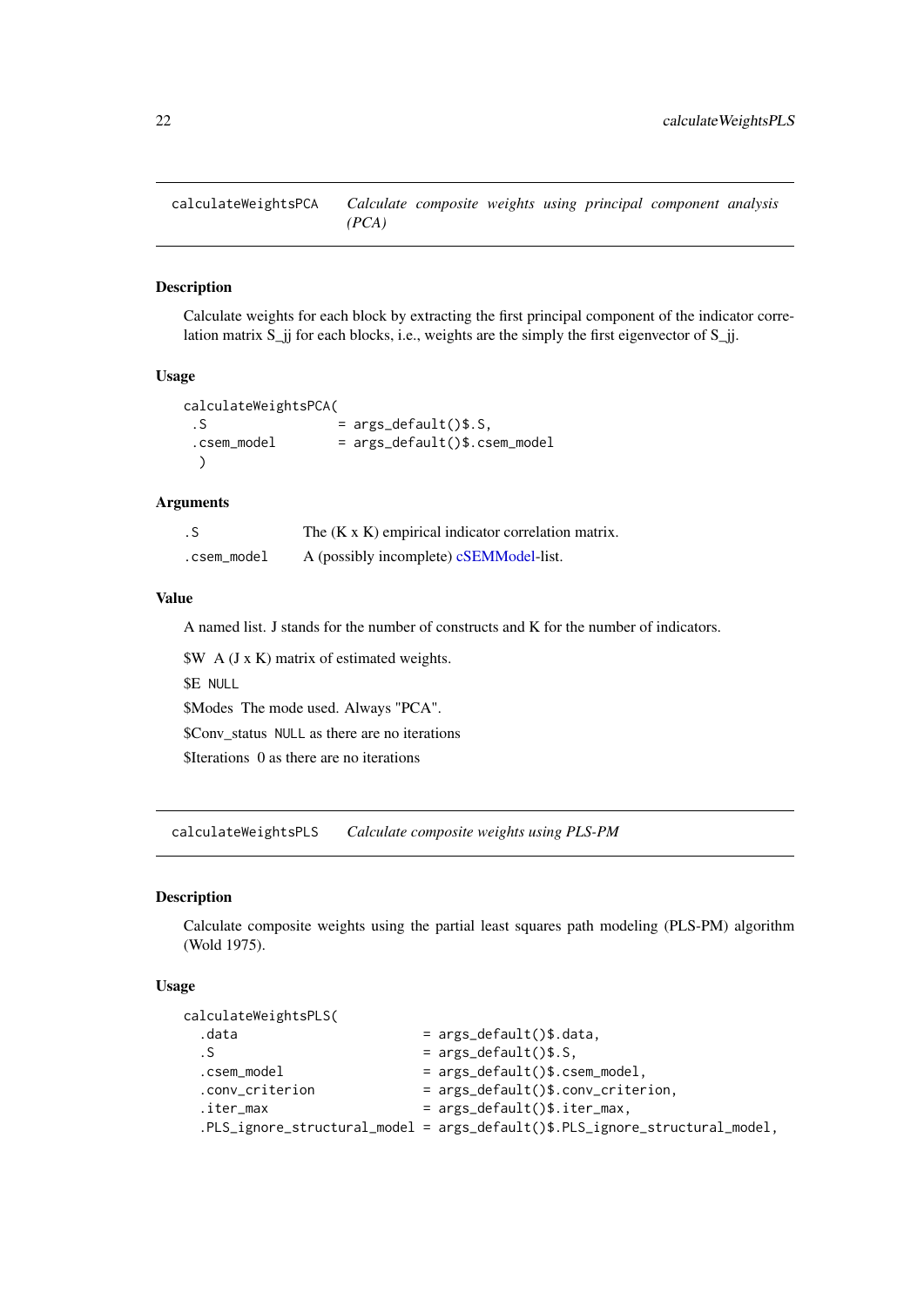| .PLS modes               | $= \arg s_d \text{default}()$ \$.PLS_modes, |
|--------------------------|---------------------------------------------|
| .PLS_weight_scheme_inner | = args_default()\$.PLS_weight_scheme_inner, |
| .starting_values         | $= \arg s_d$ default()\$.starting_values.   |
| .tolerance               | $= \arg s_d \text{default}()$ \$.tolerance  |
|                          |                                             |

# Arguments

| .data                        | A data. frame or a matrix of standardized or unstandardized data (indica-<br>tors/items/manifest variables). Possible column types or classes of the data pro-<br>vided are: "logical", "numeric" ("double" or "integer"), "factor" ("ordered"<br>and/or "unordered"), "character" (converted to factor), or a mix of several<br>types.                                                                                                                                                                                                                                                                                                                                                                                                                         |
|------------------------------|-----------------------------------------------------------------------------------------------------------------------------------------------------------------------------------------------------------------------------------------------------------------------------------------------------------------------------------------------------------------------------------------------------------------------------------------------------------------------------------------------------------------------------------------------------------------------------------------------------------------------------------------------------------------------------------------------------------------------------------------------------------------|
| . S                          | The $(K \times K)$ empirical indicator correlation matrix.                                                                                                                                                                                                                                                                                                                                                                                                                                                                                                                                                                                                                                                                                                      |
| .csem_model                  | A (possibly incomplete) cSEMModel-list.                                                                                                                                                                                                                                                                                                                                                                                                                                                                                                                                                                                                                                                                                                                         |
| .conv_criterion              |                                                                                                                                                                                                                                                                                                                                                                                                                                                                                                                                                                                                                                                                                                                                                                 |
|                              | Character string. The criterion to use for the convergence check. One of:<br>"diff_absolute", "diff_squared", or "diff_relative". Defaults to "diff_absolute".                                                                                                                                                                                                                                                                                                                                                                                                                                                                                                                                                                                                  |
| .iter_max                    | Integer. The maximum number of iterations allowed. If iter_max = 1 and<br>.approach_weights = "PLS-PM" one-step weights are returned. If the algo-<br>rithm exceeds the specified number, weights of iteration step . iter_max -1 will<br>be returned with a warning. Defaults to 100.                                                                                                                                                                                                                                                                                                                                                                                                                                                                          |
| .PLS_ignore_structural_model |                                                                                                                                                                                                                                                                                                                                                                                                                                                                                                                                                                                                                                                                                                                                                                 |
|                              | Logical. Should the structural model be ignored when calculating the inner<br>weights of the PLS-PM algorithm? Defaults to FALSE. Ignored if . approach_weights<br>is not PLS-PM.                                                                                                                                                                                                                                                                                                                                                                                                                                                                                                                                                                               |
| .PLS_modes                   | Either a named list specifying the mode that should be used for each construct in<br>the form "construct_name" = mode, a single character string giving the mode<br>that should be used for all constructs, or NULL. Possible choices for mode are:<br>"modeA", "modeB", "modeBNNLS", "unit", "PCA", a single integer or a vector<br>of fixed weights of the same length as there are indicators for the construct given<br>by "construct_name". If only a single number is provided this is identical to<br>using unit weights, as weights are rescaled such that the related composite has<br>unit variance. Defaults to NULL. If NULL the appropriate mode according to the<br>type of construct used is chosen. Ignored if . approach_weight is not PLS-PM. |
| .PLS_weight_scheme_inner     |                                                                                                                                                                                                                                                                                                                                                                                                                                                                                                                                                                                                                                                                                                                                                                 |
|                              | Character string. The inner weighting scheme used by PLS-PM. One of: "cen-<br>troid", "factorial", or "path". Defaults to "path". Ignored if . approach_weight<br>is not PLS-PM.                                                                                                                                                                                                                                                                                                                                                                                                                                                                                                                                                                                |
| .starting_values             |                                                                                                                                                                                                                                                                                                                                                                                                                                                                                                                                                                                                                                                                                                                                                                 |
|                              | A named list of vectors where the list names are the construct names whose<br>indicator weights the user wishes to set. The vectors must be named vectors<br>of "indicator_name" = value pairs, where value is the (scaled or unscaled)<br>starting weight. Defaults to NULL.                                                                                                                                                                                                                                                                                                                                                                                                                                                                                   |
| .tolerance                   | Double. The tolerance criterion for convergence. Defaults to 1e-05.                                                                                                                                                                                                                                                                                                                                                                                                                                                                                                                                                                                                                                                                                             |
|                              |                                                                                                                                                                                                                                                                                                                                                                                                                                                                                                                                                                                                                                                                                                                                                                 |

# Value

A named list. J stands for the number of constructs and K for the number of indicators.

\$W A (J x K) matrix of estimated weights.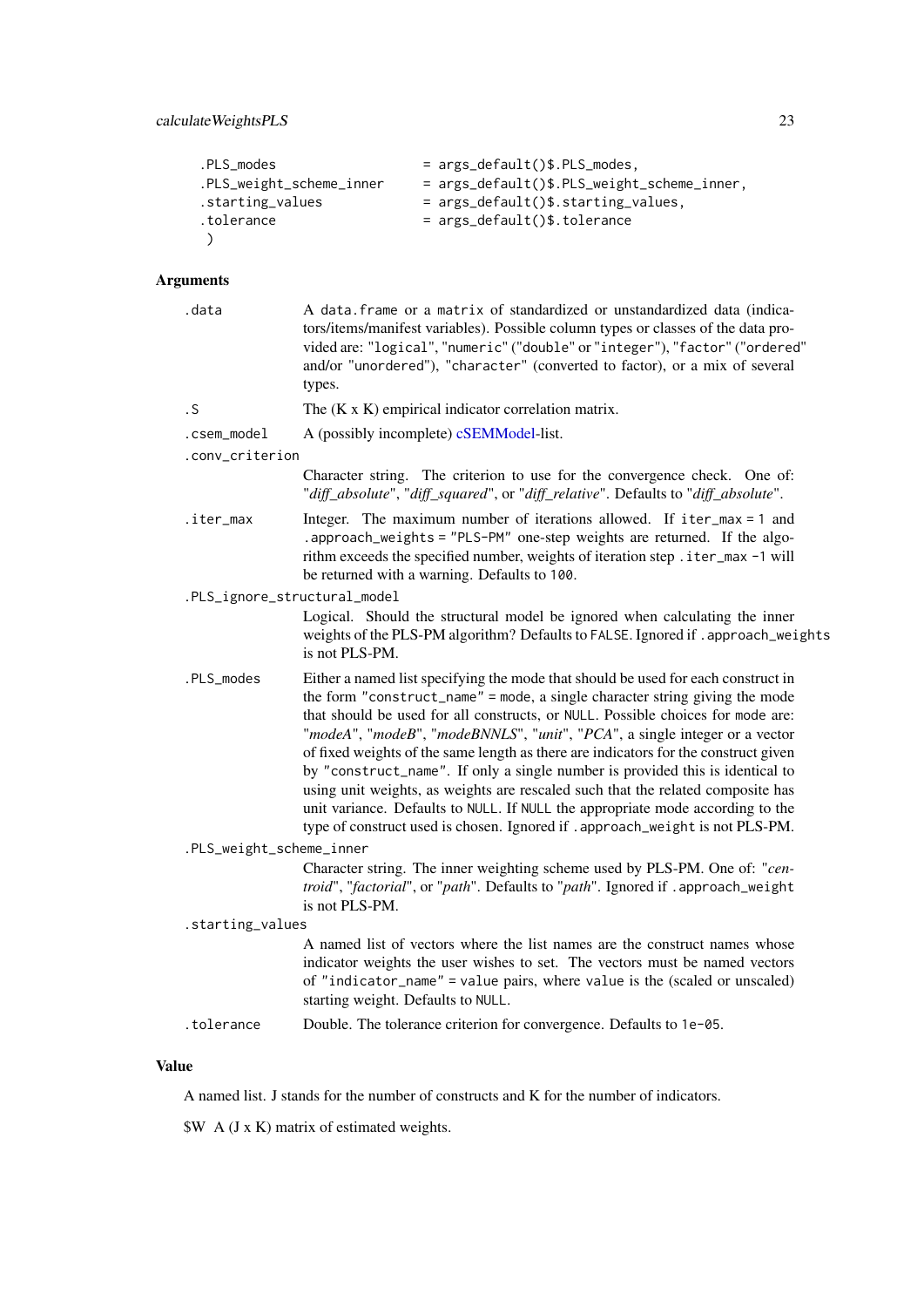<span id="page-23-0"></span> $\&$  A (J x J) matrix of inner weights.

\$Modes A named vector of modes used for the outer estimation.

\$Conv\_status The convergence status. TRUE if the algorithm has converged and FALSE otherwise. If one-step weights are used via .iter\_max = 1 or a non-iterative procedure was used, the convergence status is set to NULL.

\$Iterations The number of iterations required.

# References

Wold H (1975). "Path models with latent variables: The NIPALS approach." In Blalock HM, Aganbegian A, Borodkin FM, Boudon R, Capecchi V (eds.), *Quantitative Sociology*, International Perspectives on Mathematical and Statistical Modeling, 307–357. Academic Press, New York.

calculateWeightsUnit *Calculate composite weights using unit weights*

#### Description

Calculate unit weights for all blocks, i.e., each indicator of a block is equally weighted.

#### Usage

```
calculateWeightsUnit(
.S = args\_default()$.S,
.csem_model = args_default()$.csem_model,
.starting_values = args_default()$.starting_values
 )
```
# Arguments

```
.S The (K x K) empirical indicator correlation matrix.
cSEMModel-list.
.starting_values
               A named list of vectors where the list names are the construct names whose
               indicator weights the user wishes to set. The vectors must be named vectors
               of "indicator_name" = value pairs, where value is the (scaled or unscaled)
```
starting weight. Defaults to NULL.

## Value

A named list. J stands for the number of constructs and K for the number of indicators.

\$W A (J x K) matrix of estimated weights.

\$E NULL

\$Modes The mode used. Always "unit".

\$Conv\_status NULL as there are no iterations

\$Iterations 0 as there are no iterations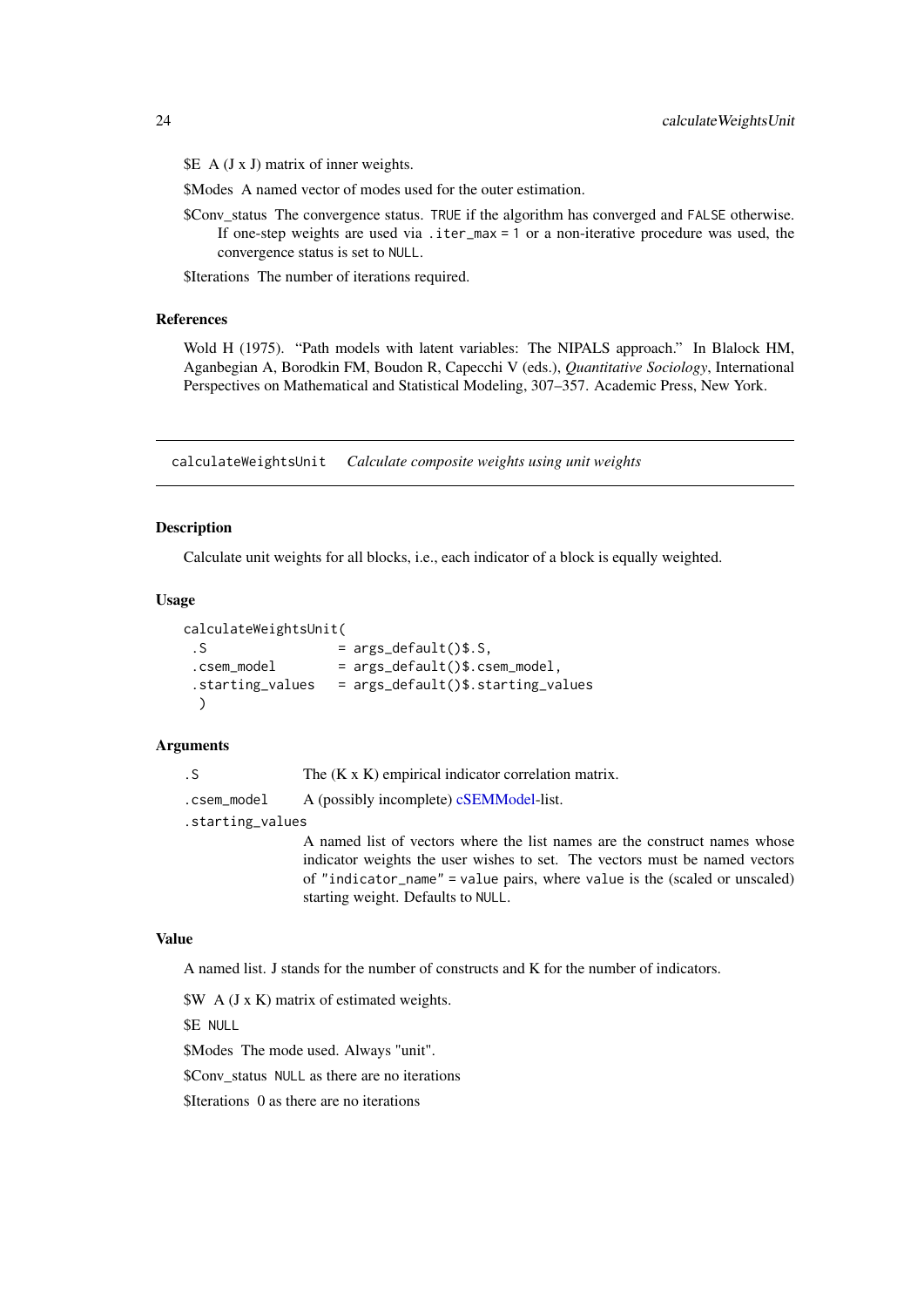<span id="page-24-1"></span><span id="page-24-0"></span>

# Description

[Stable]

# Usage

| csem(                                 |                                                                                |
|---------------------------------------|--------------------------------------------------------------------------------|
| .data                                 | $=$ NULL,                                                                      |
| .model                                | $= NULL,$                                                                      |
| .approach_2ndorder                    | $= c("2stage", "mixed"),$                                                      |
| .approach_cor_robust                  |                                                                                |
| .approach_nl                          | = $c("none", "mcd", "spearman"),$<br>= $c("sequential", "replace"),$           |
| .approach_paths                       | $= c("OLS", "2SLS"),$                                                          |
| .approach_weights                     | = c("PLS-PM", "SUMCORR", "MAXVAR", "SSQCORR",                                  |
|                                       | "MINVAR", "GENVAR", "GSCA", "PCA",                                             |
|                                       | "unit", "bartlett", "regression"),                                             |
| .conv_criterion                       | = c("diff_absolute", "diff_squared", "diff_relative"),                         |
| .disattenuate                         | $=$ TRUE,                                                                      |
| .dominant_indicators                  | $=$ NULL,                                                                      |
| .estimate_structural                  | $=$ TRUE.                                                                      |
| .id                                   | $= NULL,$                                                                      |
| .instruments                          | $=$ NULL,                                                                      |
| .iter_max                             | $= 100$ ,                                                                      |
| .normality                            | $=$ FALSE,                                                                     |
| .PLS_approach_cf                      | = c("dist_squared_euclid", "dist_euclid_weighted",                             |
|                                       | "fisher_transformed", "mean_arithmetic",                                       |
|                                       | "mean_geometric", "mean_harmonic",                                             |
|                                       | "geo_of_harmonic"),                                                            |
| .PLS_ignore_structural_model = FALSE, |                                                                                |
| .PLS_modes                            | $= NULL,$                                                                      |
|                                       | $PLS_weight_scheme_inner = c("path", "centroid", "factorial"),$                |
| .reliabilities                        | $=$ NULL,                                                                      |
| .starting_values                      | $=$ NULL,                                                                      |
| .resample_method                      | = c("none", "bootstrap", "jackknife"),                                         |
| .resample_method2                     | = c("none", "bootstrap", "jackknife"),                                         |
| $\cdot$ R                             | $= 499,$                                                                       |
| .R2                                   | $= 199,$                                                                       |
| .handle_inadmissibles                 | = c("drop", "ignore", "replace"),                                              |
| .user_funs                            | $= NULL,$                                                                      |
| .eval_plan                            | = c("sequential", "multiprocess"),                                             |
| .seed                                 | $= NULL,$                                                                      |
| .sign_change_option                   | = c("none", "individual", "individual_reestimate",<br>"construct_reestimate"), |
| .tolerance                            | $= 1e-05$                                                                      |
| $\mathcal{C}$                         |                                                                                |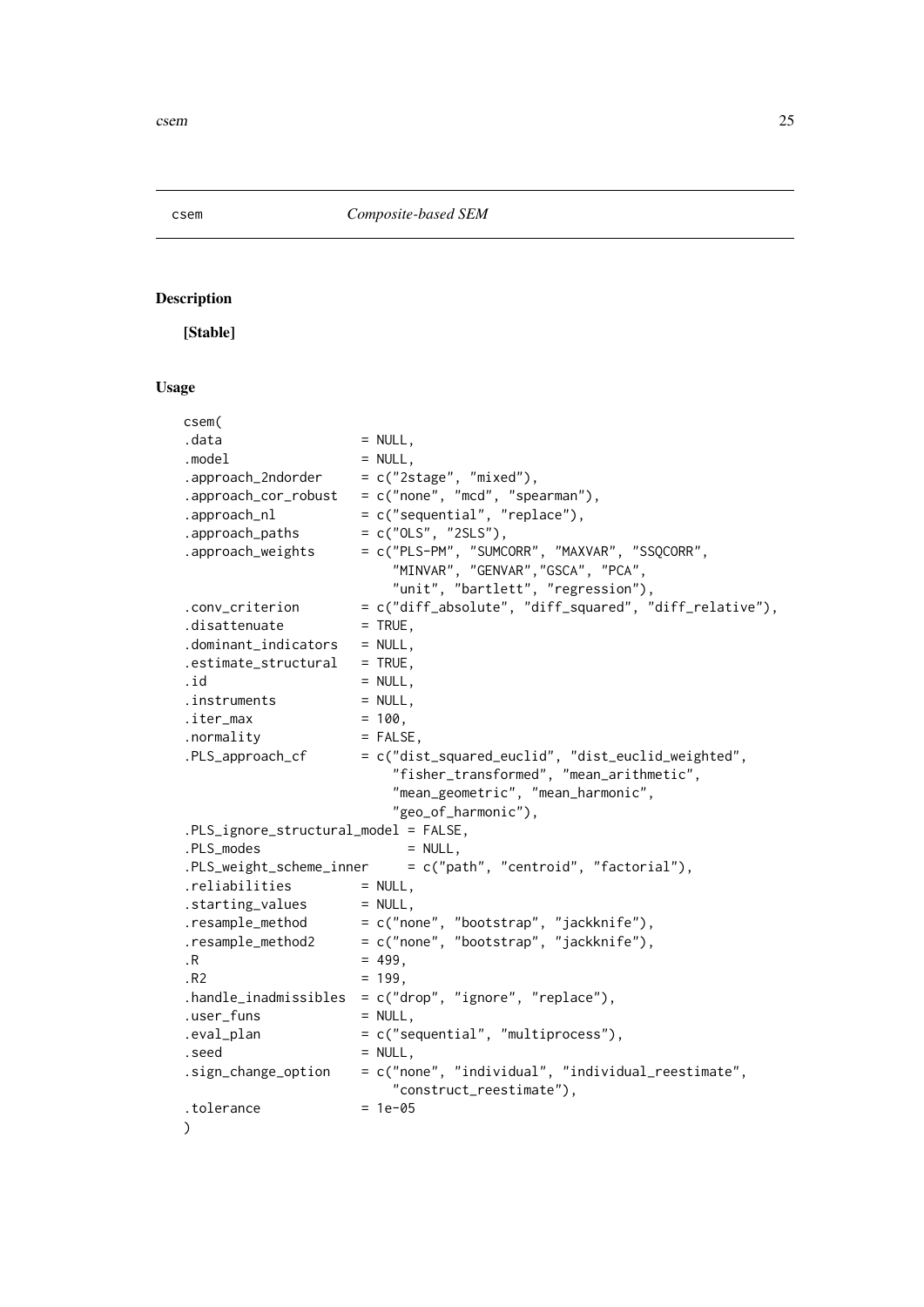## Arguments

| .data  | A data frame or a matrix of standardized or unstandardized data (indica-<br>tors/items/manifest variables). Additionally, a list of data sets (data frames or<br>matrices) is accepted in which case estimation is repeated for each data set. Pos-<br>sible column types or classes of the data provided are: "logical", "numeric"<br>("double" or "integer"), "factor" ("ordered" and/or "unordered"), "character"<br>(will be converted to factor), or a mix of several types. |
|--------|-----------------------------------------------------------------------------------------------------------------------------------------------------------------------------------------------------------------------------------------------------------------------------------------------------------------------------------------------------------------------------------------------------------------------------------------------------------------------------------|
| .model | A model in lavaan model syntax or a cSEMModel list.                                                                                                                                                                                                                                                                                                                                                                                                                               |

.approach\_2ndorder

Character string. Approach used for models containing second-order constructs. One of: "*2stage*", or "*mixed*". Defaults to "*2stage*".

.approach\_cor\_robust

Character string. Approach used to obtain a robust indicator correlation matrix. One of: "*none*" in which case the standard Bravais-Person correlation is used, "*spearman*" for the Spearman rank correlation, or "*mcd*" via [MASS::cov.rob\(\)](#page-0-0) for a robust correlation matrix. Defaults to "*none*". Note that many postestimation procedures (such as [testOMF\(\)](#page-87-1) or [fit\(\)](#page-41-1) implicitly assume a continuous indicator correlation matrix (e.g. Bravais-Pearson correlation matrix). Only use if you know what you are doing.

.approach\_nl Character string. Approach used to estimate nonlinear structural relationships. One of: "*sequential*" or "*replace*". Defaults to "*sequential*".

.approach\_paths

Character string. Approach used to estimate the structural coefficients. One of: "*OLS*" or "*2SLS*". If "*2SLS*", instruments need to be supplied to .instruments. Defaults to "*OLS*".

.approach\_weights

Character string. Approach used to obtain composite weights. One of: "*PLS-PM*", "*SUMCORR*", "*MAXVAR*", "*SSQCORR*", "*MINVAR*", "*GENVAR*", "*GSCA*", "*PCA*", "*unit*", "*bartlett*", or "*regression*". Defaults to "*PLS-PM*".

#### .conv\_criterion

Character string. The criterion to use for the convergence check. One of: "*diff\_absolute*", "*diff\_squared*", or "*diff\_relative*". Defaults to "*diff\_absolute*".

.disattenuate Logical. Should composite/proxy correlations be disattenuated to yield consistent loadings and path estimates if at least one of the construct is modeled as a common factor? Defaults to TRUE.

#### .dominant\_indicators

A character vector of "construct\_name" = "indicator\_name" pairs, where "indicator\_name" is a character string giving the name of the dominant indicator and "construct\_name" a character string of the corresponding construct name. Dominant indicators may be specified for a subset of the constructs. Default to NULL.

#### .estimate\_structural

Logical. Should the structural coefficients be estimated? Defaults to TRUE.

- .id Character string or integer. A character string giving the name or an integer of the position of the column of .data whose levels are used to split .data into groups. Defaults to NULL.
- .instruments A named list of vectors of instruments. The names of the list elements are the names of the dependent (LHS) constructs of the structural equation whose explanatory variables are endogenous. The vectors contain the names of the instruments corresponding to each equation. Note that exogenous variables of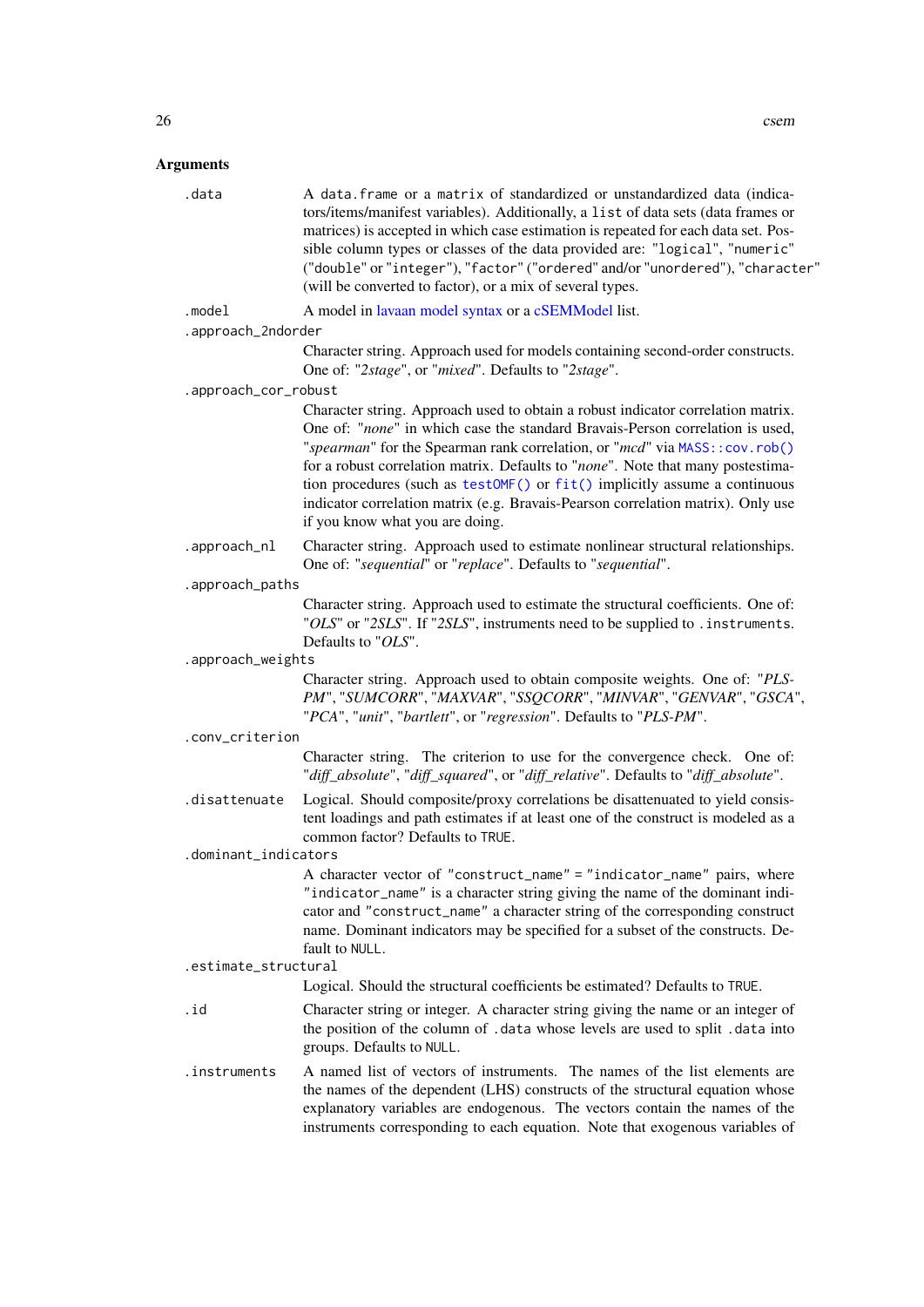a given equation must be supplied as instruments for themselves. Defaults to NULL.

- .iter\_max Integer. The maximum number of iterations allowed. If iter\_max = 1 and .approach\_weights = "PLS-PM" one-step weights are returned. If the algorithm exceeds the specified number, weights of iteration step .iter\_max -1 will be returned with a warning. Defaults to 100.
- . normality Logical. Should joint normality of  $[\eta_{1:n}; \zeta; \epsilon]$  be assumed in the nonlinear model? See (Dijkstra and Schermelleh-Engel 2014) for details. Defaults to FALSE. Ignored if the model is not nonlinear.
- .PLS\_approach\_cf

Character string. Approach used to obtain the correction factors for PLSc. One of: "*dist\_squared\_euclid*", "*dist\_euclid\_weighted*", "*fisher\_transformed*", "*mean\_arithmetic*", "*mean\_geometric*", "*mean\_harmonic*", "*geo\_of\_harmonic*". Defaults to "*dist\_squared\_euclid*". Ignored if .disattenuate = FALSE or if .approach\_weights is not PLS-PM.

.PLS\_ignore\_structural\_model

Logical. Should the structural model be ignored when calculating the inner weights of the PLS-PM algorithm? Defaults to FALSE. Ignored if . approach\_weights is not PLS-PM.

.PLS\_modes Either a named list specifying the mode that should be used for each construct in the form "construct\_name" = mode, a single character string giving the mode that should be used for all constructs, or NULL. Possible choices for mode are: "*modeA*", "*modeB*", "*modeBNNLS*", "*unit*", "*PCA*", a single integer or a vector of fixed weights of the same length as there are indicators for the construct given by "construct\_name". If only a single number is provided this is identical to using unit weights, as weights are rescaled such that the related composite has unit variance. Defaults to NULL. If NULL the appropriate mode according to the type of construct used is chosen. Ignored if .approach\_weight is not PLS-PM.

.PLS\_weight\_scheme\_inner

Character string. The inner weighting scheme used by PLS-PM. One of: "*centroid*", "*factorial*", or "*path*". Defaults to "*path*". Ignored if .approach\_weight is not PLS-PM.

.reliabilities A character vector of "name" = value pairs, where value is a number between 0 and 1 and "name" a character string of the corresponding construct name, or NULL. Reliabilities may be given for a subset of the constructs. Defaults to NULL in which case reliabilities are estimated by csem(). Currently, only supported for .approach\_weights = "PLS-PM".

.starting\_values

A named list of vectors where the list names are the construct names whose indicator weights the user wishes to set. The vectors must be named vectors of "indicator\_name" = value pairs, where value is the (scaled or unscaled) starting weight. Defaults to NULL.

.resample\_method

Character string. The resampling method to use. One of: "*none*", "*bootstrap*" or "*jackknife*". Defaults to "*none*".

.resample\_method2

Character string. The resampling method to use when resampling from a resample. One of: "*none*", "*bootstrap*" or "*jackknife*". For "*bootstrap*" the number of draws is provided via .R2. Currently, resampling from each resample is only required for the studentized confidence intervall ("*CI\_t\_interval*") computed by the [infer\(\)](#page-44-1) function. Defaults to "*none*".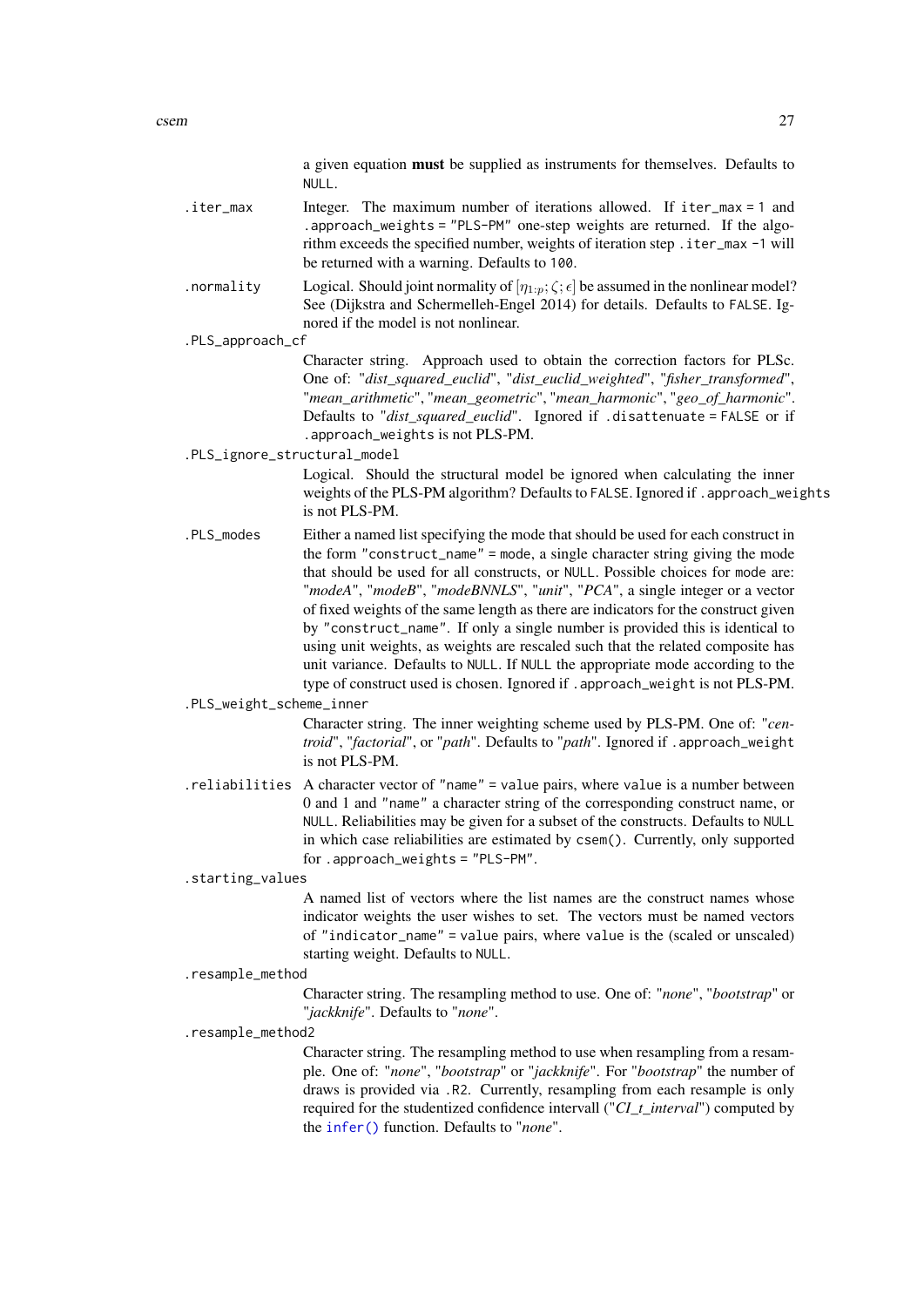| $\cdot$ R             | Integer. The number of bootstrap replications. Defaults to 499.                                                                                                                                                                                                                                                                                                                                                                                                                                                                                                                                                                                                                |
|-----------------------|--------------------------------------------------------------------------------------------------------------------------------------------------------------------------------------------------------------------------------------------------------------------------------------------------------------------------------------------------------------------------------------------------------------------------------------------------------------------------------------------------------------------------------------------------------------------------------------------------------------------------------------------------------------------------------|
|                       |                                                                                                                                                                                                                                                                                                                                                                                                                                                                                                                                                                                                                                                                                |
| .R2                   | Integer. The number of bootstrap replications to use when resampling from a<br>resample. Defaults to 199.                                                                                                                                                                                                                                                                                                                                                                                                                                                                                                                                                                      |
| .handle_inadmissibles |                                                                                                                                                                                                                                                                                                                                                                                                                                                                                                                                                                                                                                                                                |
|                       | Character string. How should inadmissible results be treated? One of "drop",<br>"ignore", or "replace". If "drop", all replications/resamples yielding an inadmis-<br>sible result will be dropped (i.e. the number of results returned will potentially<br>be less than .R). For " <i>ignore</i> " all results are returned even if all or some of the<br>replications yielded inadmissible results (i.e. number of results returned is equal<br>to .R). For "replace" resampling continues until there are exactly .R admissi-<br>ble solutions. Depending on the frequency of inadmissible solutions this may<br>significantly increase computing time. Defaults to "drop". |
| .user_funs            | A function or a (named) list of functions to apply to every resample. The func-<br>tions must take . object as its first argument (e.g., myFun <- function(.object, ) {body-<br>of-the-function}). Function output should preferably be a (named) vector but<br>matrices are also accepted. However, the output will be vectorized (column-<br>wise) in this case. See the examples section for details.                                                                                                                                                                                                                                                                       |
| .eval_plan            | Character string. The evaluation plan to use. One of "sequential" or "multipro-<br>cess". In the latter case all available cores will be used. Defaults to "sequential".                                                                                                                                                                                                                                                                                                                                                                                                                                                                                                       |
| .seed                 | Integer or NULL. The random seed to use. Defaults to NULL in which case an<br>arbitrary seed is chosen. Note that the scope of the seed is limited to the body of<br>the function it is used in. Hence, the global seed will not be altered!                                                                                                                                                                                                                                                                                                                                                                                                                                   |
| .sign_change_option   |                                                                                                                                                                                                                                                                                                                                                                                                                                                                                                                                                                                                                                                                                |
|                       | Character string. Which sign change option should be used to handle flipping<br>signs when resampling? One of "none","individual", "individual_reestimate",<br>"construct reestimate". Defaults to "none".                                                                                                                                                                                                                                                                                                                                                                                                                                                                     |
| .tolerance            | Double. The tolerance criterion for convergence. Defaults to 1e-05.                                                                                                                                                                                                                                                                                                                                                                                                                                                                                                                                                                                                            |

#### Details

Estimate linear, nonlinear, hierarchical or multigroup structural equation models using a compositebased approach. In cSEM any method or approach that involves linear compounds (scores/proxies/composites) of observables (indicators/items/manifest variables) is defined as composite-based. See the [Get](https://m-e-rademaker.github.io/cSEM/articles/cSEM.html) [started](https://m-e-rademaker.github.io/cSEM/articles/cSEM.html) section of the [cSEM website](https://m-e-rademaker.github.io/cSEM/index.html) for a general introduction to composite-based SEM and cSEM.

csem() estimates linear, nonlinear, hierarchical or multigroup structural equation models using a composite-based approach.

Data and model:: The .data and .model arguments are required. .data must be given a matrix or a data.frame with column names matching the indicator names used in the model description. Alternatively, a list of data sets (matrices or data frames) may be provided in which case estimation is repeated for each data set. Possible column types/classes of the data provided are: "logical", "numeric" ("double" or "integer"), "factor" ("ordered" and/or "unordered"), "character", or a mix of several types. Character columns will be treated as (unordered) factors. Depending on the type/class of the indicator data provided cSEM computes the indicator correlation matrix in different ways. See [calculateIndicatorCor\(\)](#page-0-0) for details.

In the current version .data must not contain missing values. Future versions are likely to handle missing values as well.

To provide a model use the [lavaan model syntax.](#page-0-0) Note, however, that **CSEM** currently only supports the "standard" lavaan model syntax (Types 1, 2, 3, and 7 as described on the help page). Therefore, specifying e.g., a threshold or scaling factors is ignored. Alternatively, a standardized (possibly incomplete) [cSEMModel-](#page-0-0)list may be supplied. See [parseModel\(\)](#page-50-1) for details.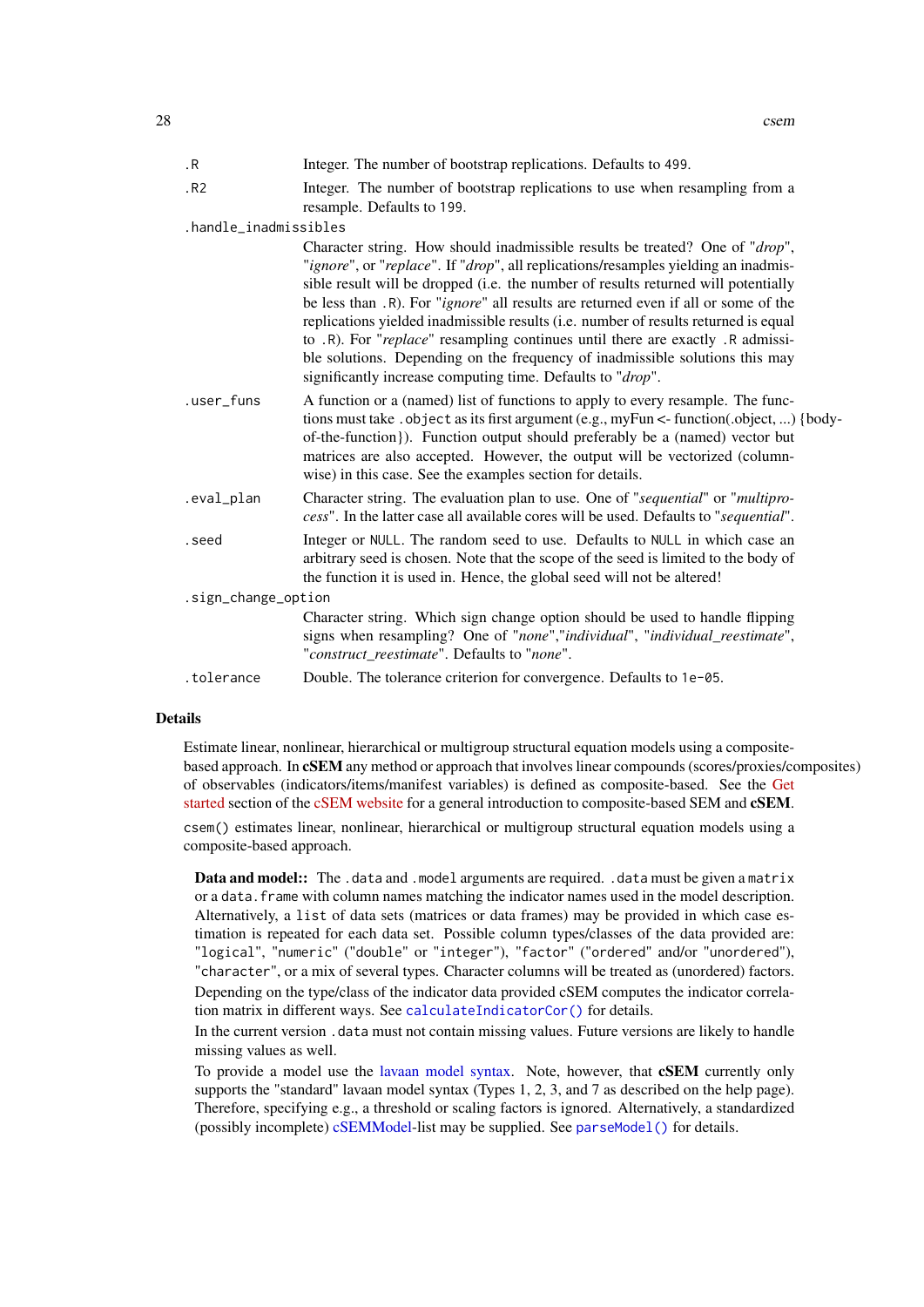Weights and path coefficients:: By default weights are estimated using the partial least squares path modeling algorithm ("PLS-PM"). A range of alternative weighting algorithms may be supplied to .approach\_weights. Currently, the following approaches are implemented

- 1. (Default) Partial least squares path modeling ("PLS-PM"). The algorithm can be customized. See [calculateWeightsPLS\(\)](#page-21-1) for details.
- 2. Generalized structured component analysis ("GSCA") and generalized structured component analysis with uniqueness terms (GSCAm). The algorithms can be customized. See [calculateWeightsGSCA\(\)](#page-17-1) and [calculateWeightsGSCAm\(\)](#page-18-1) for details. Note that GSCAm is called indirectly when the model contains constructs modeled as common factors only and .disattenuate = TRUE. See below.
- 3. Generalized canonical correlation analysis (*GCCA*), including "SUMCORR", "MAXVAR", "SSQCORR", "MINVAR", "GENVAR".
- 4. Principal component analysis ("PCA")
- 5. Factor score regression using sum scores ("unit"), regression ("regression") or bartlett scores ("bartlett")

It is possible to supply starting values for the weighting algorithm via .starting\_values. The argument accepts a named list of vectors where the list names are the construct names whose indicator weights the user wishes to set. The vectors must be named vectors of "indicator name" = value pairs, where value is the starting weight. See the examples section below for details.

Composite-indicator and composite-composite correlations are properly disattenuated by default to yield consistent loadings, construct correlations, and path coefficients if any of the concepts are modeled as a common factor.

For *PLS-PM* disattenuation is done using *PLSc* (Dijkstra and Henseler 2015). For *GSCA* disattenuation is done implicitly by using *GSCAm* (Hwang et al. 2017). Weights obtained by *GCCA*, *unit*, *regression*, *bartlett* or *PCA* are disattenuated using Croon's approach (Croon 2002). Disattenuation my be suppressed by setting .disattenuate = FALSE. Note, however, that quantities in this case are inconsistent estimates for their construct level counterparts if any of the constructs in the structural model are modeled as a common factor!

By default path coefficients are estimated using ordinary least squares (. approach\_path = "0LS"). For linear models, two-stage least squares ("2SLS") is available, however, *only if instruments are internal*, i.e., part of the structural model. Future versions will add support for external instruments if possible. Instruments must be supplied to .instruments as a named list where the names of the list elements are the names of the dependent constructs of the structural equations whose explanatory variables are believed to be endogenous. The list consists of vectors of names of instruments corresponding to each equation. Note that exogenous variables of a given equation must be supplied as instruments for themselves.

If reliabilities are known they can be supplied as "name" = value pairs to .reliabilities, where value is a numeric value between 0 and 1. Currently, only supported for "PLS-PM".

Nonlinear models:: If the model contains nonlinear terms csem() estimates a polynomial structural equation model using a non-iterative method of moments approach described in Dijkstra and Schermelleh-Engel (2014). Nonlinear terms include interactions and exponential terms. The latter is described in model syntax as an "interaction with itself", e.g.,  $x_i^3 = x_i^3$ .xi.xi. Currently only exponential terms up to a power of three (e.g., three-way interactions or cubic terms) are allowed:

- 1. Single, e.g., eta1
- 2. Quadratic, e.g., eta1.eta1
- 3. Cubic, e.g., eta1.eta1.eta1
- 4. Two-way interaction, e.g., eta1.eta2
- 5. Three-way interaction, e.g., eta1.eta2.eta3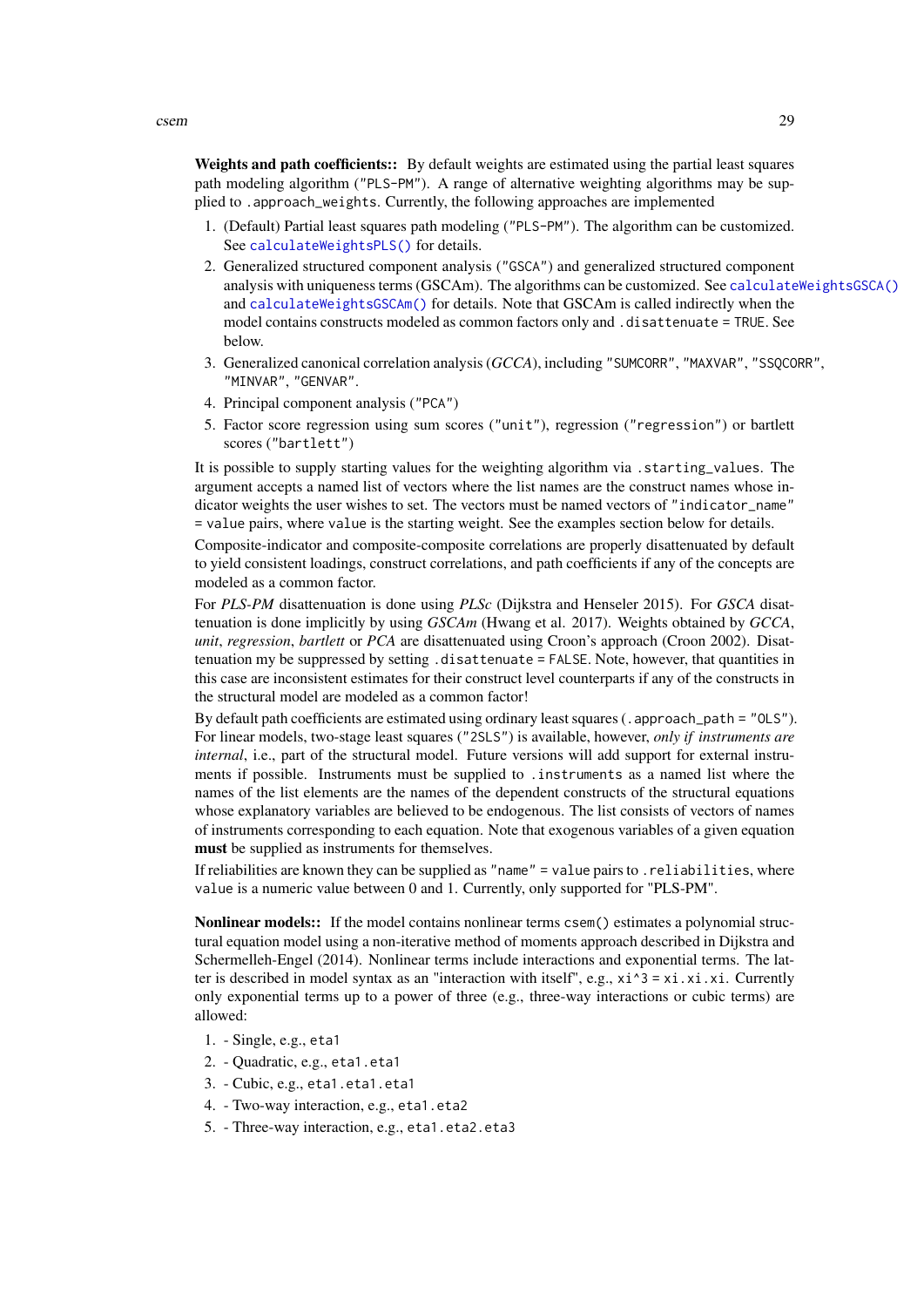The current version of the package allows two kinds of estimation: estimation of the reduced form equation (.approach\_nl = "replace") and sequential estimation (.approach\_nl = "sequential", the default). The latter does not allow for multivariate normality of all exogenous variables, i.e., the latent variables and the error terms.

Distributional assumptions are kept to a minimum (an i.i.d. sample from a population with finite moments for the relevant order); for higher order models, that go beyond interaction, we work in this version with the assumption that as far as the relevant moments are concerned certain combinations of measurement errors behave as if they were Gaussian. For details see: Dijkstra and Schermelleh-Engel (2014).

**Second-order model:** Second-order models are specified using the operators  $=\sim$  and  $\lt\sim$ . These operators are usually used with indicators on their right-hand side. For second-order models the right-hand side variables are constructs instead. If c1, and c2 are constructs forming or measuring a higher order construct, a model would look like this:

```
my_model < - "
# Structural model
SAT \sim QUALVAL ~ SAT
# Measurement/composite model
OUAL = ~aual1 + <u>qual2</u>SAT = sat1 + sat2
c1 = x11 + x12c2 = x21 + x22# Second-order term (in this case a second-order composite build by common
# factors)
VAL \lt\sim c1 + c2
"
```
Currently, two approaches are explicitly implemented:

- (Default) "2stage". The (disjoint) two stage approach as proposed by Agarwal and Karahanna (2000).
- "mixed". The mixed repeated indicators/two-stage approach as proposed by Ringle et al.  $(2012)$

The repeated indicators approach as proposed by Joereskog and Wold (1982) and the extension proposed by Becker et al. (2012) are not directly implemented as they simply require a respecification of the model. In the above example the repeated indicators approach would require to change the model and to append the repeated indicators to the data supplied to .data. Note that the indicators need to be renamed in this case as csem() does not allow for one indicator to be attached to multiple constructs.

```
my_model < - "
# Structural model
SAT ~ QUAL
VAL ~ SAT
VAL \sim c1 + c2
```
# Measurement/composite model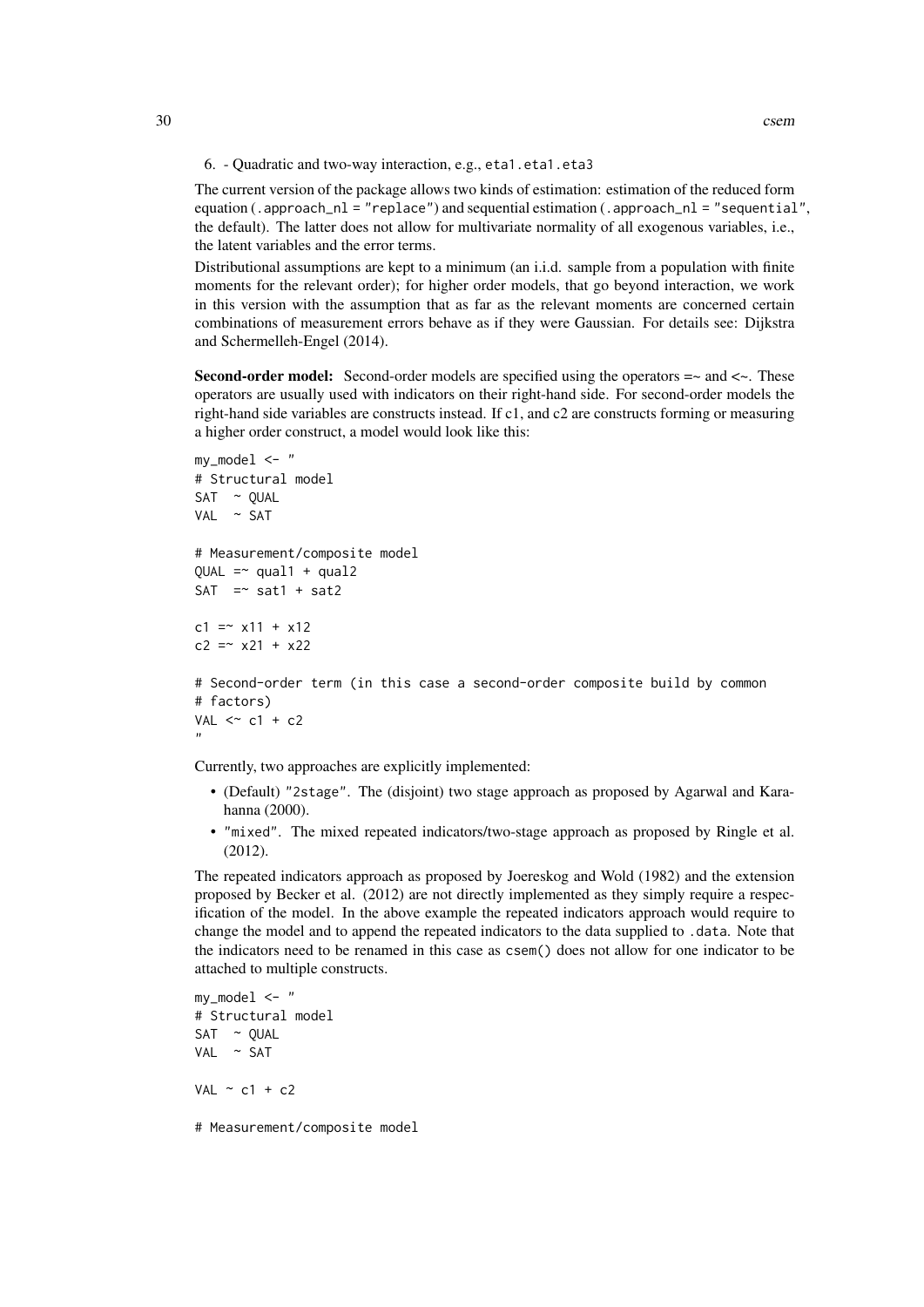csem 31

```
QUAL = \sim qual1 + qual2
SAT = sat1 + sat2
VAL =\sim x11_temp + x12_temp + x21_temp + x22_temp
c1 = x11 + x12c2 = x21 + x22"
```
According to the extended approach indirect effects of QUAL on VAL via c1 and c2 would have to be specified as well.

Multigroup analysis: To perform multigroup analysis provide either a list of data sets or one data set containing a group-identifier-column whose column name must be provided to .id. Values of this column are taken as levels of a factor and are interpreted as group identifiers. csem() will split the data by levels of that column and run the estimation for each level separately. Note that the more levels the group-identifier-column has, the more estimation runs are required. This can considerably slow down estimation, especially if resampling is requested. For the latter it will generally be faster to use .eval\_plan = "multiprocess".

Inference:: Inference is done via resampling. See [resamplecSEMResults\(\)](#page-60-1) and [infer\(\)](#page-44-1) for details.

#### Value

An object of class cSEMResults with methods for all postestimation generics. Technically, a call to [csem\(\)](#page-24-1) results in an object with at least two class attributes. The first class attribute is always cSEMResults. The second is one of cSEMResults\_default, cSEMResults\_multi, or cSEMResults\_2ndorder and depends on the estimated model and/or the type of data provided to the .model and .data arguments. The third class attribute cSEMResults\_resampled is only added if resampling was conducted. For a details see the [cSEMResults helpfile](#page-0-0) .

#### Postestimation

[assess\(\)](#page-3-1) Assess results using common quality criteria, e.g., reliability, fit measures, HTMT, R2 etc.

[infer\(\)](#page-44-1) Calculate common inferential quantities, e.g., standard errors, confidence intervals.

[predict\(\)](#page-55-1) Predict endogenous indicator scores and compute common prediction metrics.

[summarize\(\)](#page-74-1) Summarize the results. Mainly called for its side-effect the print method.

[verify\(\)](#page-91-1) Verify/Check admissibility of the estimates.

Tests are performed using the test-family of functions. Currently the following tests are implemented:

[testOMF\(\)](#page-87-1) Bootstrap-based test for overall model fit based on Beran and Srivastava (1985)

[testMICOM\(\)](#page-85-1) Permutation-based test for measurement invariance of composites proposed by Henseler et al. (2016)

[testMGD\(\)](#page-79-1) Several (mainly) permutation-based tests for multi-group comparisons.

[testHausman\(\)](#page-77-1) Regression-based Hausman test to test for endogeneity.

Other miscellaneous postestimation functions belong do the do-family of functions. Currently three do functions are implemented:

[doIPMA\(\)](#page-37-1) Performs an importance-performance matrix analyis (IPMA).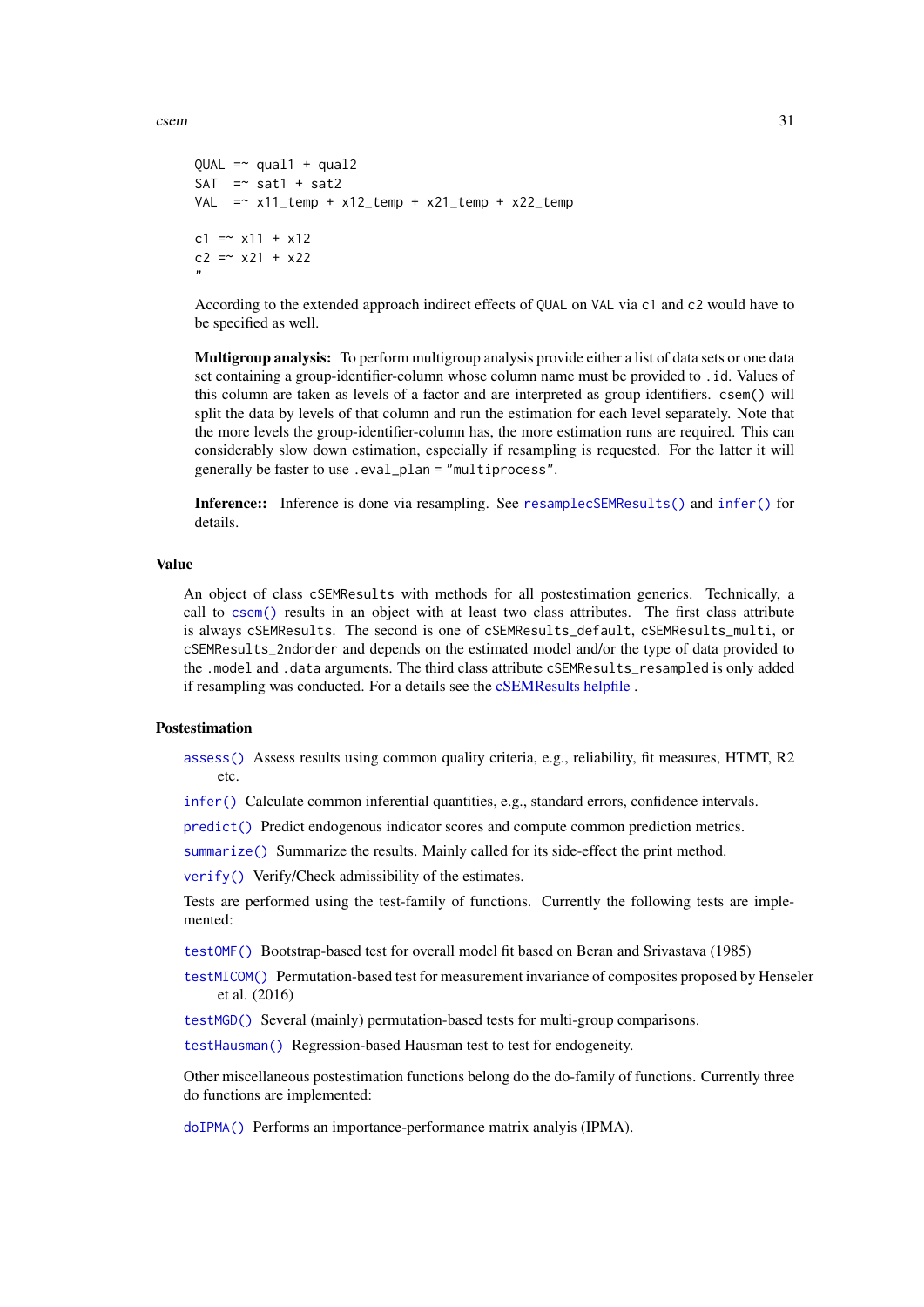- [doNonlinearEffectsAnalysis\(\)](#page-38-1) Perform a nonlinear effects analysis as described in e.g., Spiller et al. (2013)
- [doRedundancyAnalysis\(\)](#page-39-1) Perform a redundancy analysis (RA) as proposed by Hair et al. (2016) with reference to Chin (1998)

#### References

Agarwal R, Karahanna E (2000). "Time Flies When You're Having Fun: Cognitive Absorption and Beliefs about Information Technology Usage." *MIS Quarterly*, 24(4), 665.

Becker J, Klein K, Wetzels M (2012). "Hierarchical Latent Variable Models in PLS-SEM: Guidelines for Using Reflective-Formative Type Models." *Long Range Planning*, 45(5-6), 359–394. doi: [10.1016/j.lrp.2012.10.001,](https://doi.org/10.1016/j.lrp.2012.10.001) <https://doi.org/10.1016/j.lrp.2012.10.001>.

Beran R, Srivastava MS (1985). "Bootstrap Tests and Confidence Regions for Functions of a Covariance Matrix." *The Annals of Statistics*, 13(1), 95–115. doi: [10.1214/aos/1176346579,](https://doi.org/10.1214/aos/1176346579) [https:](https://doi.org/10.1214/aos/1176346579) [//doi.org/10.1214/aos/1176346579](https://doi.org/10.1214/aos/1176346579).

Chin WW (1998). "Modern Methods for Business Research." In Marcoulides GA (ed.), chapter The Partial Least Squares Approach to Structural Equation Modeling, 295–358. Mahwah, NJ: Lawrence Erlbaum.

Croon MA (2002). "Using predicted latent scores in general latent structure models." In Marcoulides GA, Moustaki I (eds.), *Latent Variable and Latent Structure Models*, chapter 10, 195–224. Lawrence Erlbaum. ISBN 080584046X, Pagination: 288.

Dijkstra TK, Henseler J (2015). "Consistent and Asymptotically Normal PLS Estimators for Linear Structural Equations." *Computational Statistics & Data Analysis*, 81, 10–23.

Dijkstra TK, Schermelleh-Engel K (2014). "Consistent Partial Least Squares For Nonlinear Structural Equation Models." *Psychometrika*, 79(4), 585–604.

Hair JF, Hult GTM, Ringle C, Sarstedt M (2016). *A Primer on Partial Least Squares Structural Equation Modeling (PLS-SEM)*. Sage publications.

Henseler J, Ringle CM, Sarstedt M (2016). "Testing Measurement Invariance of Composites Using Partial Least Squares." *International Marketing Review*, 33(3), 405–431. doi: [10.1108/imr092014-](https://doi.org/10.1108/imr-09-2014-0304) [0304,](https://doi.org/10.1108/imr-09-2014-0304) <https://doi.org/10.1108/imr-09-2014-0304>.

Hwang H, Takane Y, Jung K (2017). "Generalized structured component analysis with uniqueness terms for accommodating measurement error." *Frontiers in Psychology*, 8(2137), 1–12.

Joereskog KG, Wold HO (1982). *Systems under Indirect Observation: Causality, Structure, Prediction - Part II*, volume 139. North Holland.

Ringle CM, Sarstedt M, Straub D (2012). "A Critical Look at the Use of PLS-SEM in MIS Quarterly." *MIS Quarterly*, 36(1), iii–xiv.

Spiller SA, Fitzsimons GJ, Lynch JG, Mcclelland GH (2013). "Spotlights, Floodlights, and the Magic Number Zero: Simple Effects Tests in Moderated Regression." *Journal of Marketing Research*, 50(2), 277–288. doi: [10.1509/jmr.12.0420,](https://doi.org/10.1509/jmr.12.0420) <https://doi.org/10.1509/jmr.12.0420>.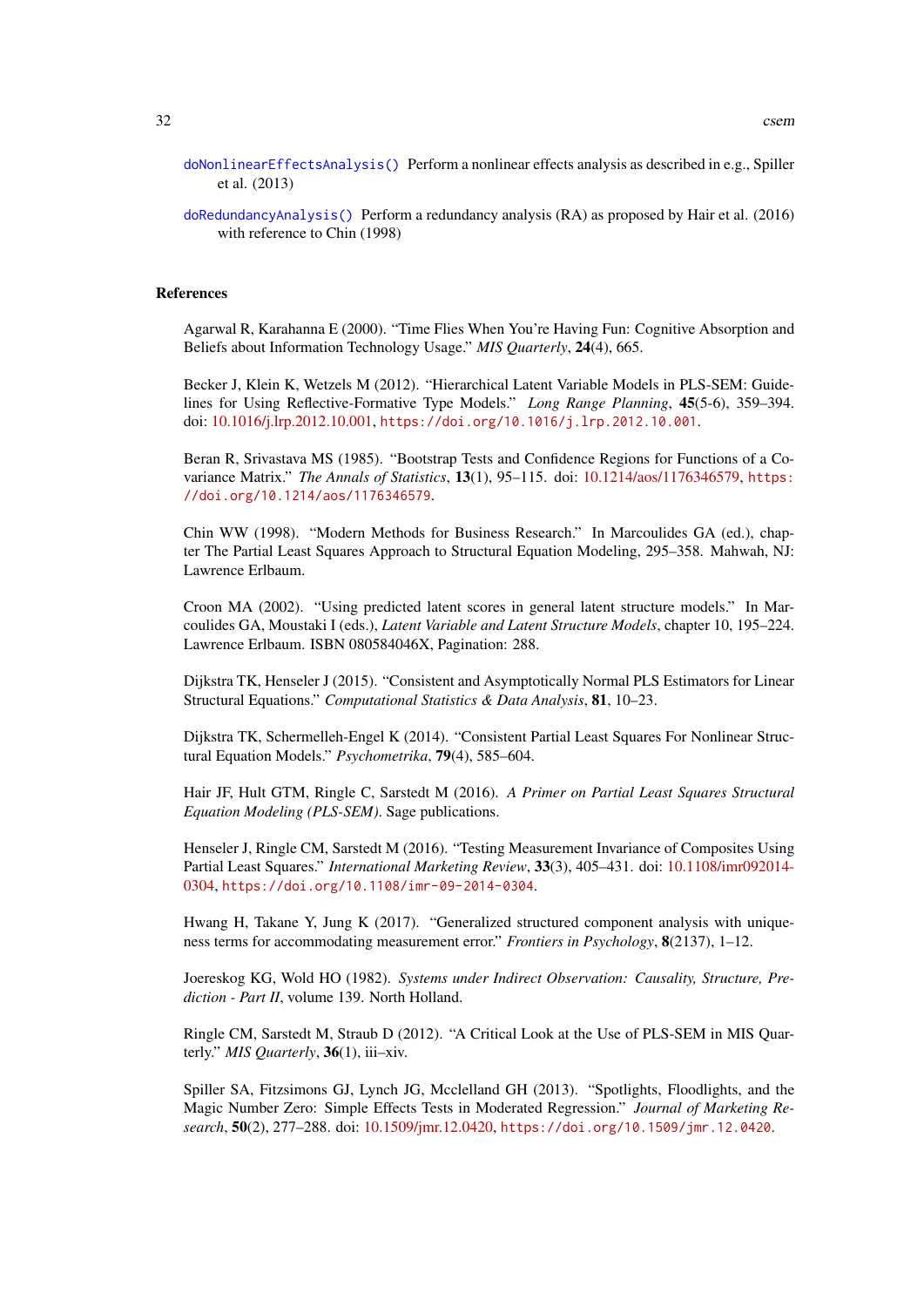csem 33

#### See Also

```
args_default(), cSEMArguments, cSEMResults, foreman(), resamplecSEMResults(), assess(),
infer(), predict(), summarize(), verify(), testOMF(), testMGD(), testMICOM(), testHausman()
```
# Examples

```
# ===========================================================================
# Basic usage
# ===========================================================================
### Linear model ------------------------------------------------------------
# Most basic usage requires a dataset and a model. We use the
# `threecommonfactors` dataset.
## Take a look at the dataset
#?threecommonfactors
## Specify the (correct) model
model \leq - "
# Structural model
eta2 ~ eta1
eta3 \sim eta1 + eta2
# (Reflective) measurement model
eta1 = \times y11 + y12 + y13
eta2 = -y21 + y22 + y23eta3 =~ y31 + y32 + y33
"
## Estimate
res <- csem(threecommonfactors, model)
## Postestimation
verify(res)
summarize(res)
assess(res)
# Notes:
# 1. By default no inferential quantities (e.g. Std. errors, p-values, or
# confidence intervals) are calculated. Use resampling to obtain
# inferential quantities. See "Resampling" in the "Extended usage"
# section below.
# 2. `summarize()` prints the full output by default. For a more condensed
# output use:
print(summarize(res), .full_output = FALSE)
## Dealing with endogeneity -------------------------------------------------
# See: ?testHausman()
### Models containing second constructs--------------------------------------
## Take a look at the dataset
#?dgp_2ndorder_cf_of_c
model <- "
# Path model / Regressions
c4 \sim eta1
```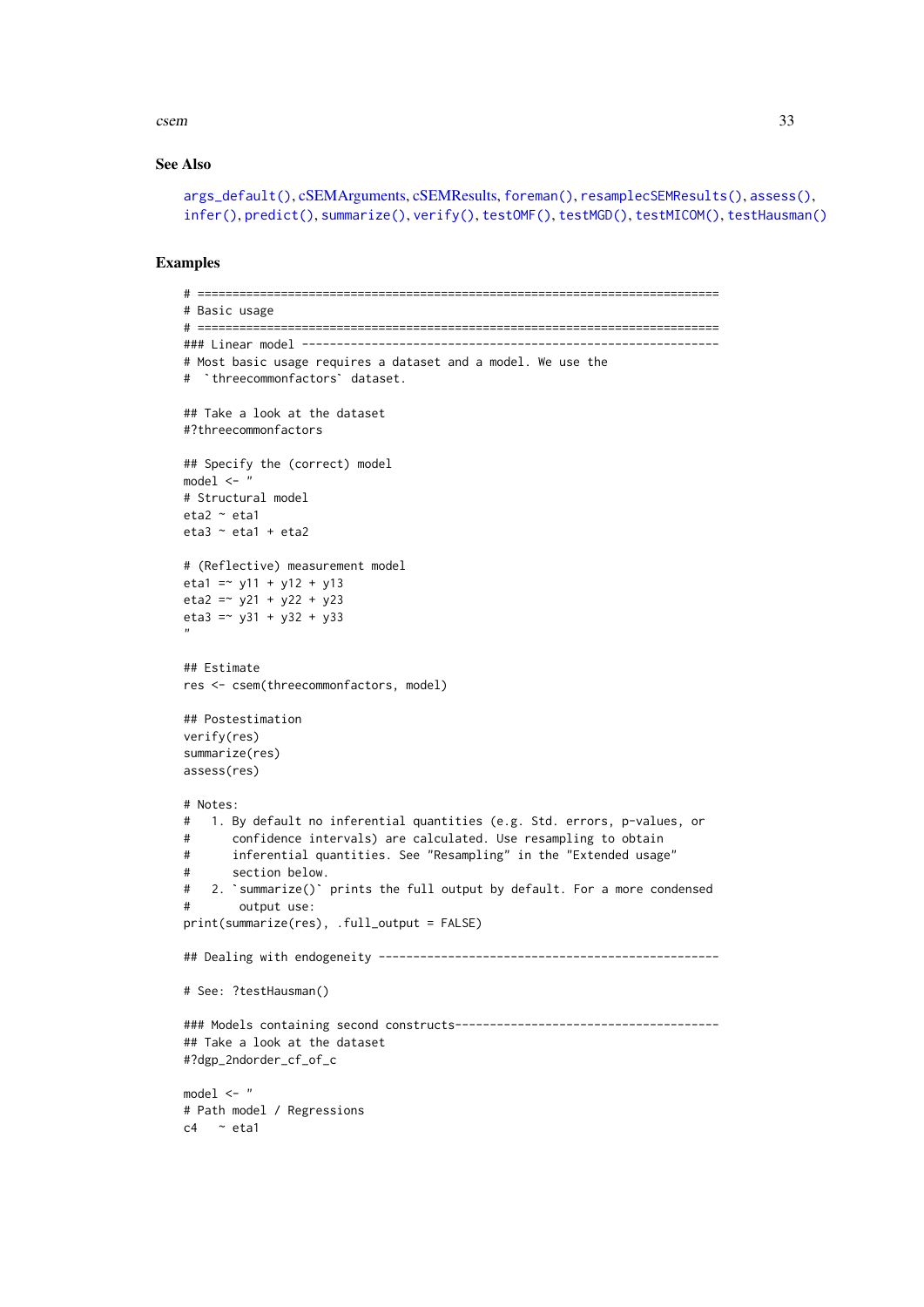```
eta2 \sim eta1 + c4
# Reflective measurement model
c1 \le y11 + y12
c2 \langle x \rangle y21 + y22 + y23 + y24
c3 \langle x \rangle y31 + y32 + y33 + y34 + y35 + y36 + y37 + y38
eta1 = -y41 + y42 + y43eta2 = \sqrt{51} + \sqrt{52} + \sqrt{53}# Composite model (second order)
c4 = c1 + c2 + c3"
res_2stage <- csem(dgp_2ndorder_cf_of_c, model, .approach_2ndorder = "2stage")
res_mixed <- csem(dgp_2ndorder_cf_of_c, model, .approach_2ndorder = "mixed")
# The standard repeated indicators approach is done by 1.) respecifying the model
# and 2.) adding the repeated indicators to the data set
# 1.) Respecify the model
model_RI <- "
# Path model / Regressions
c4 \sim etal
eta2 \sim eta1 + c4
c4 \sim c1 + c2 + c3# Reflective measurement model
c1 <~ y11 + y12
c2 \langle x \rangle y21 + y22 + y23 + y24
c3 \langle \sim y31 + y32 + y33 + y34 + y35 + y36 + y37 + y38
eta1 = v41 + v42 + v43eta2 = \sqrt{51} + \sqrt{52} + \sqrt{53}# c4 is a common factor measured by composites
c4 = v11_temp + y12_temp + y21_temp + y22_temp + y23_temp + y24_temp +
      y31_temp + y32_temp + y33_temp + y34_temp + y35_temp + y36_temp +
      y37_temp + y38_temp
"
# 2.) Update data set
data_RI <- dgp_2ndorder_cf_of_c
coln <- c(colnames(data_RI), paste0(colnames(data_RI), "_temp"))
data_RI <- data_RI[, c(1:ncol(data_RI), 1:ncol(data_RI))]
colnames(data_RI) <- coln
# Estimate
res_RI <- csem(data_RI, model_RI)
summarize(res_RI)
### Multigroup analysis -----------------------------------------------------
# See: ?testMGD()
# ===========================================================================
# Extended usage
# ===========================================================================
# `csem()` provides defaults for all arguments except `.data` and `.model`.
```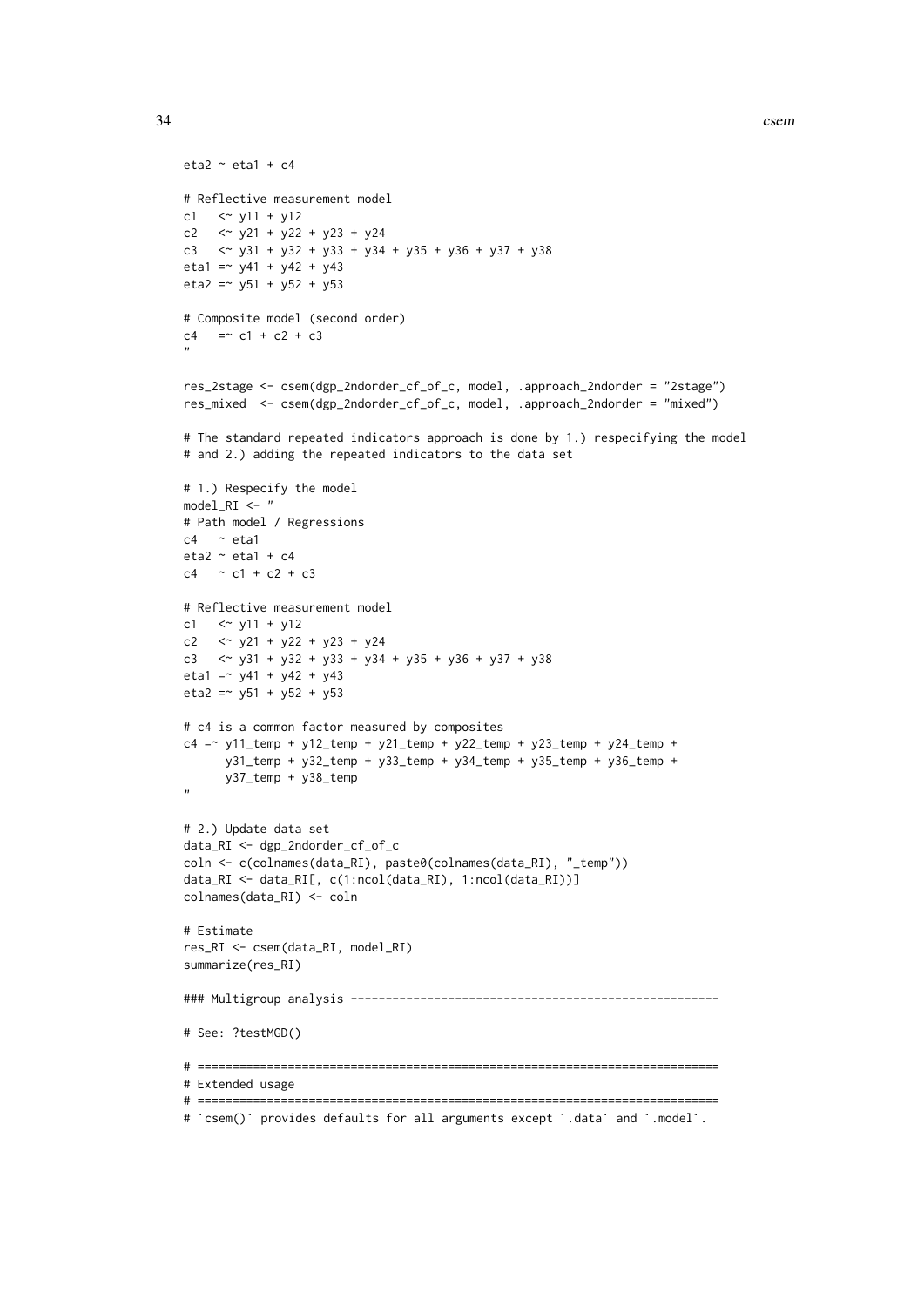#### csem 35

```
# Below some common options/tasks that users are likely to be interested in.
# We use the threecommonfactors data set again:
model \leq - "
# Structural model
eta2 ~ eta1
eta3 \sim eta1 + eta2
# (Reflective) measurement model
eta1 = \times v11 + v12 + v13
eta2 = v21 + v22 + v23eta3 = \times y31 + y32 + y33
"
### PLS vs PLSc and disattenuation
# In the model all concepts are modeled as common factors. If
# .approach_weights = "PLS-PM", csem() uses PLSc to disattenuate composite-indicator
# and composite-composite correlations.
res_plsc <- csem(threecommonfactors, model, .approach_weights = "PLS-PM")
# To obtain "original" (inconsistent) PLS estimates use `.disattenuate = FALSE`
res$Information$Model$construct_type # all common factors
res_pls <- csem(threecommonfactors, model,
                 .approach_weights = "PLS-PM",
                 .disattenuate = FALSE
                 \lambdas_plsc <- summarize(res_plsc)
s_pls <- summarize(res_pls)
# Compare
data.frame(
  "Path" = s_plsc$Estimates$Path_estimates$Name,
  "Pop_value" = c(0.6, 0.4, 0.35), # see ?threecommonfactors
  PLSc'' = s_plsc$Estimates$Path_estimates$Estimate,<br>"Pls" = s pls$Estimates$Path_estimates$Estimate
              = s_pls$Estimates$Path_estimates$Estimate
  \mathcal{L}### Resampling --------------------------------------------------------------
## Not run:
## Basic resampling
res_boot <- csem(threecommonfactors, model, .resample_method = "bootstrap")
res_jack <- csem(threecommonfactors, model, .resample_method = "jackknife")
# See ?resamplecSEMResults for more examples
### Choosing a different weightning scheme ----------------------------------
res_gscam <- csem(threecommonfactors, model, .approach_weights = "GSCA")
res_gsca <- csem(threecommonfactors, model,
                    .approach_weights = "GSCA",
                    .disattenuate = FALSE
\lambdas_gscam <- summarize(res_gscam)
s_gsca <- summarize(res_gsca)
```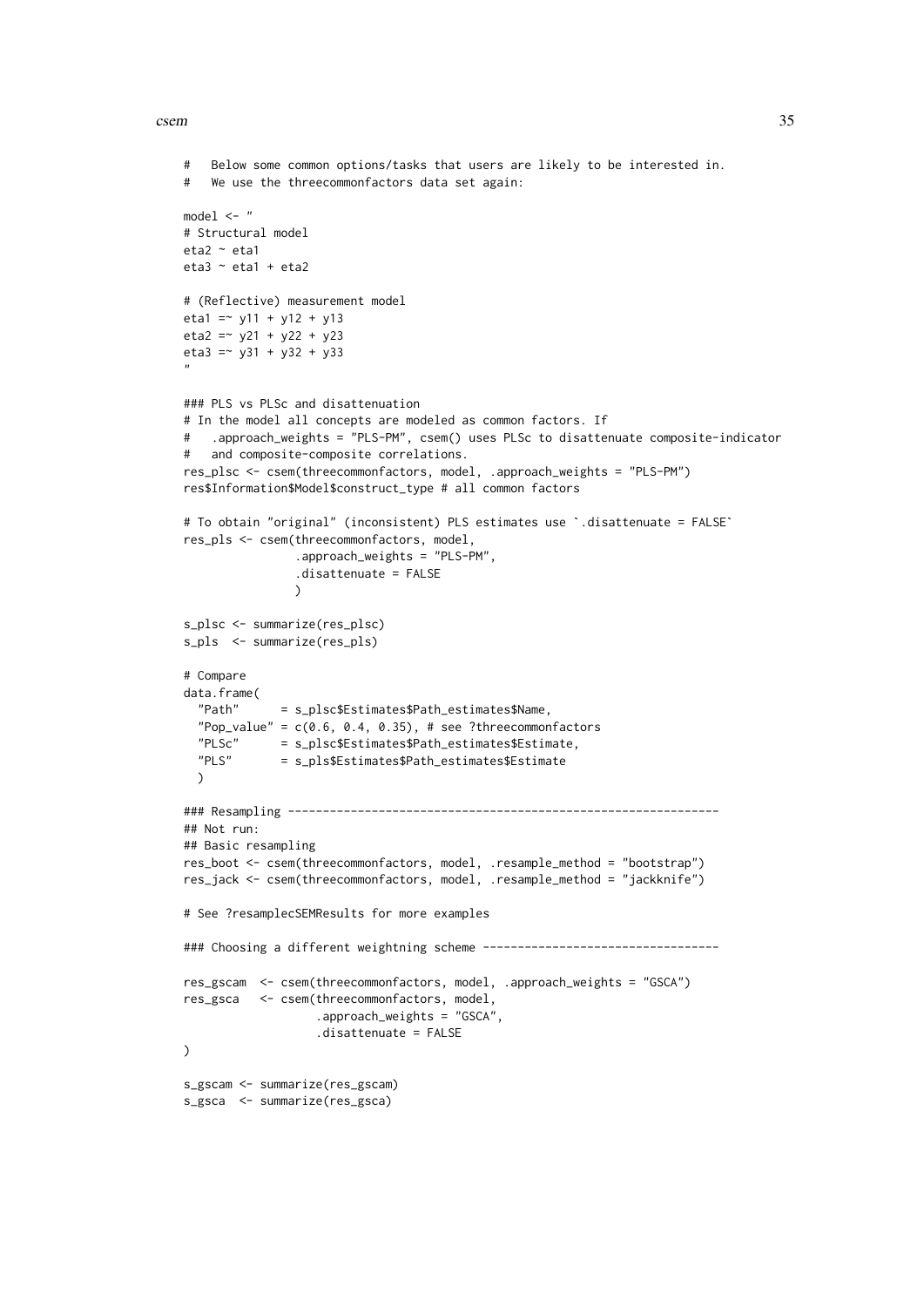```
# Compare
data.frame(
  "Path" = s_gscam$Estimates$Path_estimates$Name,
  "Pop_value" = c(0.6, 0.4, 0.35), # see ?threecommon factors<br/>\n"GSCAm" = s gescam$Estimates$Path_estimates$Estimate,= s_gscam$Estimates$Path_estimates$Estimate,
  "GSCA" = s_gsca$Estimates$Path_estimates$Estimate
)
## End(Not run)
### Fine-tuning a weighting scheme ------------------------------------------
## Setting starting values
sv <- list("eta1" = c("y12" = 10, "y13" = 4, "y11" = 1))
res <- csem(threecommonfactors, model, .starting_values = sv)
## Choosing a different inner weighting scheme
#?args_csem_dotdotdot
res <- csem(threecommonfactors, model, .PLS_weight_scheme_inner = "factorial",
             .PLS_ignore_structural_model = TRUE)
## Choosing different modes for PLS
# By default, concepts modeled as common factors uses PLS Mode A weights.
modes \le list("eta1" = "unit", "eta2" = "modeB", "eta3" = "unit")
res <- csem(threecommonfactors, model, .PLS_modes = modes)
summarize(res)
```
dgp\_2ndorder\_cf\_of\_c *Data: Second order common factor of composites*

#### **Description**

A dataset containing 500 standardized observations on 19 indicator generated from a population model with 6 concepts, three of which (c1-c3) are composites forming a second order common factor (c4). The remaining two (eta1, eta2) are concepts modeled as common factors .

#### Usage

dgp\_2ndorder\_cf\_of\_c

# Format

A matrix with 500 rows and 19 variables:

- y11-y12 Indicators attached to c1. Population weights are: 0.8; 0.4. Population loadings are: 0.925; 0.65
- y21-y24 Indicators attached to c2. Population weights are: 0.5; 0.3; 0.2; 0.4. Population loadings are: 0.804; 0.68; 0.554; 0.708
- y31-y38 Indicators attached to c3. Population weights are: 0.3; 0.3; 0.1; 0.1; 0.2; 0.3; 0.4; 0.2. Population loadings are: 0.496; 0.61; 0.535; 0.391; 0.391; 0.6; 0.5285; 0.53
- y41-y43 Indicators attached to eta1. Population loadings are: 0.8; 0.7; 0.7
- y51-y53 Indicators attached to eta1. Population loadings are: 0.8; 0.8; 0.7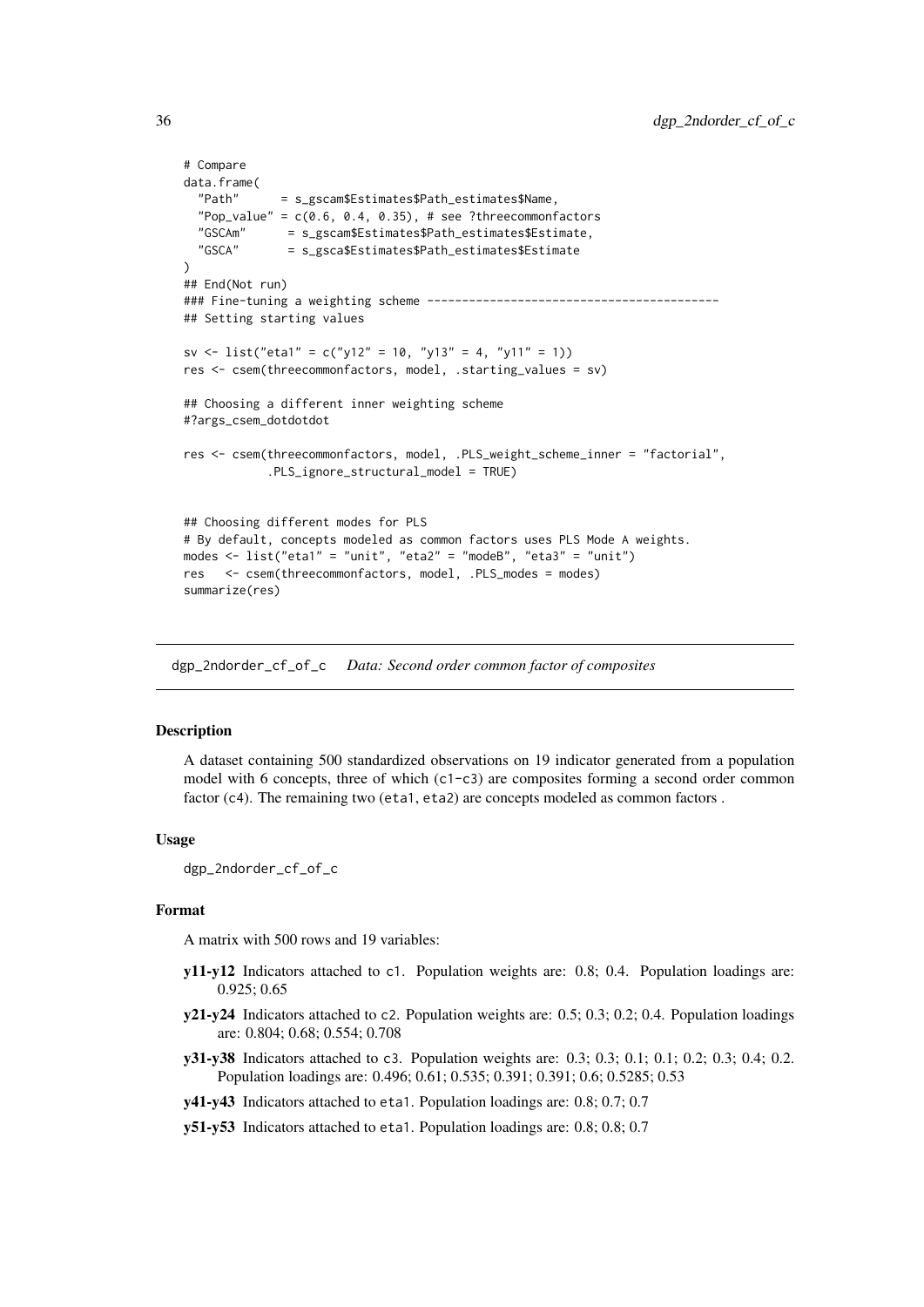The model is:

$$
`c4` = gamma1 * `eta1` + zeta1
$$

$$
`eta2` = gamma2 * `eta1` + beta * `c4` + zeta2
$$

with population values gamma1 = 0.6, gamma2 = 0.4 and beta = 0.35. The second order common factor is

```
`c4` = lambda1*`c1` + lambda2*`c2` + lambda3*`c3` + epsilon
```
distance\_measures *Calculate difference between S and Sigma\_hat*

# Description

Calculate the difference between the empirical (S) and the model-implied indicator variance-covariance matrix (Sigma\_hat) using different distance measures.

# Usage

```
calculateDG(
  .object = NULL,
  .matrix1 = NULL,
  .matrix2 = NULL,
  .saturated = FALSE,
  ...
\lambdacalculateDL(
  .object = NULL,
  .matrix1 = NULL,
  .matrix2 = NULL,
  .saturated = FALSE,
  ...
)
calculateDML(
  .object = NULL,
  .matrix1 = NULL,
  .matrix2 = NULL,
  .saturated = FALSE,
  ...
)
```
#### Arguments

| .object                 | An R object of class cSEMResults resulting from a call to csem().        |
|-------------------------|--------------------------------------------------------------------------|
| .matrix1                | A matrix to compare.                                                     |
| .matrix2                | A matrix to compare.                                                     |
| .saturated              | Logical. Should a saturated structural model be used? Defaults to FALSE. |
| $\cdot$ $\cdot$ $\cdot$ | Ignored.                                                                 |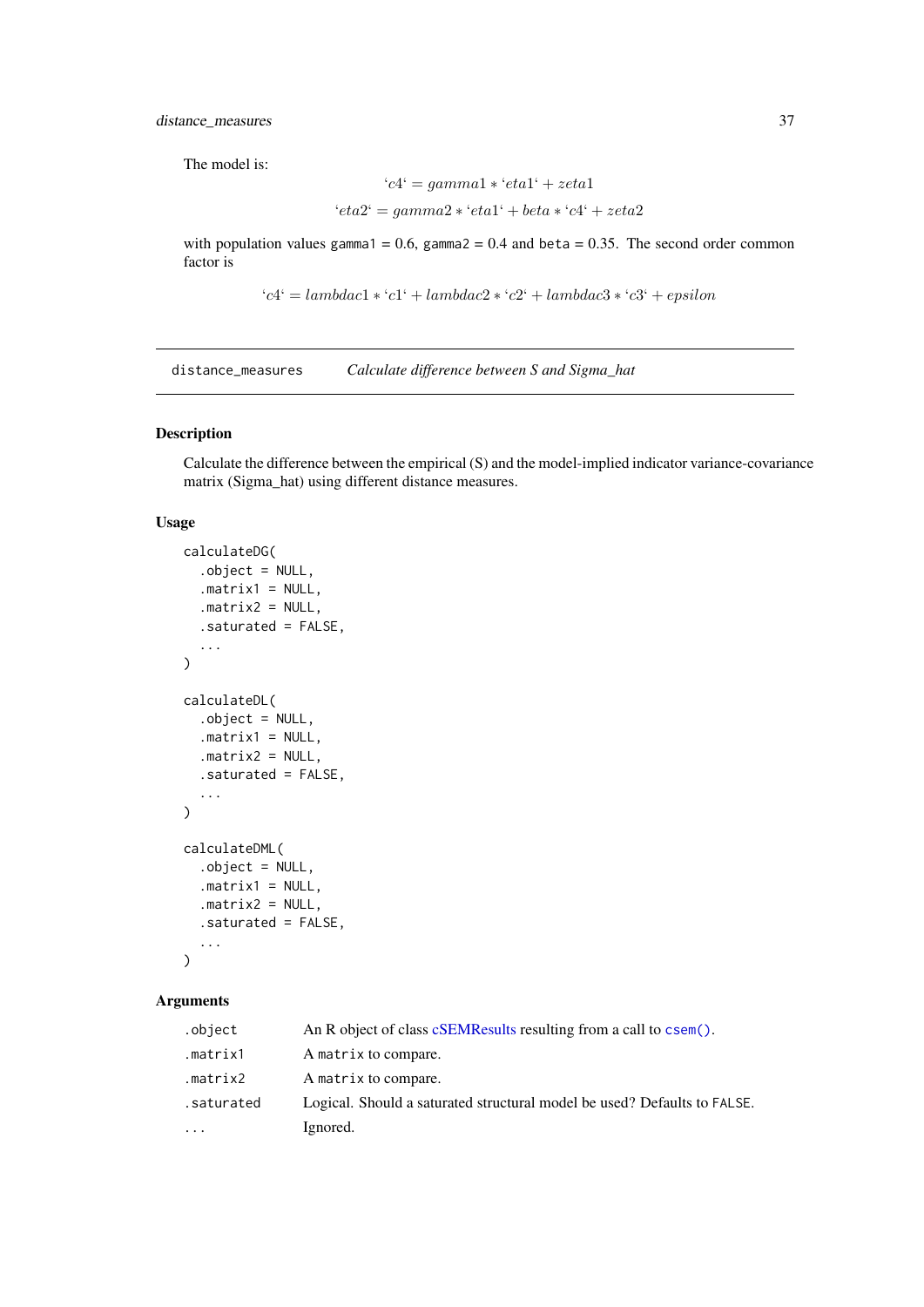### Details

The distances may also be computed for any two matrices A and B by supplying A and B directly via the .matrix1 and .matrix2 arguments. If A and B are supplied .object is ignored.

#### Value

A single numeric value giving the distance between two matrices.

#### Functions

- calculateDG: The geodesic distance (dG).
- calculateDL: The squared Euclidian distance
- calculateDML: The distance measure (fit function) used by ML

<span id="page-37-0"></span>

doIPMA *Do an importance-performance matrix analysis*

### Description

[Maturing]

### Usage

doIPMA(.object)

### Arguments

.object A cSEMResults object.'

## Details

Performs an importance-performance matrix analysis (IPMA).

To calculate the performance and importance, the weights of the indicators are unstandardized using the standard deviation of the original indicators but normed to have a length of 1. Normed construct scores are calculated based on the original indicators and the unstandardized weights.

The importance is calculated as the mean of the original indicators or the unstandardized construct scores, respectively. The performance is calculated as the unstandardized total effect if .level == "construct" and as the normed weight times the unstandardized total effect if .level == "indicator". The literature recommend to use an estimation approach as input for '[doIPMA\(\)](#page-37-0) that is based on normed indicators, e.g., by scaling all indicators to 0 to 100, see e.g., Henseler (2020); Ringle and Sarstedt (2016).

Indicators are not normed internally, as theoretical maximum/minimum can differ from the empirical maximum/minimum which leads to an incorrect normalization.

### Value

A list of class cSEMIPA with a corresponding method for plot(). See: [plot.cSEMIPMA\(\)](#page-52-0).

#### See Also

[csem\(\)](#page-24-0), [cSEMResults,](#page-0-0) [plot.cSEMIPMA\(\)](#page-52-0)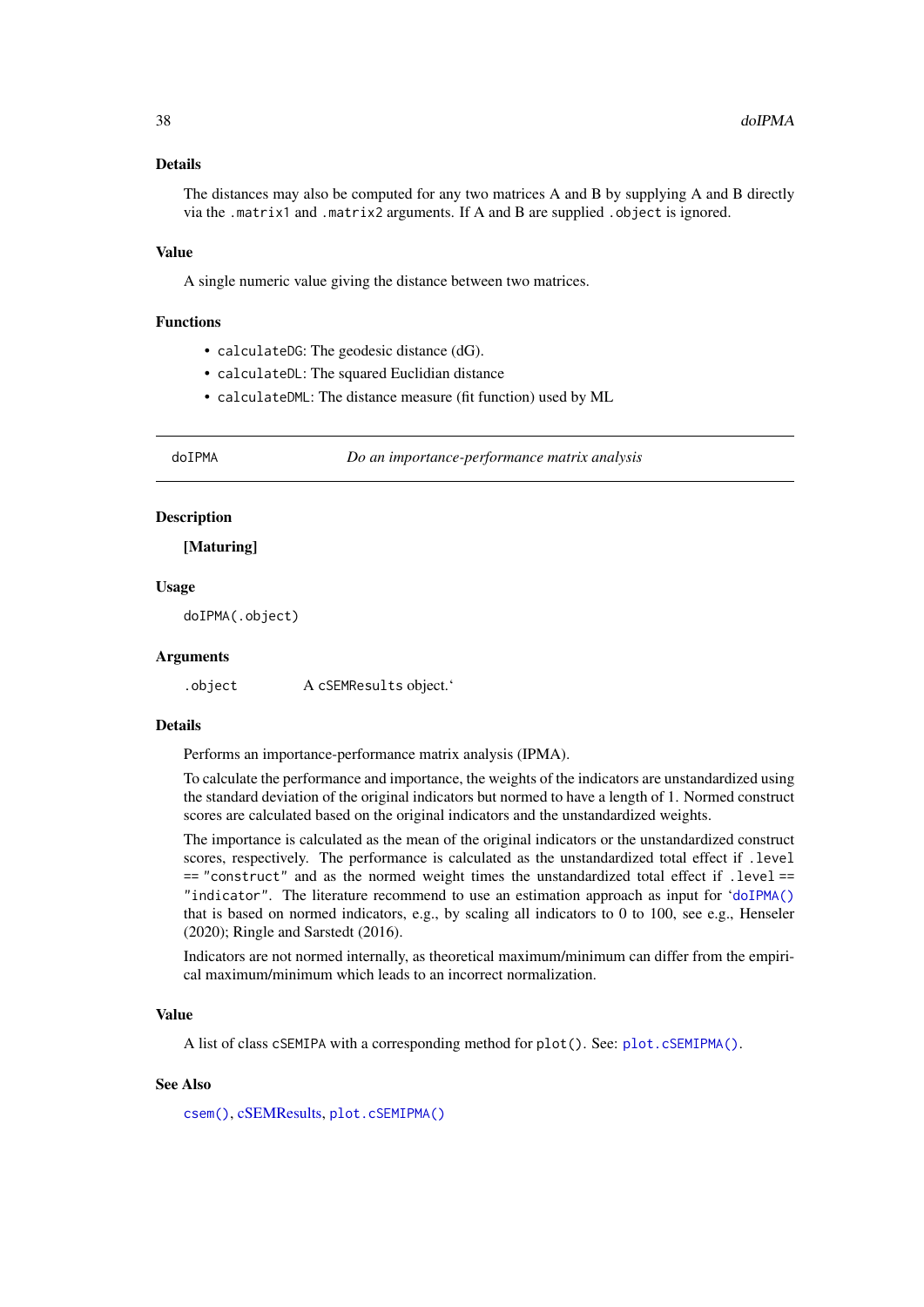<span id="page-38-0"></span>doNonlinearEffectsAnalysis

*Do a nonlinear effects analysis*

# Description

[Maturing]

# Usage

```
doNonlinearEffectsAnalysis(
 . \text{object} = NULL,
.dependent = NULL,<br>.independent = NULL,
 .independent
 .moderator = NULL,
n_{\text{S}} = 100,
 ivalues_model = c(-2, -1, 0, 1, 2),value\_independent = 0,\Boxalpha = 0.05
)
```
## Arguments

| .object            | An R object of class cSEMResults resulting from a call to csem().                                                                                                                                                     |  |
|--------------------|-----------------------------------------------------------------------------------------------------------------------------------------------------------------------------------------------------------------------|--|
| .dependent         | Character string. The name of the dependent variable.                                                                                                                                                                 |  |
| .independent       | Character string. The name of the independent variable.                                                                                                                                                               |  |
| .moderator         | Character string. The name of the moderator variable.                                                                                                                                                                 |  |
| .n_steps           | Integer. A value giving the number of steps (the spotlights, i.e., values of mod-<br>erator in surface analysis or floodlight analysis) between the minimum and max-<br>imum value of the moderator. Defaults to 100. |  |
| .values_moderator  |                                                                                                                                                                                                                       |  |
|                    | A numeric vector. The values of the moderator in a the simple effects anal-<br>ysis. Typically these are difference from the mean $(=0)$ measured in standard<br>deviations. Defaults to $c(-2, -1, 0, 1, 2)$ .       |  |
| .value_independent |                                                                                                                                                                                                                       |  |
|                    | Integer. Only required for floodlight analysis; The value of the independent<br>variable in case that it appears as a higher-order term.                                                                              |  |
| .alpha             | An integer or a numeric vector of significance levels. Defaults to 0.05.                                                                                                                                              |  |

# Details

Calculate the expected value of the dependent variable conditional on the values of an independent variables and a moderator variable. All other variables in the model are assumed to be zero, i.e., they are fixed at their mean levels. Moreover, it produces the input for the floodlight analysis.

## Value

A list of class cSEMNonlinearEffects with a corresponding method for plot(). See: [plot.cSEMNonlinearEffects\(\)](#page-53-0).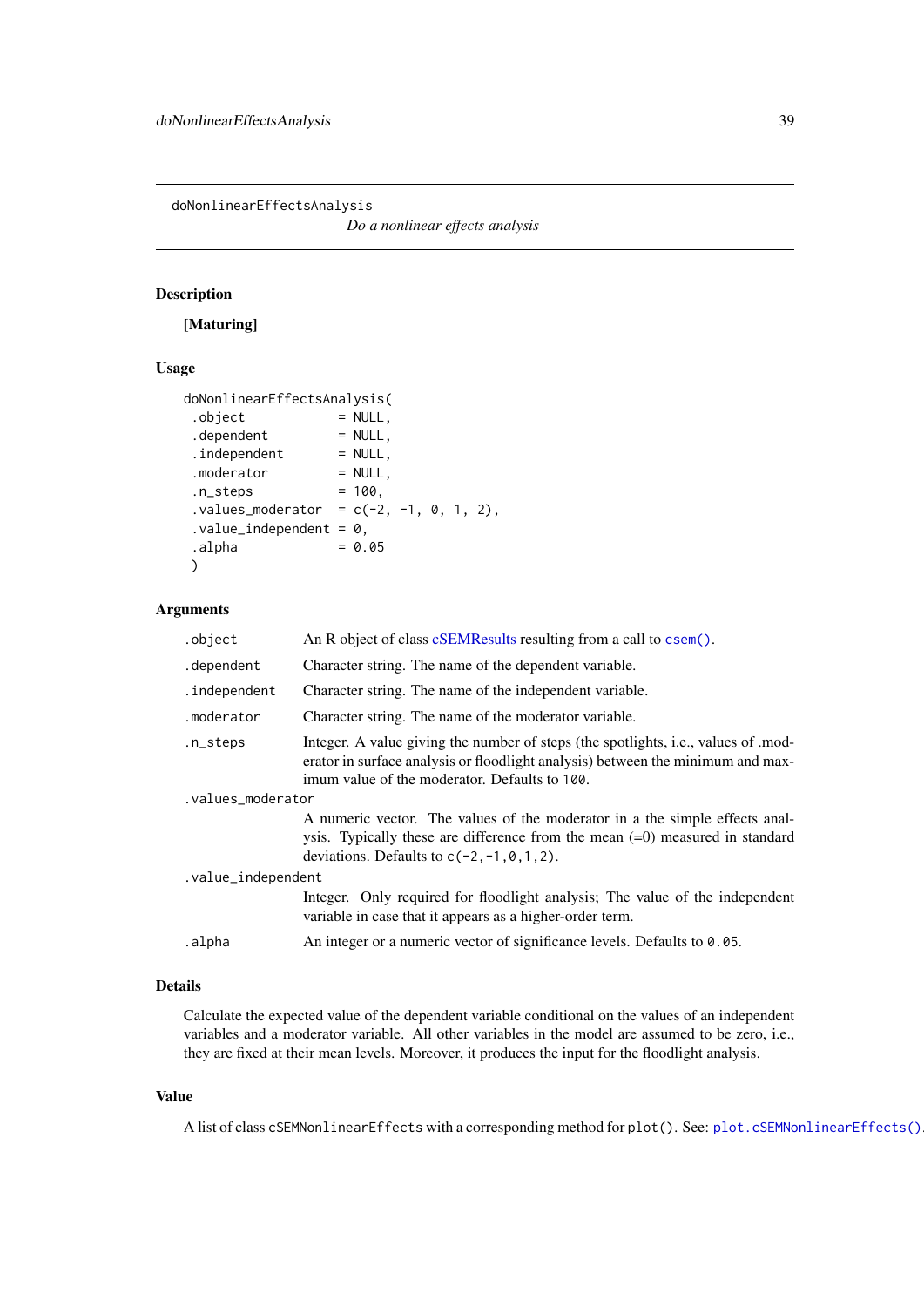### See Also

[csem\(\)](#page-24-0), [cSEMResults,](#page-0-0) [plot.cSEMNonlinearEffects\(\)](#page-53-0)

#### Examples

```
## Not run:
model Int \leq - "
# Measurement models
INV = \sim INVI + INV2 + INV3 + INV4SAT = ~ SAT1 + SAT2 + SAT3INT = ~ INT1 + INT2# Structrual model containing an interaction term.
INT ~NIV ~ + SAT ~ + INV.SAT"
# Estimate model
out <- csem(.data = Switching, .model = model_Int,
            # ADANCO settings
            .PLS_weight_scheme_inner = 'factorial',
            .tolerance = 1e-06,
            .resample_method = 'bootstrap'
)
# Do nonlinear effects analysis
neffects <- doNonlinearEffectsAnalysis(out,
                                        \degree.dependent = 'INT',
                                        .moderator = 'INV',
                                        .independent = 'SAT')
# Get an overview
neffects
# Simple effects plot
plot(neffects, .plot_type = 'simpleeffects')
# Surface plot using plotly
plot(neffects, .plot_type = 'surface', .plot_package = 'plotly')
# Surface plot using persp
plot(neffects, .plot_type = 'surface', .plot_package = 'persp')
# Floodlight analysis
plot(neffects, .plot_type = 'floodlight')
## End(Not run)
```
doRedundancyAnalysis *Do a redundancy analysis*

# Description

[Stable]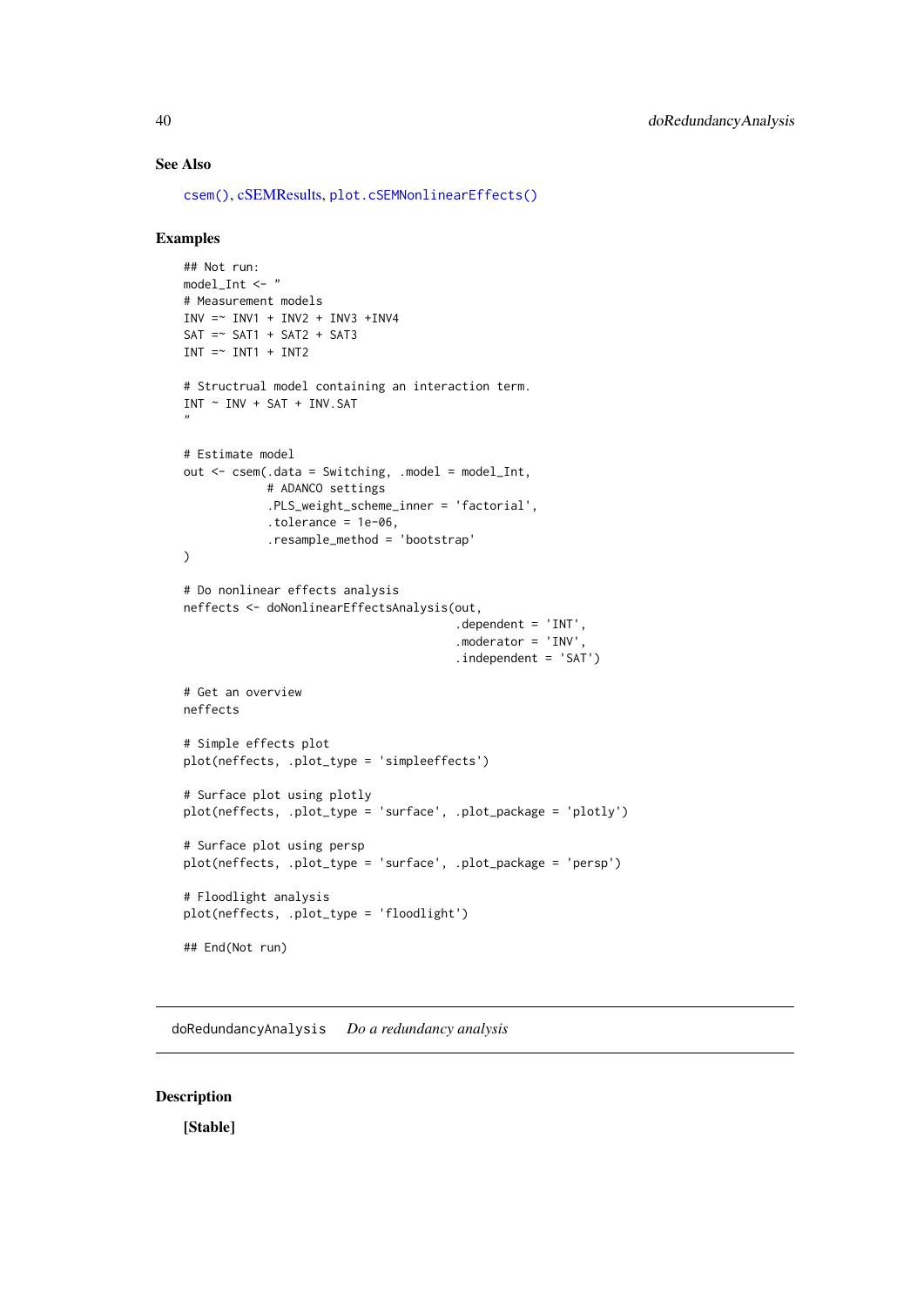#### exportToExcel 41

## Usage

doRedundancyAnalysis(.object = NULL)

#### Arguments

.object An R object of class [cSEMResults](#page-0-0) resulting from a call to [csem\(\)](#page-24-0).

# Details

Perform a redundancy analysis (RA) as proposed by Hair et al. (2016) with reference to Chin (1998).

RA is confined to PLS-PM, specifically PLS-PM with at least one construct whose weights are obtained by mode B. In cSEM this is the case if the construct is modeled as a composite or if argument .PLS\_modes was explicitly set to mode B for at least one construct. Hence RA is only conducted if .approach\_weights = "PLS-PM" and if at least one construct's mode is mode B.

The principal idea of RA is to take two different measures of the same construct and regress the scores obtained for each measure on each other. If they are similar they are likely to measure the same "thing" which is then taken as evidence that both measurement models actually measure what they are supposed to measure (validity).

There are several issues with the terminology and the reasoning behind this logic. RA is therefore only implemented since reviewers are likely to demand its computation, however, its actual application for validity assessment is discouraged.

Currently, the function is not applicable to models containing second-order constructs.

### Value

A named numeric vector of correlations. If the weighting approach used to obtain .object is not "PLS-PM" or non of the PLS outer modes was mode B, the function silently returns NA.

### References

Chin WW (1998). "Modern Methods for Business Research." In Marcoulides GA (ed.), chapter The Partial Least Squares Approach to Structural Equation Modeling, 295–358. Mahwah, NJ: Lawrence Erlbaum.

Hair JF, Hult GTM, Ringle C, Sarstedt M (2016). *A Primer on Partial Least Squares Structural Equation Modeling (PLS-SEM)*. Sage publications.

# See Also

[cSEMResults](#page-0-0)

<span id="page-40-0"></span>exportToExcel *Export to Excel (.xlsx)*

## Description

[Experimental]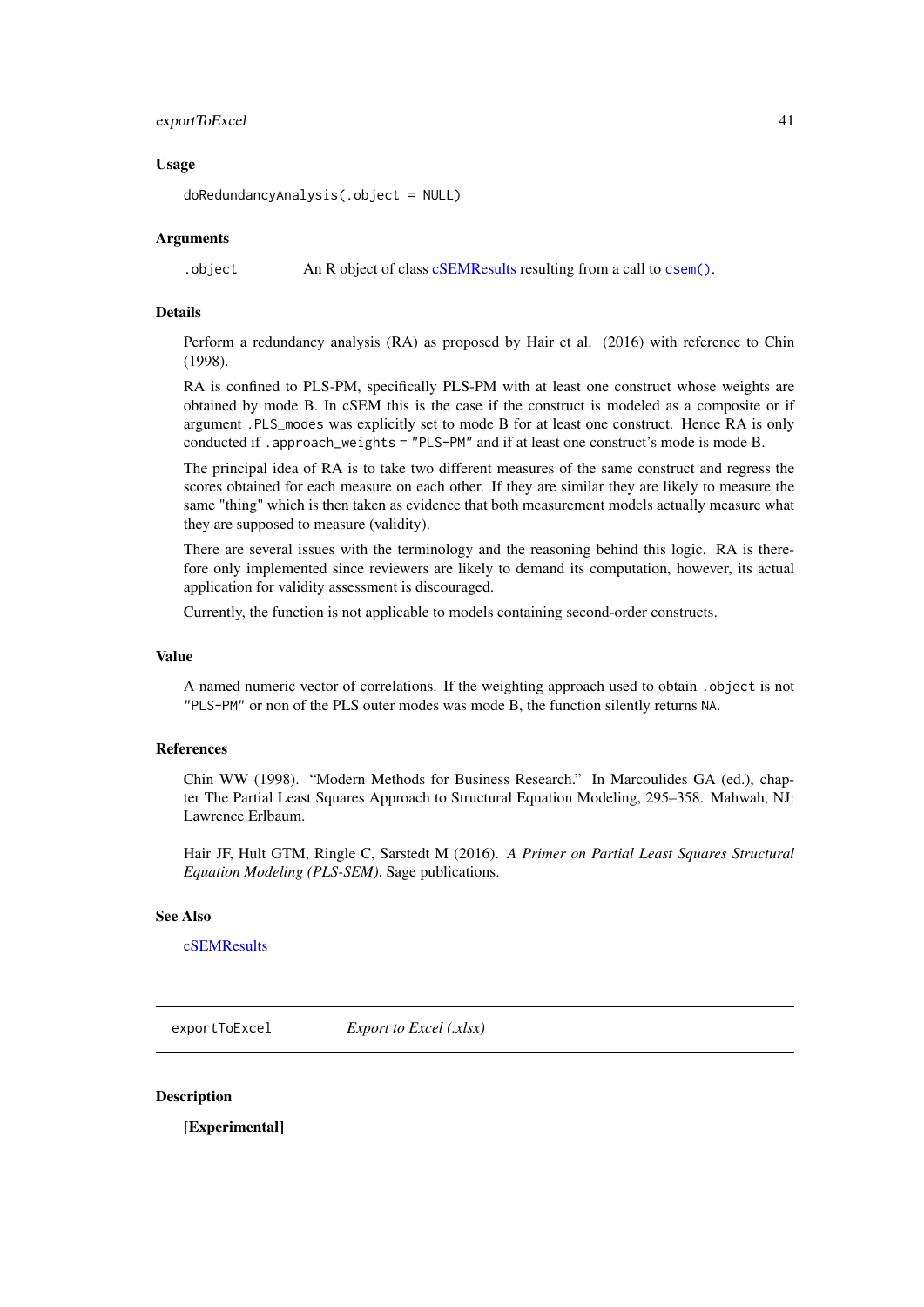# Usage

```
exportToExcel(
 .postestimation_object = NULL,
 .filename = "results.xlsx".
 . \text{path} = NULL
 \lambda
```
## Arguments

| .postestimation_object |                                                                                                            |
|------------------------|------------------------------------------------------------------------------------------------------------|
|                        | An object resulting from a call to one of cSEM's postestimation functions (e.g.<br>$summarize()$ ).        |
| .filename              | Character string. The file name. Defaults to "results.xlsx".                                               |
| .path                  | Character string. Path of the directory to save the file to. Defaults to the current<br>working directory. |

## Details

Export results from postestimation functions [assess\(\)](#page-3-0), [predict\(\)](#page-55-0), [summarize\(\)](#page-74-0) and [testOMF\(\)](#page-87-0) to an .xlsx (Excel) file. The function uses the openxlsx package which does not depend on Java!

The function is deliberately kept simple: all it does is to take all the relevant elements in .postestimation\_object and write them (worksheet by worksheet) into an .xlsx file named .filename in the directory given by .path (the current working directory by default).

If .postestimation\_object has class attribute \_2ndorder two .xlsx files named ".filename\_first\_stage.xlsx" and ".filename\_second\_stage.xlsx" are created. If .postestimation\_object is a list of appropriate objects, one file for each list elements is created.

Note: rerunning [exportToExcel\(\)](#page-40-0) without changing .filename and .path overwrites the file!

## See Also

[assess\(\)](#page-3-0), [summarize\(\)](#page-74-0), [predict\(\)](#page-55-0), [testOMF\(\)](#page-87-0)

fit *Model-implied indicator or construct variance-covariance matrix*

# **Description**

Calculate the model-implied indicator or construct variance-covariance (VCV) matrix. Currently only the model-implied VCV for recursive linear models is implemented (including models containing second order constructs).

## Usage

```
fit(
  .object = NULL,
  .saturated = args_default()$.saturated,
  .type_vcv = args_default()$.type_vcv
 )
```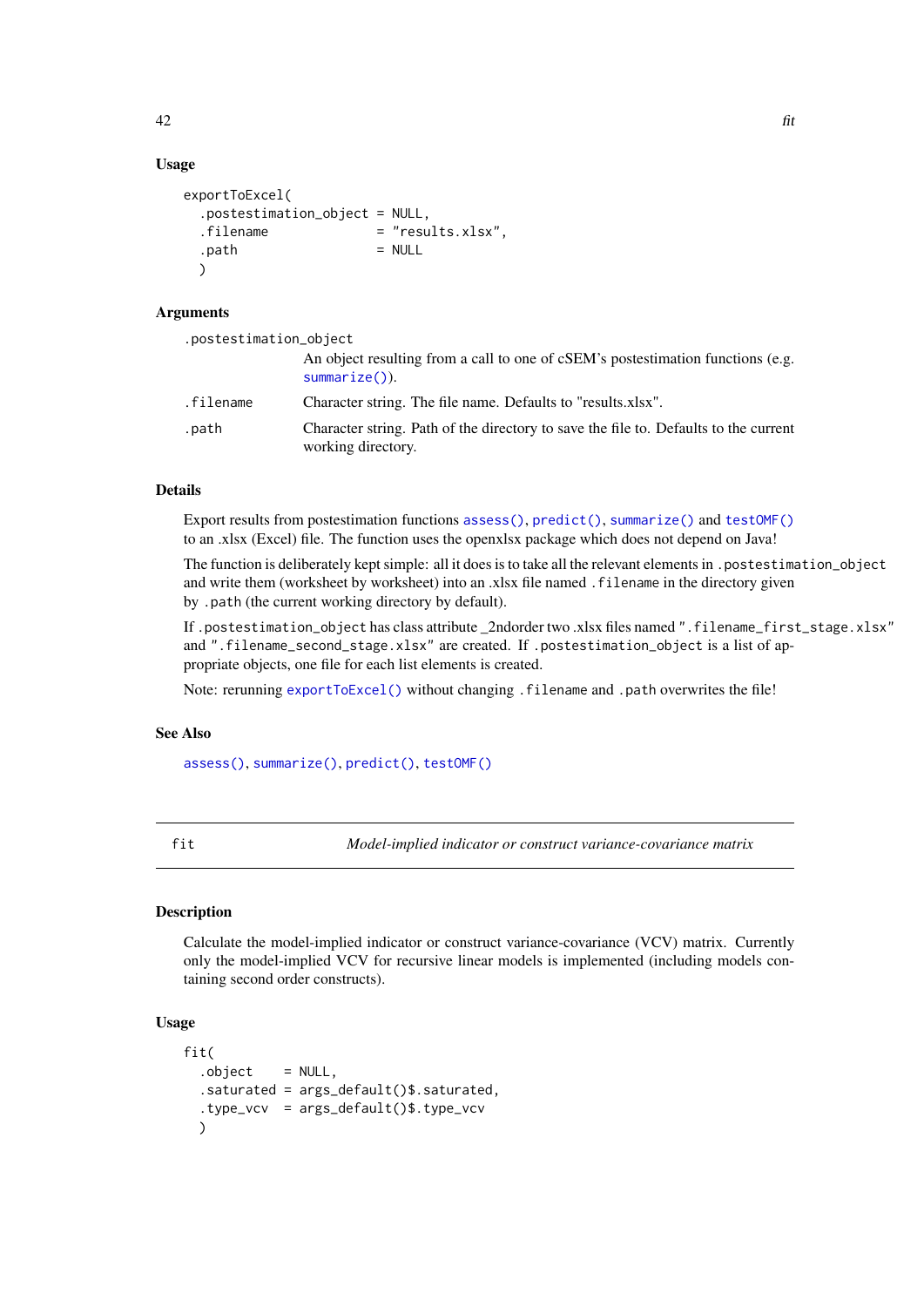#### fit\_measures 43

## Arguments

| .object    | An R object of class cSEMResults resulting from a call to csem().                                                                                                        |
|------------|--------------------------------------------------------------------------------------------------------------------------------------------------------------------------|
| .saturated | Logical. Should a saturated structural model be used? Defaults to FALSE.                                                                                                 |
| .type_vcv  | Character string. Which model-implied correlation matrix should be calculated?<br>One of " <i>indicator</i> " or " <i>construct</i> ". Defaults to " <i>indicator</i> ". |
|            |                                                                                                                                                                          |

# Details

Notation is taken from Bollen (1989). If . saturated = TRUE the model-implied variance-covariance matrix is calculated for a saturated structural model (i.e., the VCV of the constructs is replaced by their correlation matrix). Hence:  $V(\text{eta}) = WSW'$  (possibly disattenuated).

#### Value

Either a  $(K \times K)$  matrix or a  $(J \times J)$  matrix depending on the type\_vcv.

## References

Bollen KA (1989). *Structural Equations with Latent Variables*. Wiley-Interscience. ISBN 978- 0471011712.

# See Also

[csem\(\)](#page-24-0), [foreman\(\)](#page-0-0), [cSEMResults](#page-0-0)

fit\_measures *Model fit measures*

#### Description

Calculate fit measures.

### Usage

```
calculateChiSquare(.object)
```
calculateChiSquareDf(.object)

calculateCFI(.object)

calculateGFI(.object, .type\_gfi = c("ML", "GLS", "ULS"), ...)

 $calculatedCN(.object, .alpha = 0.05, . . .)$ 

calculateIFI(.object)

calculateNFI(.object)

calculateNNFI(.object)

calculateRMSEA(.object)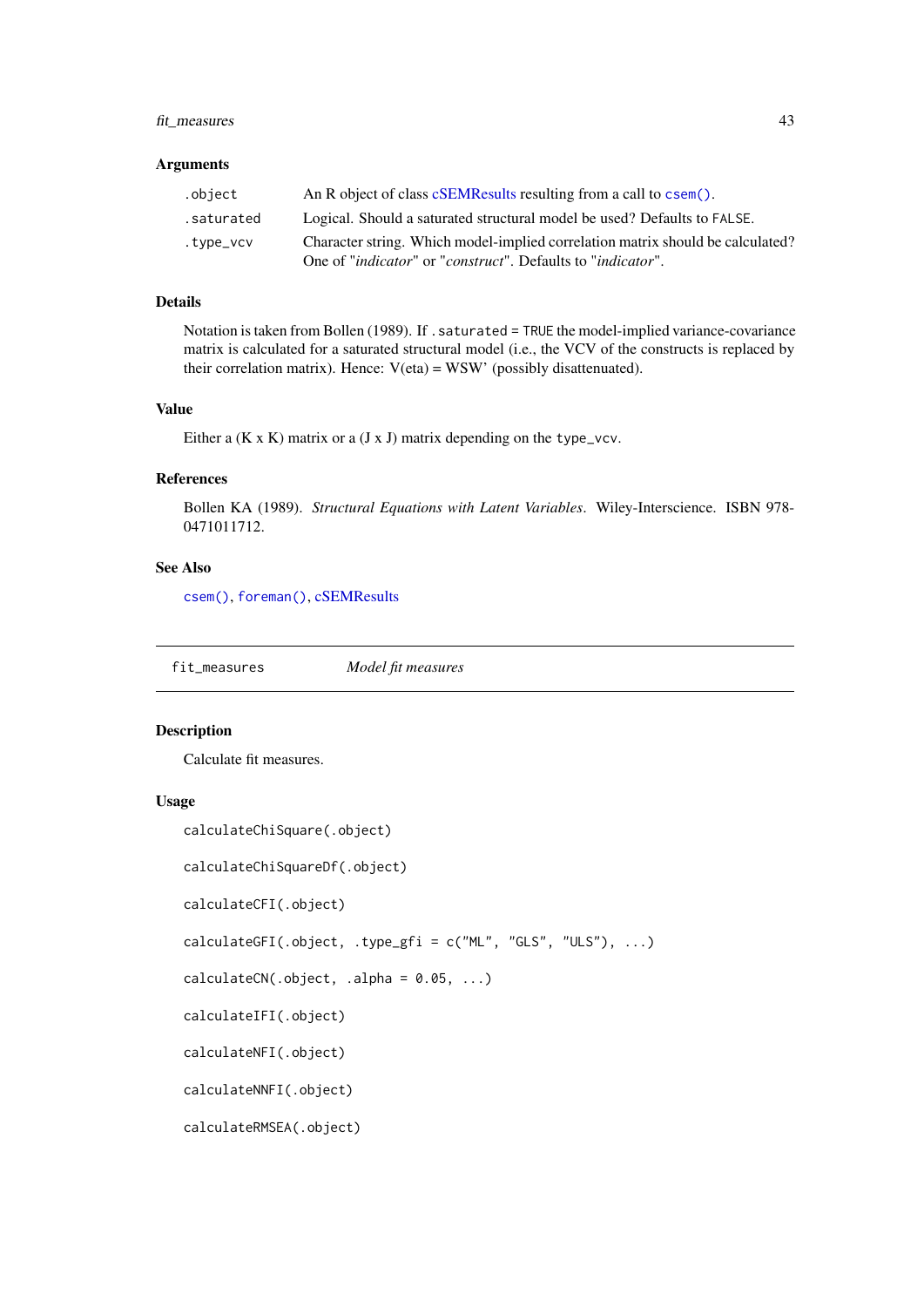```
calculateRMSTheta(.object)
calculateSRMR(
  .object = NULL,
  .matrix1 = NULL,
  .matrix2 = NULL,
  .saturated = FALSE,
  ...
\lambda
```
### Arguments

| .object    | An R object of class cSEMResults resulting from a call to csem().                                                                                                                                                                                                                                                      |
|------------|------------------------------------------------------------------------------------------------------------------------------------------------------------------------------------------------------------------------------------------------------------------------------------------------------------------------|
| .type_gfi  | Character string. Which fitting function should the GFI be based on? One of<br>"ML" for the maximum likelihood fitting function, "GLS" for the generalized<br>least squares fitting function or "ULS" for the unweighted least squares fitting<br>function (same as the squared Euclidian distance). Defaults to "ML". |
| $\cdots$   | Ignored.                                                                                                                                                                                                                                                                                                               |
| .alpha     | An integer or a numeric vector of significance levels. Defaults to $0.05$ .                                                                                                                                                                                                                                            |
| .matrix1   | A matrix to compare.                                                                                                                                                                                                                                                                                                   |
| .matrix2   | A matrix to compare.                                                                                                                                                                                                                                                                                                   |
| .saturated | Logical. Should a saturated structural model be used? Defaults to FALSE.                                                                                                                                                                                                                                               |

### Details

See the [Fit indices](https://m-e-rademaker.github.io/cSEM/articles/Using-assess.html#fit_indices) section of the [cSEM website](https://m-e-rademaker.github.io/cSEM/index.html) for details on the implementation.

### Value

A single numeric value.

## Functions

- calculateChiSquare: The chi square statistic.
- calculateChiSquareDf: The ChiSquare statistic divided by its degrees of freedom.
- calculateCFI: The comparative fit index (CFI).
- calculateGFI: The goodness of fit index (GFI).
- calculateCN: The Hoelter index alias Hoelter's (critical) N (CN).
- calculateIFI: The incremental fit index (IFI).
- calculateNFI: The normed fit index (NFI).
- calculateNNFI: The non-normed fit index (NNFI). Also called the Tucker-Lewis index (TLI).
- calculateRMSEA: The root mean square error of approximation (RMSEA).
- calculateRMSTheta: The root mean squared residual covariance matrix of the outer model residuals (RMS theta).
- calculateSRMR: The standardized root mean square residual (SRMR).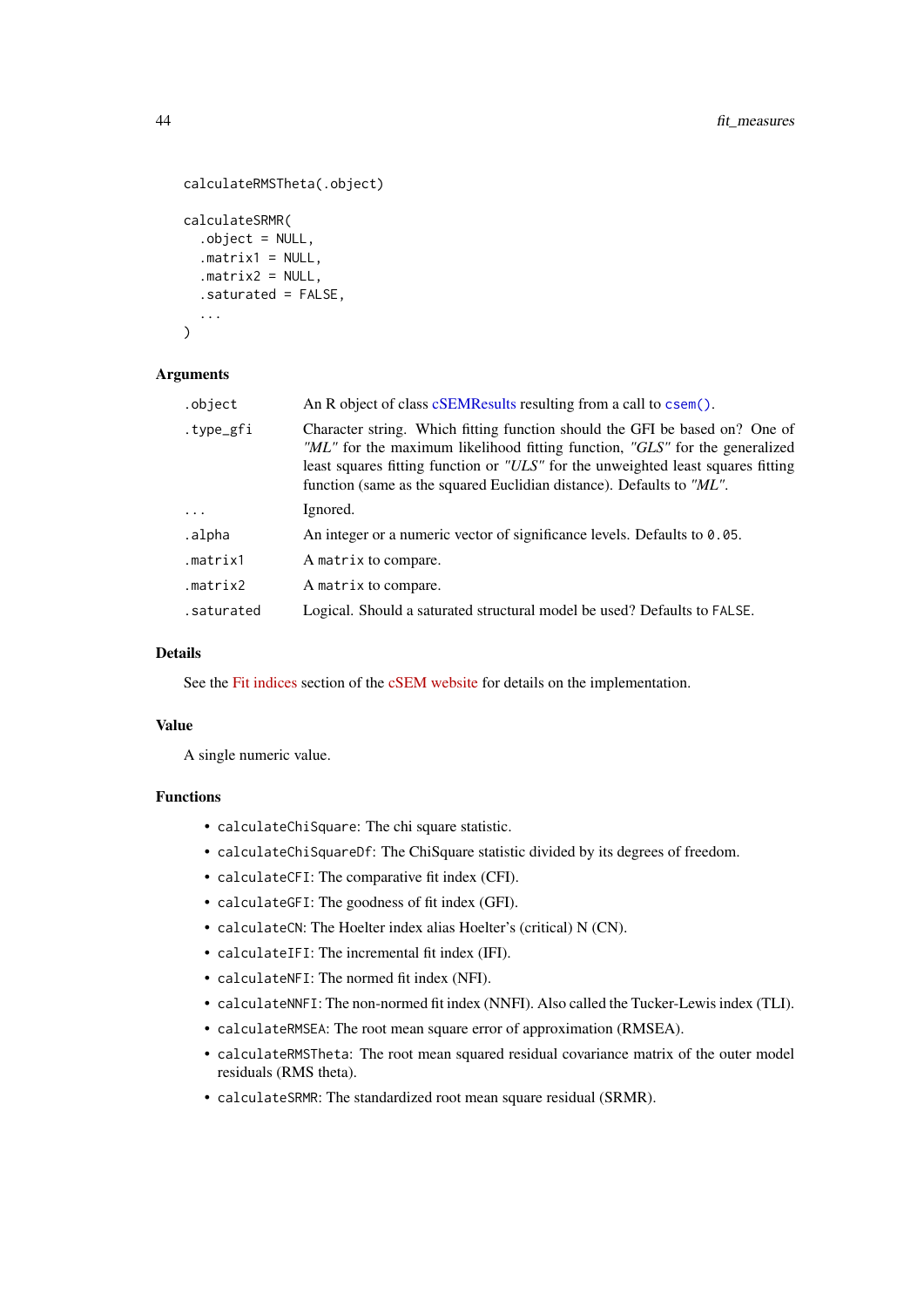getConstructScores *Get construct scores*

# Description

[Stable]

# Usage

```
getConstructScores(
.object = NULL,
 .standardized = TRUE
 )
```
# Arguments

| .object | An R object of class cSEMResults resulting from a call to csem().                 |
|---------|-----------------------------------------------------------------------------------|
|         | . standardized Logical. Should standardized scores be returned? Defaults to TRUE. |

# Details

Get the standardized or unstandardized construct scores.

## Value

A list of three with elements Construct\_scores, W\_used, Indicators\_used.

#### See Also

[csem\(\)](#page-24-0), [cSEMResults](#page-0-0)

<span id="page-44-0"></span>infer *Inference*

# Description

[Stable]

# Usage

```
infer(
. object = NULL,.quantity = c("all", "mean", "sd", "bias", "CI_standard_z",
                     "CI_standard_t", "CI_percentile", "CI_basic",
                     "CI_bc", "CI_bca", "CI_t_interval"),
. alpha = 0.05,
.bias_corrected = TRUE
)
```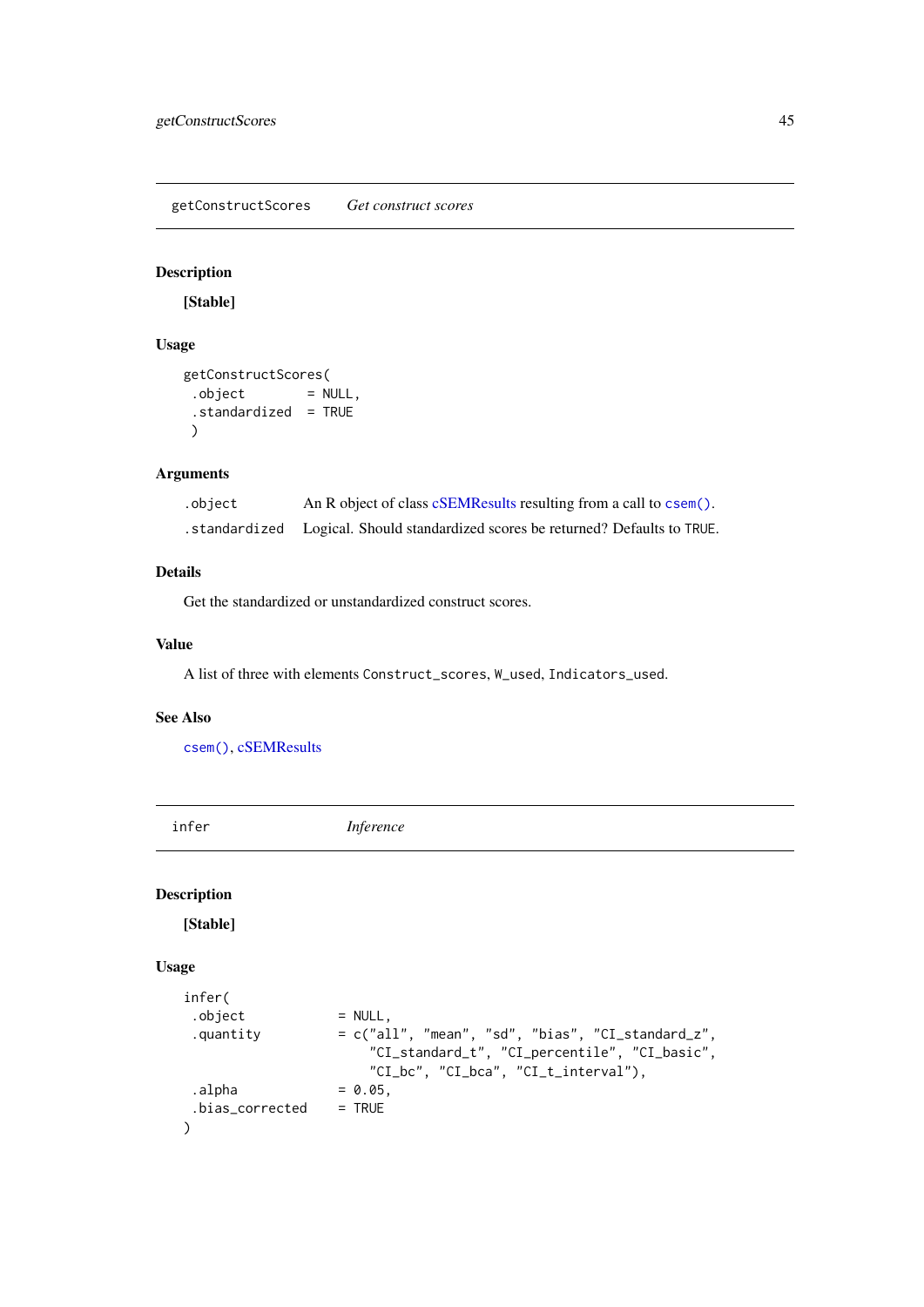## Arguments

| .object         | An R object of class cSEMResults resulting from a call to csem().                                                                                                                                                                                                                                                                                                  |
|-----------------|--------------------------------------------------------------------------------------------------------------------------------------------------------------------------------------------------------------------------------------------------------------------------------------------------------------------------------------------------------------------|
| .quantity       | Character string. Which statistic should be returned? One of "all", "mean",<br>"sd", "bias", "CI_standard_z", "CI_standard_t", "CI_percentile", "CI_basic",<br>"CI_bc", "CI_bca", "CI_t_interval" Defaults to "all" in which case all quantities<br>that do not require additional resampling are returned, i.e., all quantities but<br>"CI bca", "CI t interval". |
| .alpha          | An integer or a numeric vector of significance levels. Defaults to 0.05.                                                                                                                                                                                                                                                                                           |
| .bias_corrected |                                                                                                                                                                                                                                                                                                                                                                    |
|                 | Logical. Should the standard and the tStat confidence interval be bias-corrected<br>using the bootstrapped bias estimate? If TRUE the confidence interval for some<br>estimated parameter the ta is centered at 2*theta - theta*_hat, where theta*_hat                                                                                                             |

#### Details

Calculate common inferential quantities. For users interested in the estimated standard errors, t-values, p-values and/or confidences intervals of the path, weight or loading estimates, calling [summarize\(\)](#page-74-0) directly will usually be more convenient as it has a much more user-friendly print method. [infer\(\)](#page-44-0) is useful for comparing different confidence interval estimates.

is the average over all .R bootstrap estimates of theta. Defaults to TRUE

[infer\(\)](#page-44-0) is a convenience wrapper around a number of internal functions that compute a particular inferential quantity, i.e., a value or set of values to be used in statistical inference.

cSEM relies on resampling (bootstrap and jackknife) as the basis for the computation of e.g., standard errors or confidence intervals. Consequently, [infer\(\)](#page-44-0) requires resamples to work. Technically, the [cSEMResults](#page-0-0) object used in the call to [infer\(\)](#page-44-0) must therefore also have class attribute cSEMResults\_resampled. If the object provided by the user does not contain resamples yet, [infer\(\)](#page-44-0) will obtain bootstrap resamples first. Naturally, computation will take longer in this case.

[infer\(\)](#page-44-0) does as much as possible in the background. Hence, every time [infer\(\)](#page-44-0) is called on a [cSEMResults](#page-0-0) object the quantities chosen by the user are automatically computed for every estimated parameter contained in the object. By default all possible quantities are computed (.quantity = all). The following table list the available inferential quantities alongside a brief description. Implementation and terminology of the confidence intervals is based on Hesterberg (2015) and Davison and Hinkley (1997).

- "mean", "sd" The mean or the standard deviation over all M resample estimates of a generic statistic or parameter.
- "bias" The difference between the resample mean and the original estimate of a generic statistic or parameter.
- "CI\_standard\_z" and "CI\_standard\_t" The standard confidence interval for a generic statistic or parameter with standard errors estimated by the resample standard deviation. While "CI\_standard\_z" assumes a standard normally distributed statistic, "CI\_standard\_t" assumes a t-statistic with  $N - 1$  degrees of freedom.
- "CI\_percentile" The percentile confidence interval. The lower and upper bounds of the confidence interval are estimated as the alpha and 1-alpha quantiles of the distribution of the resample estimates.
- "CI\_basic" The basic confidence interval also called the reverse bootstrap percentile confidence interval. See Hesterberg (2015) for details.
- "CI\_bc" The bias corrected (Bc) confidence interval. See Davison and Hinkley (1997) for details.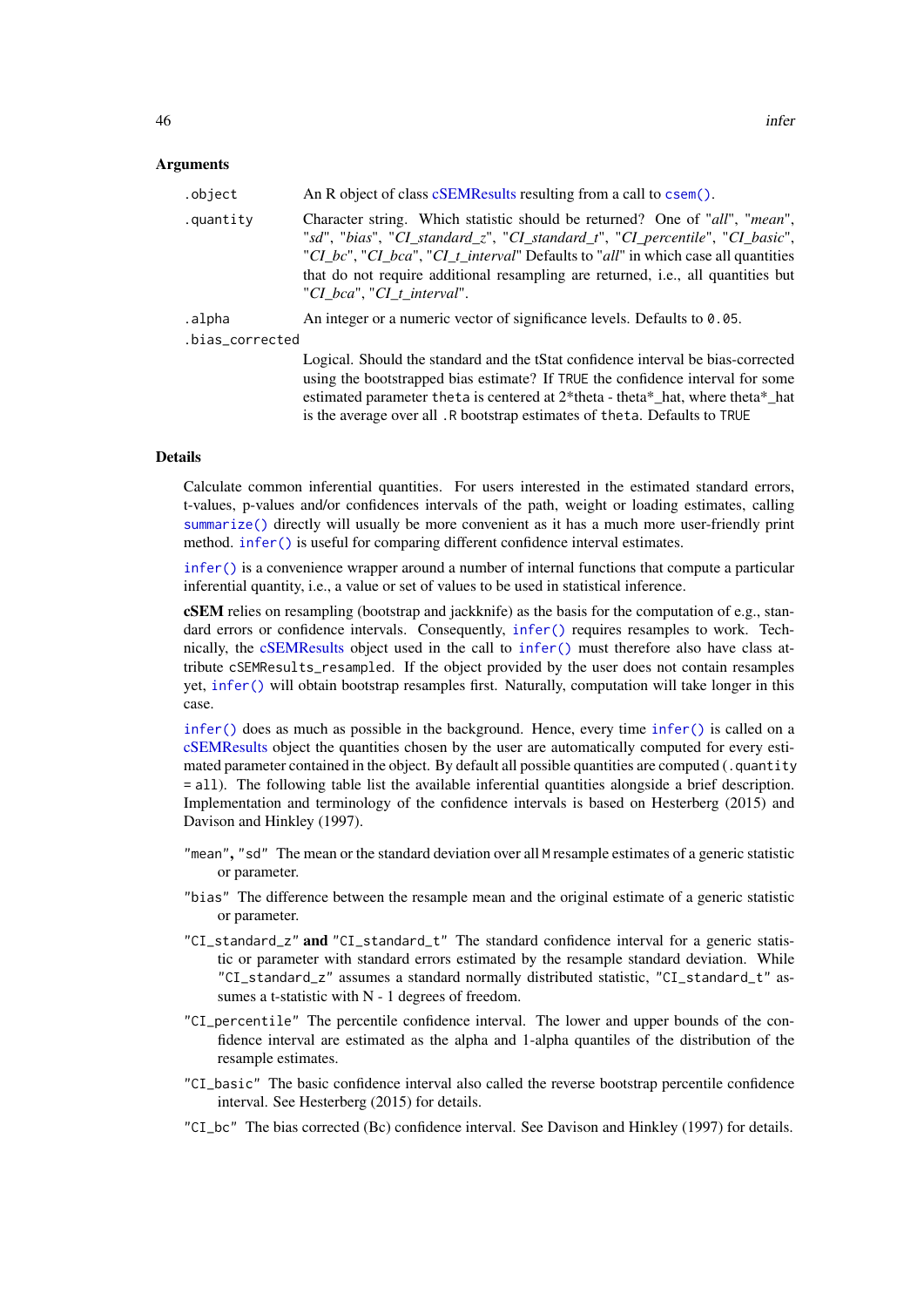- "CI\_bca" The bias-corrected and accelerated (Bca) confidence interval. Requires additional jackknife resampling to compute the influence values. See Davison and Hinkley (1997) for details.
- "CI\_t\_interval" The "studentized" t-confidence interval. If based on bootstrap resamples the interval is also called the bootstrap t-interval confidence interval. See Hesterberg (2015) on page 381. Requires resamples of resamples. See [resamplecSEMResults\(\)](#page-60-0).

By default, all but the studendized t-interval confidence interval and the bias-corrected and accelerated confidence interval are calculated. The reason for excluding these quantities by default are that both require an additional resampling step. The former requires jackknife estimates to compute influence values and the latter requires double bootstrap. Both can potentially be time consuming. Hence, computation is triggered only if explicitly chosen.

#### Value

A list of class cSEMInfer.

## References

Davison AC, Hinkley DV (1997). *Bootstrap Methods and their Application*. Cambridge University Press. doi: [10.1017/cbo9780511802843,](https://doi.org/10.1017/cbo9780511802843) <https://doi.org/10.1017/cbo9780511802843>.

Hesterberg TC (2015). "What Teachers Should Know About the Bootstrap: Resampling in the Undergraduate Statistics Curriculum." *The American Statistician*, 69(4), 371–386. doi: [10.1080/](https://doi.org/10.1080/00031305.2015.1089789) [00031305.2015.1089789,](https://doi.org/10.1080/00031305.2015.1089789) <https://doi.org/10.1080/00031305.2015.1089789>.

#### See Also

[csem\(\)](#page-24-0), [resamplecSEMResults\(\)](#page-60-0), [summarize\(\)](#page-74-0) [cSEMResults](#page-0-0)

## Examples

```
model <- "
# Structural model
QUAL \sim EXPE
EXPE ~ IMAG
SAT ~ IMAG + EXPE + QUAL + VAL
LOY ~ IMAG + SAT
VAL ~ EXPE + QUAL
# Measurement model
EXPE = \infty expe1 + expe2 + expe3 + expe4 + expe5
IMAG = \sim imag1 + imag2 + imag3 + imag4 + imag5LOY = V log1 + log2 + log3 + log4QUAL =\sim qual1 + qual2 + qual3 + qual4 + qual5
SAT = sat1 + sat2 + sat3 + sat4
VAL = val1 + val2 + val3 + val4
"
## Estimate the model with bootstrap resampling
a \leq csem(satisfaction, model, .resample_method = "bootstrap", .R = 20,
          .handle_inadmissibles = "replace")
## Compute inferential quantities
inf <- infer(a)
```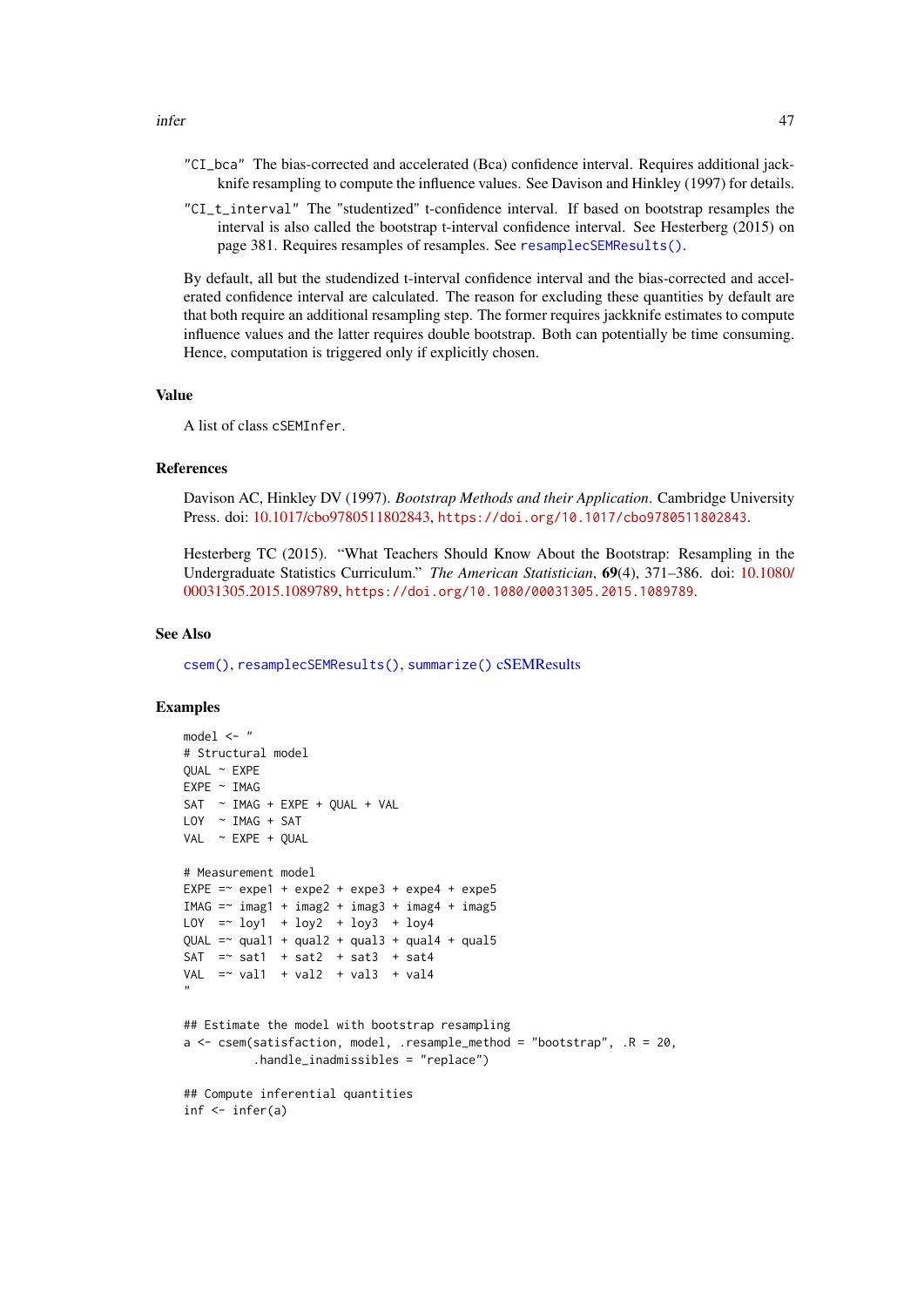```
inf$Path_estimates$CI_basic
inf$Indirect_effect$sd
### Compute the bias-corrected and accelerated and/or the studentized t-inverval.
## For the studentied t-interval confidence interval a double bootstrap is required.
## This is pretty time consuming.
## Not run:
  inf \le infer(a, .quantity = c("all", "CI_bca")) # requires jackknife estimates
## Estimate the model with double bootstrap resampling:
# Notes:
# 1. The .resample_method2 arguments triggers a bootstrap of each bootstrap sample
# 2. The double bootstrap is is very time consuming, consider setting
# Notes:<br># 1. The .resample_method2 argumen<br># 2. The double bootstrap is is ve<br># `.eval_plan = "multiprocess`.
a1 <- csem(satisfaction, model, .resample_method = "bootstrap", .R = 499,
           .resample_method2 = "bootstrap", .R2 = 199, .handle_inadmissibles = "replace")
infer(a1, .quantity = "CI_t_interval")
## End(Not run)
```
ITFlex *Data: ITFlex*

### Description

A data frame containing 16 variables with 100 observations.

#### Usage

ITFlex

#### Format

A data frame containing the following variables:

- ITCOMP1 Software applications can be easily transported and used across multiple platforms.
- ITCOMP2 Our firm provides multiple interfaces or entry points (e.g., web access) for external end users.
- ITCOMP3 Our firm establishes corporate rules and standards for hardware and operating systems to ensure platform compatibility.
- ITCOMP4 Data captured in one part of our organization are immediately available to everyone in the firm.
- ITCONN1 Our organization has electronic links and connections throughout the entire firm.
- ITCONN2 Our firm is linked to business partners through electronic channels (e.g., websites, e-mail, wireless devices, electronic data interchange).
- ITCONN3 All remote, branch, and mobile offices are connected to the central office.
- ITCONN4 There are very few identifiable communications bottlenecks within our firm.
- MOD1 Our firm possesses a great speed in developing new business applications ormodifying existing applications.
- MOD2 Our corporate database is able to communicate in several different protocols.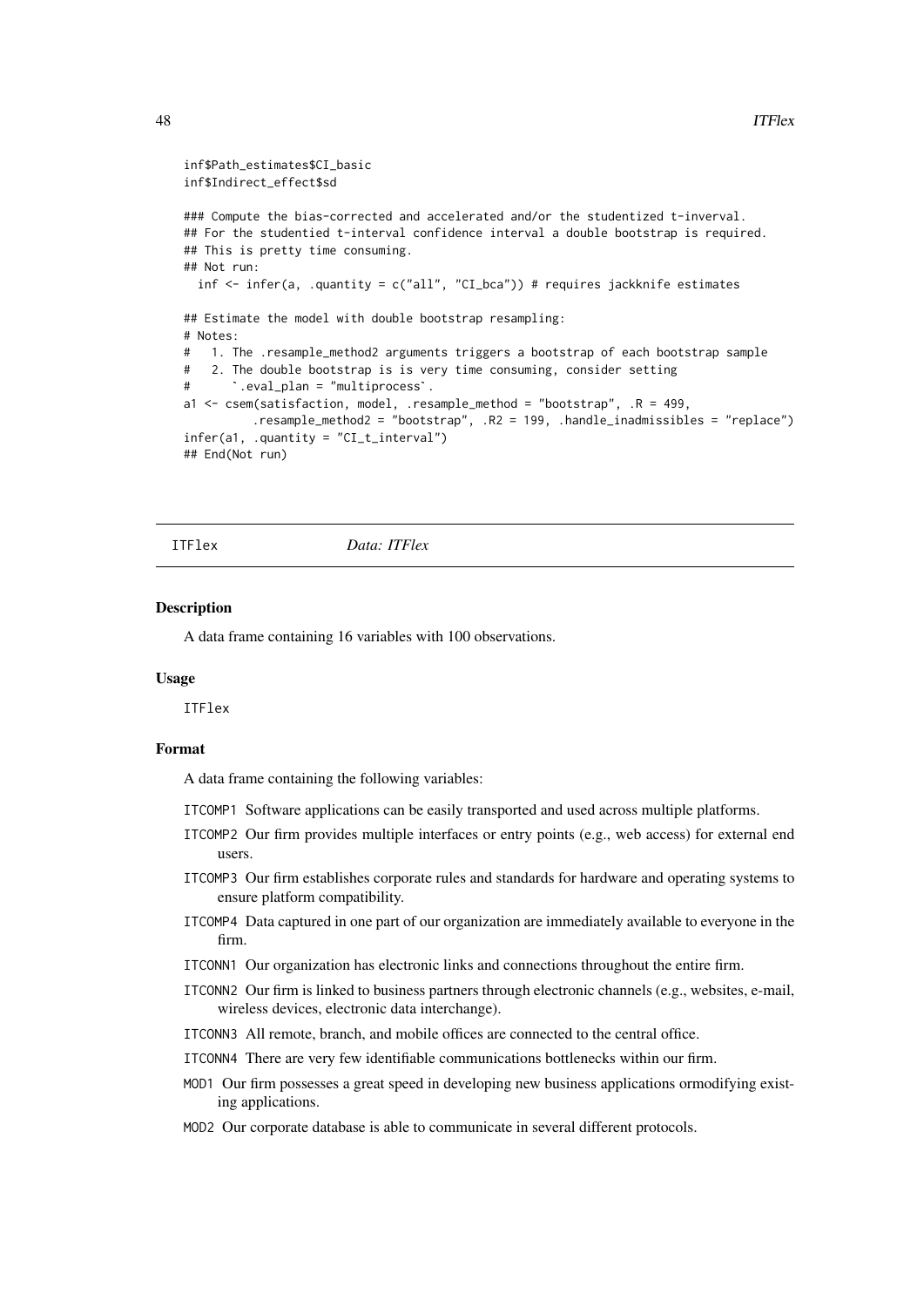#### ITFlex 49

- MOD3 Reusable software modules are widely used in new systems development.
- MOD4 IT personnel use object-oriented and prepackaged modular tools to create software applications.
- ITPSF1 Our IT personnel have the ability to work effectively in cross-functional teams.
- ITPSF2 Our IT personnel are able to interpret business problems and develop appropriate technical solutions.
- ITPSF3 Our IT personnel are self-directed and proactive.
- ITPSF4 Our IT personnel are knowledgeable about the key success factors in our firm.

# Details

The dataset was studied by Benitez et al. (2018) and is used in Henseler (2020) for demonstration purposes, see the corresponding tutorial. All questionnaire items are measured on a 5-point scale.

## Source

The data was collected through a survey by Benitez et al. (2018).

# References

Benitez J, Ray G, Henseler J (2018). "Impact of Information Technology Infrastructure Flexibility on Mergers and Acquisitions." *MIS Quarterly*, 42(1), 25–43.

Henseler J (2020). *Composite-Based Structural Equation Modeling: An Introduction to Partial Least Squares & Co. Using ADANCO*. Guilford Press.

#### Examples

```
#============================================================================
# Example is taken from Henseler (2020)
#============================================================================
model_IT_Fex="
# Composite models
ITComp <~ ITCOMP1 + ITCOMP2 + ITCOMP3 + ITCOMP4
Modul <~ MOD1 + MOD2 + MOD3 + MOD4
ITConn <~ ITCONN1 + ITCONN2 + ITCONN3 + ITCONN4
ITPers <~ ITPSF1 + ITPSF2 + ITPSF3 + ITPSF4
# Saturated structural model
ITPers ~ ITComp + Modul + ITConn
Modul ~ ITComp + ITConn
ITConn ~ ITComp
"
out <- csem(.data = ITFlex, .model = model_IT_Fex,
           .PLS_weight_scheme_inner = 'factorial',
           .tolerance = 1e-06,
           .PLS_ignore_structural_model = TRUE)
```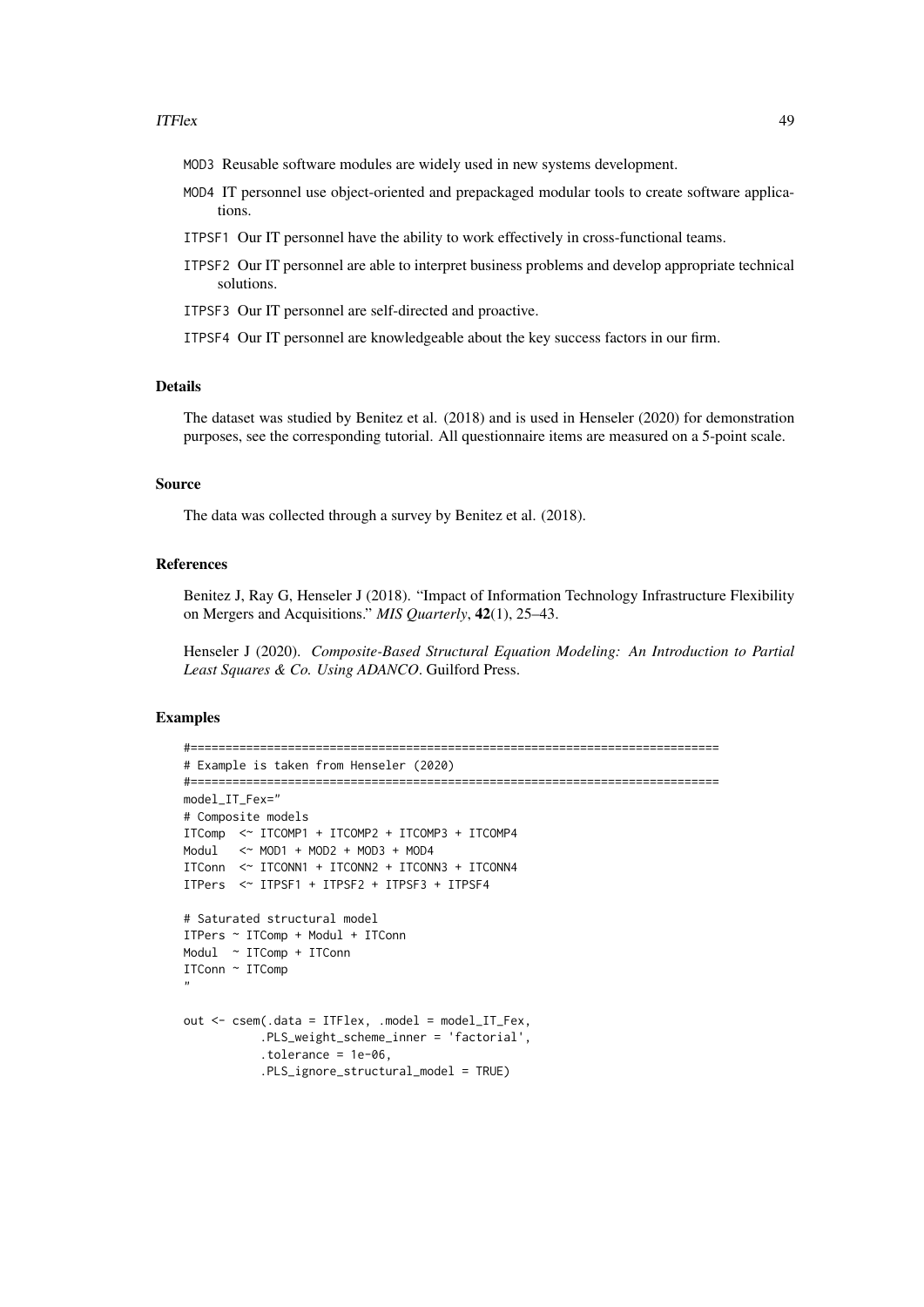LancelotMiltgenetal2016

*Data: LancelotMiltgenetal2016*

## Description

A data frame containing 10 variables with 1090 observations.

## Usage

LancelotMiltgenetal2016

## Format

An object of class data. frame with 1090 rows and 11 columns.

## Details

The data was analysed by Lancelot-Miltgen et al. (2016) to study young consumers' adoption intentions of a location tracker technology in the light of privacy concerns. It is also used in Henseler (2020) for demonstration purposes, see the corresponding tutorial.

## Source

This data has been collected through a cooperation with the European Commission Joint Research Center Institute for Prospective Technological Studies, contract "Young People and Emerging Digital Services: An Exploratory Survey on Motivations, Perceptions, and Acceptance of Risk" (EC JRC Contract IPTS No: 150876-2007 F1ED-FR).

## References

Henseler J (2020). *Composite-Based Structural Equation Modeling: An Introduction to Partial Least Squares & Co. Using ADANCO*. Guilford Press.

Lancelot-Miltgen C, Henseler J, Gelhard C, Popovic A (2016). "Introducing new products that affect consumer privacy: A mediation model." *Journal of Business Research*, 69(10), 4659–4666. doi: [10.1016/j.jbusres.2016.04.015,](https://doi.org/10.1016/j.jbusres.2016.04.015) <https://doi.org/10.1016/j.jbusres.2016.04.015>.

## Examples

```
#============================================================================
# Example is taken from Henseler (2020)
#============================================================================
model_Med <- "
# Reflective measurement model
Trust = trust1 + trust2
PrCon =~ privcon1 + privcon2 + privcon3 + privcon4
Risk =~ risk1 + risk2 + risk3
Int = \sim intent1 + intent2
# Structural model
Int ~ Trust + PrCon + Risk
Risk ~ Trust + PrCon
```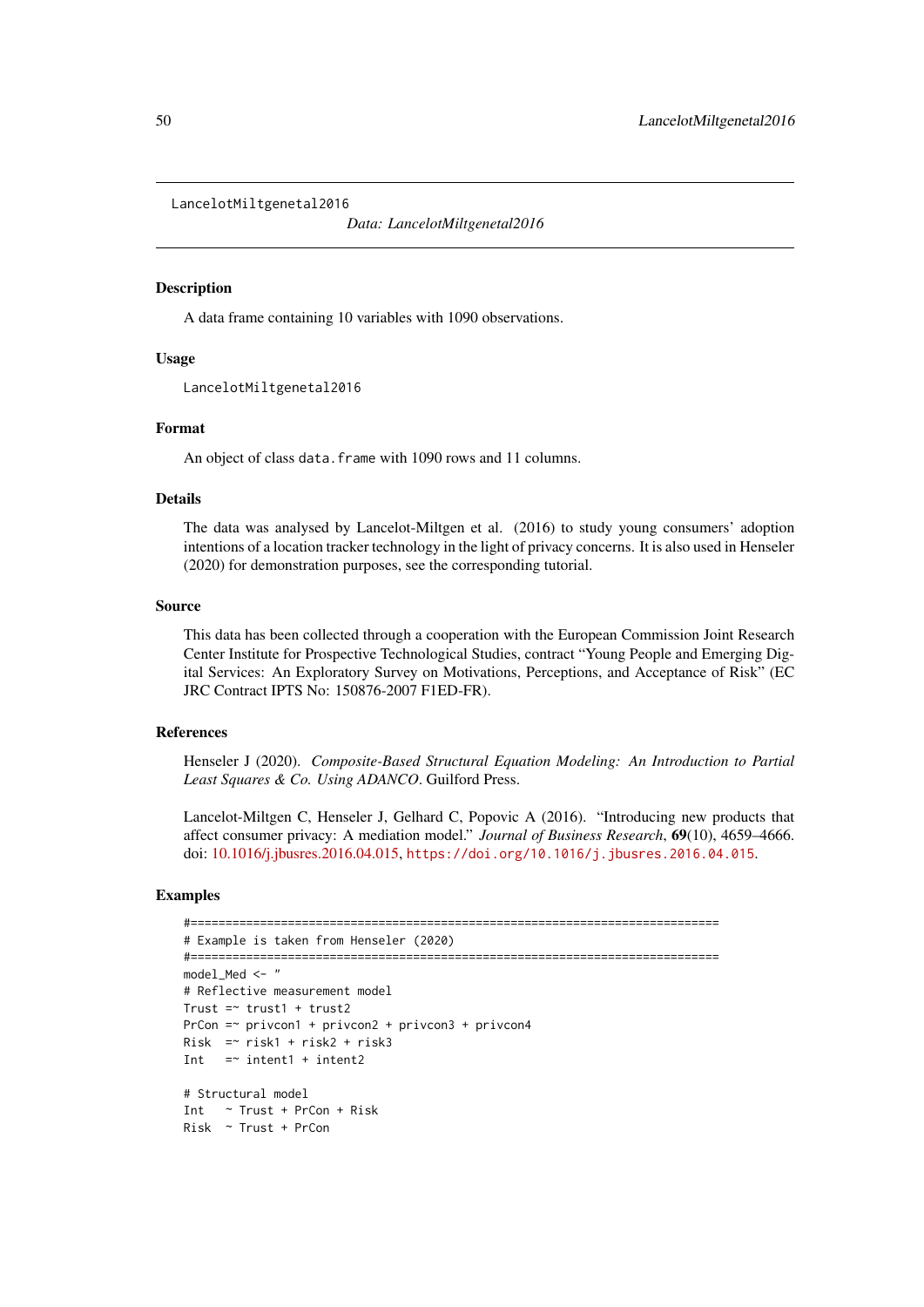## parseModel 51

```
Trust ~ PrCon
"
out <- csem(.data = LancelotMiltgenetal2016, .model = model_Med,
            .PLS_weight_scheme_inner = 'factorial',
            .tolerance = 1e-06
)
```
<span id="page-50-0"></span>

parseModel *Parse lavaan model*

# Description

Turns a model written in [lavaan model syntax](#page-0-0) into a [cSEMModel](#page-0-0) list.

#### Usage

```
parseModel(
  model = NULL,
  . instruments = NULL,
  .check_errors = TRUE
  \lambda
```
### Arguments

```
lavaan model syntaxcSEMModel list.
.instruments A named list of vectors of instruments. The names of the list elements are
                the names of the dependent (LHS) constructs of the structural equation whose
                explanatory variables are endogenous. The vectors contain the names of the
                instruments corresponding to each equation. Note that exogenous variables of
                a given equation must be supplied as instruments for themselves. Defaults to
                NULL.
.check_errors Logical. Should the model to parse be checked for correctness in a sense that all
                necessary components to estimate the model are given? Defaults to TRUE.
```
## Details

Instruments must be supplied separately as a named list of vectors of instruments. The names of the list elements are the names of the dependent constructs of the structural equation whose explanatory variables are endogenous. The vectors contain the names of the instruments corresponding to each equation. Note that exogenous variables of a given equation must be supplied as instruments for themselves.

By default parseModel() attempts to check if the model provided is correct in a sense that all necessary components required to estimate the model are specified (e.g., a construct of the structural model has at least 1 item). To prevent checking for errors use .check\_errors = FALSE.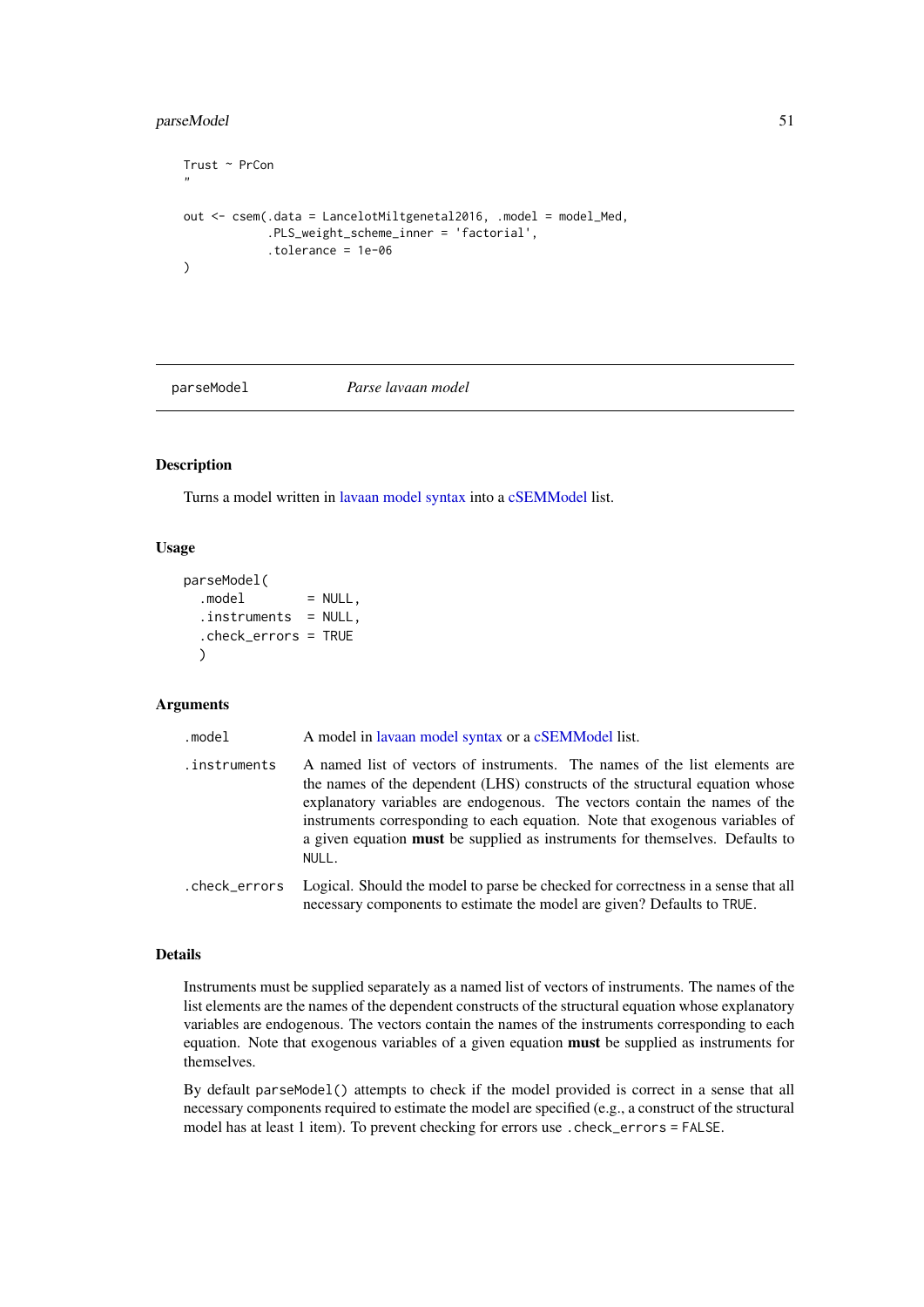Value

An object of class [cSEMModel](#page-0-0) is a standardized list containing the following components. J stands for the number of constructs and K for the number of indicators.

- \$structural A matrix mimicking the structural relationship between constructs. If constructs are only linearly related, structural is of dimension  $(J \times J)$  with row- and column names equal to the construct names. If the structural model contains nonlinear relationships structural is  $(J \times (J + J^*))$  where  $J^*$  is the number of nonlinear terms. Rows are ordered such that exogenous constructs are always first, followed by constructs that only depend on exogenous constructs and/or previously ordered constructs.
- \$measurement  $A$  (J x K) matrix mimicking the measurement/composite relationship between constructs and their related indicators. Rows are in the same order as the matrix \$structural with row names equal to the construct names. The order of the columns is such that \$measurement forms a block diagonal matrix.
- $\text{ServerCor } A (K \times K)$  matrix mimicking the measurement error correlation relationship. The row and column order is identical to the column order of \$measurement.
- \$cor specified A matrix indicating the correlation relationships between any variables of the model as specified by the user. Mainly for internal purposes. Note that \$cor specified may also contain inadmissible correlations such as a correlation between measurement errors indicators and constructs.
- \$construct\_type A named vector containing the names of each construct and their respective type ("Common factor" or "Composite").
- \$construct\_order A named vector containing the names of each construct and their respective order ("First order" or "Second order").
- \$model\_type The type of model ("Linear" or "Nonlinear").
- \$instruments Only if instruments are supplied: a list of structural equations relating endogenous RHS variables to instruments.
- \$indicators The names of the indicators (i.e., observed variables and/or first-order constructs)
- \$cons\_exo The names of the exogenous constructs of the structural model (i.e., variables that do not appear on the LHS of any structural equation)
- \$cons\_endo The names of the endogenous constructs of the structural model (i.e., variables that appear on the LHS of at least one structural equation)
- \$vars\_2nd The names of the constructs modeled as second orders.
- \$vars\_attached\_to\_2nd The names of the constructs forming or building a second order construct.
- \$vars\_not\_attached\_to\_2nd The names of the constructs not forming or building a second order construct.

It is possible to supply an incomplete list to [parseModel\(\)](#page-50-0), resulting in an incomplete [cSEM-](#page-0-0)[Model](#page-0-0) list which can be passed to all functions that require .csem\_model as a mandatory argument. Currently, only the structural and the measurement matrix are required. However, specifying an incomplete [cSEMModel](#page-0-0) list may lead to unexpected behavior and errors. Use with care.

## Examples

<sup># ===========================================================================</sup>

<sup>#</sup> Providing a model in lavaan syntax

<sup># ===========================================================================</sup>  $model < -$  "

<sup>#</sup> Structural model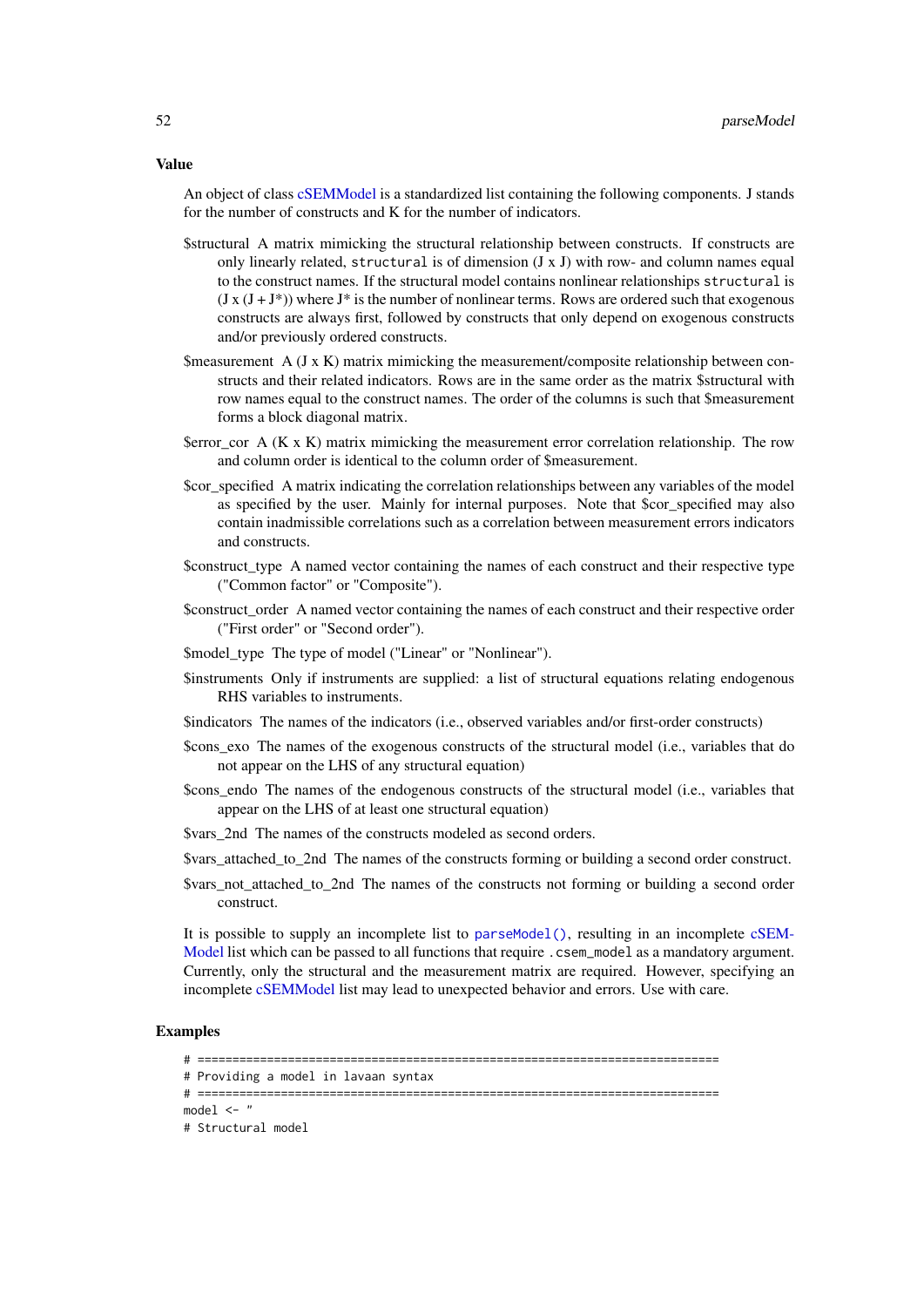#### plot.cSEMIPMA 53

```
y1 - y2 + y3# Measurement model
y1 = x1 + x2 + x3y2 = x4 + x5y3 = x6 + x7# Error correlation
x1 \sim x2"
m <- parseModel(model)
m
# ===========================================================================
# Providing a complete model in cSEM format (class cSEMModel)
# ===========================================================================
# If the model is already a cSEMModel object, the model is returned as is:
identical(m, parseModel(m)) # TRUE
# ===========================================================================
# Providing a list
# ===========================================================================
# It is possible to provide a list that contains at least the
# elements "structural" and "measurement". This is generally discouraged
# as this may cause unexpected errors.
m_incomplete <- m[c("structural", "measurement", "construct_type")]
parseModel(m_incomplete)
# Providing a list containing list names that are not part of a `cSEMModel`
# causes an error:
## Not run:
m_incomplete[c("name_a", "name_b")] <- c("hello world", "hello universe")
parseModel(m_incomplete)
## End(Not run)
# Failing to provide "structural" or "measurement" also causes an error:
## Not run:
m_incomplete <- m[c("structural", "construct_type")]
parseModel(m_incomplete)
## End(Not run)
```
<span id="page-52-0"></span>plot.cSEMIPMA cSEMIPMA *method for* plot()

### Description

Plot the importance-performance matrix.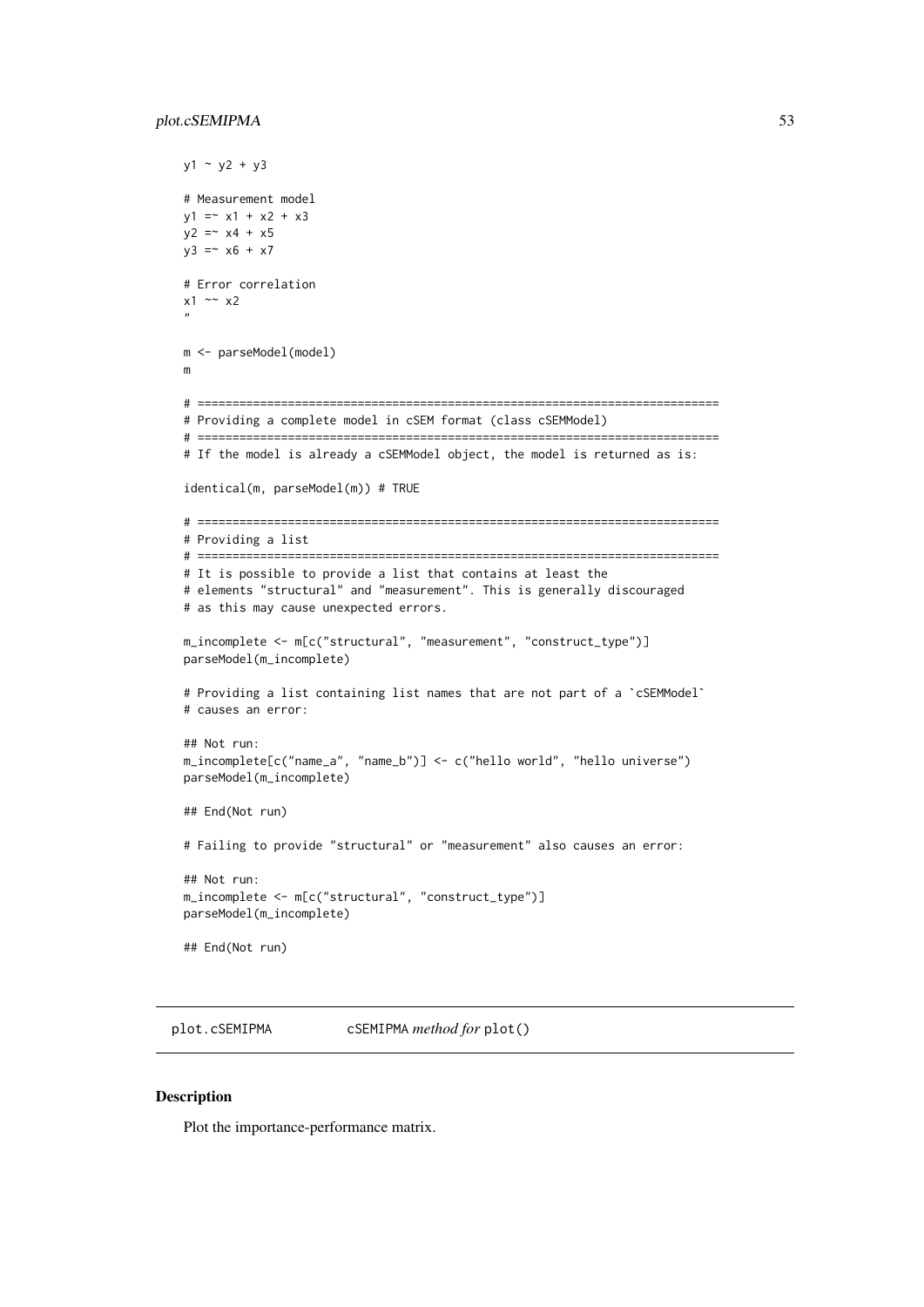### Usage

```
## S3 method for class 'cSEMIPMA'
plot(
  x = NULL,dependent = NULL,.attributes = NULL,
  .level = c("construct", "indicator"),
  ...
\lambda
```
### Arguments

| x           | An R object of class cSEMIPMA.                                                                                                                                           |
|-------------|--------------------------------------------------------------------------------------------------------------------------------------------------------------------------|
| .dependent  | Character string. Name of the target construct for which the importance-performance<br>matrix should be created.                                                         |
| .attributes | Character string. A vector containing indicator/construct names that should be<br>plotted in the importance-performance matrix. It must be at least of length 2.         |
| .level      | Character string. Indicates the level for which the importance-performance ma-<br>trix should be plotted. One of "construct" or "indicator". Defaults to<br>"construct". |
| $\ddots$ .  | Currently ignored.                                                                                                                                                       |
|             |                                                                                                                                                                          |

# See Also

[doIPMA\(\)](#page-37-0)

<span id="page-53-0"></span>plot.cSEMNonlinearEffects

cSEMNonlinearEffects *method for* plot()

## Description

This plot method can be used to create plots to analyze non-linear models in more depth. In doing so the following plot types can be selected:

- .plot\_type = "simpleeffects": The plot of a simple effects analysis displays the predicted value of the dependent variable for different values of the independent variable and the moderator. As levels for the moderator the levels provided to the doNonlinearEffectsAnalysis() function are used. Since the constructs are standardized the values of the moderator equals the deviation from its mean measured in standard deviations.
- .plot\_type = "surface": The plot of a surface analyis displays the predicted values of an independent variable (z). The values are predicted based on the values of the moderator and the independent variable including all their higher-order terms. For the values of the moderator and the indepedent variable steps between their minimum and maximum values are used.
- .plot\_type = "floodlight": The plot of a floodlight analysis displays the direct effect of an continuous independent variable (z) on a dependent variable (y) conditional on the values of a continuous moderator variable (x), including the confidence interval and the Johnson-Neyman points. It is noted that in the floodlight plot only moderation is taken into account and higher order terms are ignored. For more details, see Spiller et al. (2013).

Plot the predicted values of an independent variable (z) The values are predicted based on a certain moderator and a certain independent variable including all their higher-order terms.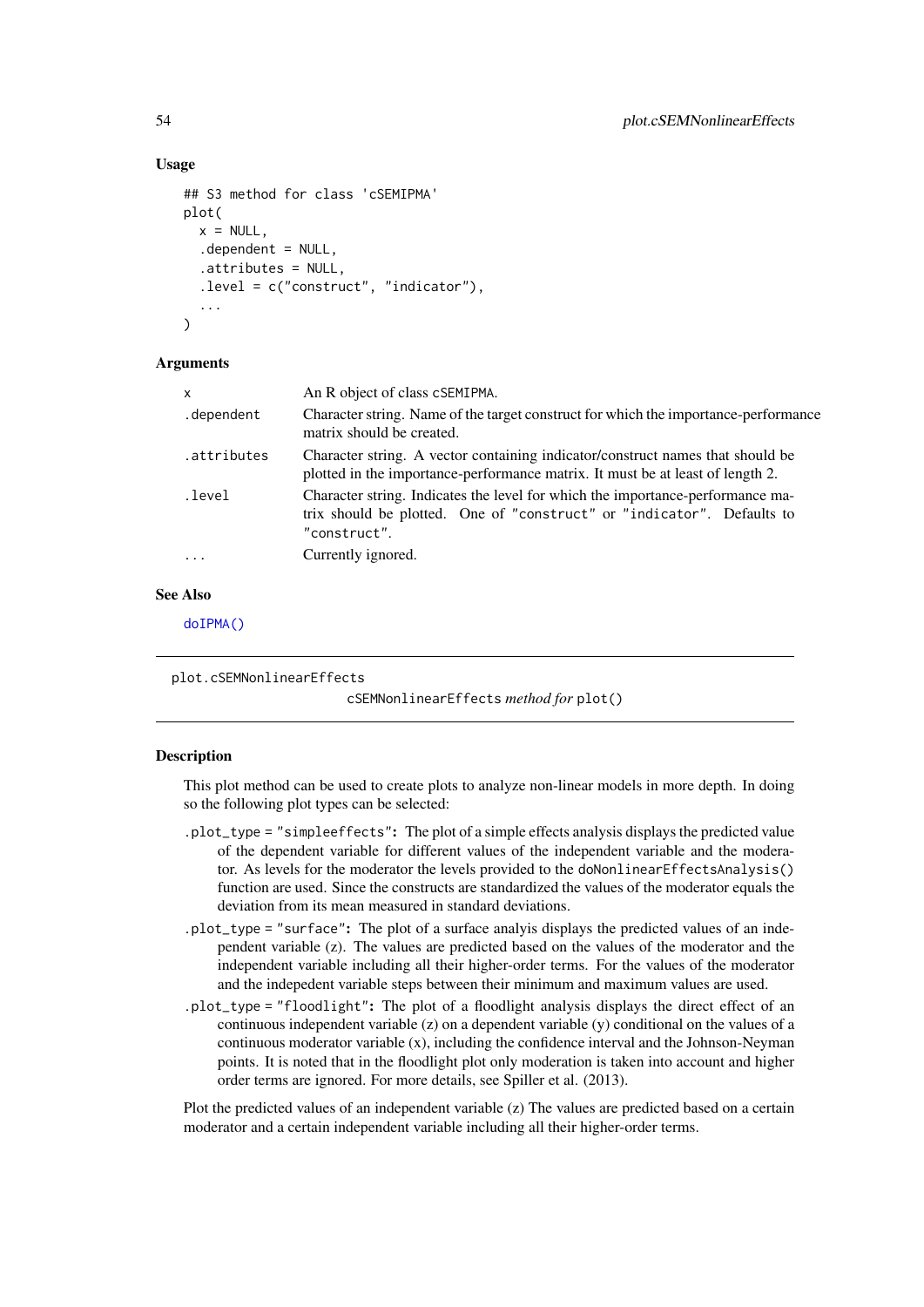#### PoliticalDemocracy 55

### Usage

```
## S3 method for class 'cSEMNonlinearEffects'
plot(x, .plot_type = "simpleeffects", .plot_package = "plotly", ...)
```
## Arguments

| X             | An R object of class cSEMNonlinearEffects.                                                                                                                        |
|---------------|-------------------------------------------------------------------------------------------------------------------------------------------------------------------|
| .plot_type    | A character string indicating the type of plot that should be produced. Options<br>are "simpleeffects", "surface", and "floodlight". Defaults to "simpleeffects". |
| .plot_package | A character vector indicating the plot package used. Options are " <i>plotly</i> ", and<br>" <i>persp</i> ". Defaults to " <i>plotly</i> ".                       |
| $\cdots$      | Additional parameters that can be passed to graphics::persp, e.g., to rotate<br>the plot.                                                                         |

## See Also

[doNonlinearEffectsAnalysis\(\)](#page-38-0)

PoliticalDemocracy *Data: political democracy*

#### Description

The Industrialization and Political Democracy dataset. This dataset is used throughout Bollen's 1989 book (see pages 12, 17, 36 in chapter 2, pages 228 and following in chapter 7, pages 321 and following in chapter 8; Bollen (1989)). The dataset contains various measures of political democracy and industrialization in developing countries.

### Usage

PoliticalDemocracy

#### Format

A data frame of 75 observations of 11 variables.

- y1 Expert ratings of the freedom of the press in 1960
- y2 The freedom of political opposition in 1960
- y3 The fairness of elections in 1960
- y4 The effectiveness of the elected legislature in 1960
- y5 Expert ratings of the freedom of the press in 1965
- y6 The freedom of political opposition in 1965
- y7 The fairness of elections in 1965
- y8 The effectiveness of the elected legislature in 1965
- x1 The gross national product (GNP) per capita in 1960
- x2 The inanimate energy consumption per capita in 1960
- x3 The percentage of the labor force in industry in 1960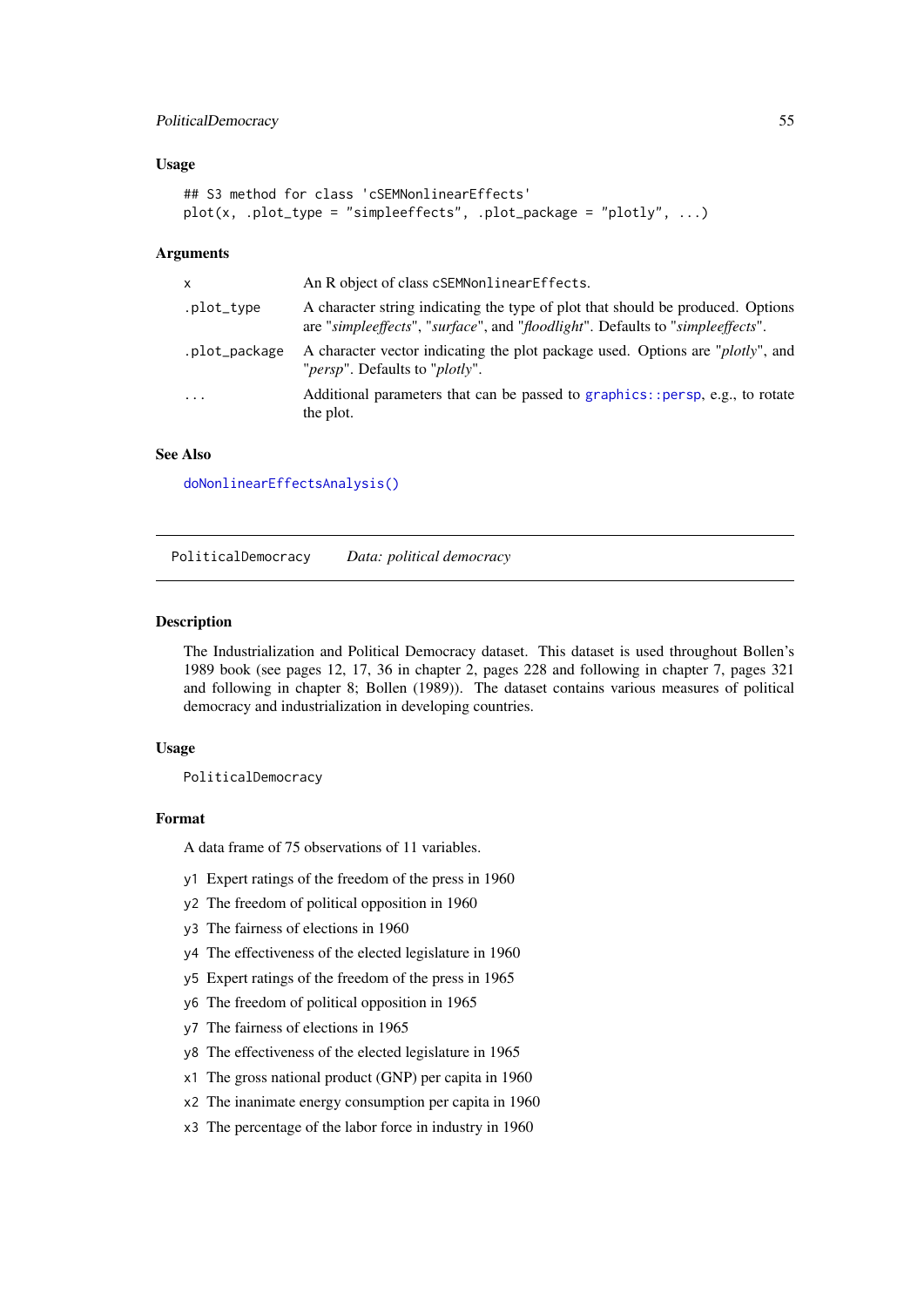### Source

The [lavaan](https://lavaan.ugent.be/) package (version 0.6-3).

## References

Bollen KA (1989). *Structural Equations with Latent Variables*. Wiley-Interscience. ISBN 978- 0471011712.

## Examples

```
#============================================================================
# Example is taken from the lavaan website
#============================================================================
# Note: example is modified. Across-block correlations are removed
model <- "
# Measurement model
  ind60 = x1 + x2 + x3dem60 = -y1 + y2 + y3 + y4dem65 = -y5 + y6 + y7 + y8# Regressions / Path model
  dem60 ~ ind60
  dem65 ~ ind60 + dem60
# residual correlations
 y2 \sim y4y6 ~~ y8
"
aa <- csem(PoliticalDemocracy, model)
```
<span id="page-55-0"></span>predict *Predict indicator scores*

### Description

[Maturing]

# Usage

```
predict(
. \text{object} = NULL,
 \text{Lbenchmark} = c("lm", "unit", "PLS-PM", "GSCA", "PCA", "MAXVAR"),cv_folds = 10,
 .handle_inadmissibles = c("stop", "ignore", "set_NA"),
. r = 10,.test_data = NULL
\mathcal{L}
```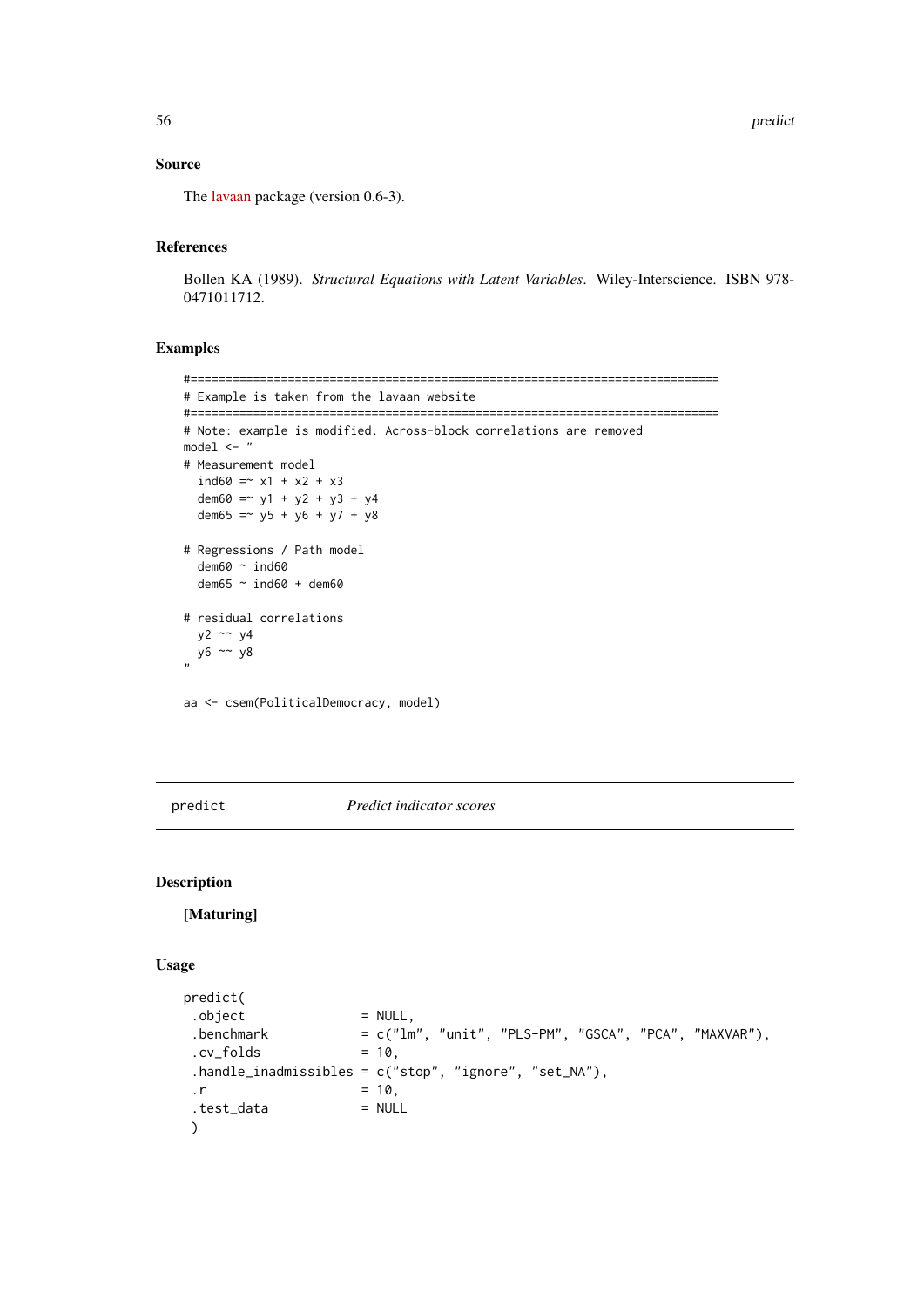#### predict 57

## Arguments

| .object               | An R object of class cSEMResults resulting from a call to csem().                                                                                                                                                                                                                                                                                                                                                             |  |
|-----------------------|-------------------------------------------------------------------------------------------------------------------------------------------------------------------------------------------------------------------------------------------------------------------------------------------------------------------------------------------------------------------------------------------------------------------------------|--|
| .benchmark            | Character string. The procedure to obtain benchmark predictions. One of "lm",<br>"unit", "PLS-PM", "GSCA", "PCA", or "MAXVAR". Default to "lm".                                                                                                                                                                                                                                                                               |  |
| .cv_folds             | Integer. The number of cross-validation folds to use. Setting . cv_folds to N<br>(the number of observations) produces leave-one-out cross-validation samples.<br>Defaults to 10.                                                                                                                                                                                                                                             |  |
| .handle_inadmissibles |                                                                                                                                                                                                                                                                                                                                                                                                                               |  |
|                       | Character string. How should inadmissible results be treated? One of "stop",<br>"ignore", or "set_NA". If "stop", predict() will stop immediatly if estimation<br>yields an inadmissible result. For " <i>ignore</i> " all results are returned even if all<br>or some of the estimates yielded inadmissible results. For "set_NA" predictions<br>based on inadmissible parameter estimates are set to NA. Defaults to "stop" |  |
| $\cdot$ r             | Integer. The number of repetitions to use. Defaults to 10.                                                                                                                                                                                                                                                                                                                                                                    |  |
| .test_data            | A matrix of test data with the same column names as the training data.                                                                                                                                                                                                                                                                                                                                                        |  |

### Details

Predict the indicator scores of endogenous constructs.

Predict uses the procedure introduced by Shmueli et al. (2016) in the context of PLS (commonly called: "PLSPredict" (Shmueli et al. 2019)). Predict uses k-fold cross-validation to randomly split the data into training and test data and subsequently predicts the relevant values in the test data based on the model parameter estimates obtained using the training data. The number of crossvalidation folds is 10 by default but may be changed using the .cv\_folds argument. By default, the procedure is repeated  $\cdot$  r = 10 times to avoid irregularities due to a particular split. See Shmueli et al. (2019) for details.

Alternatively, users may supply a matrix or a data frame of .test\_data with the same column names as those in the data used to obtain .object (the training data). In this case, arguments .cv\_folds and .r are ignored and predict uses the estimated coefficients from .object to predict the values in the columns of .test\_data.

In Shmueli et al. (2016) PLS-based predictions for indicator i are compared to the predictions based on a multiple regression of indicator i on all available exogenous indicators (.benchmark =  $"lm"$ ) and a simple mean-based prediction summarized in the Q2\_predict metric. predict() is more general in that is allows users to compare the predictions based on a so-called target model/specification to predictions based on an alternative benchmark. Available benchmarks include predictions based on a linear model, PLS-PM weights, unit weights (i.e. sum scores), GSCA weights, PCA weights, and MAXVAR weights.

Each estimation run is checked for admissibility using [verify\(\)](#page-91-0). If the estimation yields inadmissible results, predict() stops with an error ("stop"). Users may choose to "ignore" inadmissible results or to simply set predictions to NA ("set\_NA") for the particular run that failed.

## Value

An object of class cSEMPredict with print and plot methods. Technically, cSEMPredict is a named list containing the following list elements:

\$Actual A matrix of the actual values/indicator scores of the endogenous constructs.

\$Prediction\_target A matrix of the predicted indicator scores of the endogenous constructs based on the target model. Target refers to procedure used to estimate the parameters in . object.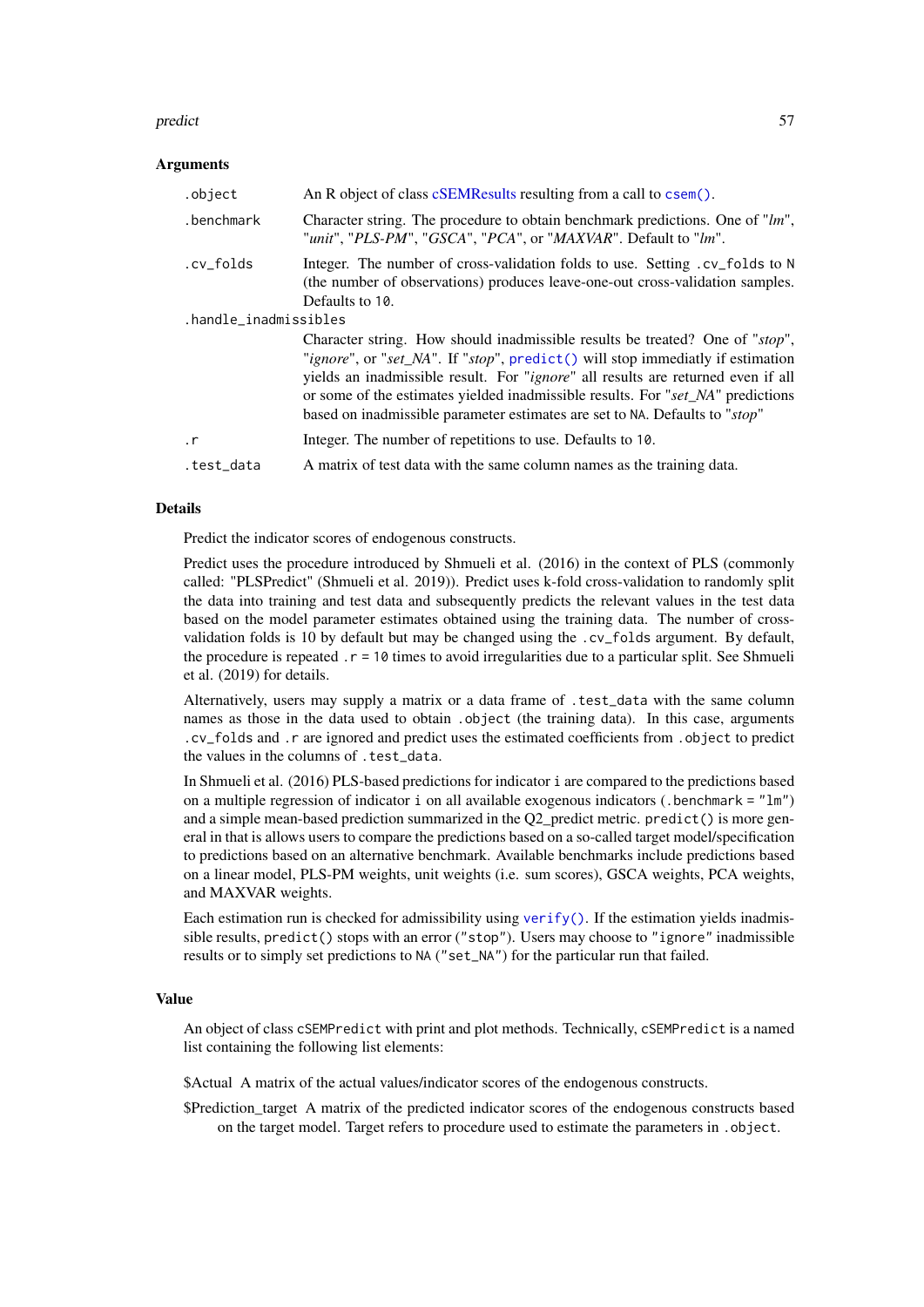- \$Residuals target A matrix of the residual indicator scores of the endogenous constructs based on the target model.
- \$Residuals\_benchmark A matrix of the residual indicator scores of the endogenous constructs based on a model estimated by the procedure given to .benchmark.
- \$Prediction\_metrics A data frame containing the predictions metrics MAE, RMSE, and Q2\_predict.
- \$Information A list with elements Target, Benchmark, Number\_of\_observations\_training, Number\_of\_observations\_test, Number\_of\_folds, Number\_of\_repetitions, and Handle\_inadmissibles.

### References

Shmueli G, Ray S, Estrada JMV, Chatla SB (2016). "The Elephant in the Room: Predictive Performance of PLS Models." *Journal of Business Research*, 69(10), 4552–4564. doi: [10.1016/](https://doi.org/10.1016/j.jbusres.2016.03.049) [j.jbusres.2016.03.049,](https://doi.org/10.1016/j.jbusres.2016.03.049) <https://doi.org/10.1016/j.jbusres.2016.03.049>.

Shmueli G, Sarstedt M, Hair JF, Cheah J, Ting H, Vaithilingam S, Ringle CM (2019). "Predictive Model Assessment in PLS-SEM: Guidelines for Using PLSpredict." *European Journal of Marketing*, 53(11), 2322–2347. doi: [10.1108/ejm0220190189,](https://doi.org/10.1108/ejm-02-2019-0189) [https://doi.org/10.1108/](https://doi.org/10.1108/ejm-02-2019-0189) [ejm-02-2019-0189](https://doi.org/10.1108/ejm-02-2019-0189).

## See Also

[csem,](#page-24-0) [cSEMResults,](#page-0-0) [exportToExcel\(\)](#page-40-0)

## Examples

```
### Anime example taken from https://github.com/ISS-Analytics/pls-predict
```

```
# Load data
data(Anime) # data is similar to the Anime.csv found on
           # https://github.com/ISS-Analytics/pls-predict but with irrelevant
           # columns removed
# Split into training and data the same way as it is done on
# https://github.com/ISS-Analytics/pls-predict
set.seed(123)
index <- sample.int(dim(Anime)[1], 83, replace = FALSE)
dat_train <- Anime[-index, ]
dat_test <- Anime[index, ]
# Specify model
model \leq - "
# Structural model
ApproachAvoidance ~ PerceivedVisualComplexity + Arousal
# Measurement/composite model
ApproachAvoidance = \sim AA0 + AA1 + AA2 + AA3
PerceivedVisualComplexity <~ VX0 + VX1 + VX2 + VX3 + VX4
Arousal <~ Aro1 + Aro2 + Aro3 + Aro4
"
# Estimate (replicating the results of the `simplePLS()` function)
res <- csem(dat_train,
```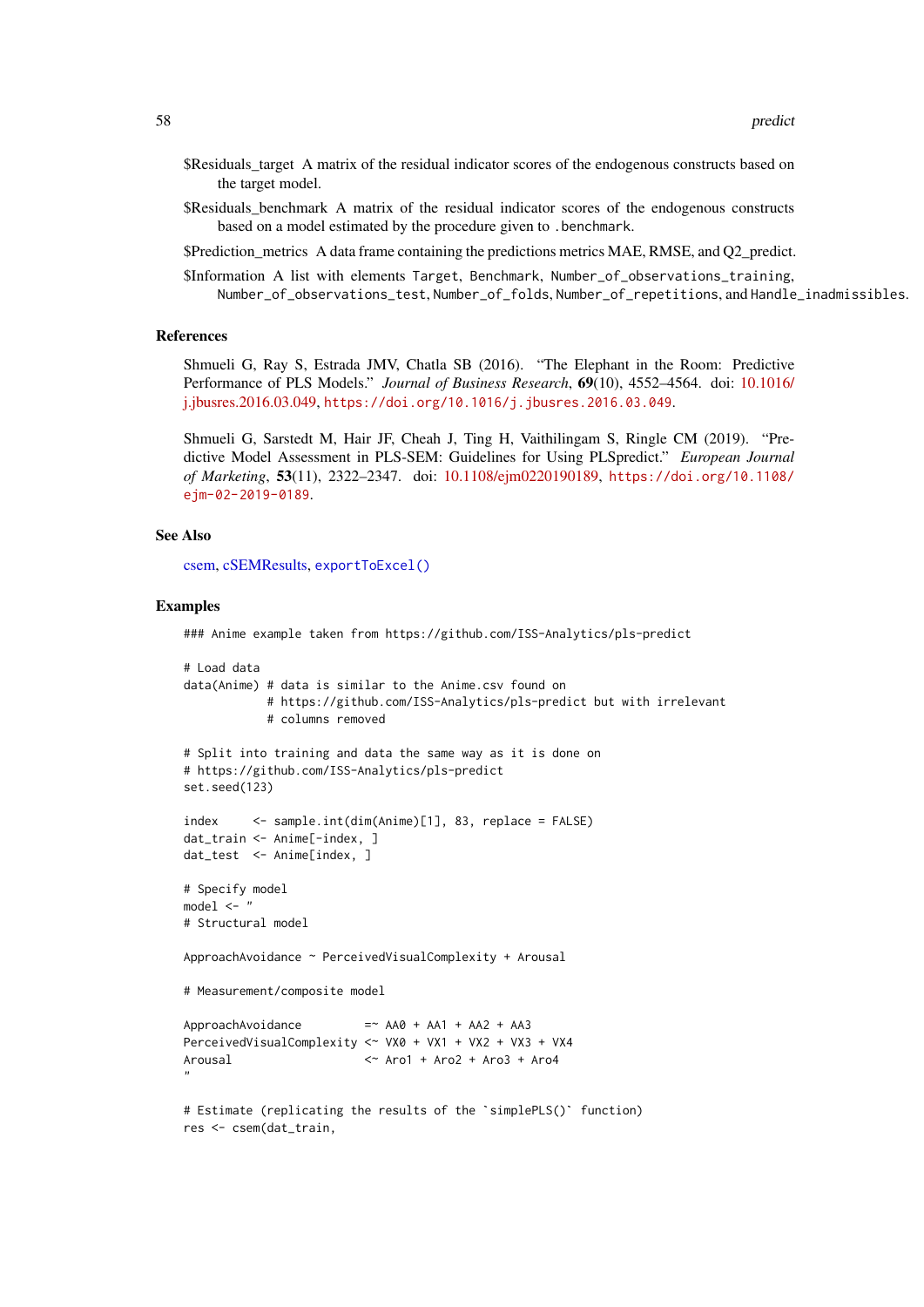#### reliability 59

```
model,
            .disattenuate = FALSE, # original PLS
            .iter\_max = 300,.tolerance = 1e-07,
            .PLS_weight_scheme_inner = "factorial"
\lambda# Predict using a user-supplied training data set
pp <- predict(res, .test_data = dat_test)
pp$Predictions_target[1:6, ]
pp
### Compute prediction metrics ------------------------------------------------
res2 <- csem(Anime, # whole data set
           model,
            .disattenuate = FALSE, # original PLS
            iter_max = 300,
            .tolerance = 1e-07,
            .PLS_weight_scheme_inner = "factorial"
)
# Predict using 10-fold cross-validation with 5 repetitions
## Not run:
pp2 <- predict(res, .benchmark = "lm")
pp2
## There is a plot method available
plot(pp2)
## End(Not run)
```

```
reliability Reliability
```
## Description

Compute several reliability estimates. See the [Reliability](https://m-e-rademaker.github.io/cSEM/articles/Using-assess.html#reliability) section of the [cSEM website](https://m-e-rademaker.github.io/cSEM/index.html) for details.

### Usage

```
calculateRhoC(
  .object = NULL,
  .model_implied = TRUE,
  .only_common_factors = TRUE,
  .weighted = FALSE
\lambdacalculateRhoT(
  .object = NULL,
  a1pha = 0.05,
  .closed_form_ci = FALSE,
  .only_common_factors = TRUE,
  .output_type = c("vector", "data-frame"),.weighted = FALSE,
  ...
\lambda
```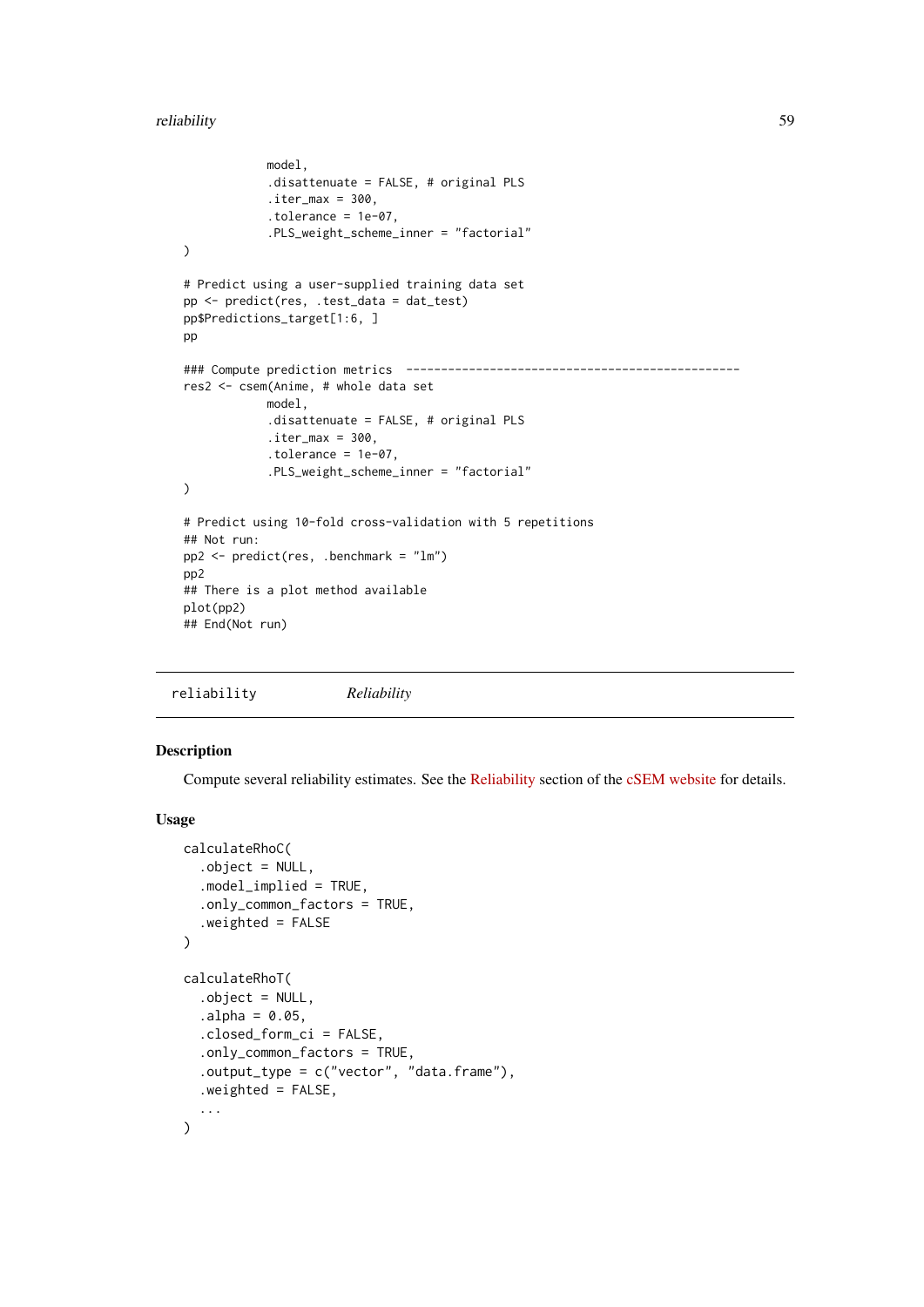## Arguments

| .object              | An R object of class cSEMResults resulting from a call to csem().                                                                                                                                                             |  |
|----------------------|-------------------------------------------------------------------------------------------------------------------------------------------------------------------------------------------------------------------------------|--|
|                      | . model_implied Logical. Should weights be scaled using the model-implied indicator correlation<br>matrix? Defaults to TRUE.                                                                                                  |  |
| .only_common_factors |                                                                                                                                                                                                                               |  |
|                      | Logical. Should only concepts modeled as common factors be included when<br>calculating one of the following quality critera: AVE, the Fornell-Larcker crite-<br>rion, HTMT, and all reliability estimates. Defaults to TRUE. |  |
| .weighted            | Logical. Should estimation be based on a score that uses the weights of the<br>weight approach used to obtain . object?. Defaults to FALSE.                                                                                   |  |
| .alpha               | An integer or a numeric vector of significance levels. Defaults to 0.05.                                                                                                                                                      |  |
| .closed_form_ci      |                                                                                                                                                                                                                               |  |
|                      | Logical. Should a closed-form confidence interval be computed? Defaults to<br>FALSE.                                                                                                                                          |  |
| .output_type         | Character string. The type of output. One of "vector" or "data.frame". Defaults<br>to "vector".                                                                                                                               |  |
| .                    | Ignored.                                                                                                                                                                                                                      |  |
|                      |                                                                                                                                                                                                                               |  |

### Details

Since reliability is defined with respect to a classical true score measurement model only concepts modeled as common factors are considered by default. For concepts modeled as composites reliability may be estimated by setting .only\_common\_factors = FALSE, however, it is unclear how to interpret reliability in this case.

Reliability is traditionally based on a test score (proxy) based on unit weights. To compute congeneric and tau-equivalent reliability based on a score that uses the weights of the weight approach used to obtain .object use .weighted = TRUE instead.

For the tau-equivalent reliability ("rho\_T" or "cronbachs\_alpha") a closed-form confidence interval may be computed (Trinchera et al. 2018) by setting .closed\_form\_ci = TRUE (default is FALSE). If .alpha is a vector several CI's are returned.

## Value

For calculateRhoC() and calculateRhoT() (if .output\_type = "vector") a named numeric vector containing the reliability estimates. If .output\_type = "data.frame" calculateRhoT() returns a data.frame with as many rows as there are constructs modeled as common factors in the model (unless .only\_common\_factors = FALSE in which case the number of rows equals the total number of constructs in the model). The first column contains the name of the construct. The second column the reliability estimate. If .closed\_form\_ci = TRUE the remaining columns contain lower and upper bounds for the  $(1 - .\text{alpha})$  confidence interval(s).

## Functions

- calculateRhoC: Calculate the congeneric reliability
- calculateRhoT: Calculate the tau-equivalent reliability

# References

Trinchera L, Marie N, Marcoulides GA (2018). "A Distribution Free Interval Estimate for Coefficient Alpha." *Structural Equation Modeling: A Multidisciplinary Journal*, 25(6), 876–887. doi: [10.1080/10705511.2018.1431544,](https://doi.org/10.1080/10705511.2018.1431544) <https://doi.org/10.1080/10705511.2018.1431544>.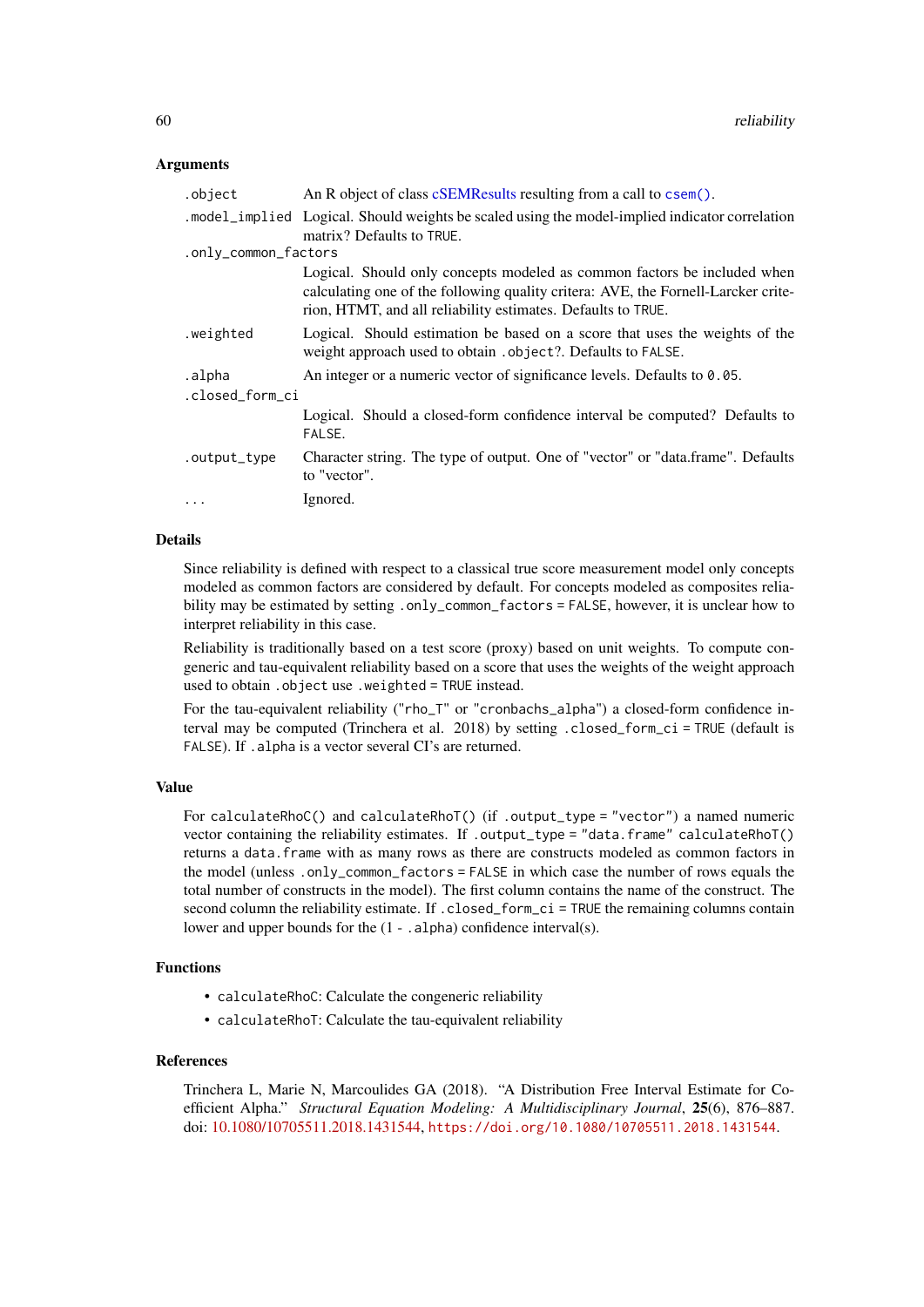#### resamplecSEMResults 61

### See Also

[assess\(\)](#page-3-0), [cSEMResults](#page-0-0)

<span id="page-60-0"></span>resamplecSEMResults *Resample cSEMResults*

### **Description**

Resample a [cSEMResults](#page-0-0) object using bootstrap or jackknife resampling. The function is called by [csem\(\)](#page-24-0) if the user sets csem(...,.resample\_method = "bootstrap") or csem(...,.resample\_method = "jackknife") but may also be called directly.

#### Usage

```
resamplecSEMResults(
. \text{object} = NULL,
resample\_method = c("bootstrap", "jackknife"),.resample_method2 = c("none", "bootstrap", "jackknife"),
\,.R = 499..R2 = 199.handle_inadmissibles = c("drop", "ignore", "replace"),
.user_funs = NULL,
.eval_plan = c("sequential", "multiprocess"),
.force = FALSE,
. \text{seed} = NULL,
.sign_change_option = c("none","individual","individual_reestimate",
                       "construct_reestimate"),
 ...
\lambda
```
#### Arguments

.object An R object of class [cSEMResults](#page-0-0) resulting from a call to [csem\(\)](#page-24-0).

.resample\_method

Character string. The resampling method to use. One of: "*bootstrap*" or "*jackknife*". Defaults to "*bootstrap*".

#### .resample\_method2

Character string. The resampling method to use when resampling from a resample. One of: "*none*", "*bootstrap*" or "*jackknife*". For "*bootstrap*" the number of draws is provided via .R2. Currently, resampling from each resample is only required for the studentized confidence intervall ("*CI\_t\_interval*") computed by the [infer\(\)](#page-44-0) function. Defaults to "*none*".

- .R Integer. The number of bootstrap replications. Defaults to 499.
- .R2 Integer. The number of bootstrap replications to use when resampling from a resample. Defaults to 199.

.handle\_inadmissibles

Character string. How should inadmissible results be treated? One of "*drop*", "*ignore*", or "*replace*". If "*drop*", all replications/resamples yielding an inadmissible result will be dropped (i.e. the number of results returned will potentially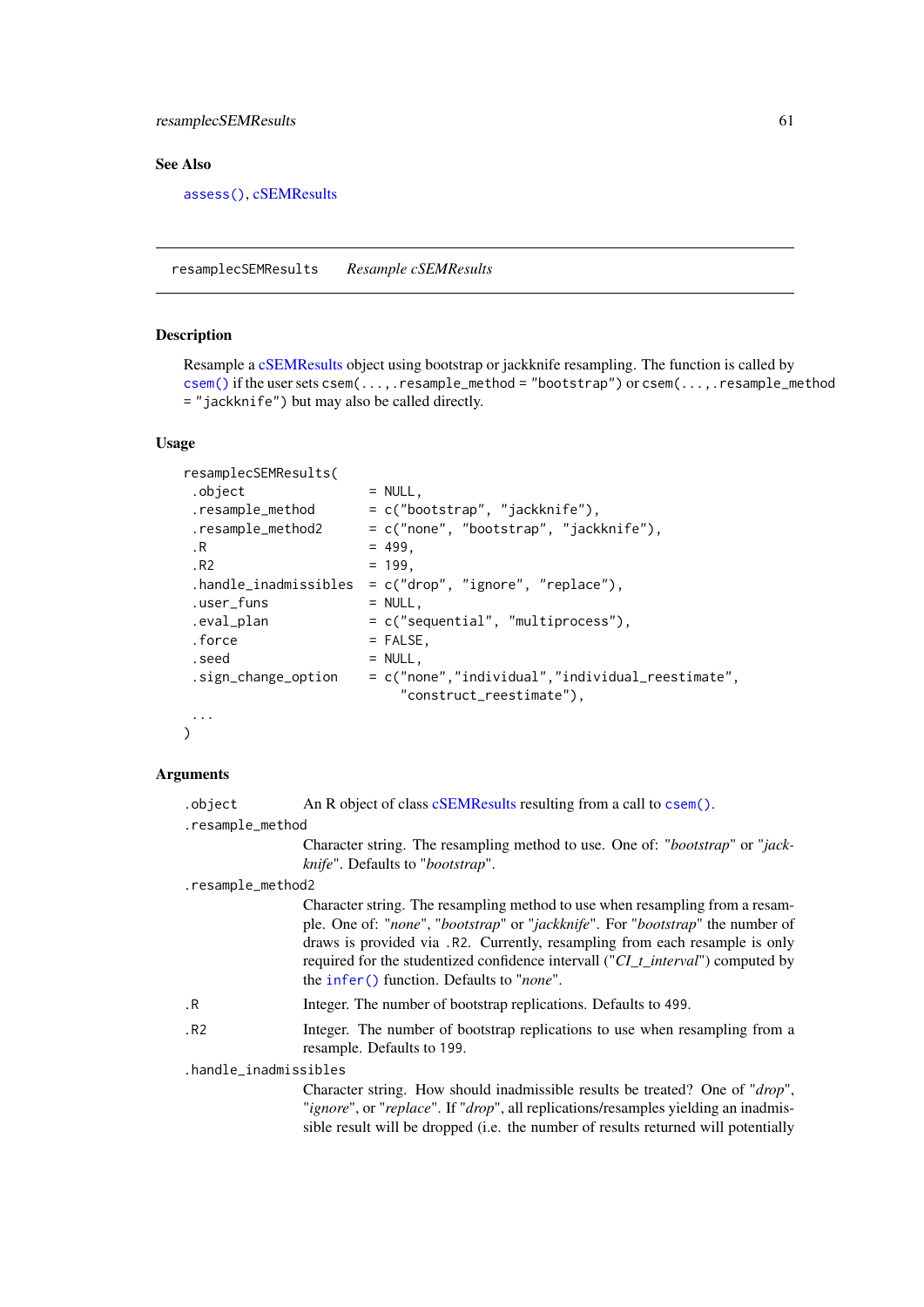|                     | be less than .R). For " <i>ignore</i> " all results are returned even if all or some of the<br>replications yielded inadmissible results (i.e. number of results returned is equal<br>to .R). For "replace" resampling continues until there are exactly .R admissi-<br>ble solutions. Depending on the frequency of inadmissible solutions this may<br>significantly increase computing time. Defaults to " <i>drop</i> ". |  |
|---------------------|-----------------------------------------------------------------------------------------------------------------------------------------------------------------------------------------------------------------------------------------------------------------------------------------------------------------------------------------------------------------------------------------------------------------------------|--|
| .user_funs          | A function or a (named) list of functions to apply to every resample. The func-<br>tions must take . object as its first argument (e.g., myFun <- function(.object, ) {body-<br>of-the-function}). Function output should preferably be a (named) vector but<br>matrices are also accepted. However, the output will be vectorized (column-<br>wise) in this case. See the examples section for details.                    |  |
| .eval_plan          | Character string. The evaluation plan to use. One of "sequential" or "multipro-<br>cess". In the latter case all available cores will be used. Defaults to "sequential".                                                                                                                                                                                                                                                    |  |
| .force              | Logical. Should object be resampled even if it contains resamples already?.<br>Defaults to FALSE.                                                                                                                                                                                                                                                                                                                           |  |
| .seed               | Integer or NULL. The random seed to use. Defaults to NULL in which case an<br>arbitrary seed is chosen. Note that the scope of the seed is limited to the body of<br>the function it is used in. Hence, the global seed will not be altered!                                                                                                                                                                                |  |
| .sign_change_option |                                                                                                                                                                                                                                                                                                                                                                                                                             |  |
|                     | Character string. Which sign change option should be used to handle flipping<br>signs when resampling? One of "none","individual", "individual_reestimate",<br>"construct_reestimate". Defaults to "none".                                                                                                                                                                                                                  |  |
|                     | Further arguments passed to functions supplied to .user_funs.                                                                                                                                                                                                                                                                                                                                                               |  |

### Details

Given M resamples (for bootstrap  $M = R$  and for jackknife  $M = N$ , where N is the number of observations) based on the data used to compute the [cSEMResults](#page-0-0) object provided via .object, resamplecSEMResults() essentially calls [csem\(\)](#page-24-0) on each resample using the arguments of the origianl call (ignoring any arguments related to resampling) and returns estimates for each of a subset of practically useful resampled parameters/statistics computed by [csem\(\)](#page-24-0). Currently, the following estimates are computed and returned by default based on each resample: Path estimates, Loading estimates, Weight estimates.

In practical application users may need to resample a specific statistic (e.g, the heterotrait-monotrait ratio of correlations (HTMT) or differences between path coefficients such as beta\_1 - beta\_2). Such statistics may be provided by a function fun(.object,...) or a list of such functions via the .user\_funs argument. The first argument of these functions must always be .object. Internally, the function will be applied on each resample to produce the desired statistic. Hence, arbitrary complicated statistics may be resampled as long as the body of the function draws on elements contained in the [cSEMResults](#page-0-0) object only. Output of  $fun(.object, \ldots)$  should preferably be a (named) vector but matrices are also accepted. However, the output will be vectorized (columnwise) in this case. See the examples section for details.

Both resampling the origianl [cSEMResults](#page-0-0) object (call it "first resample") and resampling based on a resampled [cSEMResults](#page-0-0) object (call it "second resample") are supported. Choices for the former are "*bootstrap*" and "*jackknife*". Resampling based on a resample is turned off by default (. resample\_method2 = "none") as this significantly increases computation time (there are now  $M \star$ M2 resamples to compute, where M2 is . R2 or N). Resamples of a resample are required, e.g., for the studentized confidence interval computed by the [infer\(\)](#page-44-0) function. Typically, bootstrap resamples are used in this case (Davison and Hinkley 1997).

As [csem\(\)](#page-24-0) accepts a single data set, a list of data sets as well as data sets that contain a column name used to split the data into groups, the [cSEMResults](#page-0-0) object may contain multiple data sets.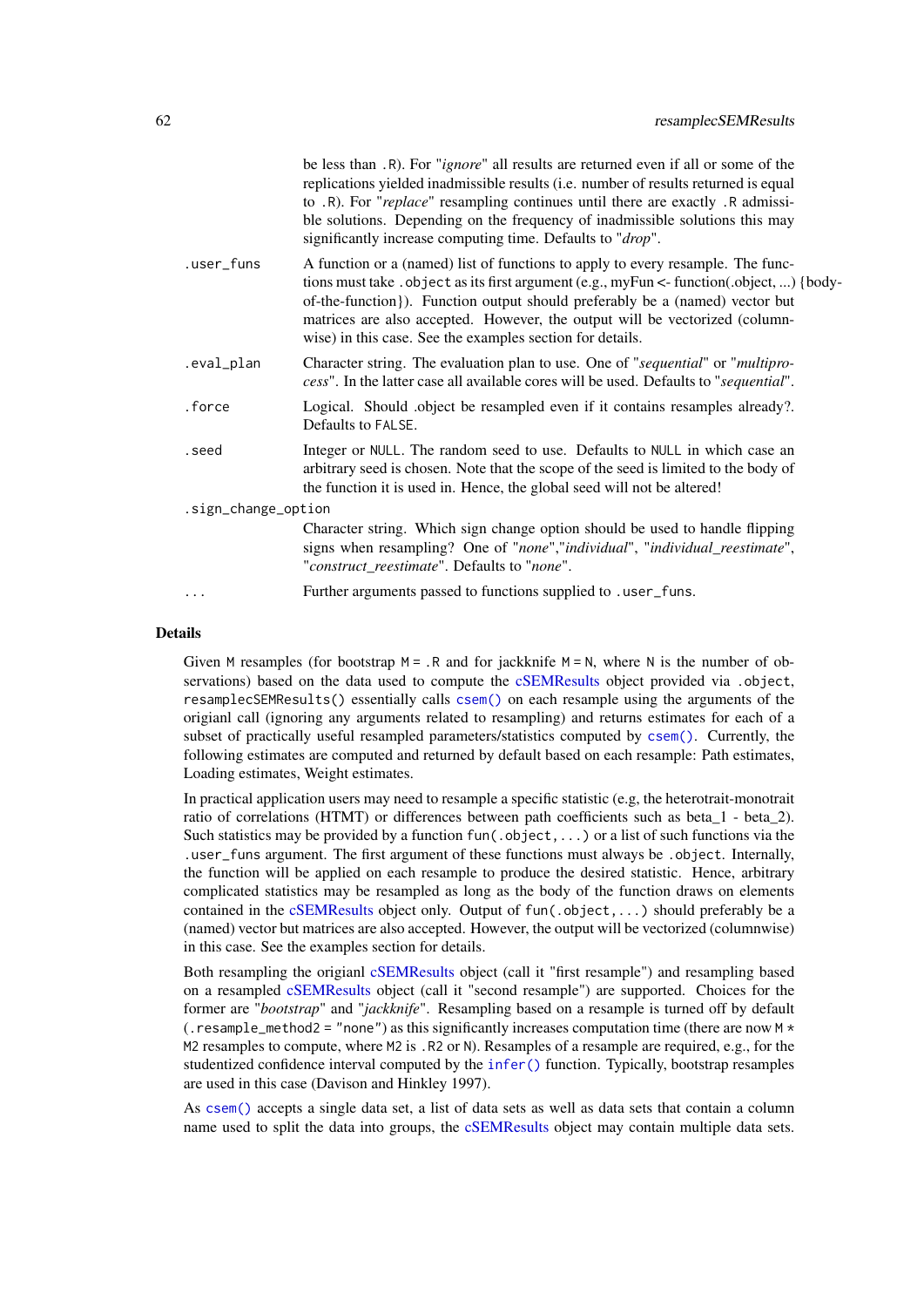### resamplecSEMResults 63

In this case, resampling is done by data set or group. Note that depending on the number of data sets/groups, the computation may be considerably slower as resampling will be repeated for each data set/group. However, apart from speed considerations users don not need to worry about the type of input used to compute the [cSEMResults](#page-0-0) object as resamplecSEMResults() is able to deal with each case.

The number of bootstrap runs for the first and second run are given by .R and .R2. The default is 499 for the first and 199 for the second run but should be increased in real applications. See e.g., Hesterberg (2015), p.380, Davison and Hinkley (1997), and Efron and Hastie (2016) for recommendations. For jackknife .R are .R2 are ignored.

Resampling may produce inadmissble results (as checked by [verify\(\)](#page-91-0)). By default these results are dropped however users may choose to "ignore" or "replace" inadmissble results in which resampling continious until the necessary number of admissble results is reached.

The cSEM package supports (multi)processing via the [future](https://github.com/HenrikBengtsson/future) framework (Bengtsson 2018). Users may simply choose an evaluation plan via . eval\_plan and the package takes care of all the complicated backend issues. Currently, users may choose between standard single-core/single-session evaluation ("sequential") and multiprocessing ("multiprocess"). The future package provides other options (e.g., "cluster" or "remote"), however, they probably will not be needed in the context of the cSEM package as simulations usually do not require high-performance clusters. Depeding on the operating system, the future package will manage to distribute tasks to multiple R sessions (Windows) or multiple cores. Note that multiprocessing is not necessary always faster when only a "small" number of replications is required as the overhead of initializing new sessions or distributing tasks to different cores will not immediatley be compensated by the avaiability of multiple sessions/cores.

Random number generation (RNG) uses the L'Ecuyer-CRMR RGN stream as implemented in the [future.apply package](https://github.com/HenrikBengtsson/future.apply) (Bengtsson 2018). It is independent of the evaluation plan. Hence, setting e.g., . seed = 123 will generate the same random number and replicates for both . eval plan = "sequential" and .eval plan = "multiprocess". See ?future lapply for details.

#### Value

The core structure is the same structure as that of . object with the following elements added:

- \$Estimates\_resamples: A list containing the .R resamples and the original estimates for each of the resampled quantities (Path\_estimates, Loading\_estimates, Weight\_estimates, user defined functions). Each list element is a list containing elements \$Resamples and \$Original. \$Resamples is a  $(R \times K)$  matrix with each row representing one resample for each of the K parameters/statistics. \$Original contains the original estimates (vectorized by column if the output of the user provided function is a matrix.
- \$Information\_resamples: A list containing addtional information.

Use  $str(<sub>0</sub> object)$ , list.len = 3) on the resulting object for an overview.

#### References

Bengtsson H (2018). *future: Unified Parallel and Distributed Processing in R for Everyone*. R package version 1.10.0, <https://CRAN.R-project.org/package=future>.

Bengtsson H (2018). *future.apply: Apply Function to Elements in Parallel using Futures*. R package version 1.0.1, <https://CRAN.R-project.org/package=future.apply>.

Davison AC, Hinkley DV (1997). *Bootstrap Methods and their Application*. Cambridge University Press. doi: [10.1017/cbo9780511802843,](https://doi.org/10.1017/cbo9780511802843) <https://doi.org/10.1017/cbo9780511802843>.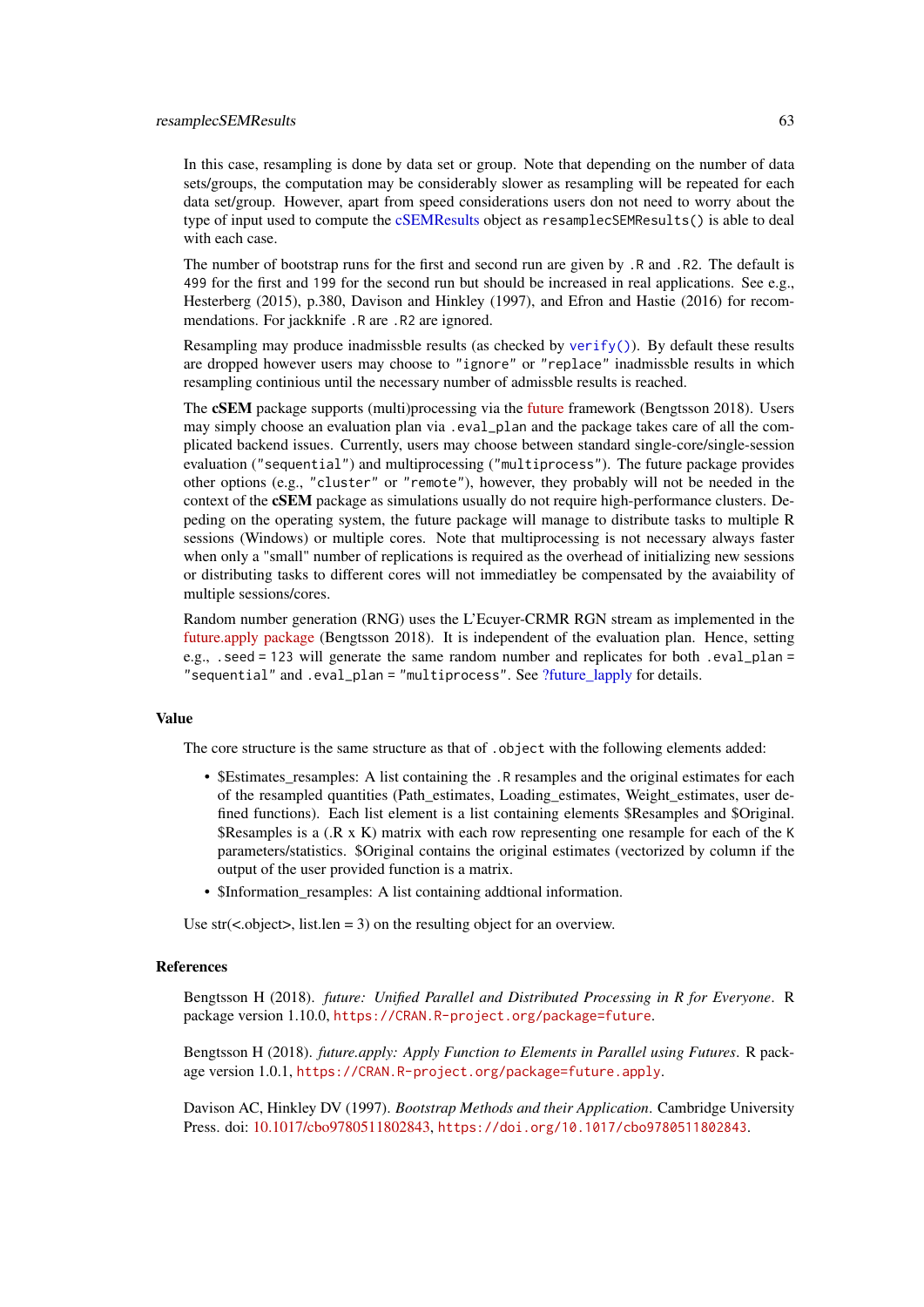Efron B, Hastie T (2016). *Computer Age Statistical Inference*. Cambridge University Pr. ISBN 1107149894.

Hesterberg TC (2015). "What Teachers Should Know About the Bootstrap: Resampling in the Undergraduate Statistics Curriculum." *The American Statistician*, 69(4), 371–386. doi: [10.1080/](https://doi.org/10.1080/00031305.2015.1089789) [00031305.2015.1089789,](https://doi.org/10.1080/00031305.2015.1089789) <https://doi.org/10.1080/00031305.2015.1089789>.

## See Also

[csem,](#page-24-0) [summarize\(\)](#page-74-0), [infer\(\)](#page-44-0), [cSEMResults](#page-0-0)

#### Examples

```
## Not run:
# Note: example not run as resampling is time consuming
# ===========================================================================
# Basic usage
# ===========================================================================
model <- "
# Structural model
QUAL ~ EXPE
EXPE ~ IMAG
SAT ~ IMAG + EXPE + QUAL + VAL
LOY \sim IMAG + SATVAL ~ EXPE + QUAL
# Measurement model
EXPE =\sim expe1 + expe2 + expe3 + expe4 + expe5
IMAG = ~ image1 + image2 + image3 + image4 + image5LOY = V log1 + log2 + log3 + log4QUAL = \gamma qual1 + qual2 + qual3 + qual4 + qual5
SAT = sat1 + sat2 + sat3 + sat4
VAL = val1 + val2 + val3 + val4
"
## Estimate the model without resampling
a <- csem(satisfaction, model)
## Bootstrap and jackknife estimation
boot <- resamplecSEMResults(a)
jack <- resamplecSEMResults(a, .resample_method = "jackknife")
## Alternatively use .resample_method in csem()
boot_csem <- csem(satisfaction, model, .resample_method = "bootstrap")
jack_csem <- csem(satisfaction, model, .resample_method = "jackknife")
# ===========================================================================
# Extended usage
# ===========================================================================
### Double resampling ------------------------------------------------------
# The confidence intervals (e.g. the bias-corrected and accelearated CI)
# require double resampling. Use .resample_method2 for this.
boot1 <- resamplecSEMResults(
  .object = a,
```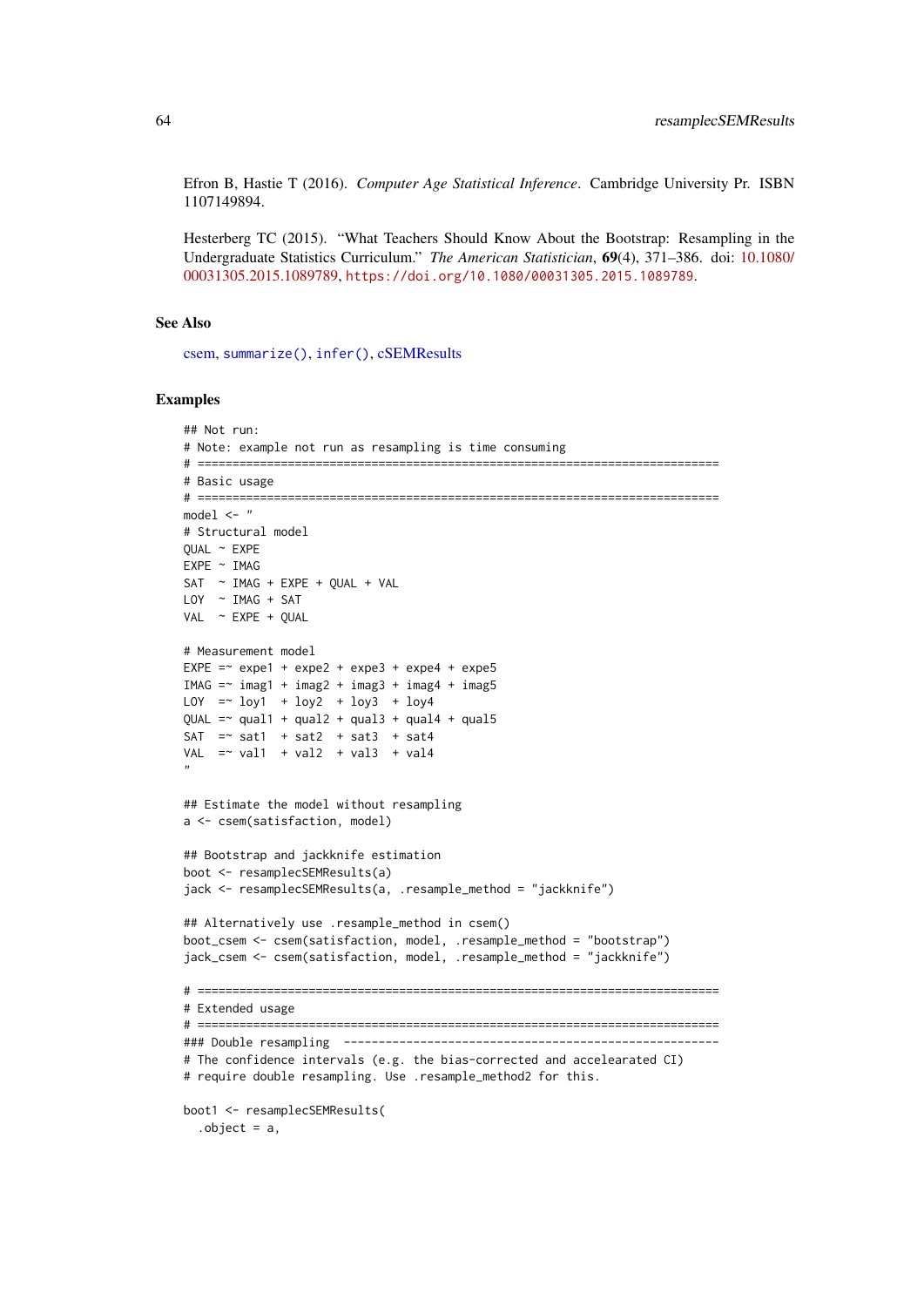### resampleData 65

```
.resample_method = "bootstrap",
  \,.R = 50..resample_method2 = "bootstrap",
  .R2 = 20,. \text{seed} = 1303
  \lambda## Again, this is identical to using csem
boot1_csem <- csem(
  .data = satisfaction,
  model = model,
 .resample_method = "bootstrap",
 R = 50,
  .resample_method2 = "bootstrap",
  ,R2 = 20.
  .seed = 1303
  \mathcal{L}identical(boot1, boot1_csem) # only true if .seed was set
### Inference ---------------------------------------------------------------
# To get inferencial quanitites such as the estimated standard error or
# the percentile confidence intervall for each resampled quantity use
# postestimation function infer()
inference <- infer(boot1)
inference$Path_estimates$sd
inference$Path_estimates$CI_percentile
# As usual summarize() can be called directly
summarize(boot1)
# In the example above .R \times R2 = 50 \times 20 = 1000. Multiprocessing will be
# faster on most systems here and is therefore recommended. Note that multiprocessing
# does not affect the random number generation
boot2 <- resamplecSEMResults(
  . object = a,.resample_method = "bootstrap",
  .R = 50,.resample_method2 = "bootstrap",
  ,R2 = 20,
  .eval_plan = "multiprocess",
  . \text{seed} = 1303
  \lambdaidentical(boot1, boot2)
## End(Not run)
```
resampleData *Resample data*

#### Description

Resample data from a data set using common resampling methods. For bootstrap or jackknife resampling, package users usually do not need to call this function but directly use [resamplecSEMResults\(\)](#page-60-0)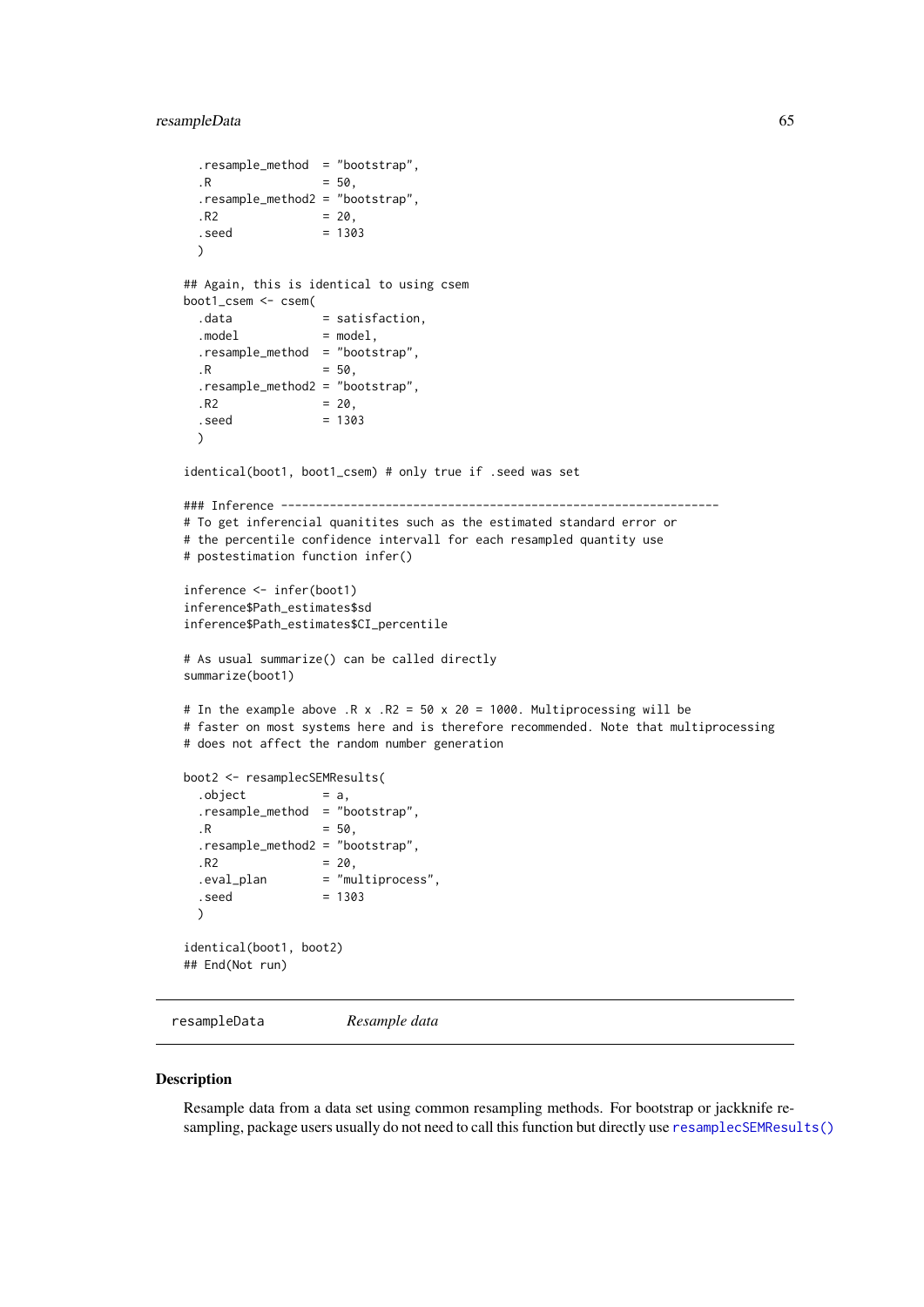instead.

# Usage

| resampleData( |                                                                 |  |
|---------------|-----------------------------------------------------------------|--|
| .object       | $= NULL,$                                                       |  |
| .data         | $= NULL,$                                                       |  |
|               | .resample_method = $c("bootstrap", "jackknife", "permutation",$ |  |
|               | "cross-validation"),                                            |  |
| .cv folds     | $= 10.$                                                         |  |
| .id           | $= NULL,$                                                       |  |
| $\cdot$ R     | $= 499.$                                                        |  |
| .seed         | $= NULL$                                                        |  |
|               |                                                                 |  |

### Arguments

| .object          | An R object of class cSEMResults resulting from a call to csem().                                                                                                                                                                                                                                                                                                                                                                                                                           |
|------------------|---------------------------------------------------------------------------------------------------------------------------------------------------------------------------------------------------------------------------------------------------------------------------------------------------------------------------------------------------------------------------------------------------------------------------------------------------------------------------------------------|
| .data            | A data. frame, a matrix or a list of data of either type. Possible column<br>types or classes of the data provided are: "logical", "numeric" ("double" or<br>"integer"), "factor" (ordered and unordered) or a mix of several types. The<br>data may also include one character column whose column name must be given<br>to . id. This column is assumed to contain group identifiers used to split the data<br>into groups. If . data is provided, . object is ignored. Defaults to NULL. |
| .resample_method |                                                                                                                                                                                                                                                                                                                                                                                                                                                                                             |
|                  | Character string. The resampling method to use. One of: "bootstrap", "jack-<br>knife", "permutation", or "cross-validation". Defaults to "bootstrap".                                                                                                                                                                                                                                                                                                                                       |
| .cv_folds        | Integer. The number of cross-validation folds to use. Setting . cv_folds to N<br>(the number of observations) produces leave-one-out cross-validation samples.<br>Defaults to 10.                                                                                                                                                                                                                                                                                                           |
| .id              | Character string or integer. A character string giving the name or an integer of<br>the position of the column of .data whose levels are used to split .data into<br>groups. Defaults to NULL.                                                                                                                                                                                                                                                                                              |
| $\cdot$ R        | Integer. The number of bootstrap runs, permutation runs or cross-validation<br>repetitions to use. Defaults to 499.                                                                                                                                                                                                                                                                                                                                                                         |
| .seed            | Integer or NULL. The random seed to use. Defaults to NULL in which case an<br>arbitrary seed is chosen. Note that the scope of the seed is limited to the body of<br>the function it is used in. Hence, the global seed will not be altered!                                                                                                                                                                                                                                                |

## Details

The function resampleData() is general purpose. It simply resamples data from a data set according to the resampling method provided via the .resample\_method argument and returns a list of resamples. Currently, bootstrap, jackknife, permutation, and cross-validation (both leaveone-out (LOOCV) and k-fold cross-validation) are implemented.

The user may provide the data set to resample either explicitly via the .data argument or implicitly by providing a [cSEMResults](#page-0-0) objects to . object in which case the original data used in the call that created the [cSEMResults](#page-0-0) object is used for resampling. If both, a [cSEMResults](#page-0-0) object and a data set via .data are provided the former is ignored.

As [csem\(\)](#page-24-0) accepts a single data set, a list of data sets as well as data sets that contain a column name used to split the data into groups, the [cSEMResults](#page-0-0) object may contain multiple data sets.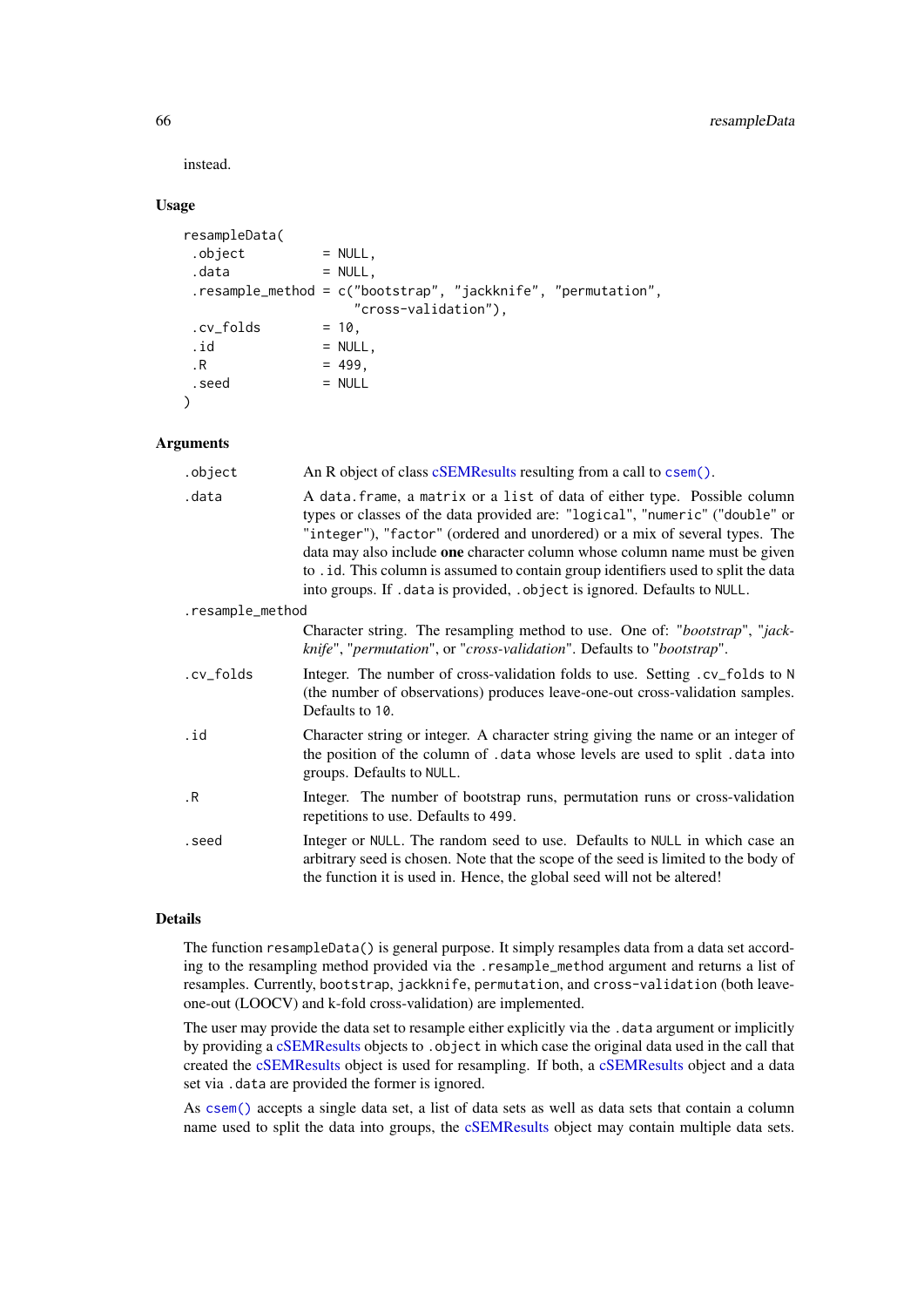### resampleData 67

In this case, resampling is done by data set or group. Note that depending on the number of data sets/groups provided this computation may be slower as resampling will be repeated for each data set/group.

To split data provided via the .data argument into groups, the column name or the column index of the column containing the group levels to split the data must be given to .id. If data that contains grouping is taken from a [cSEMResults](#page-0-0) object, .id is taken from the object information. Hence, providing .id is redundant in this case and therefore ignored.

The number of bootstrap or permutation runs as well as the number of cross-validation repetitions is given by .R. The default is 499 but should be increased in real applications. See e.g., Hesterberg (2015), p.380 for recommendations concerning the bootstrap. For jackknife .R is ignored as it is based on the N leave-one-out data sets.

Choosing resample\_method = "permutation" for ungrouped data causes an error as permutation will simply reorder the observations which is usually not meaningful. If a list of data is provided each list element is assumed to represent the observations belonging to one group. In this case, data is pooled and group adherence permutated.

For cross-validation the number of folds (k) defaults to 10. It may be changed via the .cv\_folds argument. Setting  $k = 2$  (not 1!) splits the data into a single training and test data set. Setting  $k =$ N (where N is the number of observations) produces leave-one-out cross-validation samples. Note: 1.) At least 2 folds required  $(k > 1)$ ; 2.) k can not be larger than N; 3.) If N/k is not not an integer the last fold will have less observations.

Random number generation (RNG) uses the L'Ecuyer-CRMR RGN stream as implemented in the [future.apply package](https://github.com/HenrikBengtsson/future.apply) (Bengtsson 2018). See [?future\\_lapply](#page-0-0) for details. By default a random seed is chosen.

#### Value

The structure of the output depends on the type of input and the resampling method:

- **Bootstrap** If a matrix or data. frame without grouping variable is provided (i.e., .  $id = NULL$ ), the result is a list of length .R (default 499). Each element of that list is a bootstrap (re)sample. If a grouping variable is specified or a list of data is provided (where each list element is assumed to contain data for one group), resampling is done by group. Hence, the result is a list of length equal to the number of groups with each list element containing .R bootstrap samples based on the N\_g observations of group g.
- **Jackknife** If a matrix or data. frame without grouping variable is provided (.id = NULL), the result is a list of length equal to the number of observations/rows (N) of the data set provided. Each element of that list is a jackknife (re)sample. If a grouping variable is specified or a list of data is provided (where each list element is assumed to contain data for one group), resampling is done by group. Hence, the result is a list of length equal to the number of group levels with each list element containing N jackknife samples based on the N\_g observations of group g.
- Permutation If a matrix or data. frame without grouping variable is provided an error is returned as permutation will simply reorder the observations. If a grouping variable is specified or a list of data is provided (where each list element is assumed to contain data of one group), group membership is permutated. Hence, the result is a list of length .R where each element of that list is a permutation (re)sample.
- Cross-validation If a matrix or data. frame without grouping variable is provided a list of length .R is returned. Each list element contains a list containing the k splits/folds subsequently used as test and training data sets. If a grouping variable is specified or a list of data is provided (where each list element is assumed to contain data for one group), cross-validation is repeated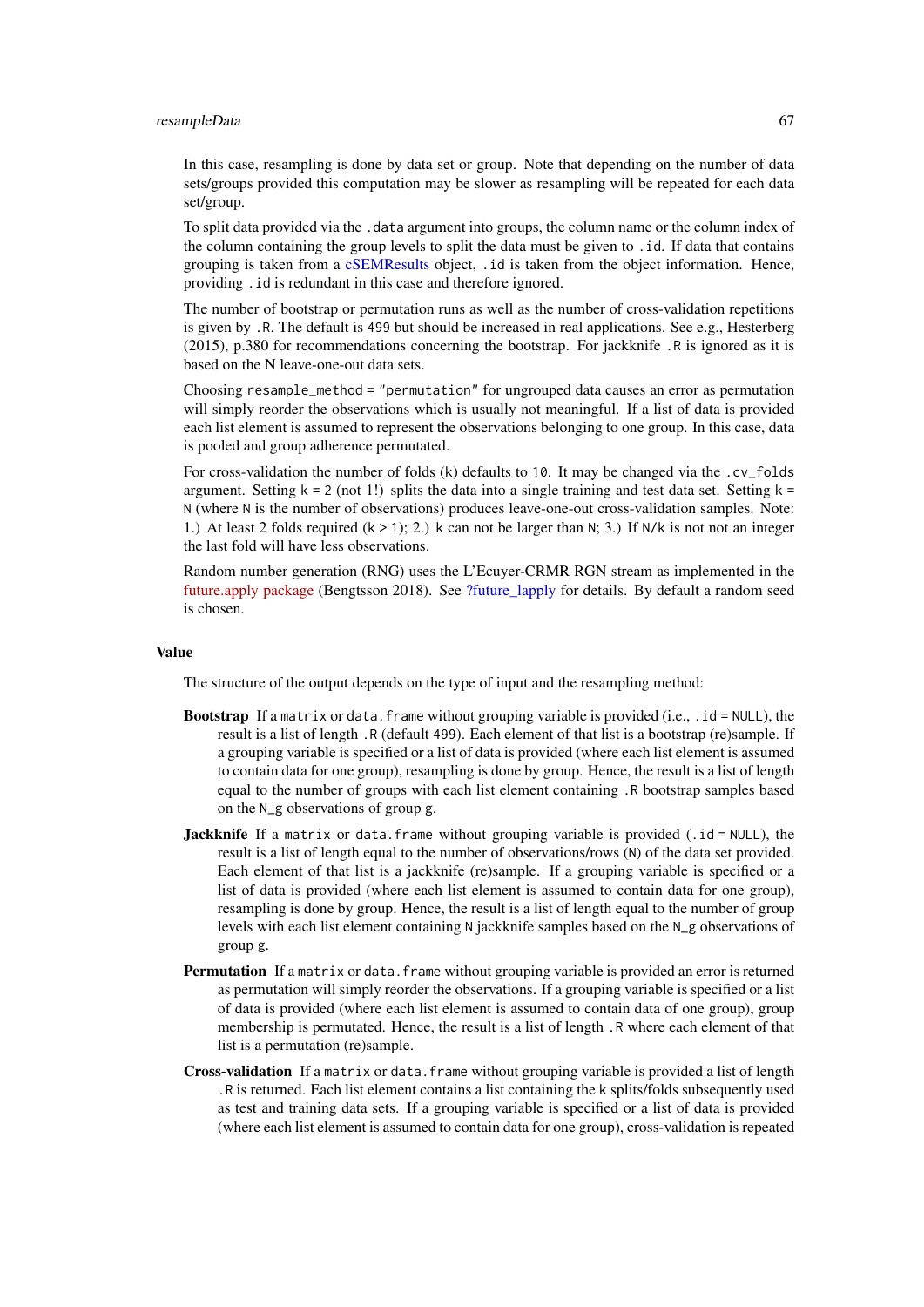.R times for each group. Hence, the result is a list of length equal to the number of groups, each containing .R list elements (the repetitions) which in turn contain the k splits/folds.

### References

Bengtsson H (2018). *future.apply: Apply Function to Elements in Parallel using Futures*. R package version 1.0.1, <https://CRAN.R-project.org/package=future.apply>.

Hesterberg TC (2015). "What Teachers Should Know About the Bootstrap: Resampling in the Undergraduate Statistics Curriculum." *The American Statistician*, 69(4), 371–386. doi: [10.1080/](https://doi.org/10.1080/00031305.2015.1089789) [00031305.2015.1089789,](https://doi.org/10.1080/00031305.2015.1089789) <https://doi.org/10.1080/00031305.2015.1089789>.

### See Also

[csem\(\)](#page-24-0), [cSEMResults,](#page-0-0) [resamplecSEMResults\(\)](#page-60-0)

## Examples

```
# ===========================================================================
# Using the raw data
# ===========================================================================
### Bootstrap (default) -----------------------------------------------------
res_boot1 <- resampleData(.data = satisfaction)
str(res_boot1, max.level = 3, list.len = 3)
## To replicate a bootstrap draw use .seed:
res_boot1a <- resampleData(.data = satisfaction, .seed = 2364)
res_boot1b <- resampleData(.data = satisfaction, .seed = 2364)
identical(res_boot1, res_boot1a) # TRUE
### Jackknife ---------------------------------------------------------------
res_jack <- resampleData(.data = satisfaction, .resample_method = "jackknife")
str(res_jack, max.level = 3, list.len = 3)
### Cross-validation --------------------------------------------------------
## Create dataset for illustration:
dat <- data.frame(
  "x1" = rnorm(100),
  "x2" = rnorm(100),
  "group" = sample(c("male", "female"), size = 100, replace = TRUE),
  stringsAsFactors = FALSE)
## 10-fold cross-validation (repeated 100 times)
cv_10a <- resampleData(.data = dat, .resample_method = "cross-validation",
                      .R = 100)
str(cv_10a, max.level = 3, list.len = 3)# Cross-validation can be done by group if a group identifyer is provided:
cv_10 <- resampleData(.data = dat, .resample_method = "cross-validation",
                      .id = "group", .R = 100)
## Leave-one-out-cross-validation (repeated 50 times)
cv\_loocv <- resampleData(.data = dat[, -3],
```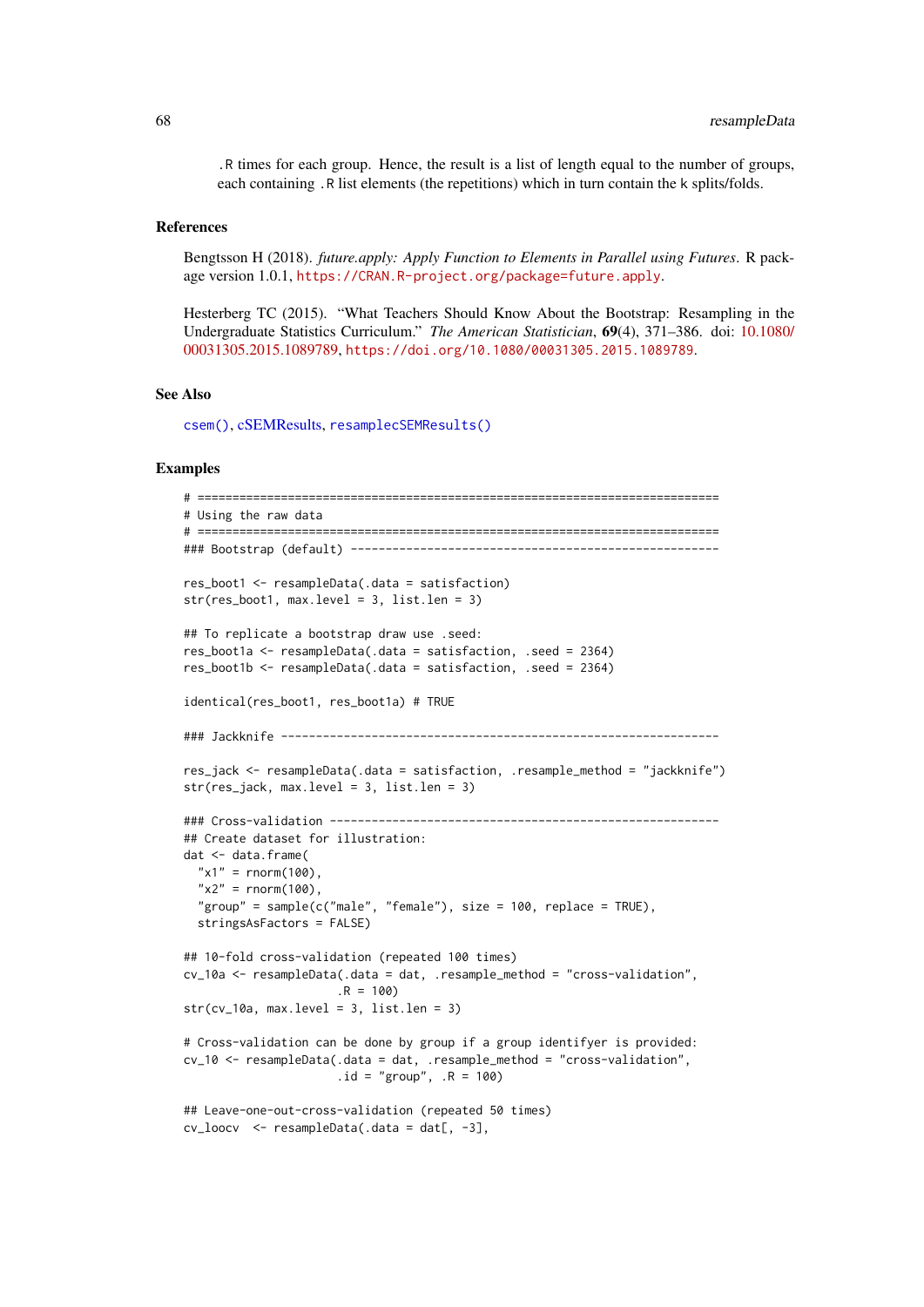#### Russett 69 km i 1999 ble større storte ble storte ble storte ble storte ble storte ble storte ble storte ble s

```
.resample_method = "cross-validation",
                            cv_folds = nrow(data),
                            .R = 50str(cv_loocv, max.level = 2, list.len = 3)
### Permuation ---------------------------------------------------------------
res_perm <- resampleData(.data = dat, .resample_method = "permutation",
                          .id = "group")str(res_perm, max.level = 2, list.len = 3)
# Forgetting to set .id causes an error
## Not run:
res_perm <- resampleData(.data = dat, .resample_method = "permutation")
## End(Not run)
# ===========================================================================
# Using a cSEMResults object
# ===========================================================================
model <- "
# Structural model
QUAL ~ EXPE
EXPE ~ IMAG
SAT \sim IMAG + EXPE + QUAL + VALLOY ~ IMAG + SAT
VAL ~ EXPE + QUAL
# Measurement model
EXPE = \infty expe1 + expe2 + expe3 + expe4 + expe5
IMAG = \frac{1}{2} imag1 + imag2 + imag3 + imag4 + imag5
LOY = ~ 10y1 + 10y2 + 10y3 + 10y4QUAL = \gamma qual1 + qual2 + qual3 + qual4 + qual5
SAT = sat1 + sat2 + sat3 + sat4
VAL = val1 + val2 + val3 + val4
"
a <- csem(satisfaction, model)
# Create bootstrap and jackknife samples
res_boot <- resampleData(a, .resample_method = "bootstrap", .R = 499)
# Since `satisfaction` is the dataset used the following approaches yield
res_jack <- resampleData(a, .resample_method = "jackknife")
# identical results.
res_boot_data <- resampleData(.data = satisfaction, .seed = 2364)
res_boot_object <- resampleData(a, .seed = 2364)
identical(res_boot_data, res_boot_object) # TRUE
```
Russett *Data: Russett*

#### Description

A data frame containing 10 variables with 47 observations.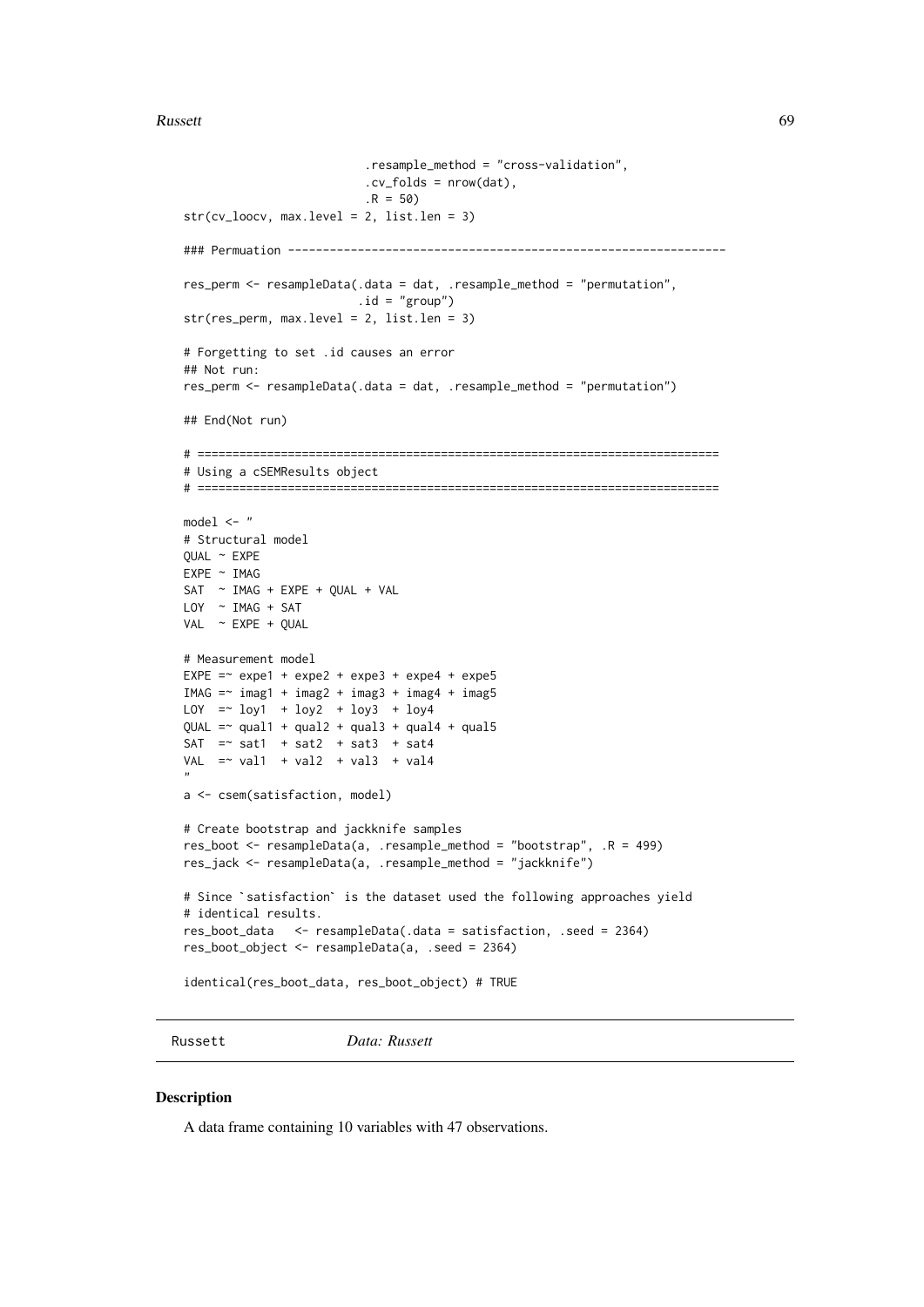70 Russett Russett and the United States of the United States and the United States of the United States of the United States and the United States of the United States of the United States and the United States of the Uni

### Usage

Russett

### Format

A data frame containing the following variables for 47 countries:

gini The Gini index of concentration

- farm The percentage of landholders who collectively occupy one-half of all the agricultural land (starting with the farmers with the smallest plots of land and working toward the largest)
- rent The percentage of the total number of farms that rent all their land. Transformation:  $\ln(x + \frac{1}{x})$ 1)
- gnpr The 1955 gross national product per capita in U.S. dollars. Transformation:  $\ln(x)$
- labo The percentage of the labor force employed in agriculture. Transformation:  $\ln(x)$
- inst Instability of personnel based on the term of office of the chief executive. Transformation: exp (x - 16.3)
- ecks The total number of politically motivated violent incidents, from plots to protracted guerrilla warfare. Transformation:  $\ln(x + 1)$
- deat The number of people killed as a result of internal group violence per 1,000,000 people. Transformation:  $ln(x + 1)$
- stab One if the country has a stable democracy, and zero otherwise
- dict One if the country experiences a dictatorship, and zero otherwise

## Details

The dataset was initially compiled by Russett (1964), discussed and reprinted by Gifi (1990), and partially transformed by Tenenhaus and Tenenhaus (2011). It is also used in Henseler (2020) for demonstration purposes.

## Source

From: Henseler (2020)

#### References

Gifi A (1990). *Nonlinear multivariate analysis*. Wiley.

Henseler J (2020). *Composite-Based Structural Equation Modeling: An Introduction to Partial Least Squares & Co. Using ADANCO*. Guilford Press.

Russett BM (1964). "Inequality and Instability: The Relation of Land Tenure to Politics." *World Politics*, 16(3), 442–454. doi: [10.2307/2009581,](https://doi.org/10.2307/2009581) <https://doi.org/10.2307/2009581>.

Tenenhaus A, Tenenhaus M (2011). "Regularized generalized canonical correlation analysis." *Psychometrika*, 76(2), 257–284.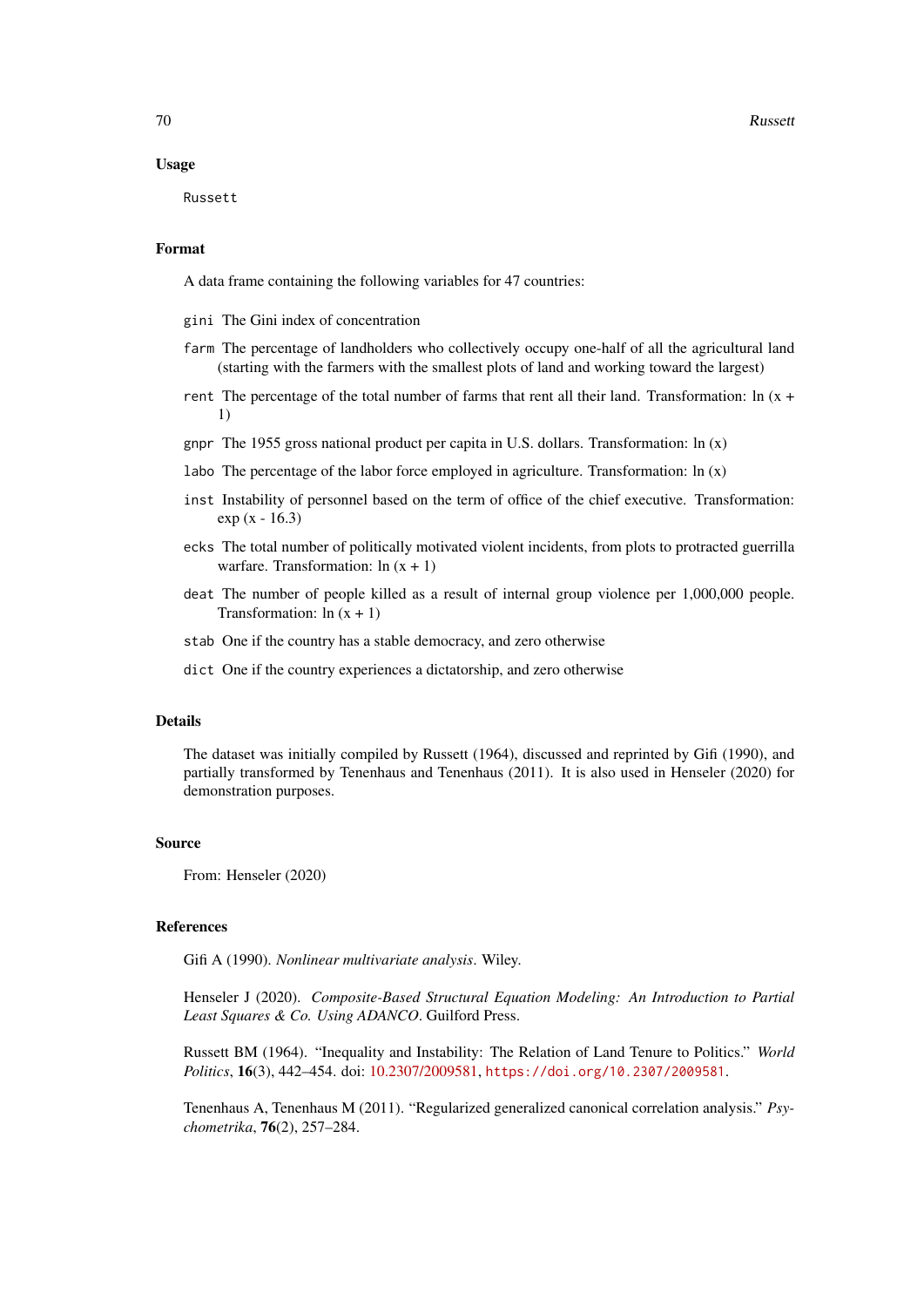## satisfaction 71

### Examples

```
#============================================================================
# Example is taken from Henseler (2020)
#============================================================================
model_Russett="
# Composite model
AgrIneq <~ gini + farm + rent
IndDev <~ gnpr + labo
PolInst <~ inst + ecks + deat + stab + dict
# Structural model
PolInst ~ AgrIneq + IndDev
"
out <- csem(.data = Russett, .model = model_Russett,
            .PLS_weight_scheme_inner = 'factorial',
            .tolerance = 1e-06
)
```
satisfaction *Data: satisfaction*

#### Description

A data frame with 250 observations and 27 variables. Variables from 1 to 27 refer to six latent concepts: IMAG=Image, EXPE=Expectations, QUAL=Quality, VAL=Value, SAT=Satisfaction, and LOY=Loyalty.

- imag1-imag5 Indicators attached to concept IMAG which is supposed to capture aspects such as the institutions reputation, trustworthiness, seriousness, solidness, and caring about customer.
- expe1-expe5 Indicators attached to concept EXPE which is supposed to capture aspects concerning products and services provided, customer service, providing solutions, and expectations for the overall quality.
- qual1-qual5 Indicators attached to concept QUAL which is supposed to capture aspects concerning reliability of products and services, the range of products and services, personal advice, and overall perceived quality.
- val1-val4 Indicators attached to concept VAL which is supposed to capture aspects related to beneficial services and products, valuable investments, quality relative to price, and price relative to quality.
- sat1-sat4 Indicators attached to concept SAT which is supposed to capture aspects concerning overall rating of satisfaction, fulfillment of expectations, satisfaction relative to other banks, and performance relative to customer's ideal bank.
- loy1-loy4 Indicators attached to concept LOY which is supposed to capture aspects concerning propensity to choose the same bank again, propensity to switch to other bank, intention to recommend the bank to friends, and the sense of loyalty.

## Usage

satisfaction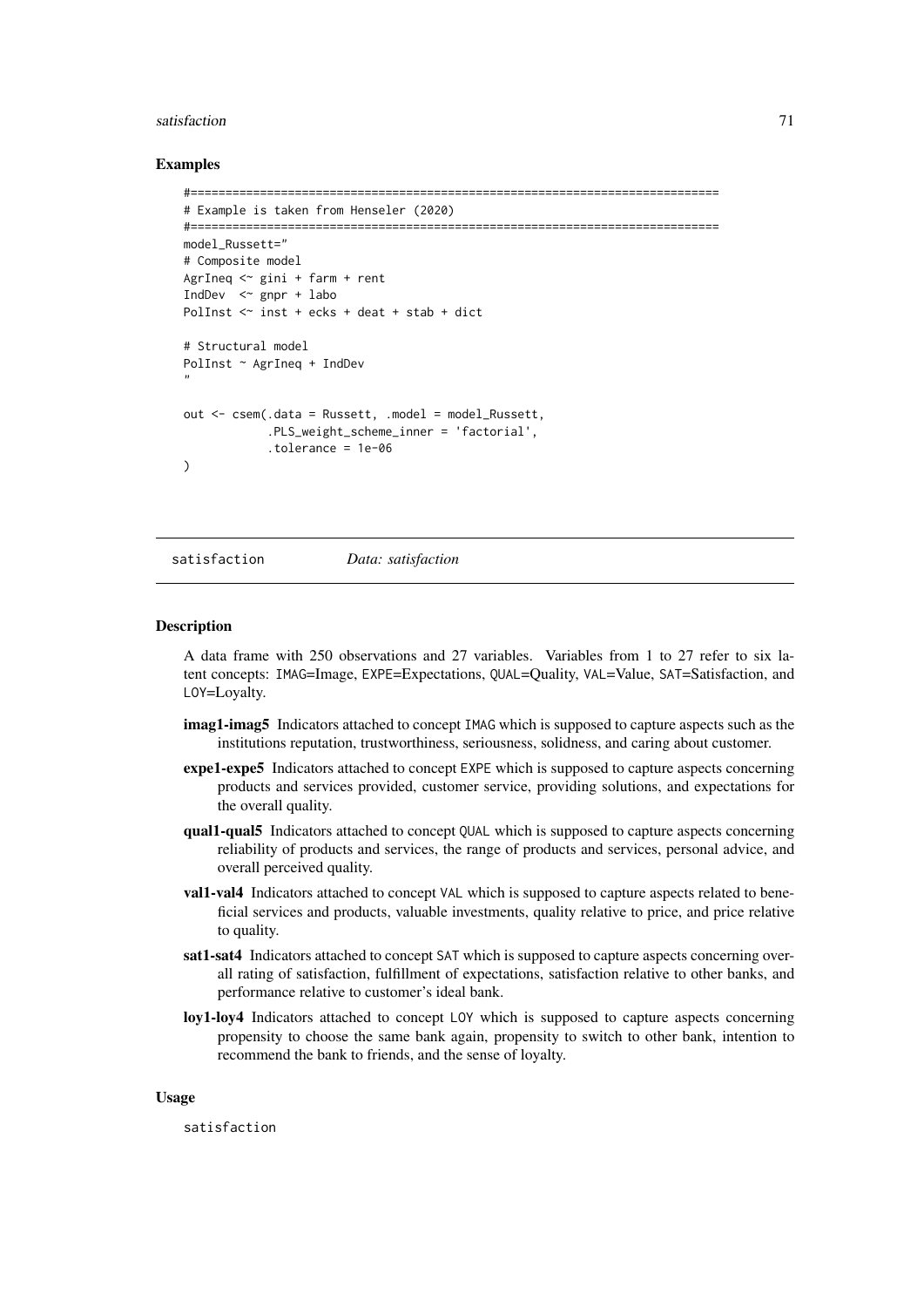### Format

An object of class data. frame with 250 rows and 27 columns.

#### Details

This dataset contains the variables from a customer satisfaction study of a Spanish credit institution on 250 customers. The data is identical to the dataset provided by the [plspm](https://github.com/gastonstat/plspm) package but with the last column (gender) removed. If you are looking for the original dataset use the [satisfac](#page-71-0)[tion\\_gender](#page-71-0) dataset.

### Source

The [plspm](https://github.com/gastonstat/plspm) package (version 0.4.9). Original source according to plspm: "Laboratory of Information Analysis and Modeling (LIAM). Facultat d'Informatica de Barcelona, Universitat Politecnica de Catalunya".

<span id="page-71-0"></span>satisfaction\_gender *Data: satisfaction including gender*

#### **Description**

A data frame with 250 observations and 28 variables. Variables from 1 to 27 refer to six latent concepts: IMAG=Image, EXPE=Expectations, QUAL=Quality, VAL=Value, SAT=Satisfaction, and LOY=Loyalty.

- imag1-imag5 Indicators attached to concept IMAG which is supposed to capture aspects such as the institutions reputation, trustworthiness, seriousness, solidness, and caring about customer.
- expe1-expe5 Indicators attached to concept EXPE which is supposed to capture aspects concerning products and services provided, customer service, providing solutions, and expectations for the overall quality.
- qual1-qual5 Indicators attached to concept QUAL which is supposed to capture aspects concerning reliability of products and services, the range of products and services, personal advice, and overall perceived quality.
- val1-val4 Indicators attached to concept VAL which is supposed to capture aspects related to beneficial services and products, valuable investments, quality relative to price, and price relative to quality.
- sat1-sat4 Indicators attached to concept SAT which is supposed to capture aspects concerning overall rating of satisfaction, fulfillment of expectations, satisfaction relative to other banks, and performance relative to customer's ideal bank.
- loy1-loy4 Indicators attached to concept LOY which is supposed to capture aspects concerning propensity to choose the same bank again, propensity to switch to other bank, intention to recommend the bank to friends, and the sense of loyalty.

gender The sex of the respondent.

# Usage

satisfaction\_gender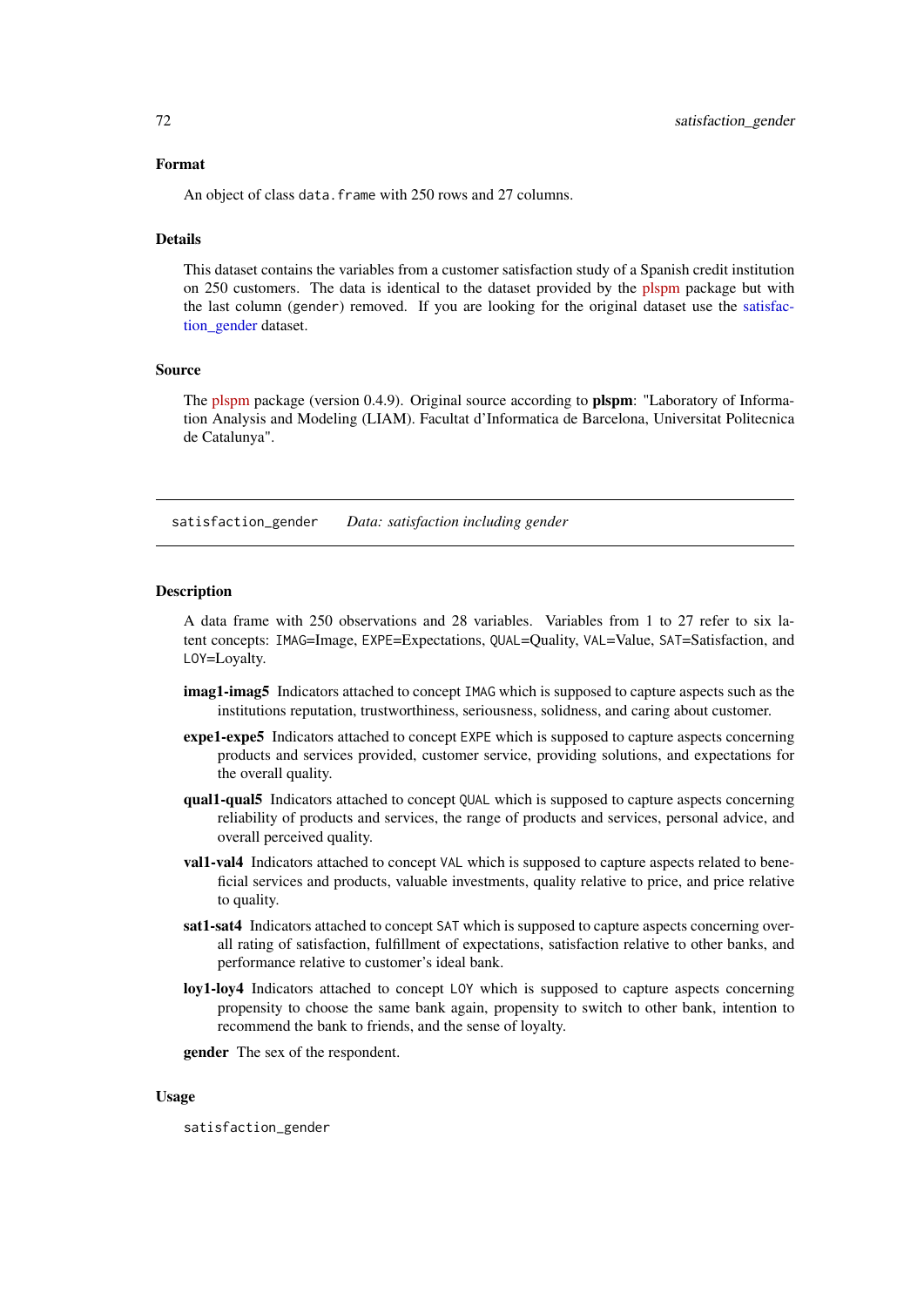#### <span id="page-72-0"></span>Format

An object of class data. frame with 250 rows and 28 columns.

#### Details

This data set contains the variables from a customer satisfaction study of a Spanish credit institution on 250 customers. The data is taken from the [plspm](https://github.com/gastonstat/plspm) package. For convenience, there is a version of the dataset with the last column (gender) removed: [satisfaction.](#page-70-0)

# Source

The [plspm](https://github.com/gastonstat/plspm) package (version 0.4.9). Original source according to **plspm**: "Laboratory of Information Analysis and Modeling (LIAM). Facultat d'Informatica de Barcelona, Universitat Politecnica de Catalunya".

Sigma\_Summers\_composites

*Data: Summers*

# Description

A (18 x 18) indicator correlation matrix.

# Usage

```
Sigma_Summers_composites
```
# Format

An object of class matrix (inherits from array) with 18 rows and 18 columns.

# Details

The indicator correlation matrix for a modified version of Summers (1965) model. All constructs are modeled as composites.

## Source

Own calculation based on Dijkstra and Henseler (2015).

# References

Dijkstra TK, Henseler J (2015). "Consistent and Asymptotically Normal PLS Estimators for Linear Structural Equations." *Computational Statistics & Data Analysis*, 81, 10–23.

Summers R (1965). "A Capital Intensive Approach to the Small Sample Properties of Various Simultaneous Equation Estimators." *Econometrica*, 33(1), 1–41.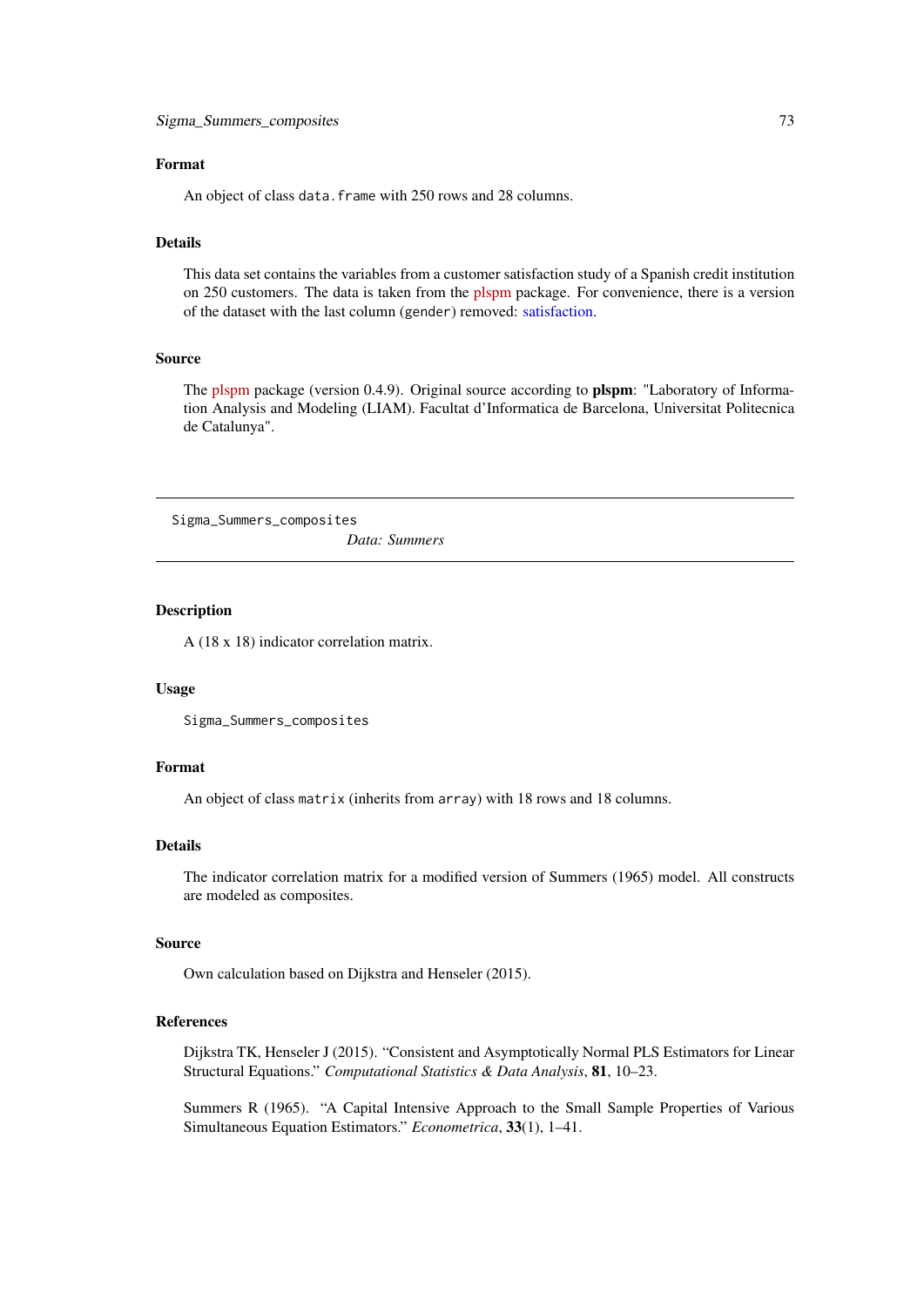# <span id="page-73-0"></span>Examples

```
require(cSEM)
model < - "
ETA1 ~ ETA2 + XI1 + XI2
ETA2 ~ ETA1 + XI3 +XI4
ETA1 \sim ETA2
XI1 < \sim x1 + x2 + x3XI2 < x4 + x5 + x6XI3 < x7 + x8 + x9XI4 \leq X10 + X11 + X12ETA1 \lt^2 y1 + y2 + y3
ETA2 \lt^ y4 + y5 + y6
"
## Generate data
summers_dat <- MASS::mvrnorm(n = 300, mu = rep(0, 18),
                             Sigma = Sigma_Summers_composites, empirical = TRUE)
## Estimate
res <- csem(.data = summers_dat, .model = model) # inconsistent
##
# 2SLS
res_2SLS <- csem(.data = summers_dat, .model = model, .approach_paths = "2SLS",
                 .instruments = list(ETA1 = c('XI1', 'XI2', 'XI3', 'XI4'),
                                      ETA2 = c('XI1', 'XI2', 'XI3', 'XI4'))
)
```
SQ *Data: SQ*

#### Description

A data frame containing 23 variables with 411 observations. The original indicators were measured on a 6-point scale. In this version of the dataset, the indidcators are scaled to be between 0 and 100.

## Usage

# SQ

# Format

An object of class data. frame with 411 rows and 23 columns.

# Details

The data comes from a European manufacturer of durable consumer goods and was studied by Bliemel et al. (2004) who focused on service quality. It is also used in Henseler (2020) for demonstration purposes, see the corresponding tutorial.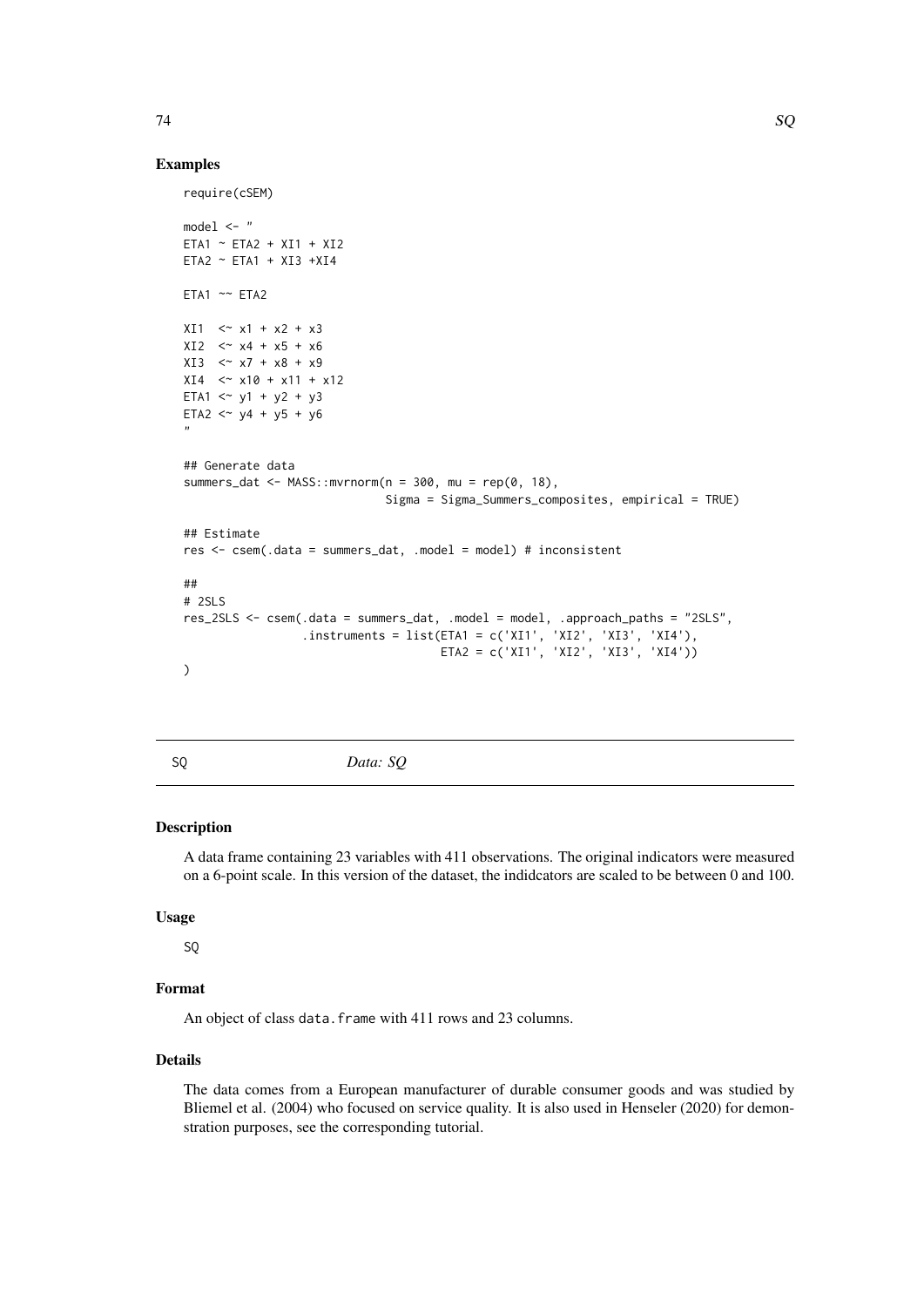#### <span id="page-74-1"></span>summarize 75

#### Source

The dataset is provided by Jörg Henseler.

## References

Bliemel FW, Adolphs K, Henseler J (2004). "Reconceptualizing service quality. A formative measurement approach using PLS path modeling." In Munuera-Aleman JL (ed.), *Proceedings of the 33rd EMAC Conference*, 224.

Henseler J (2020). *Composite-Based Structural Equation Modeling: An Introduction to Partial Least Squares & Co. Using ADANCO*. Guilford Press.

<span id="page-74-0"></span>summarize *Summarize model*

# Description

[Stable]

# Usage

```
summarize(
 .object = NULL,
a1pha = 0.05,
 \nci = NULL,...
\lambda
```
## Arguments

| .object   | An R object of class cSEMResults resulting from a call to csem().                                             |
|-----------|---------------------------------------------------------------------------------------------------------------|
| .alpha    | An integer or a numeric vector of significance levels. Defaults to $0.05$ .                                   |
| .ci       | A vector of character strings naming the confidence interval to compute. For<br>possible choices see infer(). |
| $\ddotsc$ | Further arguments to summarize(). Currently ignored.                                                          |

# Details

The summary is mainly focused on estimated parameters. For quality criteria such as the average variance extracted (AVE), reliability estimates, effect size estimates etc., use [assess\(\)](#page-3-0).

If .object contains resamples, standard errors, t-values and p-values (assuming estimates are standard normally distributed) are printed as well. By default the percentile confidence interval is given as well. For other confidence intervals use the .ci argument. See [infer\(\)](#page-44-0) for possible choices and a description.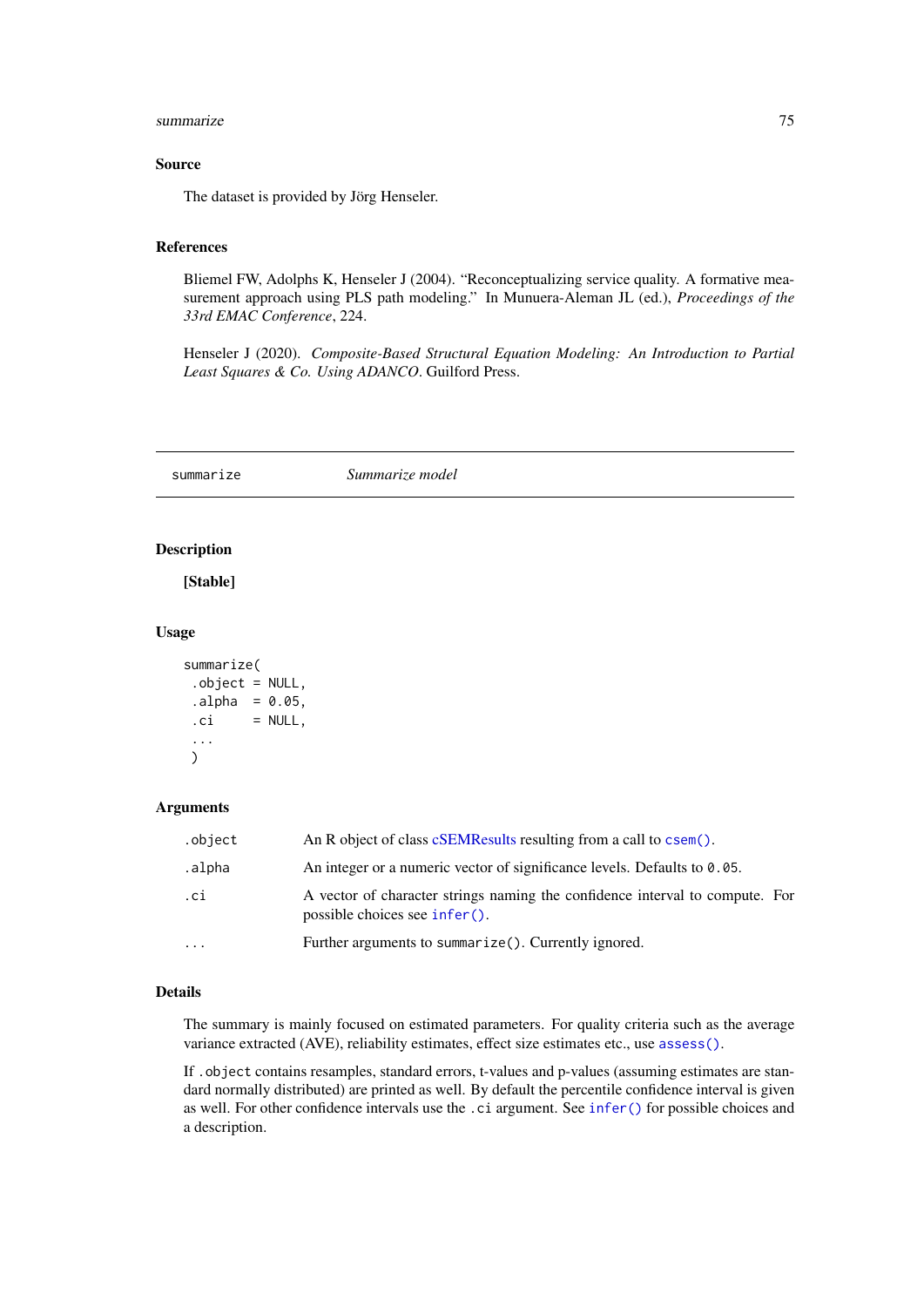#### <span id="page-75-0"></span>Value

An object of class cSEMSummarize. A cSEMSummarize object has the same structure as the [cSEM-](#page-0-0)[Results](#page-0-0) object with a couple differences:

- 1. Elements \$Path\_estimates, \$Loadings\_estimates, \$Weight\_estimates, \$Weight\_estimates, and \$Residual\_correlation are standardized data frames instead of matrices.
- 2. Data frames \$Effect\_estimates, \$Indicator\_correlation, and \$Exo\_construct\_correlation are added to \$Estimates.

The data frame format is usually much more convenient if users intend to present the results in e.g., a paper or a presentation.

#### See Also

[csem,](#page-24-0) [assess\(\)](#page-3-0), [cSEMResults,](#page-0-0) [exportToExcel\(\)](#page-40-0)

```
## Take a look at the dataset
#?threecommonfactors
## Specify the (correct) model
model < - "
# Structural model
eta2 ~ eta1
eta3 ~ eta1 + eta2
# (Reflective) measurement model
eta1 = \times y11 + y12 + y13
eta2 = -y21 + y22 + y23eta3 = \times y31 + y32 + y33
"
## Estimate
res <- csem(threecommonfactors, model, .resample_method = "bootstrap", .R = 40)
## Postestimation
res_summarize <- summarize(res)
res_summarize
# Extract e.g. the loadings
res_summarize$Estimates$Loading_estimates
## By default only the 95% percentile confidence interval is printed. User
## can have several confidence interval computed, however, only the first
## will be printed.
res_summarize <- summarize(res, .ci = c("CI_standard_t", "CI_percentile"),
                           alpha = c(0.05, 0.01)res_summarize
# Extract the loading including both confidence intervals
```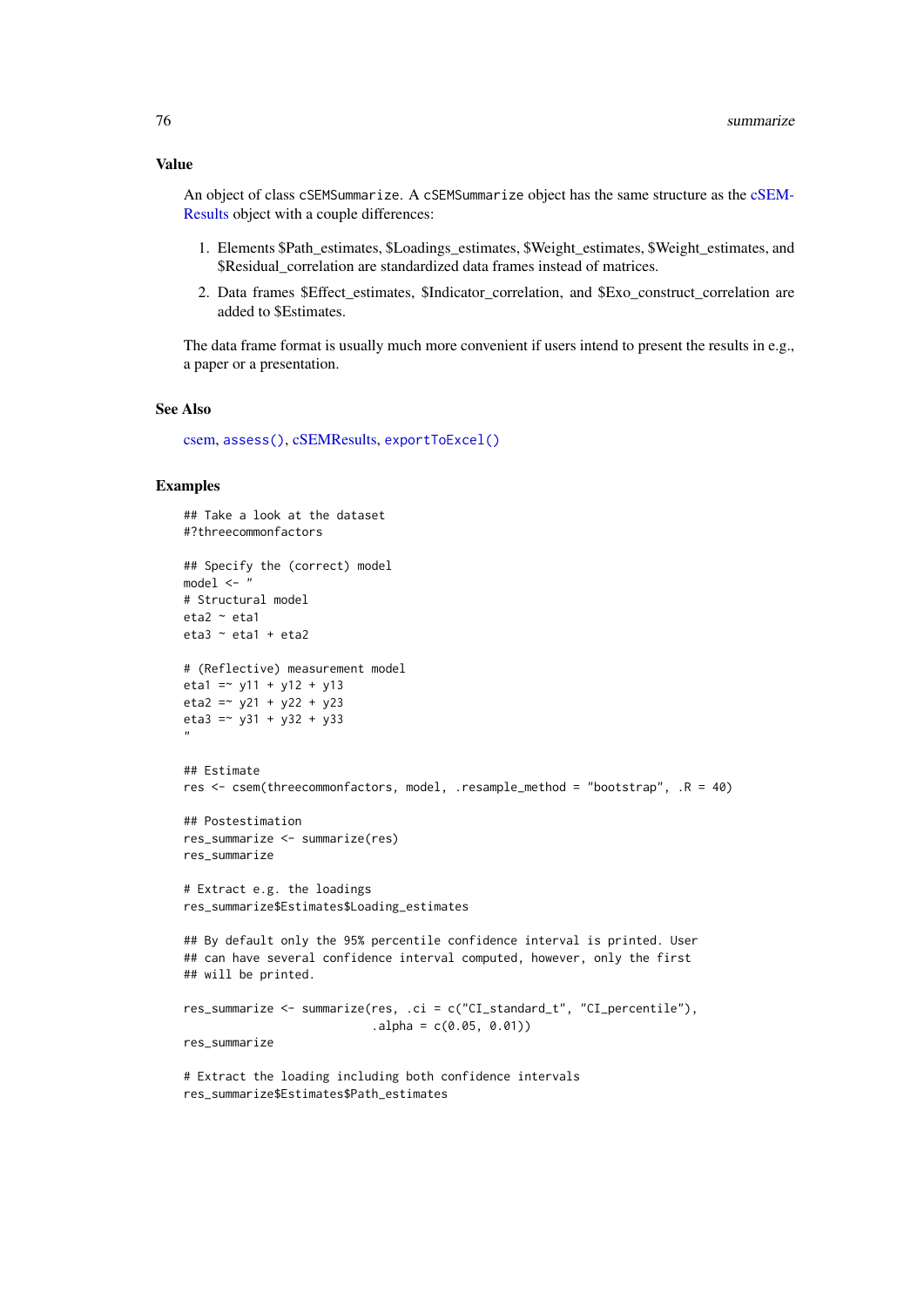<span id="page-76-0"></span>

# Description

A data frame containing 26 variables with 767 observations.

# Usage

Switching

## Format

An object of class data. frame with 767 rows and 26 columns.

# Details

The data contains variables about the consumers' intention to switch a service provider. It is also used in Henseler (2020) for demonstration purposes, see the corresponding tutorial.

#### Source

The dataset is provided by Jörg Henseler.

# References

Henseler J (2020). *Composite-Based Structural Equation Modeling: An Introduction to Partial Least Squares & Co. Using ADANCO*. Guilford Press.

```
#============================================================================
# Example is taken from Henseler (2020)
#============================================================================
model_Int <-"
# Measurement models
INV = ~ INVI + INV2 + INV3 + INV4SAT = ~ SAT1 + SAT2 + SAT3INT = ~ INT1 + INT2# Structural model containing an interaction term.
INT ~ INV + SAT + INV.SAT
"
out <- csem(.data = Switching, .model = model_Int,
            .PLS_weight_scheme_inner = 'factorial',
            .tolerance = 1e-06)
```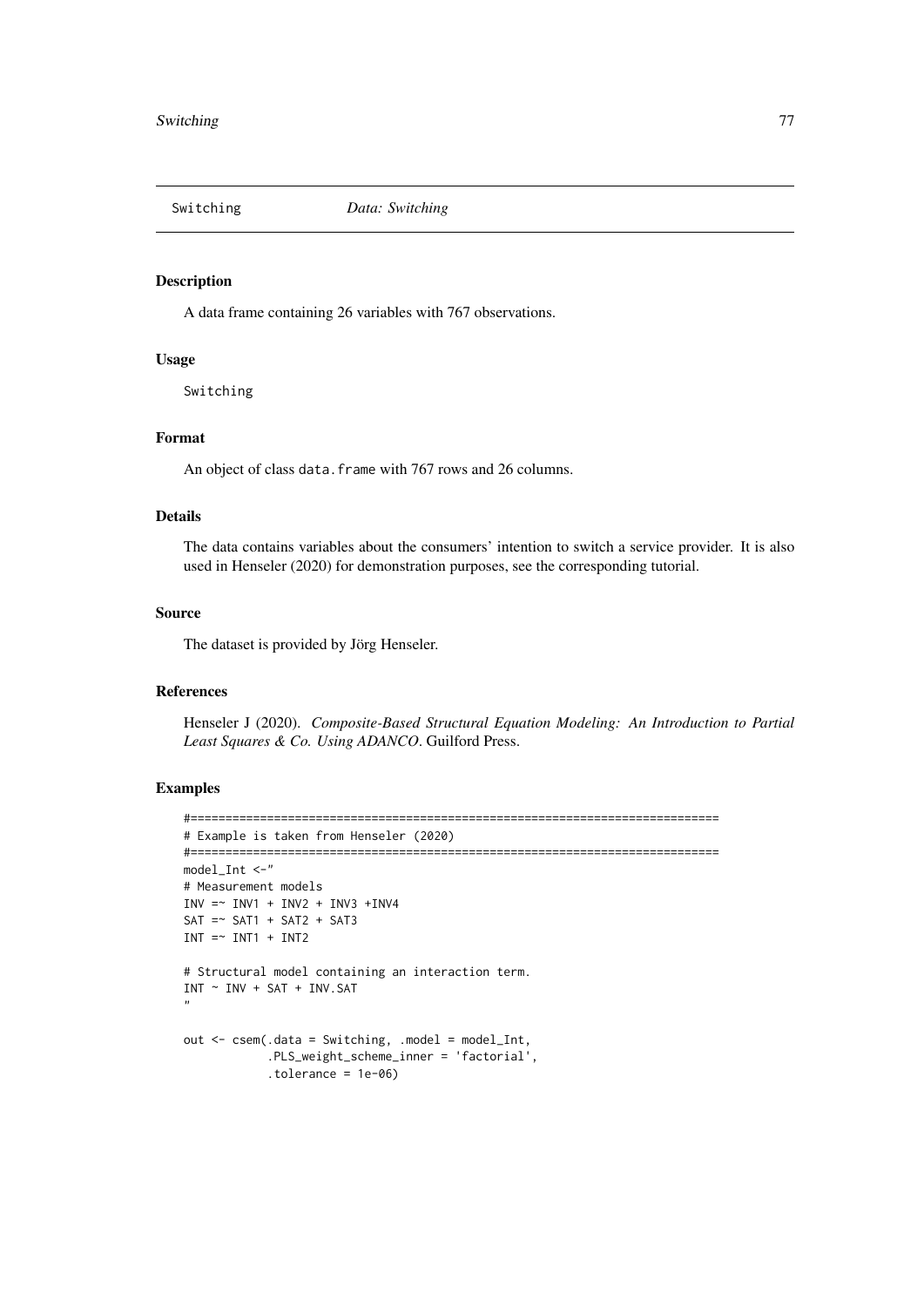<span id="page-77-0"></span>

# Description

[Experimental]

# Usage

```
testHausman(
. \text{object} = NULL,
.eval_plan = c("sequential", "multiprocess"),
 .handle_inadmissibles = c("drop", "ignore", "replace"),
\,.R = 499,.resample_method = c("bootstrap", "jackknife"),
 . \, \text{seed} = NULL
)
```
# Arguments

| .object               | An R object of class cSEMResults resulting from a call to csem().                                                                                                                                                                                                                                                                                                                                                                                                                                                                                                                                                                                                                               |
|-----------------------|-------------------------------------------------------------------------------------------------------------------------------------------------------------------------------------------------------------------------------------------------------------------------------------------------------------------------------------------------------------------------------------------------------------------------------------------------------------------------------------------------------------------------------------------------------------------------------------------------------------------------------------------------------------------------------------------------|
| .eval_plan            | Character string. The evaluation plan to use. One of "sequential" or "multipro-<br>cess". In the latter case all available cores will be used. Defaults to "sequential".                                                                                                                                                                                                                                                                                                                                                                                                                                                                                                                        |
| .handle_inadmissibles |                                                                                                                                                                                                                                                                                                                                                                                                                                                                                                                                                                                                                                                                                                 |
|                       | Character string. How should inadmissible results be treated? One of "drop",<br>"ignore", or "replace". If "drop", all replications/resamples yielding an inadmis-<br>sible result will be dropped ( <i>i.e.</i> the number of results returned will potentially<br>be less than .R). For " <i>ignore</i> " all results are returned even if all or some of the<br>replications yielded inadmissible results (i.e. number of results returned is equal<br>to .R). For "replace" resampling continues until there are exactly .R admissi-<br>ble solutions. Depending on the frequency of inadmissible solutions this may<br>significantly increase computing time. Defaults to " <i>drop</i> ". |
| $\cdot$ R             | Integer. The number of bootstrap replications. Defaults to 499.                                                                                                                                                                                                                                                                                                                                                                                                                                                                                                                                                                                                                                 |
| .resample_method      |                                                                                                                                                                                                                                                                                                                                                                                                                                                                                                                                                                                                                                                                                                 |
|                       | Character string. The resampling method to use. One of: "none", "bootstrap" or<br>" <i>jackknife</i> ". Defaults to " <i>none</i> ".                                                                                                                                                                                                                                                                                                                                                                                                                                                                                                                                                            |
| .seed                 | Integer or NULL. The random seed to use. Defaults to NULL in which case an<br>arbitrary seed is chosen. Note that the scope of the seed is limited to the body of<br>the function it is used in. Hence, the global seed will not be altered!                                                                                                                                                                                                                                                                                                                                                                                                                                                    |
|                       |                                                                                                                                                                                                                                                                                                                                                                                                                                                                                                                                                                                                                                                                                                 |

# Details

Calculates the regression-based Hausman test to be used to compare OLS to 2SLS estimates or 2SLS to 3SLS estimates. See e.g., Wooldridge (2010) (pages 131 f.) for details.

The function is somewhat experimental. Only use if you know what you are doing.

# References

Wooldridge JM (2010). *Econometric Analysis of Cross Section and Panel Data*, 2 edition. MIT Press.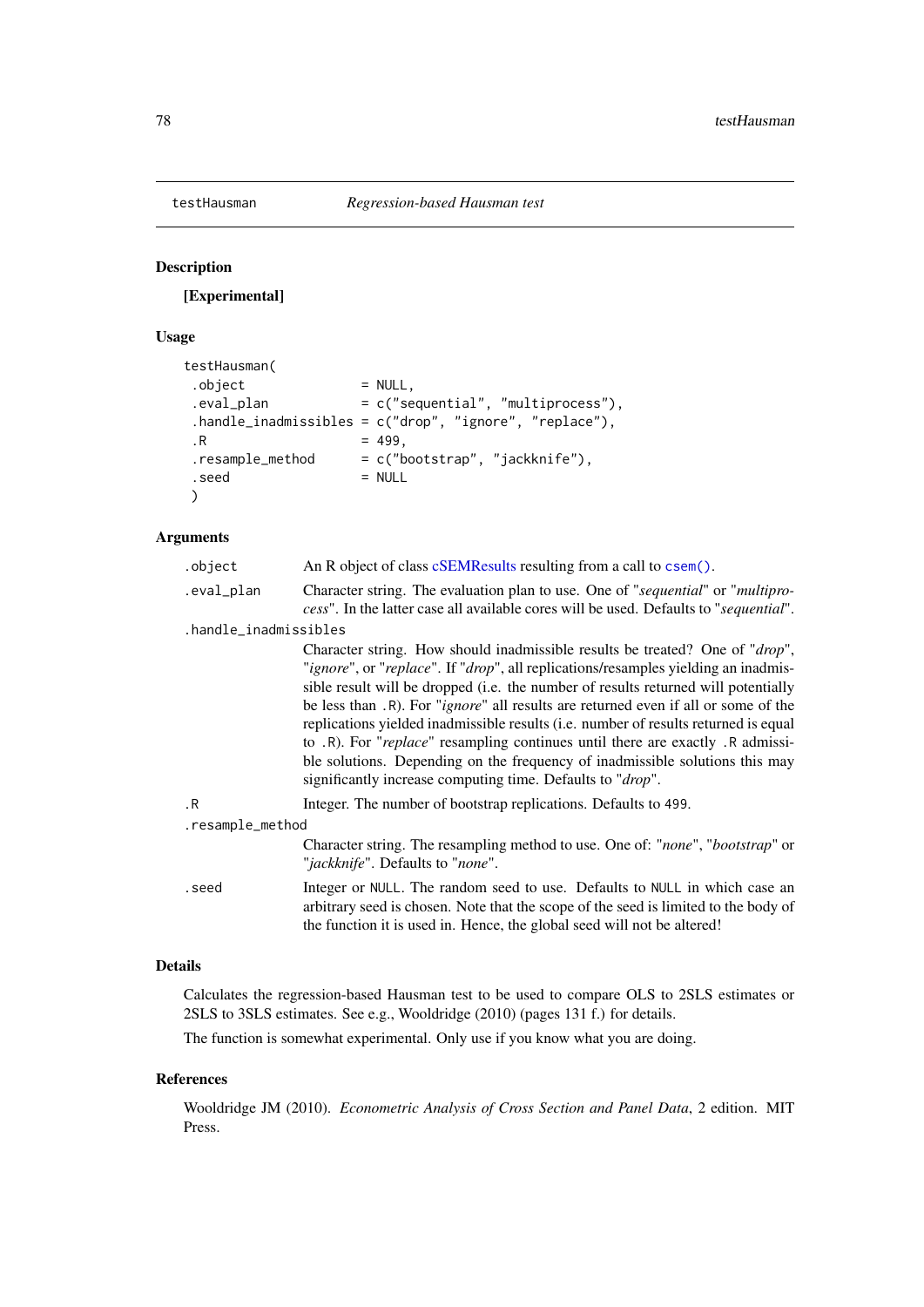#### testHausman 79

#### See Also

[csem\(\)](#page-24-0), [cSEMResults](#page-0-0)

```
### Example from Dijkstra & Hensler (2015)
## Prepartion (values are from p. 15-16 of the paper)
Lambda <- t(kronecker(diag(6), c(0.7, 0.7, 0.7)))
Phi <- matrix(c(1.0000, 0.5000, 0.5000, 0.5000, 0.0500, 0.4000,
                0.5000, 1.0000, 0.5000, 0.5000, 0.5071, 0.6286,
                0.5000, 0.5000, 1.0000, 0.5000, 0.2929, 0.7714,
                0.5000, 0.5000, 0.5000, 1.0000, 0.2571, 0.6286,
                0.0500, 0.5071, 0.2929, 0.2571, 1.0000, sqrt(0.5),
                0.4000, 0.6286, 0.7714, 0.6286, sqrt(0.5), 1.0000),
              ncol = 6)
## Create population indicator covariance matrix
Sigma <- t(Lambda) %*% Phi %*% Lambda
diag(Sigma) <- 1
dimnames(Sigma) <- list(paste0("x", rep(1:6, each = 3), 1:3),
                        paste0("x", rep(1:6, each = 3), 1:3))
## Generate data
dat <- MASS::mvrnorm(n = 500, mu = rep(0, 18), Sigma = Sigma, empirical = TRUE)
# empirical = TRUE to show that 2SLS is in fact able to recover the true population
# parameters.
## Model to estimate
model \leq - "
## Structural model (nonrecurisve)
eta5 \sim eta6 + eta1 + eta2eta6 \sim eta5 + eta3 + eta4## Measurement model
eta1 = x11 + x12 + x13eta2 = x21 + x22 + x23eta3 =~ x31 + x32 + x33
eta4 = x41 + x42 + x43eta5 = x51 + x52 + x53eta6 = x61 + x62 + x63"
library(cSEM)
## Estimate
res_ols <- csem(dat, .model = model, .approach_paths = "OLS")
sum_res_ols <- summarize(res_ols)
# Note: For the example the model-implied indicator correlation is irrelevant
# the warnings can be ignored.
res_2sls <- csem(dat, .model = model, .approach_paths = "2SLS",
                 .instruments = list("eta5" = c('eta1','eta2','eta3','eta4'),
                                     "eta6" = c('eta1', 'eta2', 'eta3', 'eta4'))sum_res_2sls <- summarize(res_2sls)
```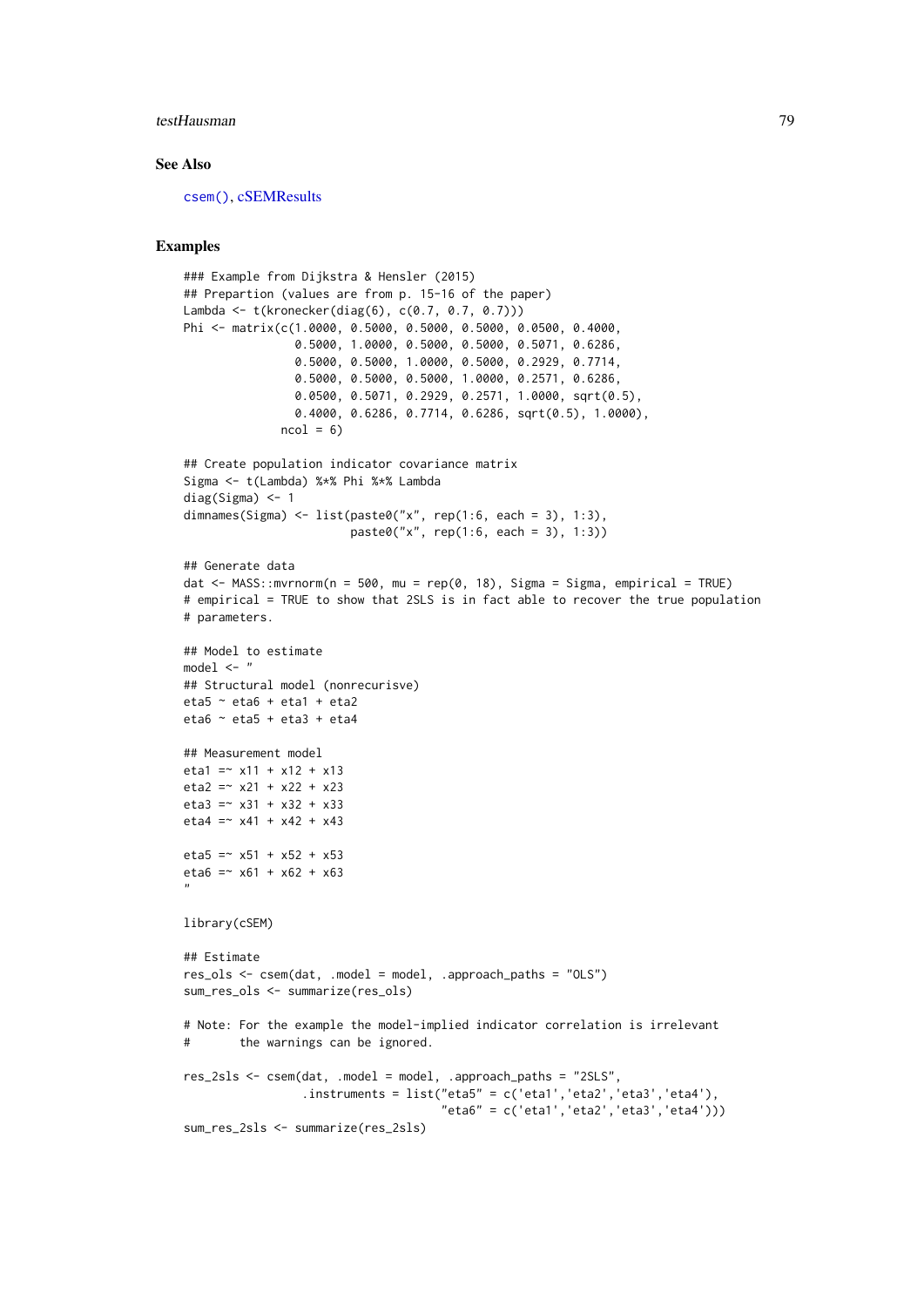# Note that exogenous constructs are supplied as instruments for themselves!

```
## Test for endogeneity
test_ha <- testHausman(res_2sls, .R = 200)
test_ha
```
<span id="page-79-0"></span>testMGD *Tests for multi-group comparisons*

# Description

[Stable]

# Usage

| testMGD(                         |                                                                                                   |
|----------------------------------|---------------------------------------------------------------------------------------------------|
| .object                          | $=$ NULL,                                                                                         |
| .alpha                           | $= 0.05$ .                                                                                        |
| .approach_p_adjust $=$ "none",   |                                                                                                   |
| .approach_mgd                    | = c("all", "Klesel", "Chin", "Sarstedt",<br>"Keil", "Nitzl", "Henseler", "CI_para","CI_overlap"), |
| .output_type                     | $= c("complete", "structured").$                                                                  |
| $.parameters_tojcompare = NULL,$ |                                                                                                   |
| .eval_plan                       | $= c("sequential", "multiprocess"),$                                                              |
|                                  | .handle_inadmissibles = $c("replace", "drop", "ignore"),$                                         |
| .R_permutation                   | $= 499.$                                                                                          |
| .R_bootstrap                     | $= 499.$                                                                                          |
| .saturated                       | $=$ FALSE,                                                                                        |
| .seed                            | $=$ NULL,                                                                                         |
| .type_ci                         | $=$ "CI_percentile",                                                                              |
| .type_vcv                        | $= c("indication", "construct").$                                                                 |
| .verbose                         | $=$ TRUE                                                                                          |
|                                  |                                                                                                   |
|                                  |                                                                                                   |

# Arguments

| .object            | An R object of class cSEMResults resulting from a call to csem().                                                                                                                                                                                                                                                               |  |  |
|--------------------|---------------------------------------------------------------------------------------------------------------------------------------------------------------------------------------------------------------------------------------------------------------------------------------------------------------------------------|--|--|
| .alpha             | An integer or a numeric vector of significance levels. Defaults to 0.05.                                                                                                                                                                                                                                                        |  |  |
| .approach_p_adjust |                                                                                                                                                                                                                                                                                                                                 |  |  |
|                    | Character string or a vector of character strings. Approach used to adjust the<br>p-value for multiple testing. See the methods argument of $stats: p.addjust()$<br>for a list of choices and their description. Defaults to "none".                                                                                            |  |  |
| .approach_mgd      | Character string or a vector of character strings. Approach used for the multi-<br>group comparison. One of: "all", "Klesel", "Chin", "Sarstedt", "Keil, "Nitzl",<br>" <i>Henseler</i> ", " <i>CI_para</i> ", or " <i>CI_overlap</i> ". Default to " <i>all</i> " in which case all ap-<br>proaches are computed (if possible). |  |  |
| .output_type       | Character string. The type of output to return. One of " <i>complete</i> " or " <i>struc</i> -<br>tured". See the Value section for details. Defaults to "complete".                                                                                                                                                            |  |  |

<span id="page-79-1"></span>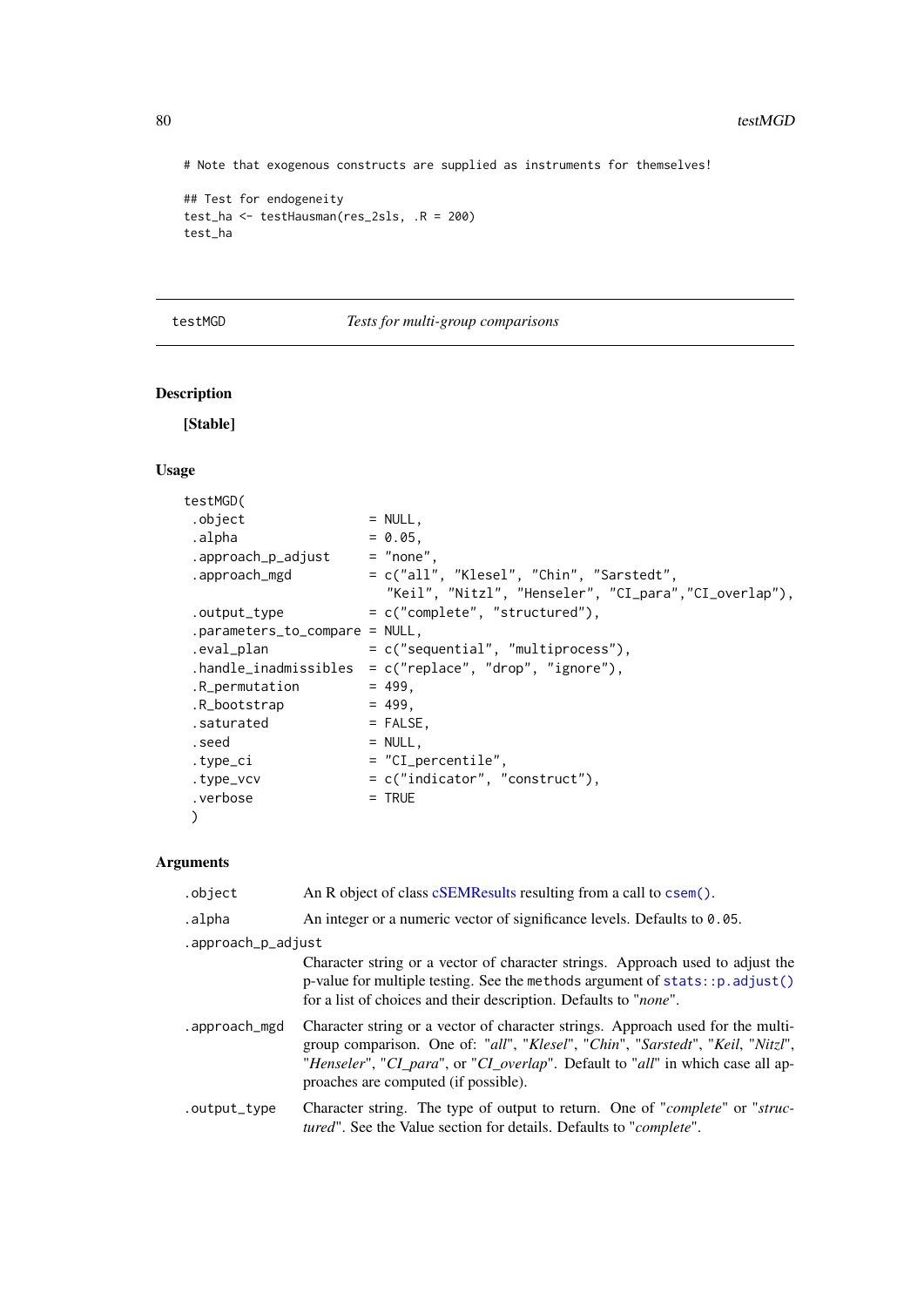<span id="page-80-0"></span>

| .parameters_to_compare |                                                                                                                                                                                                                                                                                                                                                                                                                                                                                                                                                                                                       |  |
|------------------------|-------------------------------------------------------------------------------------------------------------------------------------------------------------------------------------------------------------------------------------------------------------------------------------------------------------------------------------------------------------------------------------------------------------------------------------------------------------------------------------------------------------------------------------------------------------------------------------------------------|--|
|                        | A model in lavaan model syntax indicating which parameters (i.e, path $(\sim)$ , load-<br>ings $(=\sim)$ , weights $(<\sim)$ , or correlations $(\sim)$ should be compared across groups.<br>Defaults to NULL in which case all weights, loadings and path coefficients of the<br>originally specified model are compared.                                                                                                                                                                                                                                                                            |  |
| .eval_plan             | Character string. The evaluation plan to use. One of "sequential" or "multipro-<br>cess". In the latter case all available cores will be used. Defaults to "sequential".                                                                                                                                                                                                                                                                                                                                                                                                                              |  |
| .handle_inadmissibles  |                                                                                                                                                                                                                                                                                                                                                                                                                                                                                                                                                                                                       |  |
|                        | Character string. How should inadmissible results be treated? One of "drop",<br>"ignore", or "replace". If "drop", all replications/resamples yielding an inadmis-<br>sible result will be dropped (i.e. the number of results returned will potentially<br>be less than .R). For " <i>ignore</i> " all results are returned even if all or some of the<br>replications yielded inadmissible results (i.e. number of results returned is equal<br>to .R). For "replace" resampling continues until there are exactly .R admissible<br>solutions. Defaults to "replace" to accommodate all approaches. |  |
| .R_permutation         | Integer. The number of permutations. Defaults to 499                                                                                                                                                                                                                                                                                                                                                                                                                                                                                                                                                  |  |
| .R_bootstrap           | Integer. The number of bootstrap runs. Ignored if . object contains resamples.<br>Defaults to 499                                                                                                                                                                                                                                                                                                                                                                                                                                                                                                     |  |
| .saturated             | Logical. Should a saturated structural model be used? Defaults to FALSE.                                                                                                                                                                                                                                                                                                                                                                                                                                                                                                                              |  |
| .seed                  | Integer or NULL. The random seed to use. Defaults to NULL in which case an<br>arbitrary seed is chosen. Note that the scope of the seed is limited to the body of<br>the function it is used in. Hence, the global seed will not be altered!                                                                                                                                                                                                                                                                                                                                                          |  |
| .type_ci               | Character string. Which confidence interval should be calculated? For possible<br>choices, see the .quantity argument of the infer() function. Only used if<br>. approch_mgd is one of "CI_para" or "CI_overlap". Ignored otherwise. De-<br>faults to "CI_percentile".                                                                                                                                                                                                                                                                                                                                |  |
| .type_vcv              | Character string. Which model-implied correlation matrix should be calculated?<br>One of "indicator" or "construct". Defaults to "indicator".                                                                                                                                                                                                                                                                                                                                                                                                                                                         |  |
| .verbose               | Logical. Should information (e.g., progress bar) be printed to the console? De-<br>faults to TRUE.                                                                                                                                                                                                                                                                                                                                                                                                                                                                                                    |  |

## Details

This function performs various tests proposed in the context of multigroup analysis.

The following tests are implemented:

- .approach\_mgd = "Klesel": Approach suggested by Klesel et al. (2019) The model-implied variancecovariance matrix (either indicator (.type\_vcv = "indicator") or construct (.type\_vcv = "construct")) is compared across groups. If the model-implied indicator or construct correlation matrix based on a saturated structural model should be compared, set . saturated = TRUE. To measure the distance between the model-implied variance-covariance matrices, the geodesic distance (dG) and the squared Euclidean distance (dL) are used. If more than two groups are compared, the average distance over all groups is used.
- .approach\_mgd = "Sarstedt": Approach suggested by Sarstedt et al. (2011) Groups are compared in terms of parameter differences across groups. Sarstedt et al. (2011) tests if parameter k is equal across all groups. If several parameters are tested simultaneously it is recommended to adjust the significance level or the p-values (in cSEM correction is done by p-value). By default no multiple testing correction is done, however, several common adjustments are available via .approach\_p\_adjust. See [stats::p.adjust\(\)](#page-0-0) for details. Note: the test has some severe shortcomings. Use with caution.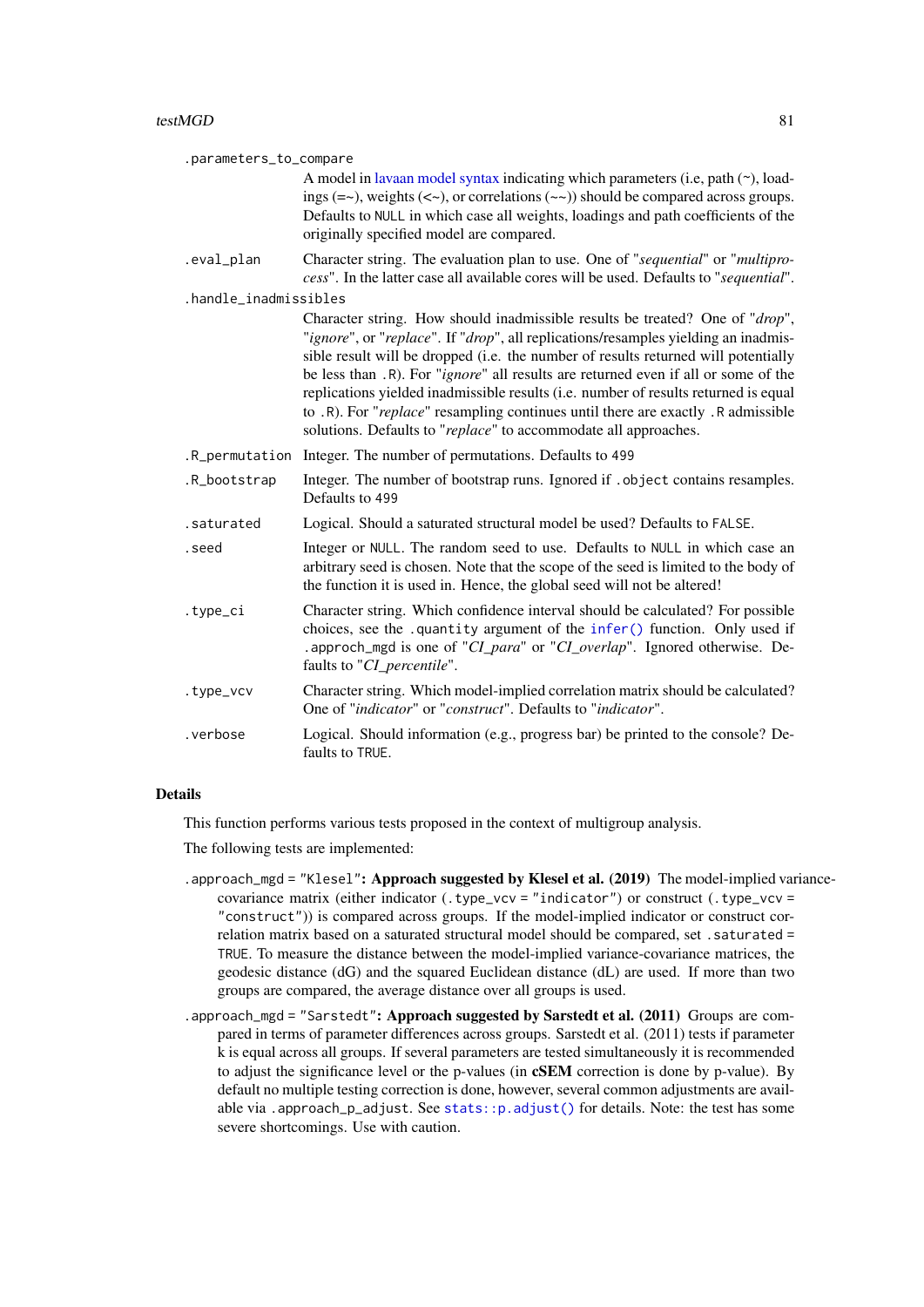- <span id="page-81-0"></span>. approach\_mgd = "Chin": Approach suggested by Chin and Dibbern  $(2010)$  Groups are compared in terms of parameter differences across groups. Chin and Dibbern (2010) tests if parameter k is equal between two groups. If more than two groups are tested for equality, parameter k is compared between all pairs of groups. In this case, it is recommended to adjust the significance level or the p-values (in cSEM correction is done by p-value) since this is essentially a multiple testing setup. If several parameters are tested simultaneously, correction is by group and number of parameters. By default no multiple testing correction is done, however, several common adjustments are available via . approach\_p\_adjust. See [stats::p.adjust\(\)](#page-0-0) for details.
- .approach\_mgd = "Keil": Approach suggested by Keil et al. (2000) Groups are compared in terms of parameter differences across groups. Keil et al. (2000) tests if parameter k is equal between two groups. It is assumed, that the standard errors of the coefficients are equal across groups. The calculation of the standard error of the parameter difference is adjusted as proposed by Henseler et al. (2009). If more than two groups are tested for equality, parameter k is compared between all pairs of groups. In this case, it is recommended to adjust the significance level or the p-values (in cSEM correction is done by p-value) since this is essentially a multiple testing setup. If several parameters are tested simultaneously, correction is by group and number of parameters. By default no multiple testing correction is done, however, several common adjustments are available via .approach\_p\_adjust. See [stats::p.adjust\(\)](#page-0-0) for details.
- . approach\_mgd = "Nitzl": Approach suggested by Nitzl  $(2010)$  Groups are compared in terms of parameter differences across groups. Similarly to Keil et al. (2000), a single parameter k is tested for equality between two groups. In contrast to Keil et al. (2000), it is assumed, that the standard errors of the coefficients are unequal across groups (Sarstedt et al. 2011). If more than two groups are tested for equality, parameter k is compared between all pairs of groups. In this case, it is recommended to adjust the significance level or the p-values (in cSEM correction is done by p-value) since this is essentially a multiple testing setup. If several parameters are tested simultaneously, correction is by group and number of parameters. By default no multiple testing correction is done, however, several common adjustments are available via .approach\_p\_adjust. See [stats::p.adjust\(\)](#page-0-0) for details.
- .approach\_mgd = "Henseler": Approach suggested by Henseler (2007) Groups are compared in terms of parameter differences across groups. In doing so, the bootstrap estimates of one parameter are compared across groups. In the literature, this approach is also known as PLS-MGA. Originally, this test was proposed as an one-sided test. In this function we perform a left-sided and a right-sided test to investigate whether a parameter differs across two groups. In doing so, the significance level is divided by 2 and compared to p-value of the left and rightsided test. Moreover, .approach\_p\_adjust is ignored and no overall decision is returned. For a more detailed description, see also Henseler et al. (2009).
- .approach\_mgd = "CI\_param": Approach mentioned in Sarstedt et al. (2011) This approach is based on the confidence intervals constructed around the parameter estimates of the two groups. If the parameter of one group falls within the confidence interval of the other group and/or vice versa, it can be concluded that there is no group difference. Since it is based on the confidence intervals .approach\_p\_adjust is ignored.
- .approach\_mgd = "CI\_overlap": Approach mentioned in Sarstedt et al.  $(2011)$  This approach is based on the confidence intervals (CIs) constructed around the parameter estimates of the two groups. If the two CIs overlap, it can be concluded that there is no group difference. Since it is based on the confidence intervals .approach\_p\_adjust is ignored.

Use . approach\_mgd to choose the approach. By default all approaches are computed (. approach\_mgd  $=$  "all").

For convenience, two types of output are available. See the "Value" section below.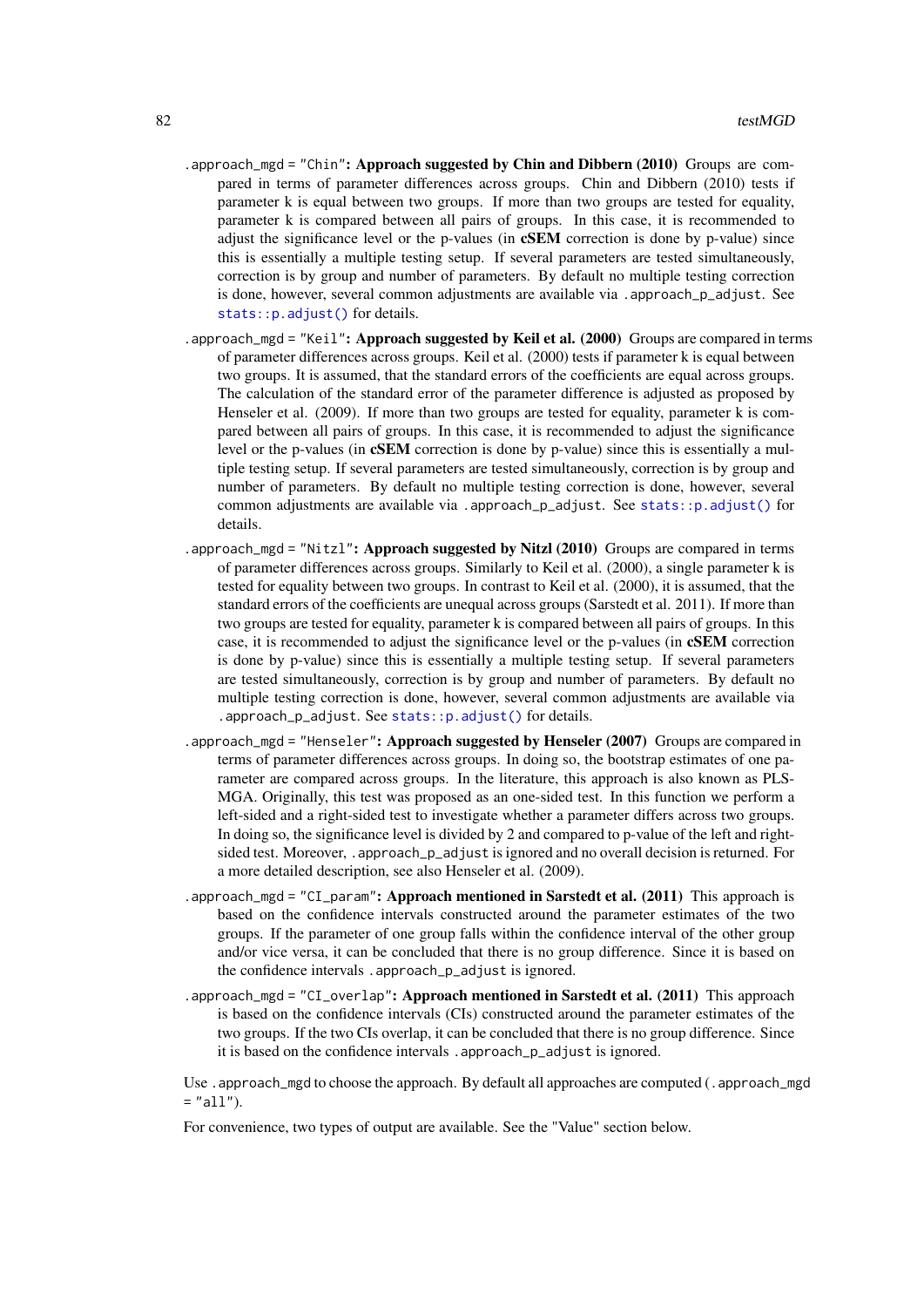<span id="page-82-0"></span>By default, approaches based on parameter differences across groups compare all parameters (.parameters\_to\_compare = NULL). To compare only a subset of parameters provide the parameters in [lavaan model syntax](#page-0-0) just like the model to estimate. Take the simple model:

```
model to estimate <- "
Structural model
eta2 ~ eta1
eta3 ~ eta1 + eta2
# Each concept os measured by 3 indicators, i.e., modeled as latent variable
eta1 = \times y11 + y12 + y13
eta2 = \times y21 + y22 + y23
eta3 = \times y31 + y32 + y33
"
```
If only the path from eta1 to eta3 and the loadings of eta1 are to be compared across groups, write:

```
to compare <- "
Structural parameters to compare
eta3 \sim eta1
# Loadings to compare
```

```
eta1 = \times y11 + y12 + y13
"
```
Note that the "model" provided to .parameters\_to\_compare does not need to be an estimable model!

Note also that compared to all other functions in **CSEM** using the argument, .handle\_inadmissibles defaults to "replace" to accomdate the Sarstedt et al. (2011) approach.

Argument .R\_permuation is ignored for the "Nitzl" and the "Keil" approach. .R\_bootstrap is ignored if .object already contains resamples, i.e. has class cSEMResults\_resampled and if only the "Klesel" or the "Chin" approach are used.

The argument .saturated is used by "Klesel" only. If .saturated = TRUE the original structural model is ignored and replaced by a saturated model, i.e. a model in which all constructs are allowed to correlate freely. This is useful to test differences in the measurement models between groups in isolation.

#### Value

If .output\_type = "complete" a list of class cSEMTestMGD. Technically, cSEMTestMGD is a named list containing the following list elements:

\$Information Additional information.

\$Klesel A list with elements, Test\_statistic, P\_value, and Decision

\$Chin A list with elements, Test\_statistic, P\_value, Decision, and Decision\_overall

\$Sarstedt A list with elements, Test\_statistic, P\_value, Decision, and Decision\_overall

\$Keil A list with elements, Test\_statistic, P\_value, Decision, and Decision\_overall

\$Nitzl A list with elements, Test\_statistic, P\_value, Decision, and Decision\_overall

\$Henseler A list with elements, Test\_statistic, P\_value, Decision, and Decision\_overall

\$CI\_para A list with elements, Decision, and Decision\_overall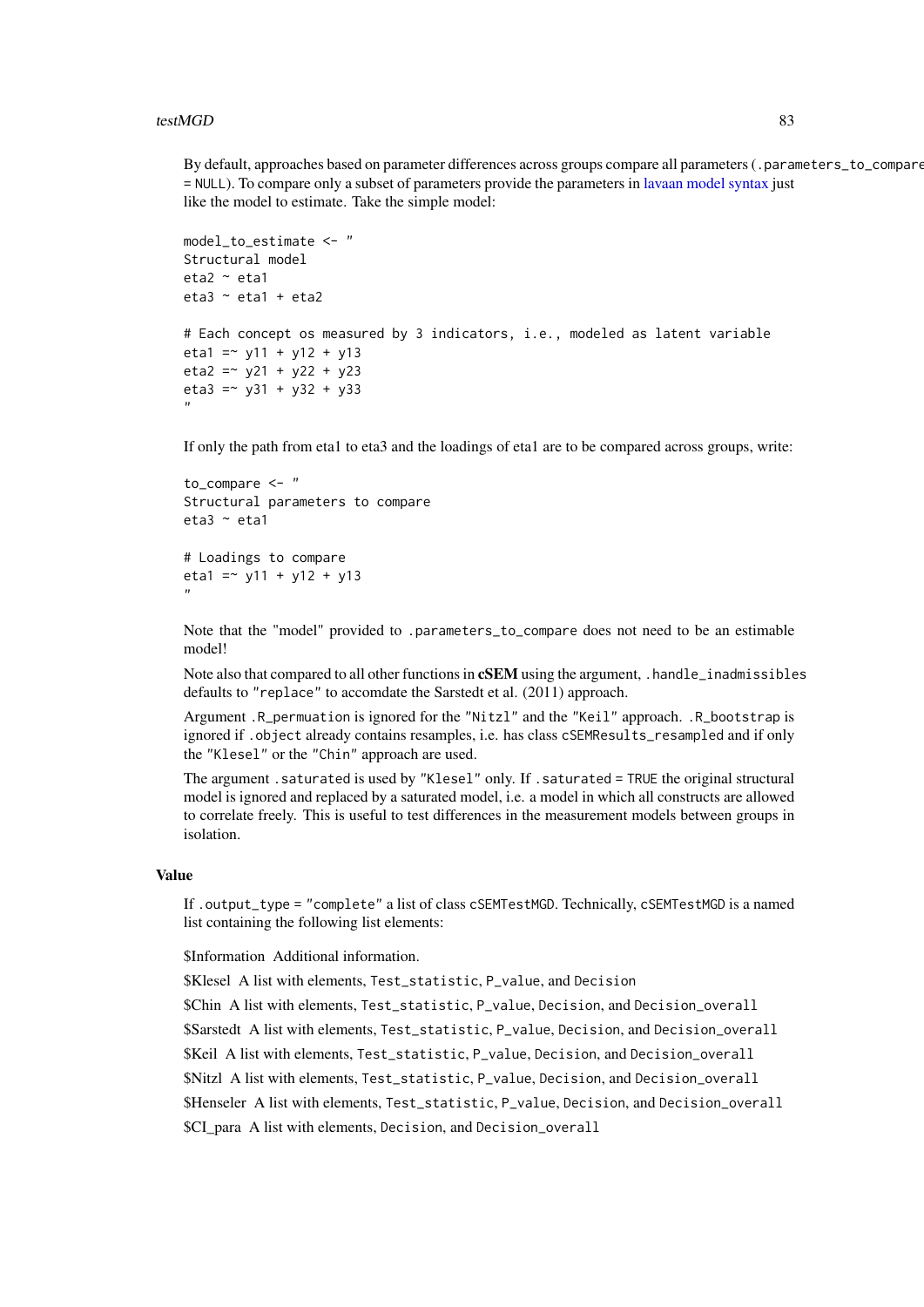<span id="page-83-0"></span>\$CI overlap A list with elements, Decision, and Decision\_overall

If .output\_type = "structured" a tibble (data frame) with the following columns is returned.

Test The name of the test.

- Comparision The parameter that was compared across groups. If "overall" the overall fit of the model was compared.
- alpha% The test decision for a given "alpha" level. If TRUE the null hypotheses was rejected; if FALSE it was not rejected.

p-value\_correction The p-value correction.

CI\_type Only for the "CI\_para" and the "CI\_overlap" test. Which confidence interval was used.

Distance\_metric Only for Test = "Klesel". Which distance metric was used.

# References

Chin WW, Dibbern J (2010). "An Introduction to a Permutation Based Procedure for Multi-Group PLS Analysis: Results of Tests of Differences on Simulated Data and a Cross Cultural Analysis of the Sourcing of Information System Services Between Germany and the USA." In *Handbook of Partial Least Squares*, 171–193. Springer Berlin Heidelberg. doi: [10.1007/9783540328278\\_8,](https://doi.org/10.1007/978-3-540-32827-8_8) [https://doi.org/10.1007/978-3-540-32827-8\\_8](https://doi.org/10.1007/978-3-540-32827-8_8).

Henseler J (2007). "A new and simple approach to multi-group analysis in partial least squares path modeling." In Martens H, N $\tilde{A}$  s T (eds.), *Proceedings of PLS'07 - The 5th International Symposium on PLS and Related Methods*, 104–107. PLS, Norway: Matforsk, As.

Henseler J, Ringle CM, Sinkovics RR (2009). "The use of partial least squares path modeling in international marketing." *Advances in International Marketing*, 20, 277–320. doi: [10.1108/S1474-](https://doi.org/10.1108/S1474-7979(2009)0000020014) [7979\(2009\)0000020014,](https://doi.org/10.1108/S1474-7979(2009)0000020014) [https://doi.org/10.1108/S1474-7979\(2009\)0000020014](https://doi.org/10.1108/S1474-7979(2009)0000020014).

Keil M, Tan BC, Wei K, Saarinen T, Tuunainen V, Wassenaar A (2000). "A cross-cultural study on escalation of commitment behavior in software projects." *MIS Quarterly*, 24(2), 299–325.

Klesel M, Schuberth F, Henseler J, Niehaves B (2019). "A Test for Multigroup Comparison Using Partial Least Squares Path Modeling." *Internet Research*, 29(3), 464–477. doi: [10.1108/intr112017-](https://doi.org/10.1108/intr-11-2017-0418) [0418,](https://doi.org/10.1108/intr-11-2017-0418) <https://doi.org/10.1108/intr-11-2017-0418>.

Nitzl C (2010). "Eine anwenderorientierte Einfuehrung in die Partial Least Square (PLS)-Methode." In *Arbeitspapier*, number 21. Universitaet Hamburg, Institut fuer Industrielles Management, Hamburg.

Sarstedt M, Henseler J, Ringle CM (2011). "Multigroup Analysis in Partial Least Squares (PLS) Path Modeling: Alternative Methods and Empirical Results." In *Advances in International Marketing*, 195–218. Emerald Group Publishing Limited. doi: [10.1108/s14747979\(2011\)0000022012,](https://doi.org/10.1108/s1474-7979(2011)0000022012) [https://doi.org/10.1108/s1474-7979\(2011\)0000022012](https://doi.org/10.1108/s1474-7979(2011)0000022012).

# See Also

[csem\(\)](#page-24-0), [cSEMResults,](#page-0-0) [testMICOM\(\)](#page-85-0), [testOMF\(\)](#page-87-0)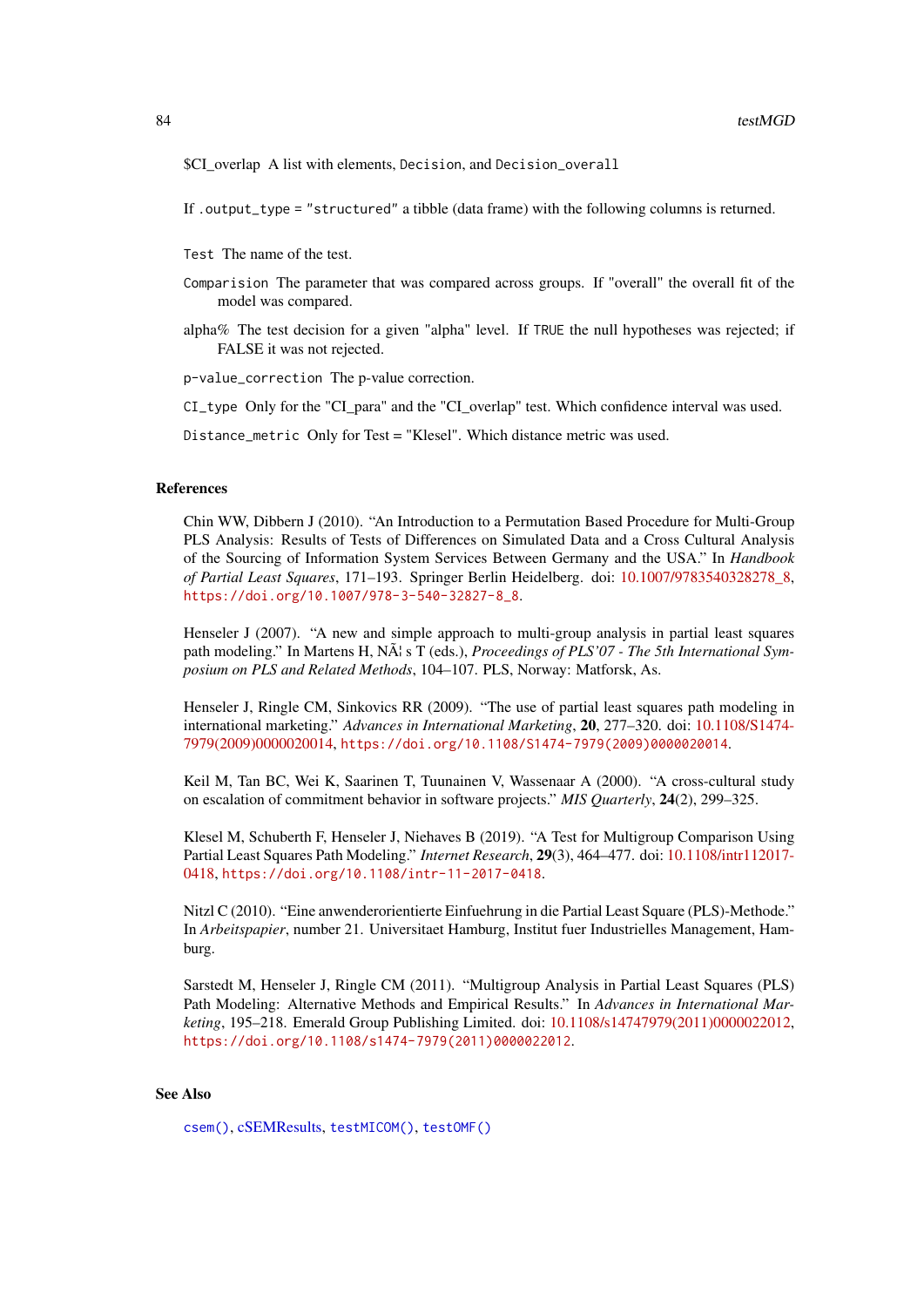#### testMGD 85

```
## Not run:
# ===========================================================================
# Basic usage
# ===========================================================================
model < - "
# Structural model
QUAL ~ EXPE
EXPE ~ IMAG
SAT ~ IMAG + EXPE + QUAL + VAL
LOY ~ IMAG + SAT
VAL \sim EXPE + QUAL
# Measurement model
EXPE \le expe1 + expe2 + expe3 + expe4 + expe5
IMAG \leq imag1 + imag2 + imag3 + imag4 + imag5
LOY = V log1 + log2 + log3 + log4QUAL = \sim qual1 + qual2 + qual3 + qual4 + qual5
SAT \leq sat1 + sat2 + sat3 + sat4
VAL \le val1 + val2 + val3 + val4
"
## Create list of virtually identical data sets
dat <- list(satisfaction[-3,], satisfaction[-5, ], satisfaction[-10, ])
out <- csem(dat, model, .resample_method = "bootstrap", .R = 40)
## Test
testMGD(out, .R_permutation = 40,.verbose = FALSE)
# Notes:
# 1. .R_permutation (and .R in the call to csem) is small to make examples run quicker;
# should be higher in real applications.
# 2. Test will not reject their respective H0s since the groups are virtually
# identical.
# 3. Only exception is the approach suggested by Sarstedt et al. (2011), a
# sign that the test is unreliable.
# 4. As opposed to other functions involving the argument,
# '.handle_inadmissibles' the default is "replace" as this is
# required by Sarstedt et al. (2011)'s approach.
# ===========================================================================
# Extended usage
# ===========================================================================
### Test only a subset ------------------------------------------------------
# By default all parameters are compared. Select a subset by providing a
# model in lavaan model syntax:
to_compare <- "
# Path coefficients
QUAL ~ EXPE
# Loadings
EXPE \le expe1 + expe2 + expe3 + expe4 + expe5
"
```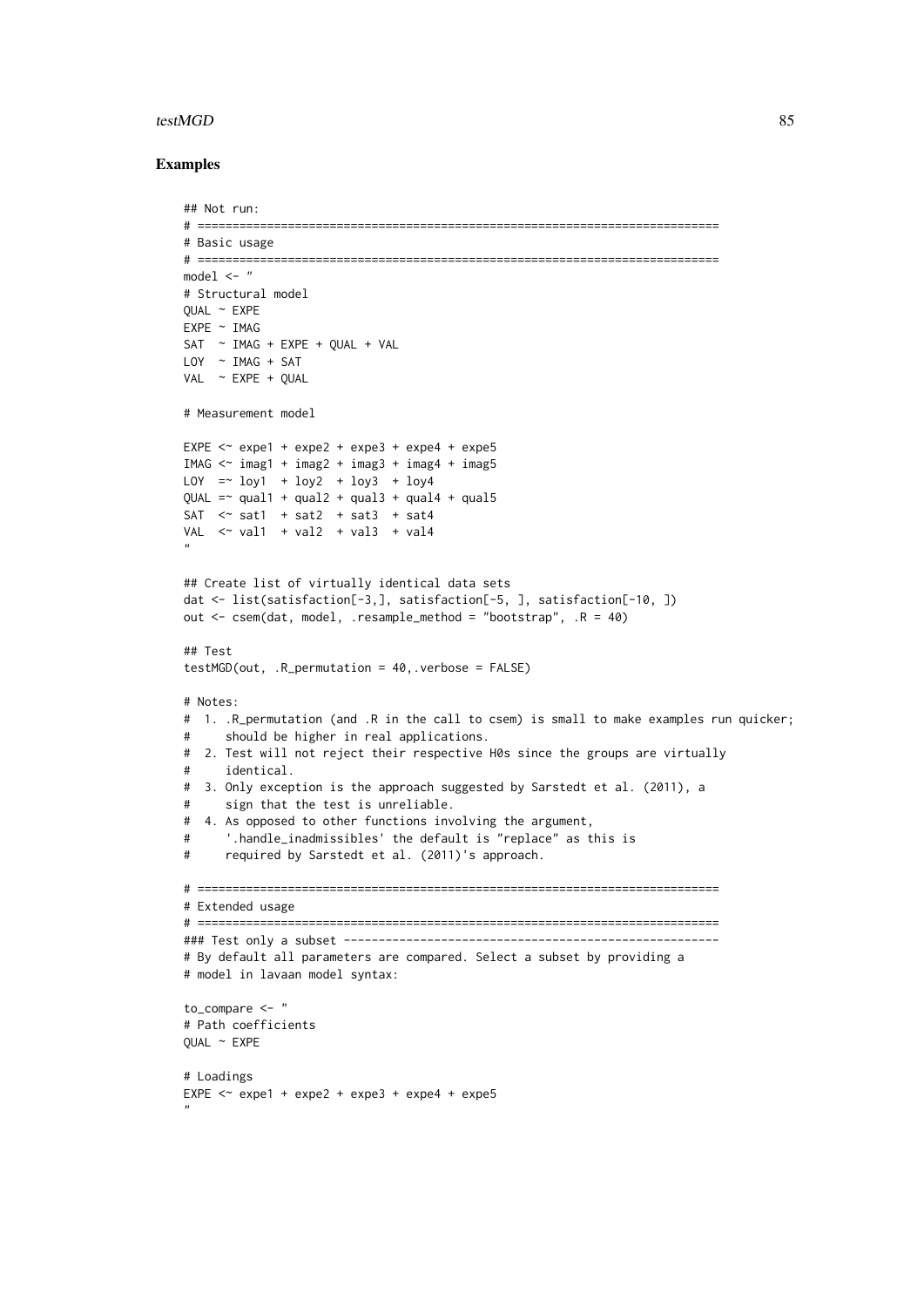```
## Test
testMGD(out, .parameters_to_compare = to_compare, .R_permutation = 20,
        .R_bootstrap = 20, .verbose = FALSE)
### Different p_adjustments --------------------------------------------------
# To adjust p-values to accommodate multiple testing use .approach_p_adjust.
# The number of tests to use for adjusting depends on the approach chosen. For
# the Chin approach for example it is the number of parameters to test times the
# number of possible group comparisons. To compare the results for different
# adjustments, a vector of p-adjustments may be chosen.
## Test
testMGD(out, .parameters_to_compare = to_compare,
        .approach_p_adjust = c("none", "bonferroni"),
        R_permutation = 20, R_pbootstrap = 20, .verbose = FALSE)
```
## End(Not run)

<span id="page-85-0"></span>testMICOM *Test measurement invariance of composites*

## Description

[Stable]

## Usage

```
testMICOM(
. \text{object} = NULL,
approdcch_p_adjust = "none".handle_inadmissibles = c("drop", "ignore", "replace"),
\,.R = 499.seed = NULL,
\cdot verbose = TRUE
\lambda
```
#### Arguments

.object An R object of class [cSEMResults](#page-0-0) resulting from a call to [csem\(\)](#page-24-0).

.approach\_p\_adjust

Character string or a vector of character strings. Approach used to adjust the p-value for multiple testing. See the methods argument of [stats::p.adjust\(\)](#page-0-0) for a list of choices and their description. Defaults to "*none*".

.handle\_inadmissibles

Character string. How should inadmissible results be treated? One of "*drop*", "*ignore*", or "*replace*". If "*drop*", all replications/resamples yielding an inadmissible result will be dropped (i.e. the number of results returned will potentially be less than .R). For "*ignore*" all results are returned even if all or some of the replications yielded inadmissible results (i.e. number of results returned is equal to .R). For "*replace*" resampling continues until there are exactly .R admissible solutions. Depending on the frequency of inadmissible solutions this may significantly increase computing time. Defaults to "*drop*".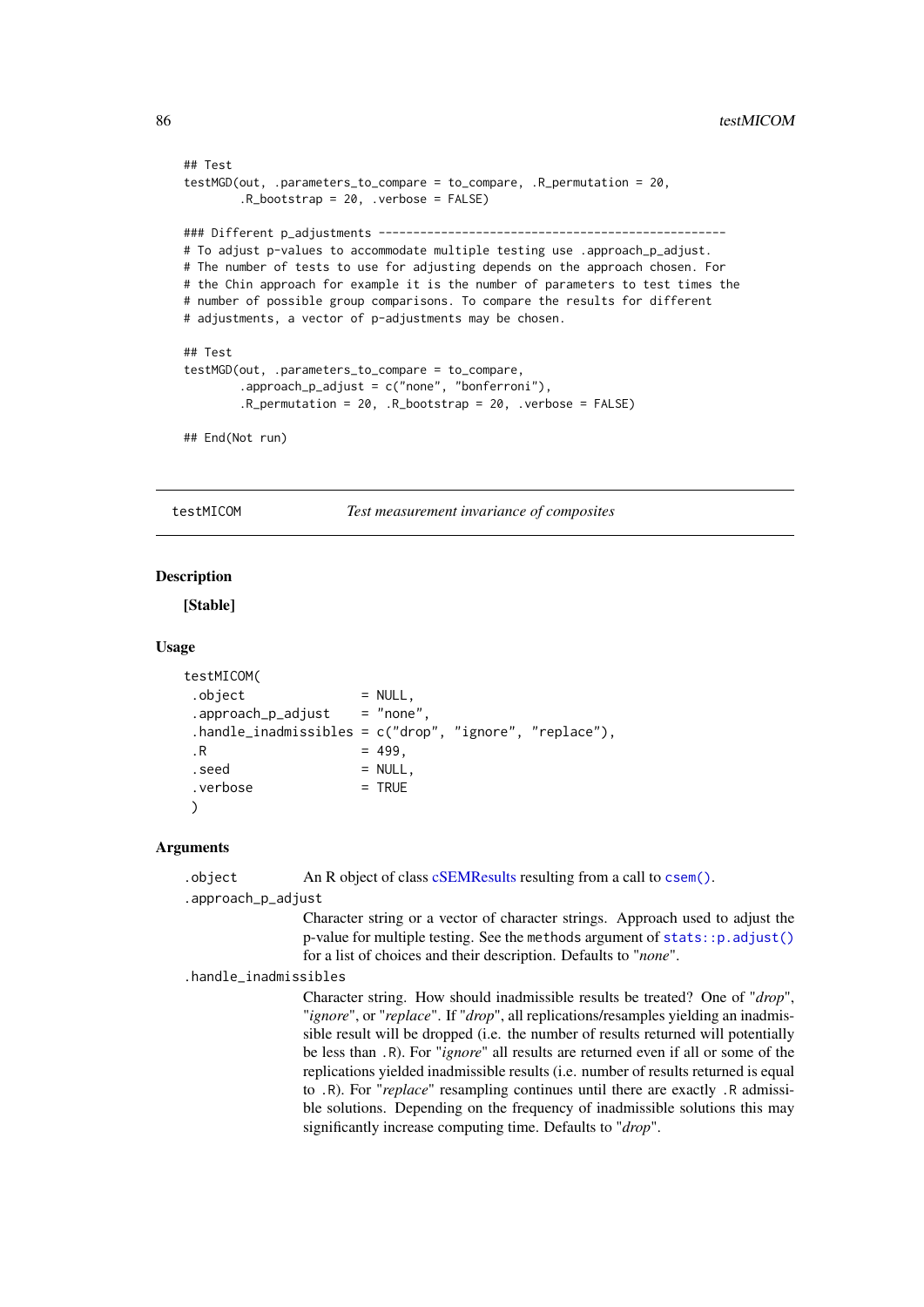#### <span id="page-86-0"></span>testMICOM 87

| .R       | Integer. The number of bootstrap replications. Defaults to 499.                                                                                                                                                                              |
|----------|----------------------------------------------------------------------------------------------------------------------------------------------------------------------------------------------------------------------------------------------|
| .seed    | Integer or NULL. The random seed to use. Defaults to NULL in which case an<br>arbitrary seed is chosen. Note that the scope of the seed is limited to the body of<br>the function it is used in. Hence, the global seed will not be altered! |
| .verbose | Logical. Should information (e.g., progress bar) be printed to the console? De-<br>faults to TRUE.                                                                                                                                           |

#### Details

The functions performs the permutation-based test for measurement invariance of composites across groups proposed by Henseler et al. (2016). According to the authors assessing measurement invariance in composite models can be assessed by a three-step procedure. The first two steps involve an assessment of configural and compositional invariance. The third steps involves mean and variance comparisons across groups. Assessment of configural invariance is qualitative in nature and hence not assessed by the [testMICOM\(\)](#page-85-0) function.

As [testMICOM\(\)](#page-85-0) requires at least two groups, .object must be of class cSEMResults\_multi. As of version 0.2.0 of the package, [testMICOM\(\)](#page-85-0) does not support models containing second-order constructs.

It is possible to compare more than two groups, however, multiple-testing issues arise in this case. To adjust p-values in this case several p-value adjustments are available via the approach\_p\_adjust argument.

The remaining arguments set the number of permutation runs to conduct (.R), the random number seed (.seed), instructions how inadmissible results are to be handled (handle\_inadmissibles), and whether the function should be verbose in a sense that progress is printed to the console.

The number of permutation runs defaults to  $args\_default()$ \$.R for performance reasons. According to Henseler et al. (2016) the number of permutations should be at least 5000 for assessment to be sufficiently reliable.

#### Value

A named list of class cSEMTestMICOM containing the following list element:

\$Step2 A list containing the results of the test for compositional invariance (Step 2).

\$Step3 A list containing the results of the test for mean and variance equality (Step 3).

\$Information A list of additional information on the test.

#### References

Henseler J, Ringle CM, Sarstedt M (2016). "Testing Measurement Invariance of Composites Using Partial Least Squares." *International Marketing Review*, 33(3), 405–431. doi: [10.1108/imr092014-](https://doi.org/10.1108/imr-09-2014-0304) [0304,](https://doi.org/10.1108/imr-09-2014-0304) <https://doi.org/10.1108/imr-09-2014-0304>.

# See Also

[csem\(\)](#page-24-0), [cSEMResults,](#page-0-0) [testOMF\(\)](#page-87-0), [testMGD\(\)](#page-79-0)

## Examples

## Not run:

# NOTE: to run the example. Download and load the newst version of cSEM.DGP # from GitHub using devtools::install\_github("M-E-Rademaker/cSEM.DGP").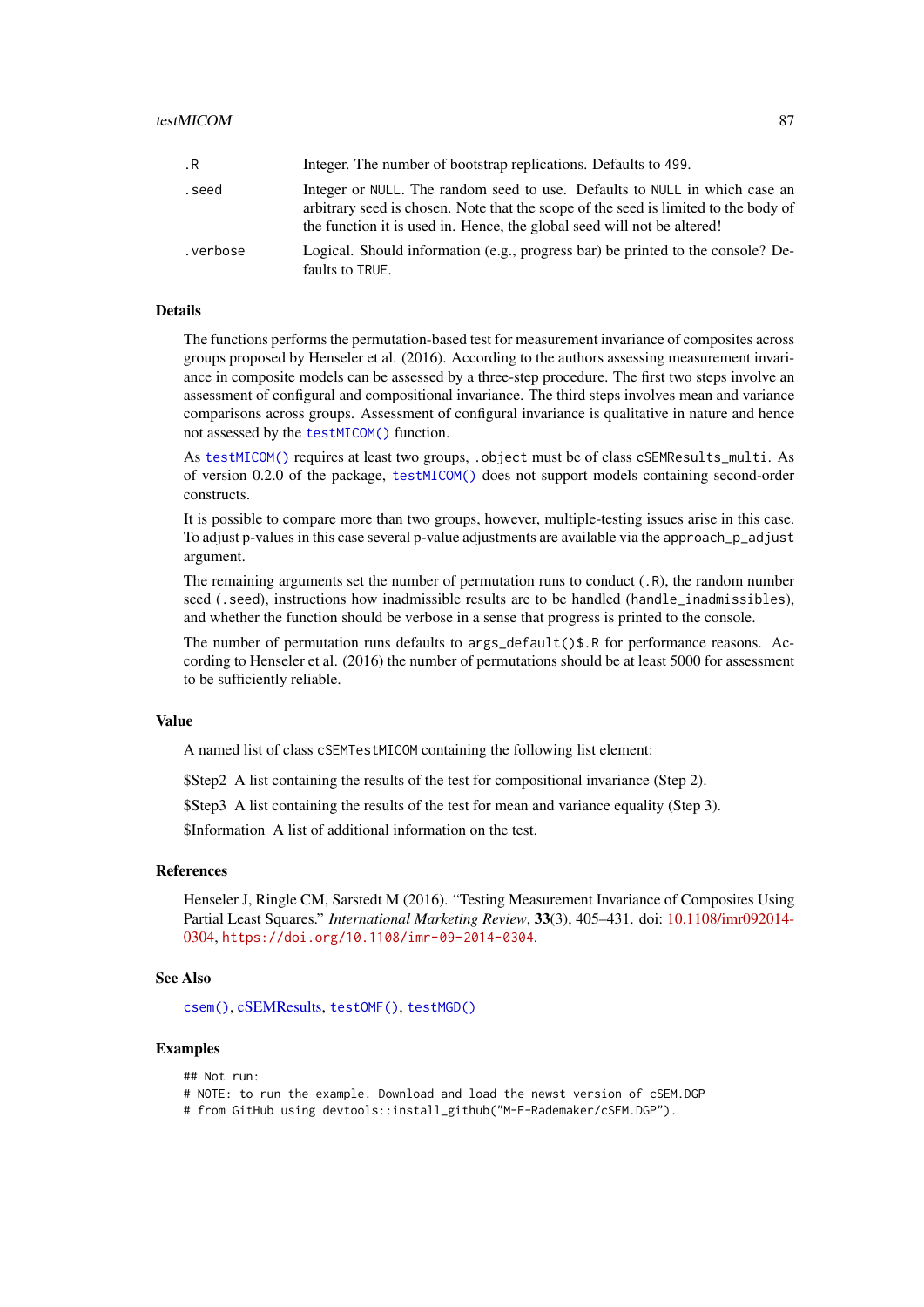```
# Create two data generating processes (DGPs) that only differ in how the composite
# X is build. Hence, the two groups are not compositionally invariant.
dgp1 \leq - "
# Structural model
Y \sim \emptyset.6*X
# Measurement model
Y = 1*y1X \leq 0.4 \times x1 + 0.8 \times x2x1 ~~ 0.3125*x2
"
dgp2 \leftarrow "
# Structural model
Y ~ 0.6*X# Measurement model
Y = 1*y1X \leq 0.8 \times x1 + 0.4 \times x2x1 ~~ 0.3125*x2
"
g1 <- generateData(dgp1, .N = 399, .empirical = TRUE) # requires cSEM.DGP
g2 <- generateData(dgp2, .N = 200, .empirical = TRUE) # requires cSEM.DGP
# Model is the same for both DGPs
model \leq - "
# Structural model
Y \sim X# Measurement model
Y = \sim y1X \le x1 + x2"
# Estimate
csem_results <- csem(.data = list("group1" = g1, "group2" = g2), model)
# Test
testMICOM(csem_results, .R = 50, .alpha = c(0.01, 0.05), .seed = 1987)
## End(Not run)
```
<span id="page-87-0"></span>testOMF *Test for overall model fit*

# Description

[Maturing]

#### Usage

testOMF(

<span id="page-87-1"></span>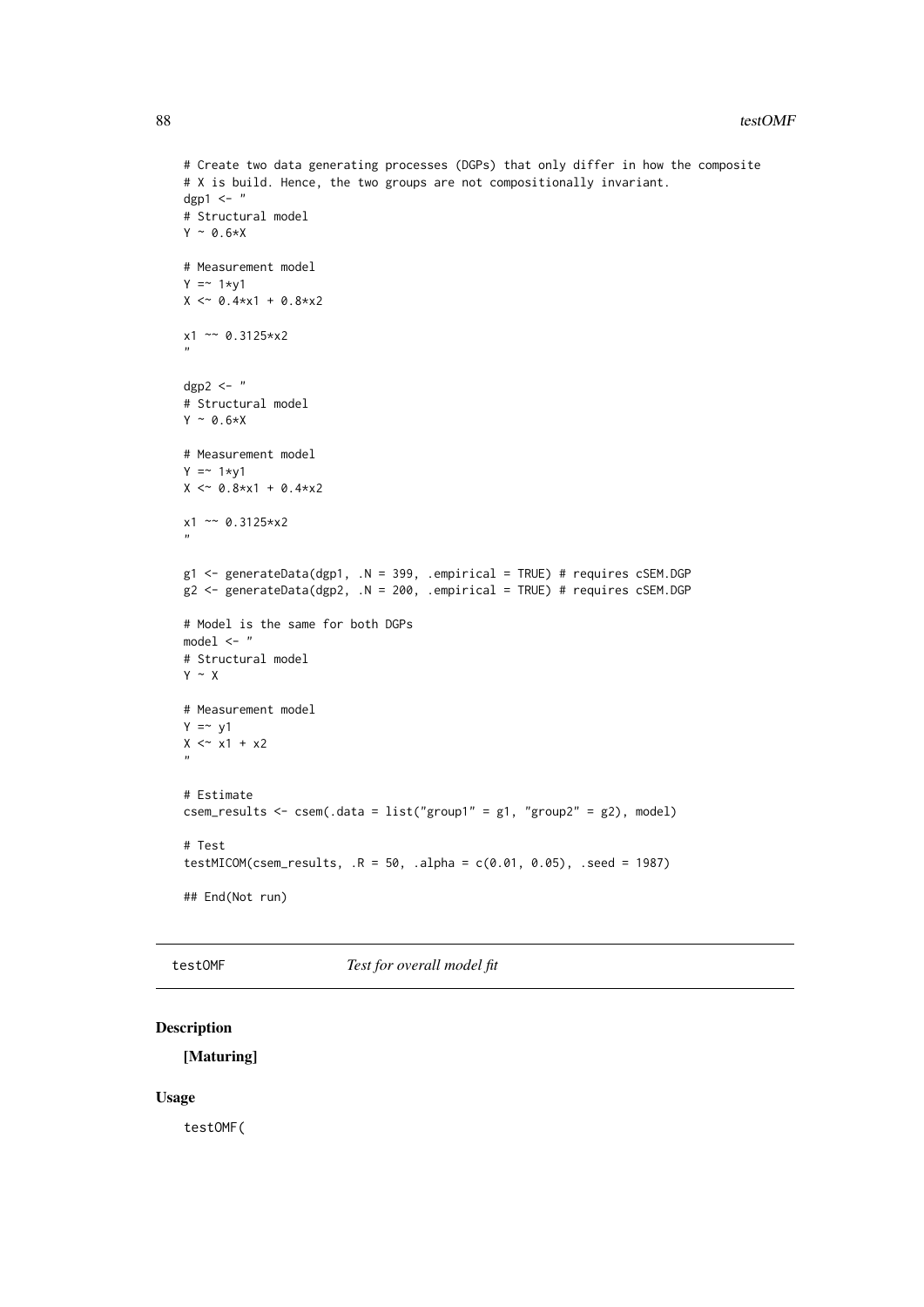#### <span id="page-88-0"></span>testOMF 89

```
. \text{object} = NULL,
\Boxalpha = 0.05,
.fit_measures = FALSE,
.handle_inadmissibles = c("drop", "ignore", "replace"),
\,.R = 499,.saturated = FALSE,
. \, \text{seed} = NULL,
\cdot verbose = TRUE,
...
\lambda
```
#### Arguments

| .object               | An R object of class cSEMResults resulting from a call to csem().                                                                                                                                                                                                                                                                                                                                                                                                                                                                                                                                                                                                              |  |  |  |
|-----------------------|--------------------------------------------------------------------------------------------------------------------------------------------------------------------------------------------------------------------------------------------------------------------------------------------------------------------------------------------------------------------------------------------------------------------------------------------------------------------------------------------------------------------------------------------------------------------------------------------------------------------------------------------------------------------------------|--|--|--|
| .alpha                | An integer or a numeric vector of significance levels. Defaults to 0.05.                                                                                                                                                                                                                                                                                                                                                                                                                                                                                                                                                                                                       |  |  |  |
| .fit_measures         | Logical. (EXPERIMENTAL) Should additional fit measures be included? De-<br>faults to FALSE.                                                                                                                                                                                                                                                                                                                                                                                                                                                                                                                                                                                    |  |  |  |
| .handle_inadmissibles |                                                                                                                                                                                                                                                                                                                                                                                                                                                                                                                                                                                                                                                                                |  |  |  |
|                       | Character string. How should inadmissible results be treated? One of "drop",<br>"ignore", or "replace". If "drop", all replications/resamples yielding an inadmis-<br>sible result will be dropped (i.e. the number of results returned will potentially<br>be less than .R). For " <i>ignore</i> " all results are returned even if all or some of the<br>replications yielded inadmissible results (i.e. number of results returned is equal<br>to .R). For "replace" resampling continues until there are exactly .R admissi-<br>ble solutions. Depending on the frequency of inadmissible solutions this may<br>significantly increase computing time. Defaults to "drop". |  |  |  |
| .R                    | Integer. The number of bootstrap replications. Defaults to 499.                                                                                                                                                                                                                                                                                                                                                                                                                                                                                                                                                                                                                |  |  |  |
| .saturated            | Logical. Should a saturated structural model be used? Defaults to FALSE.                                                                                                                                                                                                                                                                                                                                                                                                                                                                                                                                                                                                       |  |  |  |
| .seed                 | Integer or NULL. The random seed to use. Defaults to NULL in which case an<br>arbitrary seed is chosen. Note that the scope of the seed is limited to the body of<br>the function it is used in. Hence, the global seed will not be altered!                                                                                                                                                                                                                                                                                                                                                                                                                                   |  |  |  |
| .verbose              | Logical. Should information (e.g., progress bar) be printed to the console? De-<br>faults to TRUE.                                                                                                                                                                                                                                                                                                                                                                                                                                                                                                                                                                             |  |  |  |
|                       | Can be used to determine the fitting function used in the calculateGFI function.                                                                                                                                                                                                                                                                                                                                                                                                                                                                                                                                                                                               |  |  |  |

#### Details

Bootstrap-based test for overall model fit originally proposed by Beran and Srivastava (1985). See also Dijkstra and Henseler (2015) who first suggested the test in the context of PLS-PM.

By default, testOMF() tests the null hypothesis that the population indicator correlation matrix equals the population model-implied indicator correlation matrix. Several discrepancy measures may be used. By default, testOMF() uses four distance measures to assess the distance between the sample indicator correlation matrix and the estimated model-implied indicator correlation matrix, namely the geodesic distance, the squared Euclidean distance, the standardized root mean square residual (SRMR), and the distance based on the maximum likelihood fit function. The reference distribution for each test statistic is obtained by the bootstrap as proposed by Beran and Srivastava (1985).

It is possible to perform the bootstrap-based test using fit measures such as the CFI, RMSEA or the GFI if .fit\_measures = TRUE. This is experimental. To the best of our knowledge the applicability and usefulness of the fit measures for model fit assessment have not been formally (statistically)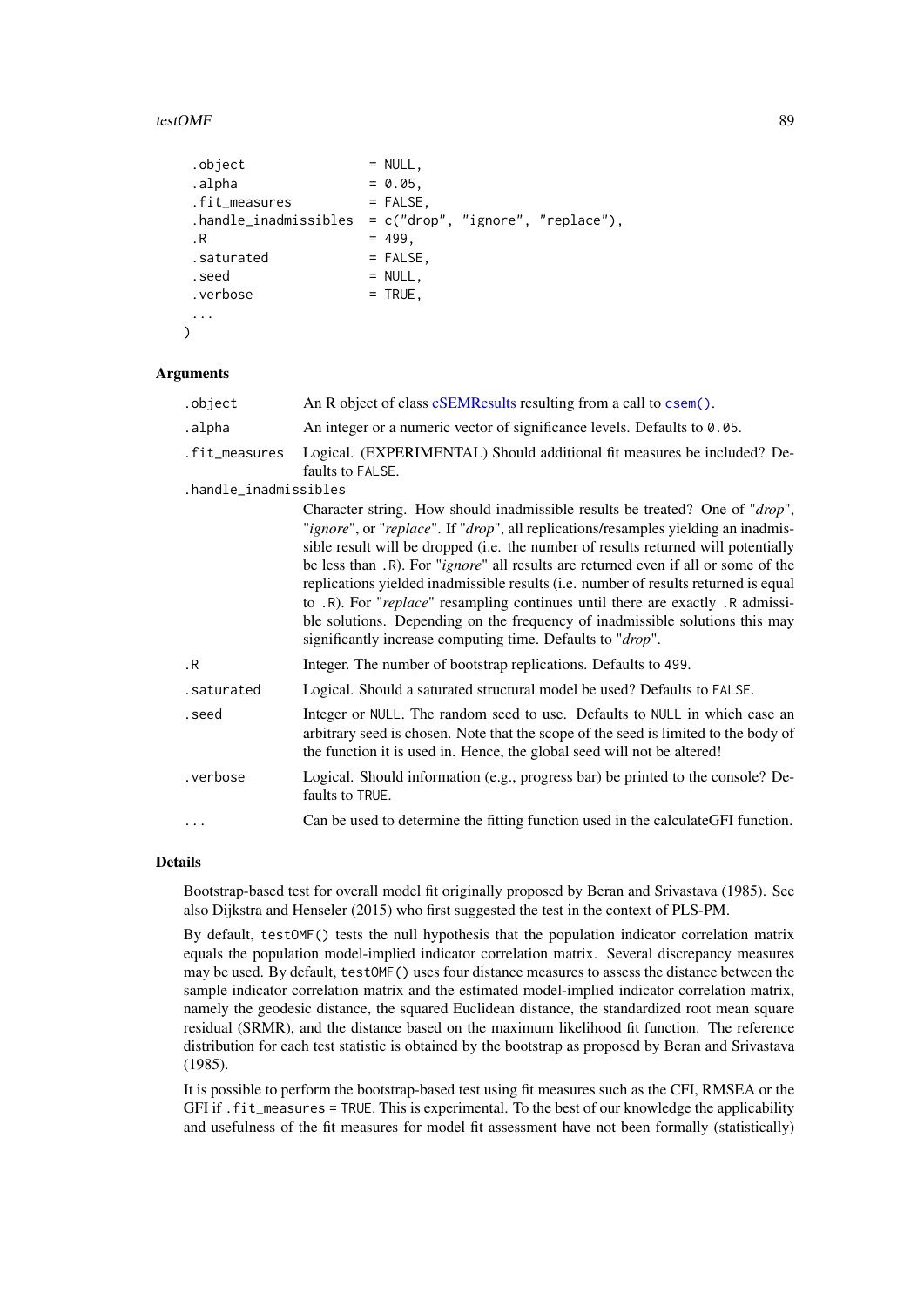<span id="page-89-0"></span>assessed yet. Theoretically, the logic of the test applies to these fit indices as well. Hence, their applicability is theoretically justified. Only use if you know what you are doing.

If .saturated = TRUE the original structural model is ignored and replaced by a saturated model, i.e., a model in which all constructs are allowed to correlate freely. This is useful to test misspecification of the measurement model in isolation.

## Value

A list of class cSEMTestOMF containing the following list elements:

\$Test\_statistic The value of the test statistics.

\$Critical\_value The corresponding critical values obtained by the bootstrap.

\$Decision The test decision. One of: FALSE (Reject) or TRUE (Do not reject).

\$Information The .R bootstrap values; The number of admissible results; The seed used and the number of total runs.

# References

Beran R, Srivastava MS (1985). "Bootstrap Tests and Confidence Regions for Functions of a Covariance Matrix." *The Annals of Statistics*, 13(1), 95–115. doi: [10.1214/aos/1176346579,](https://doi.org/10.1214/aos/1176346579) [https:](https://doi.org/10.1214/aos/1176346579) [//doi.org/10.1214/aos/1176346579](https://doi.org/10.1214/aos/1176346579).

Dijkstra TK, Henseler J (2015). "Consistent and Asymptotically Normal PLS Estimators for Linear Structural Equations." *Computational Statistics & Data Analysis*, 81, 10–23.

#### See Also

[csem\(\)](#page-24-0), [calculateSRMR\(\)](#page-42-0), [calculateDG\(\)](#page-36-0), [calculateDL\(\)](#page-36-0), [cSEMResults,](#page-0-0) [testMICOM\(\)](#page-85-0), [testMGD\(\)](#page-79-0), [exportToExcel\(\)](#page-40-0)

```
# ===========================================================================
# Basic usage
# ===========================================================================
model \leftarrow "
# Structural model
eta2 ~ eta1
eta3 \sim eta1 + eta2
# (Reflective) measurement model
eta1 = \times y11 + y12 + y13
eta2 = -y21 + y22 + y23eta3 = \times y31 + y32 + y33
"
## Estimate
out <- csem(threecommonfactors, model, .approach_weights = "PLS-PM")
## Test
testOMF(out, .R = 50, verbose = FALSE, .seed = 320)
```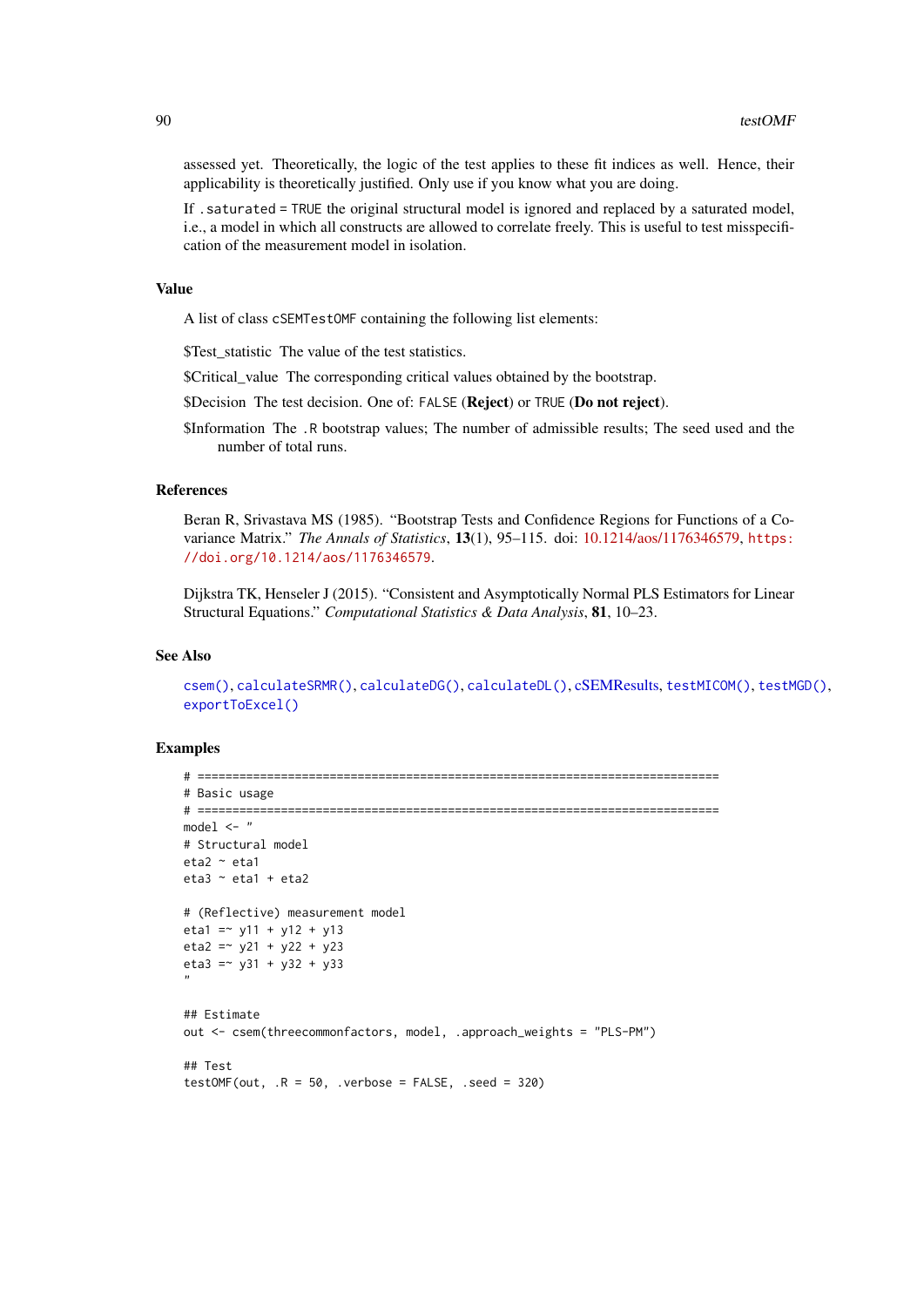<span id="page-90-0"></span>threecommonfactors *Data: threecommonfactors*

#### Description

A dataset containing 500 standardized observations on 9 indicator generated from a population model with three concepts modeled as common factors.

# Usage

threecommonfactors

## Format

A matrix with 500 rows and 9 variables:

- y11-y13 Indicators attachted to the first common factor (eta1). Population loadings are: 0.7; 0.7; 0.7
- y21-y23 Indicators attachted to the second common factor (eta2). Population loadings are: 0.5; 0.7; 0.8
- y31-y33 Indicators attachted to the third common factor (eta3). Population loadings are: 0.8; 0.75; 0.7

The model is:

$$
`eta2` = gamma1 * `eta1` + zeta1
$$

'eta3' = gamma2 ∗ 'eta1' + beta ∗ 'eta2' + zeta2

with population values gamma1 =  $0.6$ , gamma2 =  $0.4$  and beta =  $0.35$ .

```
#============================================================================
# Correct model (the model used to generate the data)
#============================================================================
model_correct <- "
# Structural model
eta2 ~ eta1
eta3 \sim eta1 + eta2
# Measurement model
eta1 = \times y11 + y12 + y13
eta2 = \times y21 + y22 + y23
eta3 = -y31 + y32 + y33"
a <- csem(threecommonfactors, model_correct)
## The overall model fit is evidently almost perfect:
testOMF(a, .R = 30, verbose = FALSE) # .R = 30 to speed up the example
```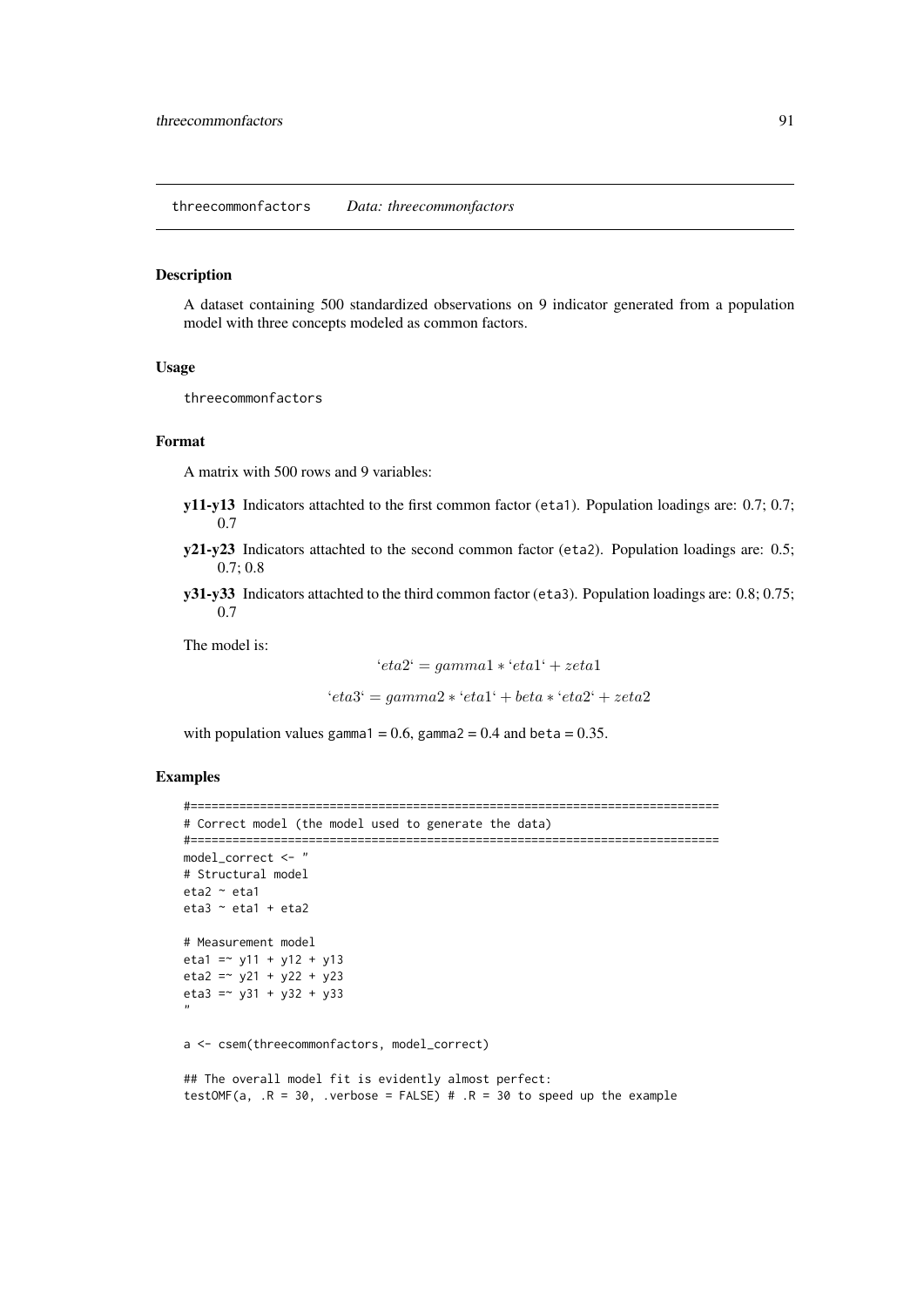<span id="page-91-0"></span>

# Description

[Stable]

# Usage

verify(.object)

#### Arguments

.object An R object of class [cSEMResults](#page-0-0) resulting from a call to [csem\(\)](#page-24-0).

# Details

Verify admissibility of the results obtained using [csem\(\)](#page-24-0).

Results exhibiting one of the following defects are deemed inadmissible: non-convergence of the algorithm used to obtain weights, loadings and/or (congeneric) reliabilities larger than 1, a construct variance-covariance (VCV) and/or model-implied VCV matrix that is not positive semi-definite.

If .object is of class cSEMResults\_2ndorder (i.e., estimates are based on a model containing second-order constructs) both the first and the second stage are checked separately.

Currently, a model-implied indicator VCV matrix for nonlinear model is not available. verify() therefore skips the check for positive definiteness of the model-implied indicator VCV matrix for nonlinear models and returns "ok".

# Value

A logical vector indicating which (if any) problem occurred. A FALSE indicates that the specific problem has not occured. For models containg second-order constructs estimated by a two stage approach, a list of two such vectors (one for the first and one for the second stage) is returned. Status codes are:

- 1: The algorithm has converged.
- 2: All absolute standardized loading estimates are smaller than or equal to 1. A violation implies either a negative variance of the measurement error or
- 3: The construct VCV is positive semi-definite.
- 4: All reliability estimates are smaller than or equal to 1.
- 5: The model-implied indicator VCV is positive semi-definite. This is only checked for linear models (including models containing second-order constructs).

# See Also

[csem\(\)](#page-24-0), [summarize\(\)](#page-74-0), [cSEMResults](#page-0-0)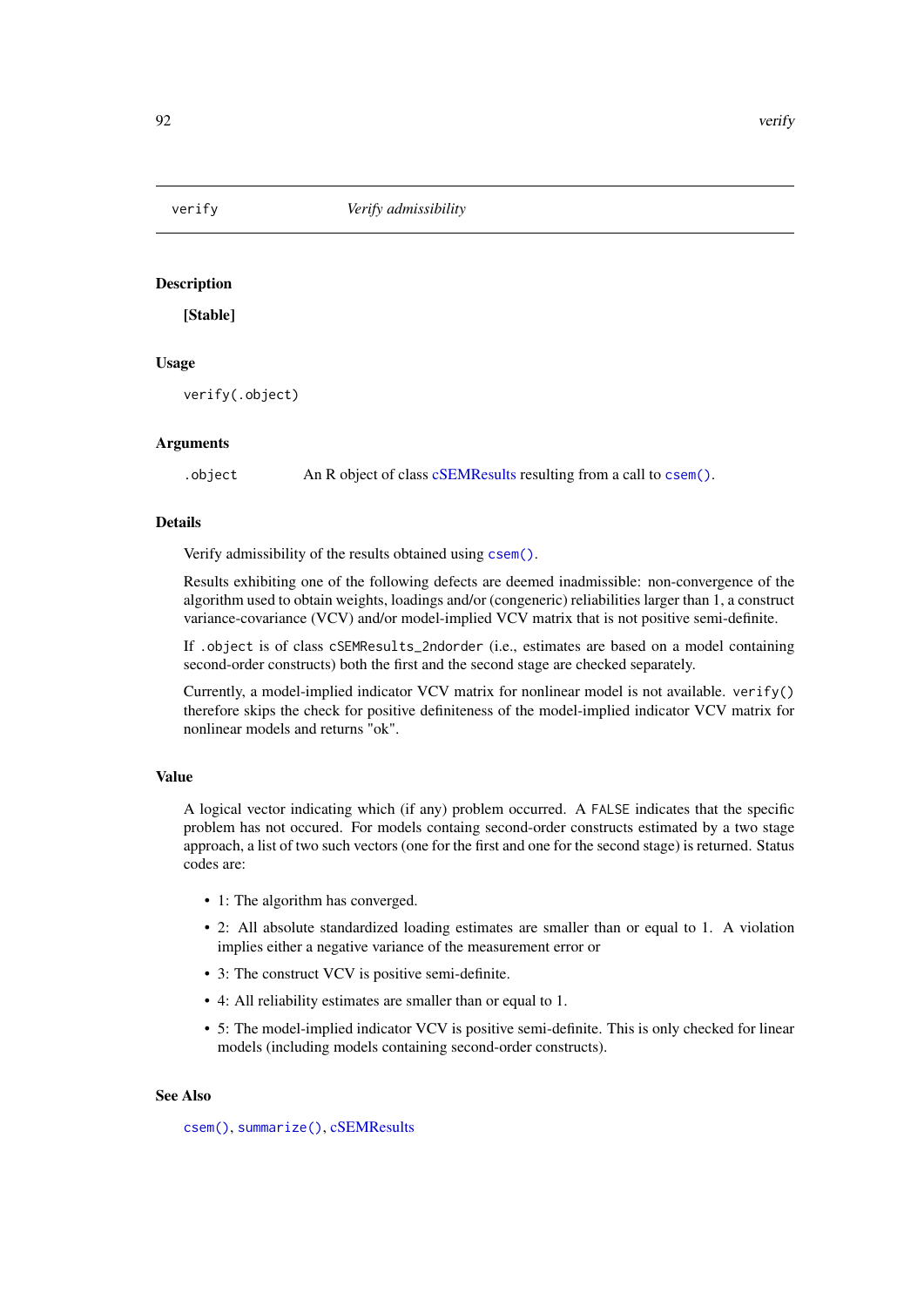#### verify 93

```
### Without higher order constructs --------------------------------------------
model \leq - "
# Structural model
eta2 \sim eta1
eta3 \sim eta1 + eta2
# (Reflective) measurement model
eta1 = \times y11 + y12 + y13
eta2 = \times y21 + y22 + y23
eta3 = -y31 + y32 + y33"
# Estimate
out <- csem(threecommonfactors, model)
# Check admissibility
verify(out) # ok!
## Examine the structure of a cSEMVerify object
str(verify(out))
### With higher order constructs -----------------------------------------------
# If the model containes higher order constructs both the first and the second-
# stage estimates estimates are checked for admissibility
## Not run:
require(cSEM.DGP) # download from https://m-e-rademaker.github.io/cSEM.DGP
# Create DGP with 2nd order construct. Loading for indicator y51 is set to 1.1
# to produce a failing first stage model
dgp_2ndorder <- "
## Path model / Regressions
eta2 \sim 0.5*eta1
eta3 ~ 0.35*eta1 + 0.4*eta2
## Composite model
eta1 = 0.8 \times 41 + 0.6 \times 42 + 0.6 \times 43eta2 = - 1.1*y51 + 0.7*y52 + 0.7*y53
c1 = \degree 0.8 * y 11 + 0.4 * y 12
c2 = \degree 0.5*y21 + 0.3*y22
## Higher order composite
eta3 = 0.4*c1 + 0.4*c2
"
dat <- generateData(dgp_2ndorder) # requires the cSEM.DGP package
out <- csem(dat, .model = dgp_2ndorder)
verify(out) # not ok
## End(Not run)
```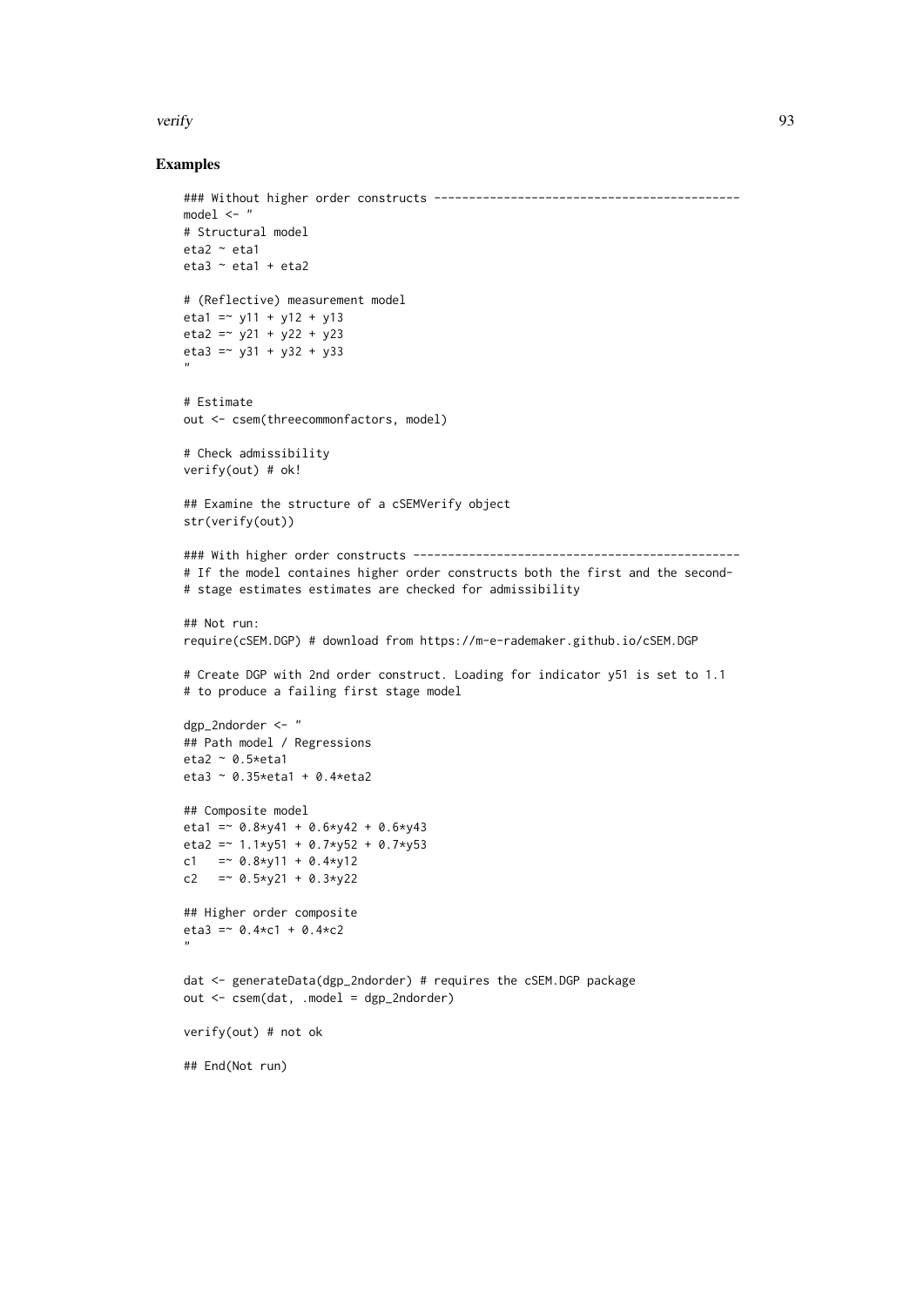<span id="page-93-0"></span>

#### **Description**

A data frame containing 34 variables with 569 observations.

## Usage

Yooetal2000

#### Format

An object of class data. frame with 569 rows and 34 columns.

#### Details

The data is simulated and has the identical correlation matrix as the data that was analysed by Yoo et al. (2000) to examine how five elements of the marketing mix, namely price, store image, distribution intensity, advertising spending, and price deals, are related to the so-called dimensions of brand equity, i.e., perceived brand quality, brand loyalty, and brand awareness/associations. It is also used in Henseler (2017) and Henseler (2020) for demonstration purposes, see the corresponding tutorial.

# Source

Simulated data with the same correlation matrix as the data studied by Yoo et al. (2000).

#### References

Henseler J (2017). "Bridging Design and Behavioral Research With Variance-Based Structural Equation Modeling." *Journal of Advertising*, 46(1), 178–192. doi: [10.1080/00913367.2017.1281780,](https://doi.org/10.1080/00913367.2017.1281780) <https://doi.org/10.1080/00913367.2017.1281780>.

Henseler J (2020). *Composite-Based Structural Equation Modeling: An Introduction to Partial Least Squares & Co. Using ADANCO*. Guilford Press.

Yoo B, Donthu N, Lee S (2000). "An Examination of Selected Marketing Mix Elements and Brand Equity." *Journal of the Academy of Marketing Science*, 28(2), 195–211. doi: [10.1177/](https://doi.org/10.1177/0092070300282002) [0092070300282002,](https://doi.org/10.1177/0092070300282002) <https://doi.org/10.1177/0092070300282002>.

```
#============================================================================
# Example is taken from Henseler (2020)
#============================================================================
model_HOC="
# Measurement models FOC
PR = ~ P R1 + PR2 + PR3IM = \sim IM1 + IM2 + IM3DI = \sim DI1 + DI2 + DI3AD = ~ AD1 + AD2 + AD3DL = ~ DLI + DL2 + DL3
```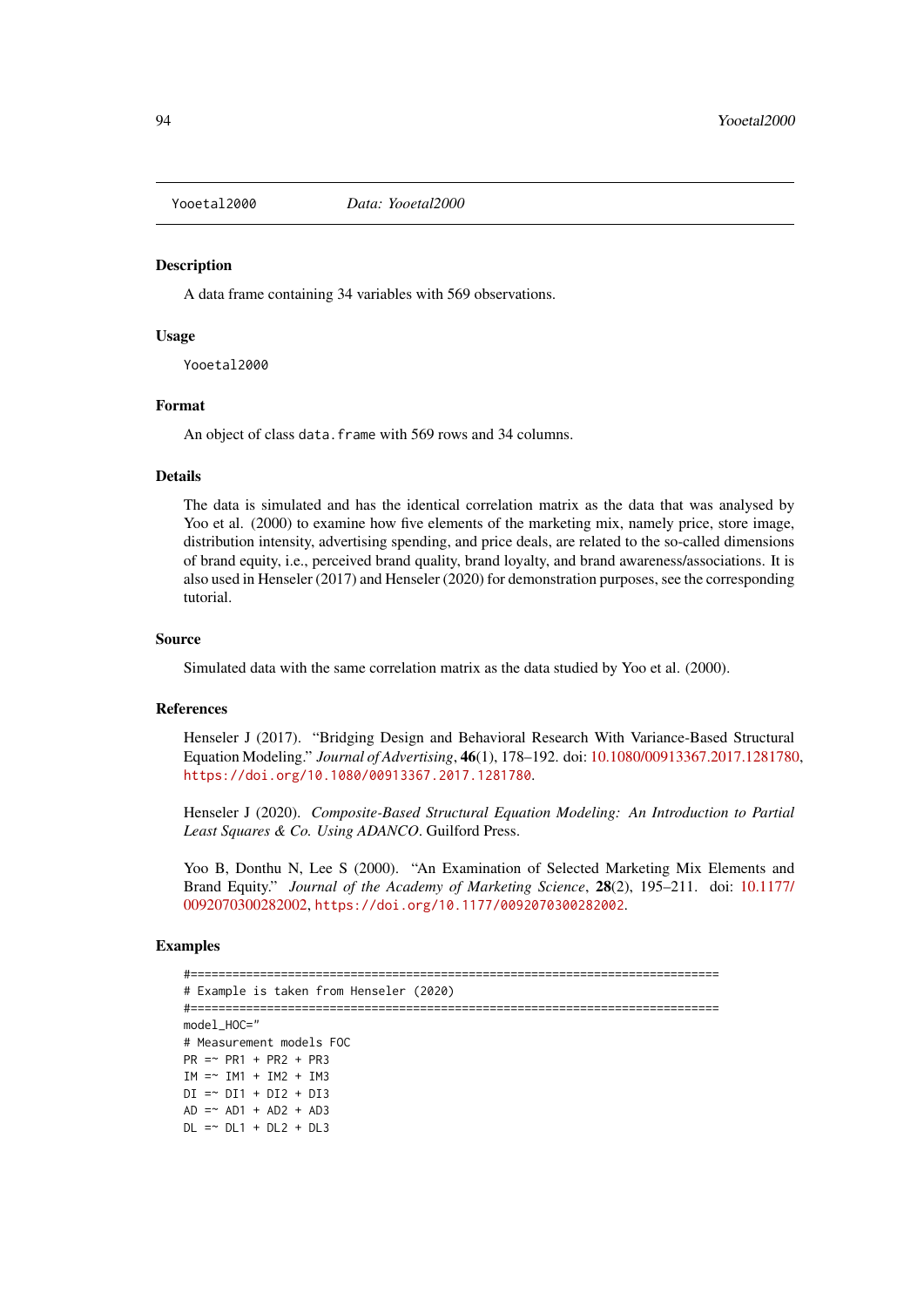# Yooetal2000 95

```
AA = ~ AA1 + AA2 + AA3 + AA4 + AA5 + AA6LO = \sim LO1 + LO3QL = \sim QL1 + QL2 + QL3 + QL4 + QL5 + QL6# Composite model for SOC
BR \leq \sim QL + LO + AA# Structural model
BR \sim PR + IM + DI + AD + DL\mathbf{n}out <- csem(.data = Yooetal2000, .model = model_HOC,
            .PLS_weight_scheme_inner = 'factorial',
            .tolerance = 1e-06)
```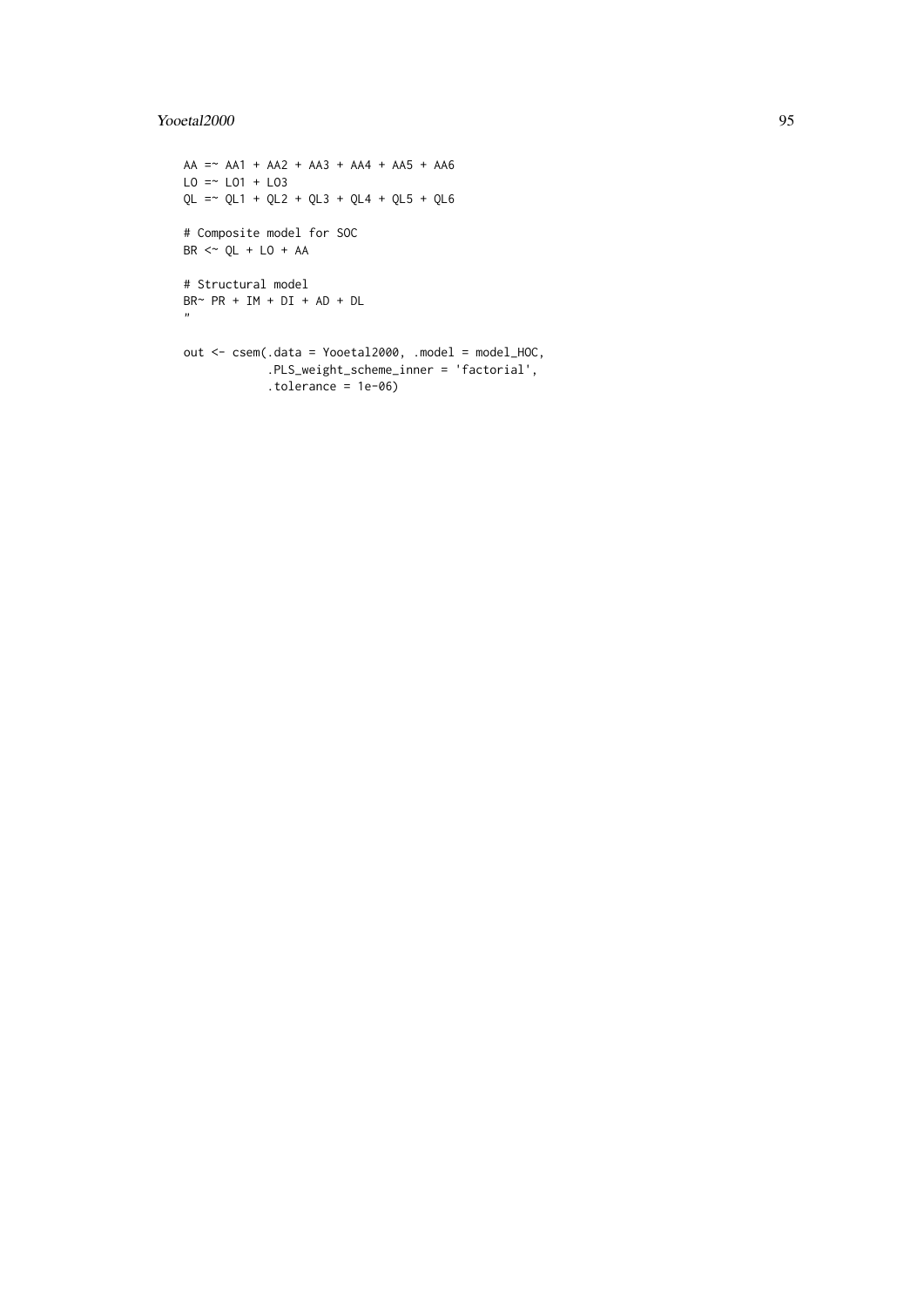# Index

∗ datasets Anime, [3](#page-2-0) BergamiBagozzi2000, [9](#page-8-0) dgp\_2ndorder\_cf\_of\_c, [36](#page-35-0) ITFlex, [48](#page-47-0) LancelotMiltgenetal2016, [50](#page-49-0) PoliticalDemocracy, [55](#page-54-0) Russett, [69](#page-68-0) satisfaction, [71](#page-70-1) satisfaction\_gender, [72](#page-71-0) Sigma\_Summers\_composites, [73](#page-72-0) SQ, [74](#page-73-0) Switching, [77](#page-76-0) threecommonfactors, [91](#page-90-0) Yooetal2000, [94](#page-93-0) ?future\_lapply, *[63](#page-62-0)*, *[67](#page-66-0)* Anime, [3](#page-2-0) args\_assess\_dotdotdot, *[5](#page-4-0)* args\_default, [4](#page-3-1) args\_default(), *[33](#page-32-0)* assess, [4](#page-3-1) assess(), *[5](#page-4-0)*, *[11](#page-10-0)[–14](#page-13-0)*, *[16–](#page-15-0)[18](#page-17-0)*, *[31](#page-30-0)*, *[33](#page-32-0)*, *[42](#page-41-0)*, *[61](#page-60-0)*, *[75,](#page-74-1) [76](#page-75-0)* BergamiBagozzi2000, [9](#page-8-0) calculateAVE, [10](#page-9-0) calculateAVE(), *[6](#page-5-0)* calculateCFI *(*fit\_measures*)*, [43](#page-42-1) calculateCFI(), *[6](#page-5-0)* calculateChiSquare *(*fit\_measures*)*, [43](#page-42-1) calculateChiSquare(), *[6](#page-5-0)* calculateChiSquareDf *(*fit\_measures*)*, [43](#page-42-1) calculateChiSquareDf(), *[6](#page-5-0)* calculateCN *(*fit\_measures*)*, [43](#page-42-1) calculateDf, [11](#page-10-0) calculateDf(), *[6](#page-5-0)*

calculateDG *(*distance\_measures*)*, [37](#page-36-1)

calculateDL *(*distance\_measures*)*, [37](#page-36-1)

calculateDML *(*distance\_measures*)*, [37](#page-36-1)

calculateDG(), *[6](#page-5-0)*, *[90](#page-89-0)*

calculateDL(), *[6](#page-5-0)*, *[90](#page-89-0)*

calculateDML(), *[6](#page-5-0)*

calculateEffects(), *[6](#page-5-0)* calculatef2, [12](#page-11-0) calculatef2(), *[6](#page-5-0)* calculateFLCriterion, [12](#page-11-0) calculateGFI *(*fit\_measures*)*, [43](#page-42-1) calculateGFI(), *[6](#page-5-0)* calculateGoF, [13](#page-12-0) calculateGoF(), *[6](#page-5-0)* calculateHTMT, [14](#page-13-0) calculateHTMT(), *[7](#page-6-0)* calculateIFI *(*fit\_measures*)*, [43](#page-42-1) calculateIFI(), *[6](#page-5-0)* calculateIndicatorCor(), *[28](#page-27-0)* calculateModelSelectionCriteria, [16](#page-15-0) calculateModelSelectionCriteria(), *[7](#page-6-0)* calculateNFI *(*fit\_measures*)*, [43](#page-42-1) calculateNFI(), *[6](#page-5-0)* calculateNNFI *(*fit\_measures*)*, [43](#page-42-1) calculateNNFI(), *[6](#page-5-0)* calculateRhoC *(*reliability*)*, [59](#page-58-0) calculateRhoC(), *[6](#page-5-0)* calculateRhoT *(*reliability*)*, [59](#page-58-0) calculateRhoT(), *[7](#page-6-0)* calculateRMSEA *(*fit\_measures*)*, [43](#page-42-1) calculateRMSEA(), *[6](#page-5-0)* calculateRMSTheta *(*fit\_measures*)*, [43](#page-42-1) calculateRMSTheta(), *[6](#page-5-0)* calculateSRMR *(*fit\_measures*)*, [43](#page-42-1) calculateSRMR(), *[6](#page-5-0)*, *[90](#page-89-0)* calculateVIFModeB, [17](#page-16-0) calculateVIFModeB(), *[7](#page-6-0)* calculateWeightsGSCA, [18](#page-17-0) calculateWeightsGSCA(), *[29](#page-28-0)* calculateWeightsGSCAm, [19](#page-18-0) calculateWeightsGSCAm(), *[20](#page-19-0)*, *[29](#page-28-0)* calculateWeightsKettenring, [21](#page-20-0) calculateWeightsPCA, [22](#page-21-0) calculateWeightsPLS, [22](#page-21-0) calculateWeightsPLS(), *[29](#page-28-0)* calculateWeightsUnit, [24](#page-23-0) csem, *[12](#page-11-0)*, *[16](#page-15-0)*, [25,](#page-24-1) *[58](#page-57-0)*, *[64](#page-63-0)*, *[76](#page-75-0)* csem(), *[4,](#page-3-1) [5](#page-4-0)*, *[7,](#page-6-0) [8](#page-7-0)*, *[10](#page-9-0)[–13](#page-12-0)*, *[15](#page-14-0)[–17](#page-16-0)*, *[20](#page-19-0)*, *[31](#page-30-0)*, *[37](#page-36-1)[–41](#page-40-1)*, *[43](#page-42-1)[–47](#page-46-0)*, *[57](#page-56-0)*, *[60](#page-59-0)[–62](#page-61-0)*, *[66](#page-65-0)*, *[68](#page-67-0)*, *[75](#page-74-1)*,